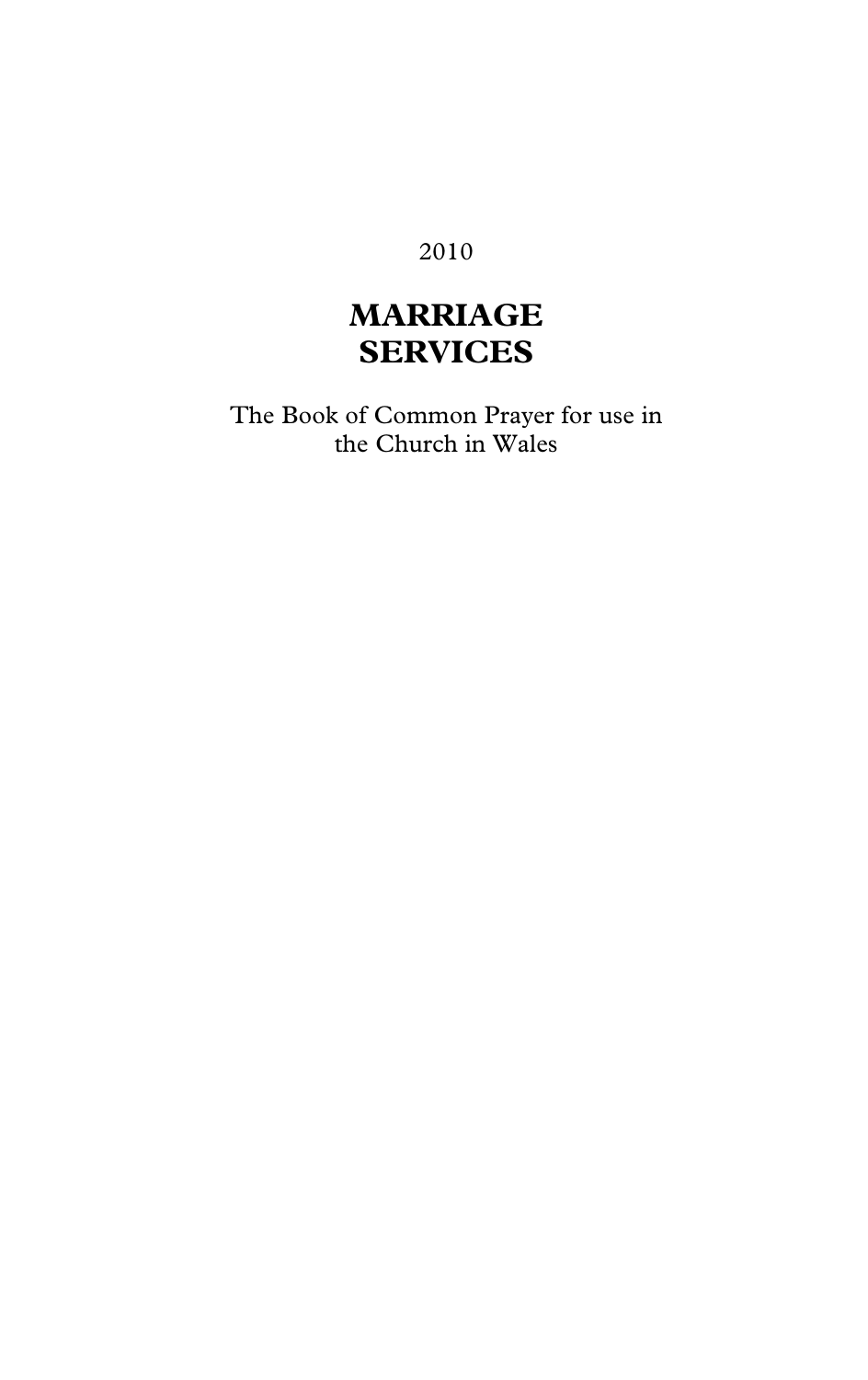Copyright  $\odot$  Church in Wales Publications and the Representative Body of the Church in Wales 2010. www.churchinwales.org.uk

All rights reserved. No part of this publication may be reproduced, stored in a retrieval system, or transmitted, in any form or by any means, electronic, mechanical, photocopying, recording or otherwise, without prior permission in writing from the relevant copyright holder.

Published in 2011 by Church in Wales Publications, 39 Cathedral Road, Cardiff CF11 9XF ISBN 978-0-85326-059-2 Reprinted in 2013 ISBN 978-0-85326-064-6 A catalogue record for this book is available from The British Library and The National Library of Wales.

Cover design, layout and typeset in Plantin by Ritchie Craven, Church in Wales Publications. Printed and bound in Great Britain by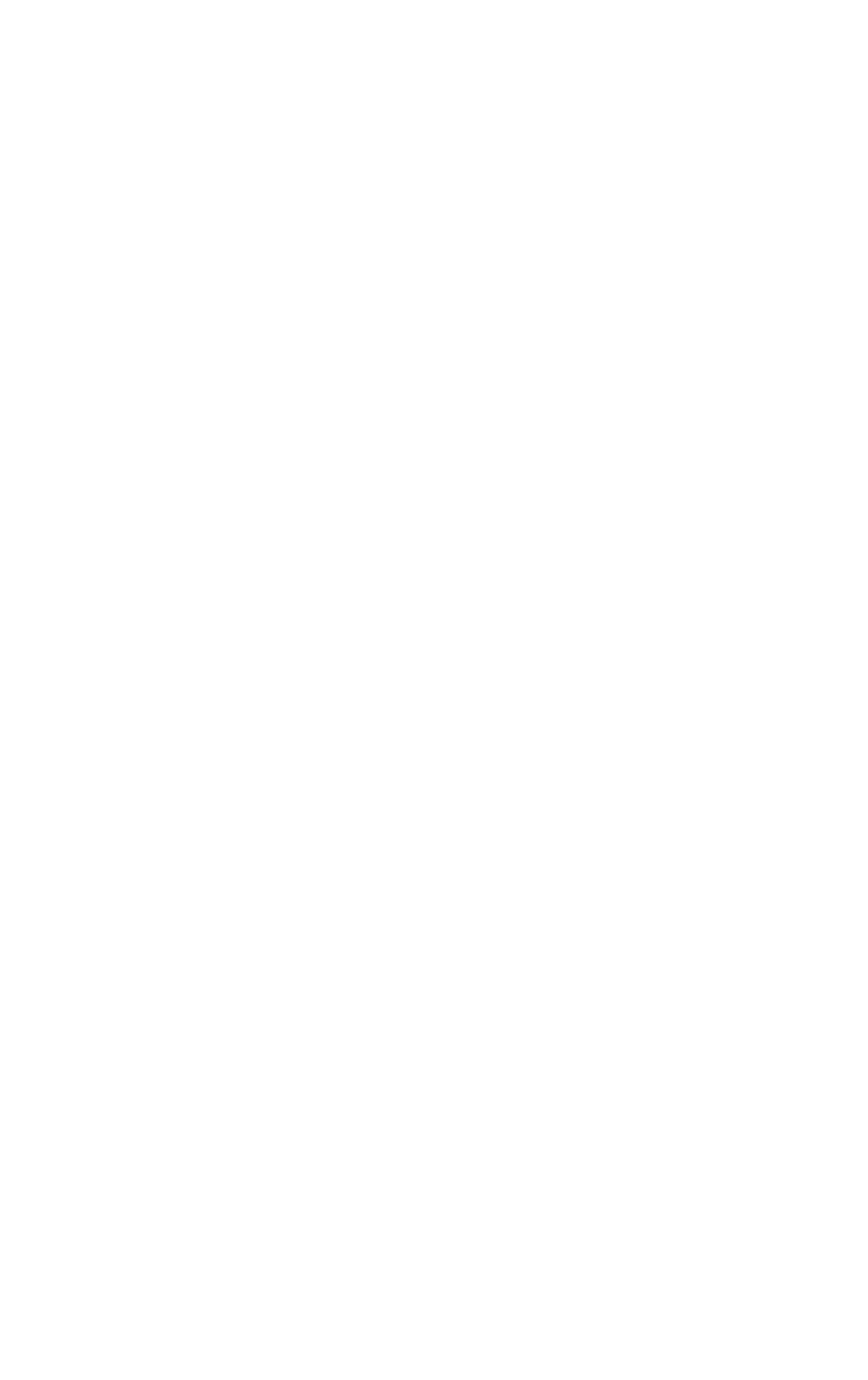## **Contents**

| An Order for a Marriage Service<br>within a Celebration of The Holy Eucharist page | 2 |
|------------------------------------------------------------------------------------|---|
|                                                                                    |   |
| An Order for the Blessing of a Marriage                                            |   |
| The Book of Common Prayer                                                          |   |
|                                                                                    |   |
|                                                                                    |   |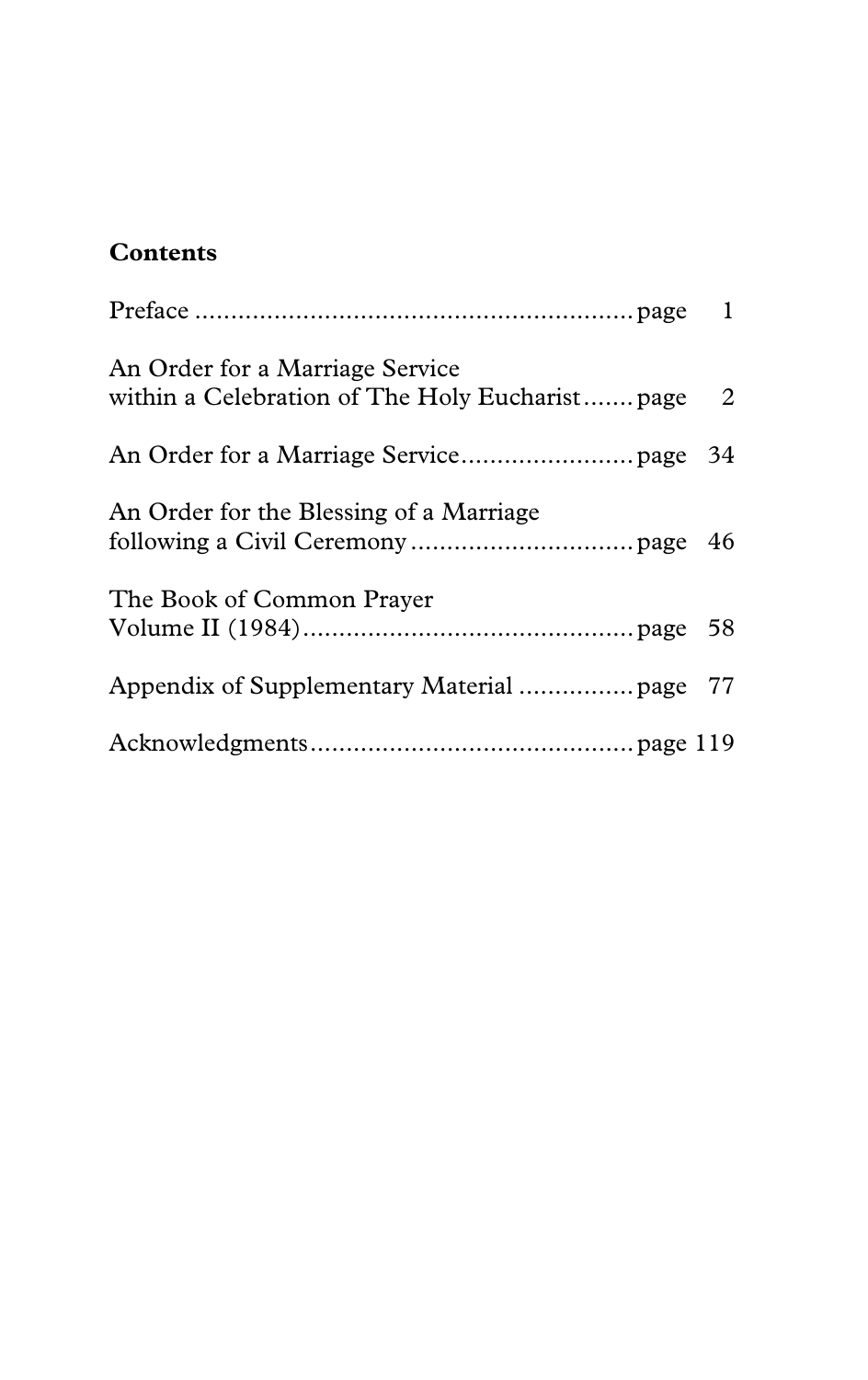## **PREFACE**

These revised Marriage services are alternatives to the existing ones of the Prayer book of 1662 (1664 in Welsh) and that of 1984. The commitment and therefore, the vows are essentially the same in all three services since the nature of Marriage has not changed for it is the lifelong union of two people.

These new services, however, offer a greater variety of readings and a wider range of prayers as well as some original Welsh material, as the couple seek God's blessing on their union. The blessing is sought to strengthen the couple's resolve to love and support one another whatever they may face in the future. For marriage is an acknowledgement that human love cannot be got from transient attachments but only from a deep and permanent relationship. It is also an acknowledgement that a couple need divine, as well as human strength to draw upon in their capacity to love.

It is remarkable that in a world where there is a great deal of competition and the encouragement of individual self-fulfilment, the fact that people want to get married is a realisation that true fulfilment can only be found in relationships of love. As Marilyn Robinson puts it in her novel 'Gilead' "It is godlike to love the being of someone, for in any specific instance of it, it is a glimpse or parable of an embracing incomprehensible reality."

James Cambrensis.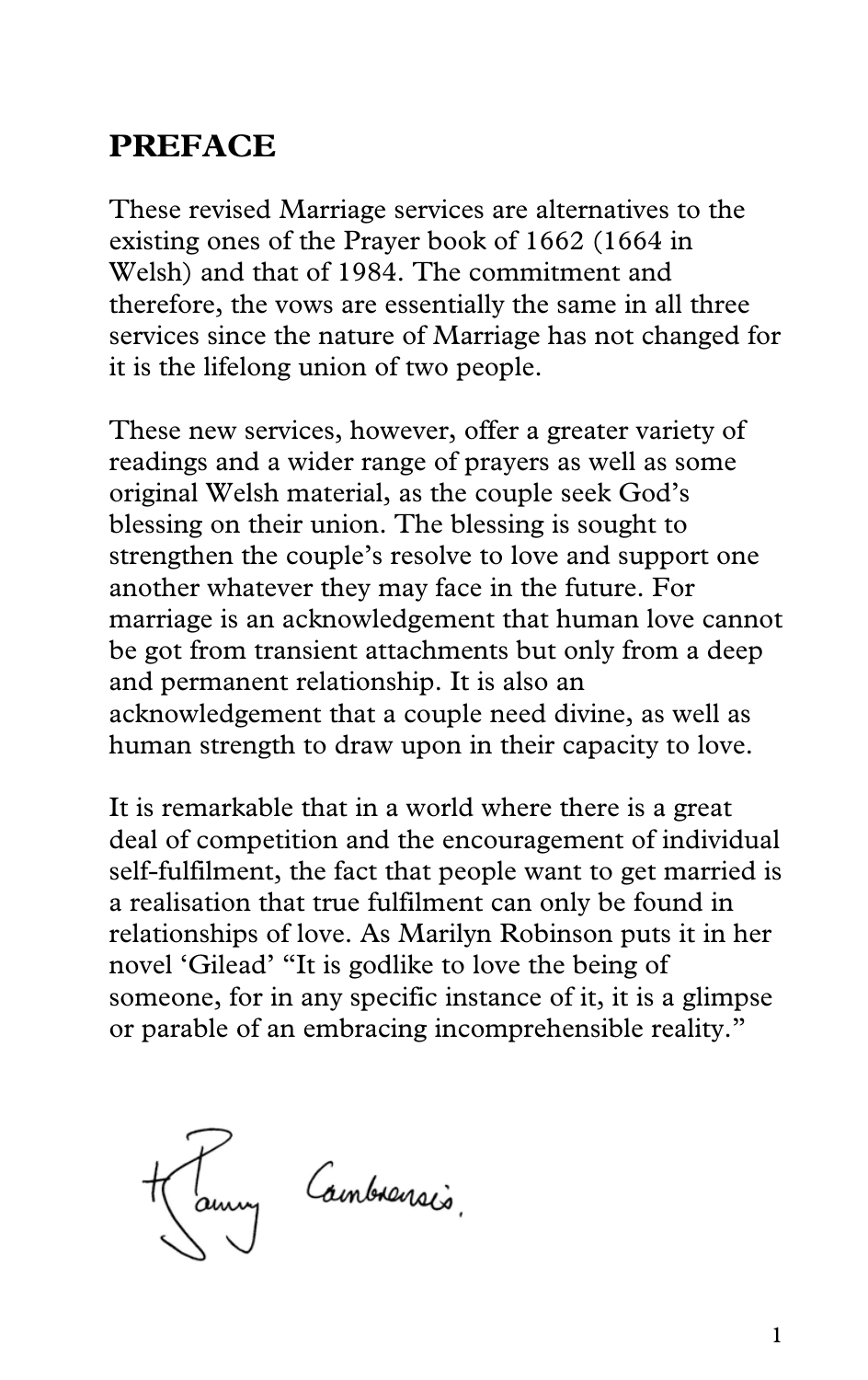## **AN ORDER FOR A MARRIAGE SERVICE WITHIN A CELEBRATION OF THE HOLY EUCHARIST**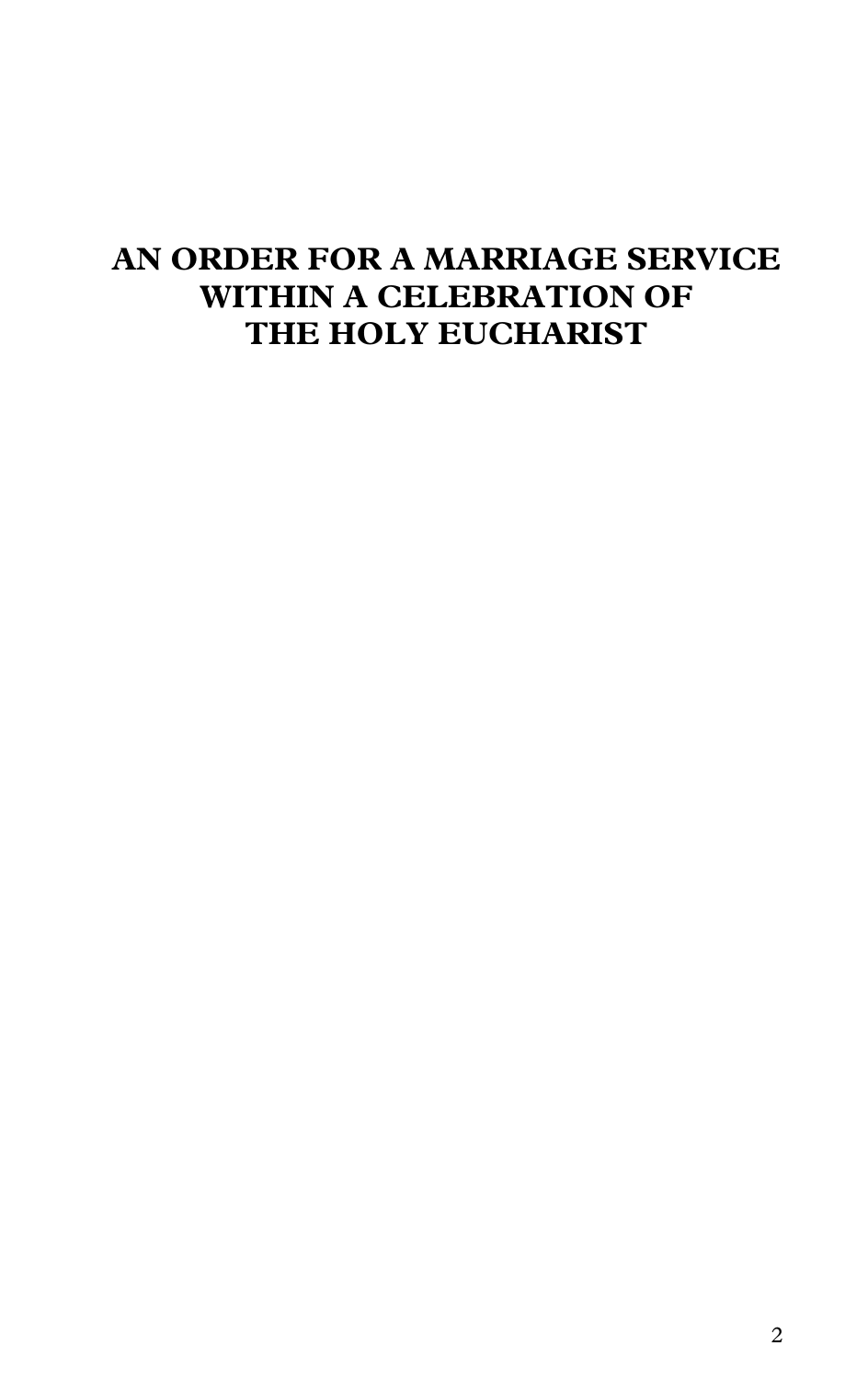## **AN ORDER FOR A MARRIAGE SERVICE WITHIN A CELEBRATION OF THE HOLY EUCHARIST**

## **Structure**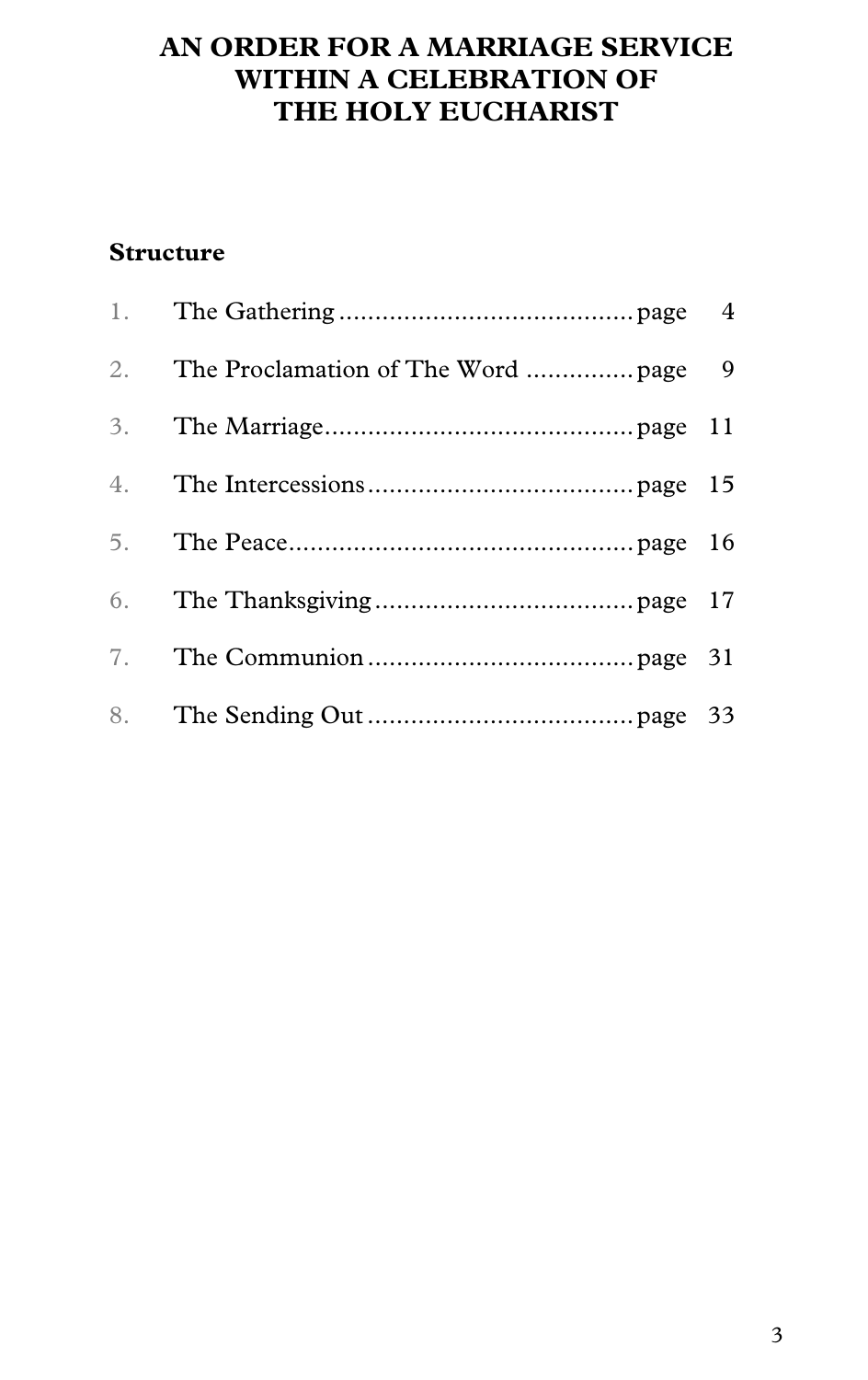# **THE GATHERING** 1

*[A hymn may be sung.] Stand* 

*The priest welcomes the people.* 

 In the name of the Father, and of the Son, and of the Holy Spirit. **Amen.**

 Grace and peace be with you.  **And keep you in the love of Christ.** 

*Or in Eastertide:* 

 Alleluia! Christ is risen.  **He is risen indeed. Alleluia!** 

*Introductory sentences may be used. See Appendix 1; page 82.* 

 God is love, and those who abide in love abide in God, and God abides in them.

*1 John 4.16b* 

*The bride and bridegroom remain standing.* 

*Sit* 

4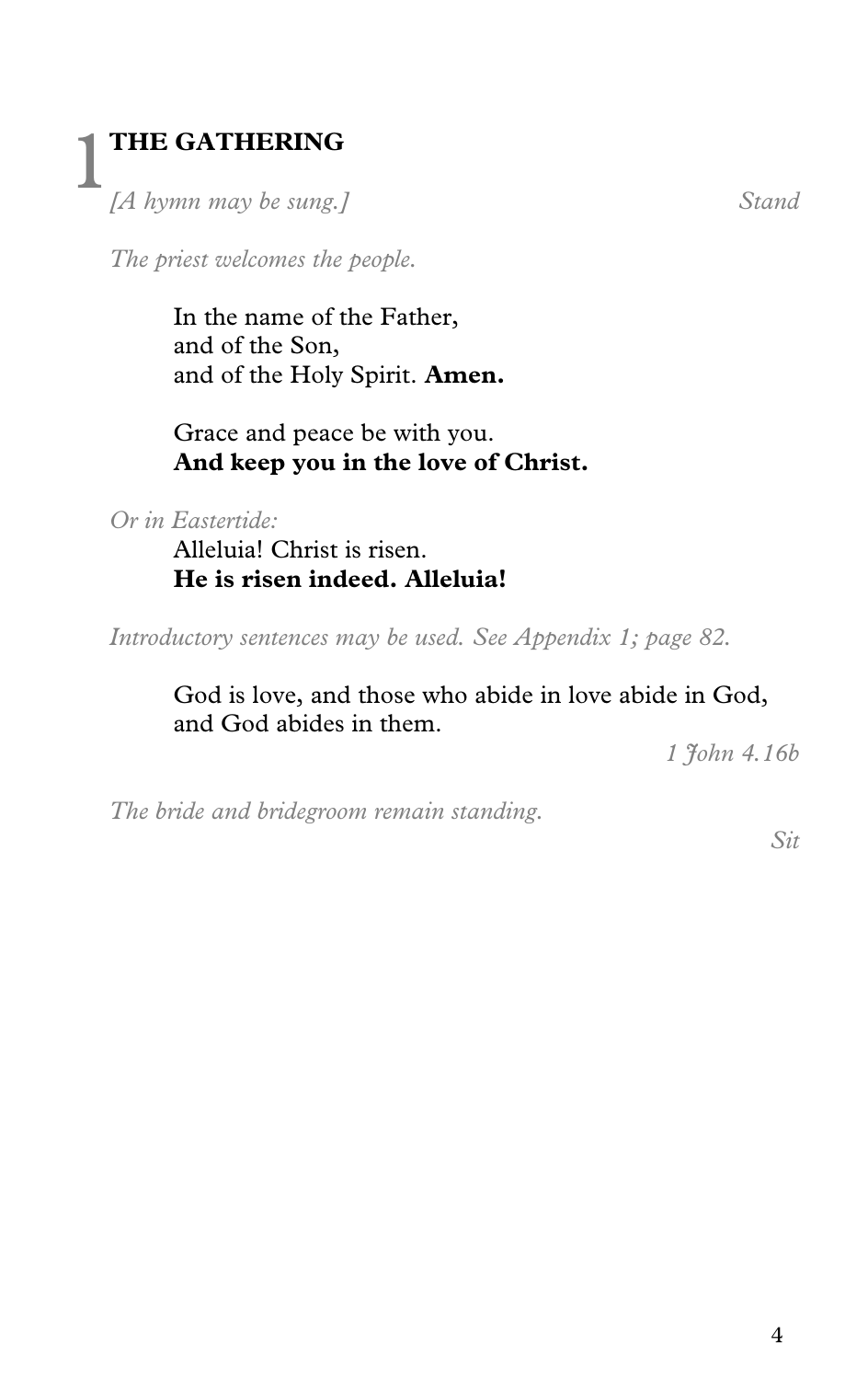#### *The following or one of the alternative Introductions from Appendix 2a; page 83 is used:*

We have come together to witness the marriage of *N* and *N*, to pray for God's blessing upon them, to share their joy and to celebrate their love. Marriage is a gift of God, through which husband and wife may grow together in the knowledge,

love and service of God.

It is given that, united with one another in heart, in mind and in body, they may increase in love and trust. God joins husband and wife in life-long union, as the foundation of family life (in which children are born, nurtured and) in which each member of the family, in good times and in bad, may find comfort, companionship and strength,

 and grow to maturity in love. Marriage enriches society and strengthens community.

Marriage is a way of life made holy by God, and blessed by the presence of our Lord Jesus Christ with those celebrating a wedding at Cana in Galilee. Marriage is a sign of unity and loyalty which all should uphold and honour.

No one should enter into it lightly or selfishly, but reverently and responsibly in the sight of Almighty God. *N* and *N* are now to enter this way of life.

They will each give their consent to the other and make solemn vows, and in token of this they will give and receive rings (a ring).

We pray for them, that the Holy Spirit will guide and strengthen them, that they may fulfil God's purposes for the whole of their earthly life together.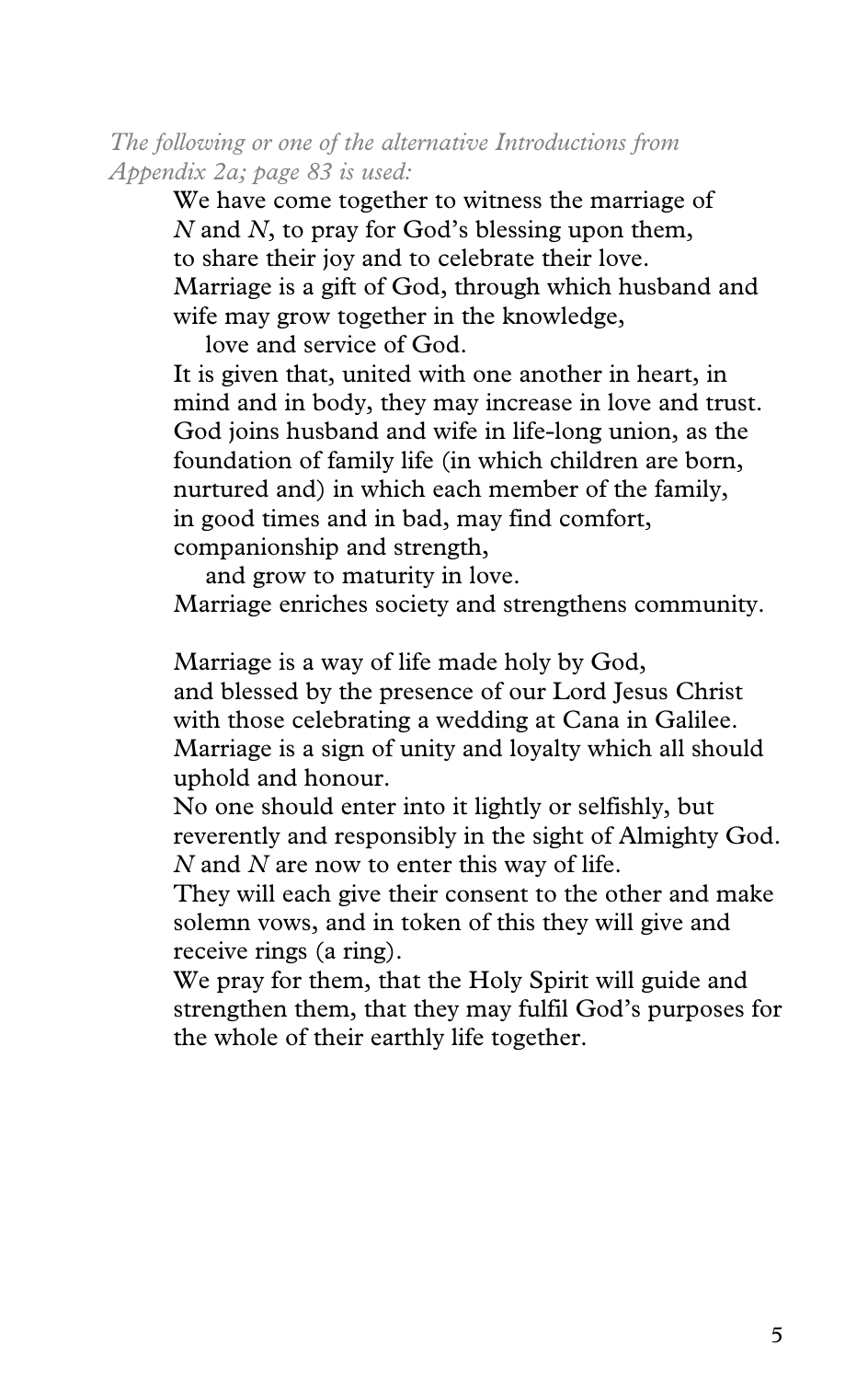*The priest says to the congregation:* 

If you are aware of any reason why these persons may not lawfully marry, you must declare it now.

*The priest says to the couple:* 

*N* and *N*, you are about to make your marriage vows in the presence of God, who is judge of all and knows the secrets of our hearts; therefore if either of you knows a reason why you may not lawfully marry, you must declare it now. *Stand*

*If there are any allegations of impediment made, see notes on page 81 in the Notes and Appendices.*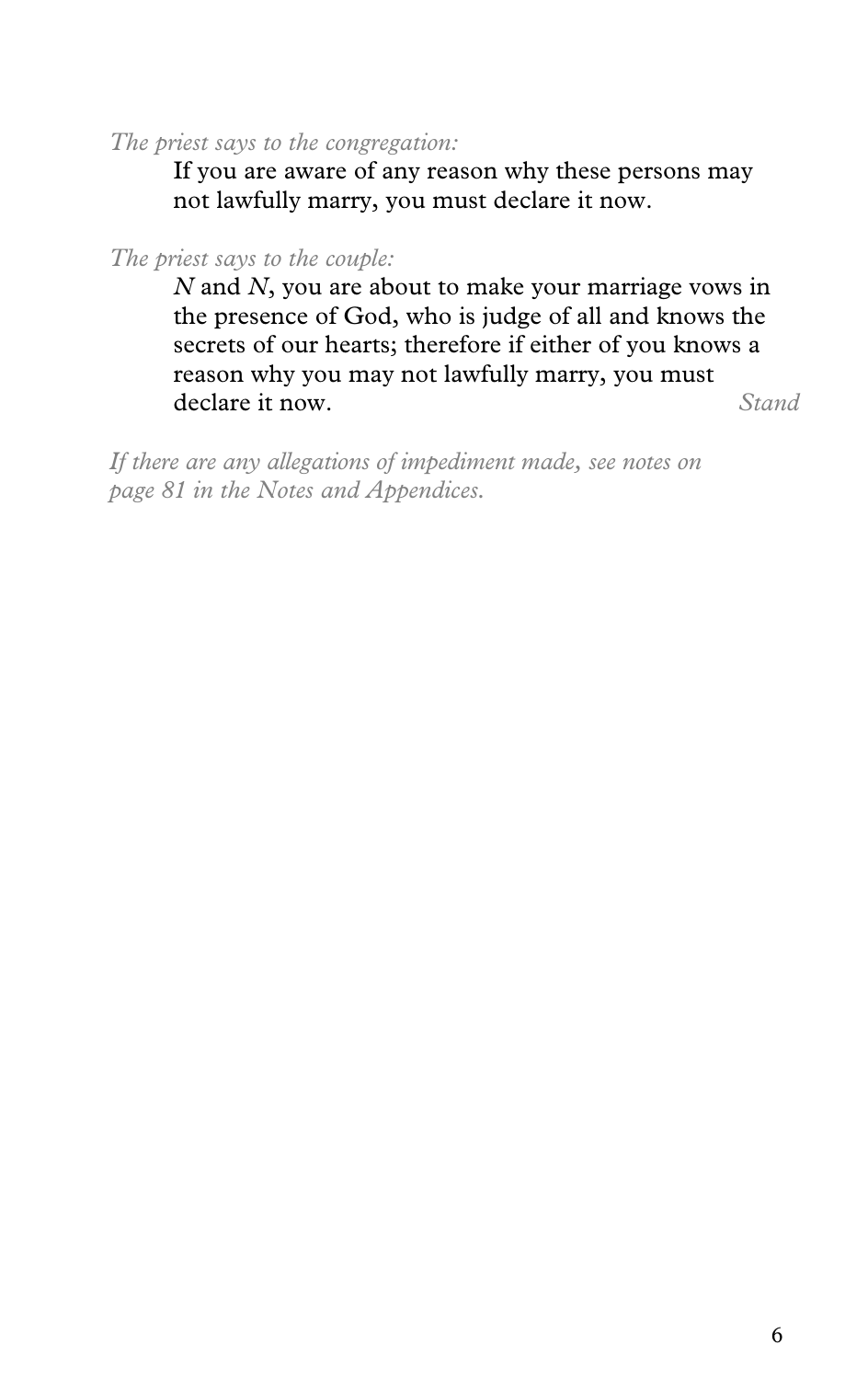*The priest says to the congregation:* 

As we prepare to hear God's word, and to witness the marriage of *N* and *N*, we remember our human frailty and our need for God's help in all that we do.

*Silence.* 

#### *Either:*

**Heavenly Father, we have sinned in thought, word and deed, and have failed to do what we ought to have done. We are sorry and truly repent. For the sake of your Son Jesus Christ who died for us, forgive us all that is past and lead us in his way to walk as children of light. Amen.** 

*Or:*

Lord Jesus, in our weakness you are our strength. Lord, have mercy. **Lord, have mercy.**

Lord Jesus, when we stumble, you raise us up. Christ, have mercy. **Christ, have mercy.**

Lord Jesus, when we fail, you give us new life. Lord, have mercy. **Lord, have mercy.**

 Almighty God, who forgives all who truly repent, have mercy on you and set you free from sin, strengthen you in goodness and keep you in eternal life; through Jesus Christ our Lord. **Amen.**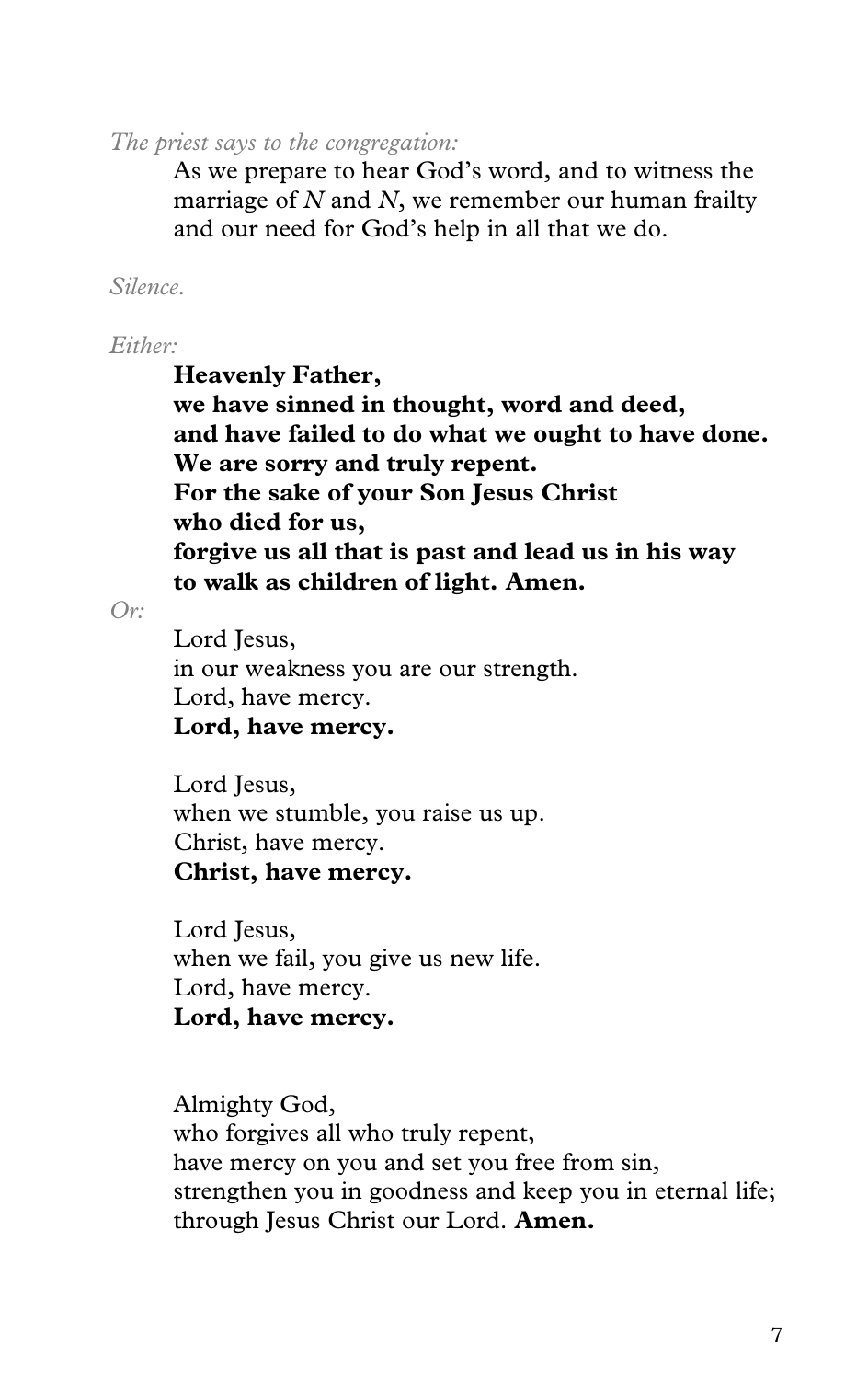*The people are invited to pray; silence is kept and the following or an alternative Collect from Appendix 3; page 90 is used:* 

Let us pray.

God our Father, you have taught us through your Son that love is the fulfilling of the Law. Grant to your servants *N* and *N* that, loving one another, they may remain in your love all the days of their life: through Jesus Christ our Lord to whom with you and the Holy Spirit be all love and all glory for time and for eternity**. Amen.**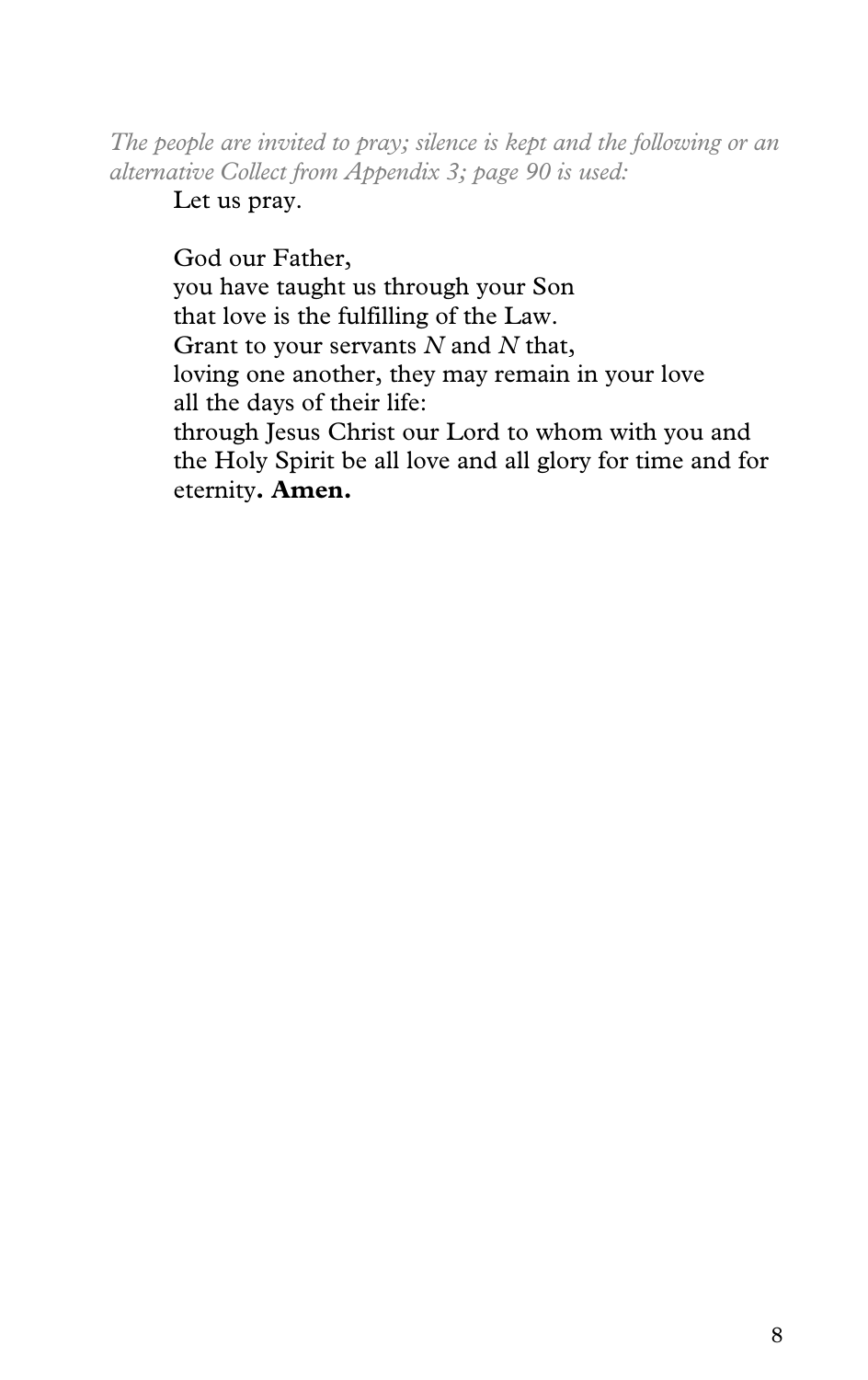# **THE PROCLAMATION OF THE WORD**<br>Fither one or two readings from Holy Scripture preces

*Either one or two readings from Holy Scripture precede the Gospel reading. See Appendix 4a; page 93.* 

*At the end of each the reader will say:*  This is the word of the Lord. **Thanks be to God.** 

*[A psalm, see Appendix 4b; page 109 or hymn may be sung between the readings.]* 

*Before the Gospel the reader says:* 

Listen to the Gospel of Christ according to Saint… **Glory to you, O Lord.** 

*After the Gospel the reader says:* 

This is the Gospel of the Lord. **Praise to you, O Christ.** 

*An acclamation may introduce the Gospel reading. Stand One of the following may be used; either:* 

Alleluia, Alleluia. God created them male and female and the two will become one. **Alleluia.** 

*or:*

Alleluia, Alleluia. God is love; let us love one another as God has loved us. **Alleluia.**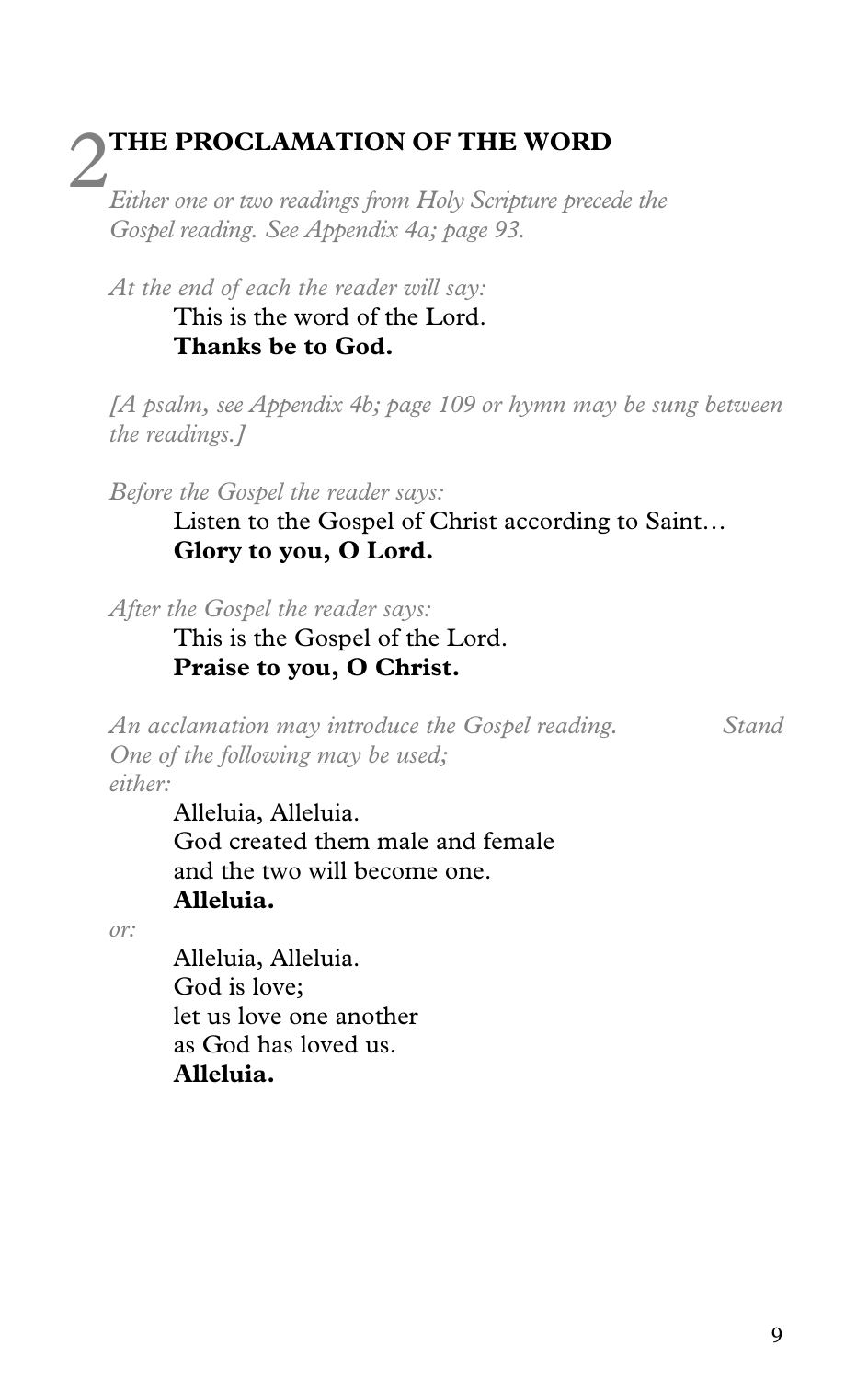*Or in Lent; either:*  Glory to you, O Christ, you are the Word of God. God created them male and female and the two will become one. **Glory to you, O Christ, you are the Word of God.**  *or:*  Glory to you, O Christ, you are the Word of God. God is love; let us love one another as God has loved us.

#### **Glory to you, O Christ, you are the Word of God.**

*[A homily may follow the readings.] [Sit] [A hymn may be sung.] [Stand]*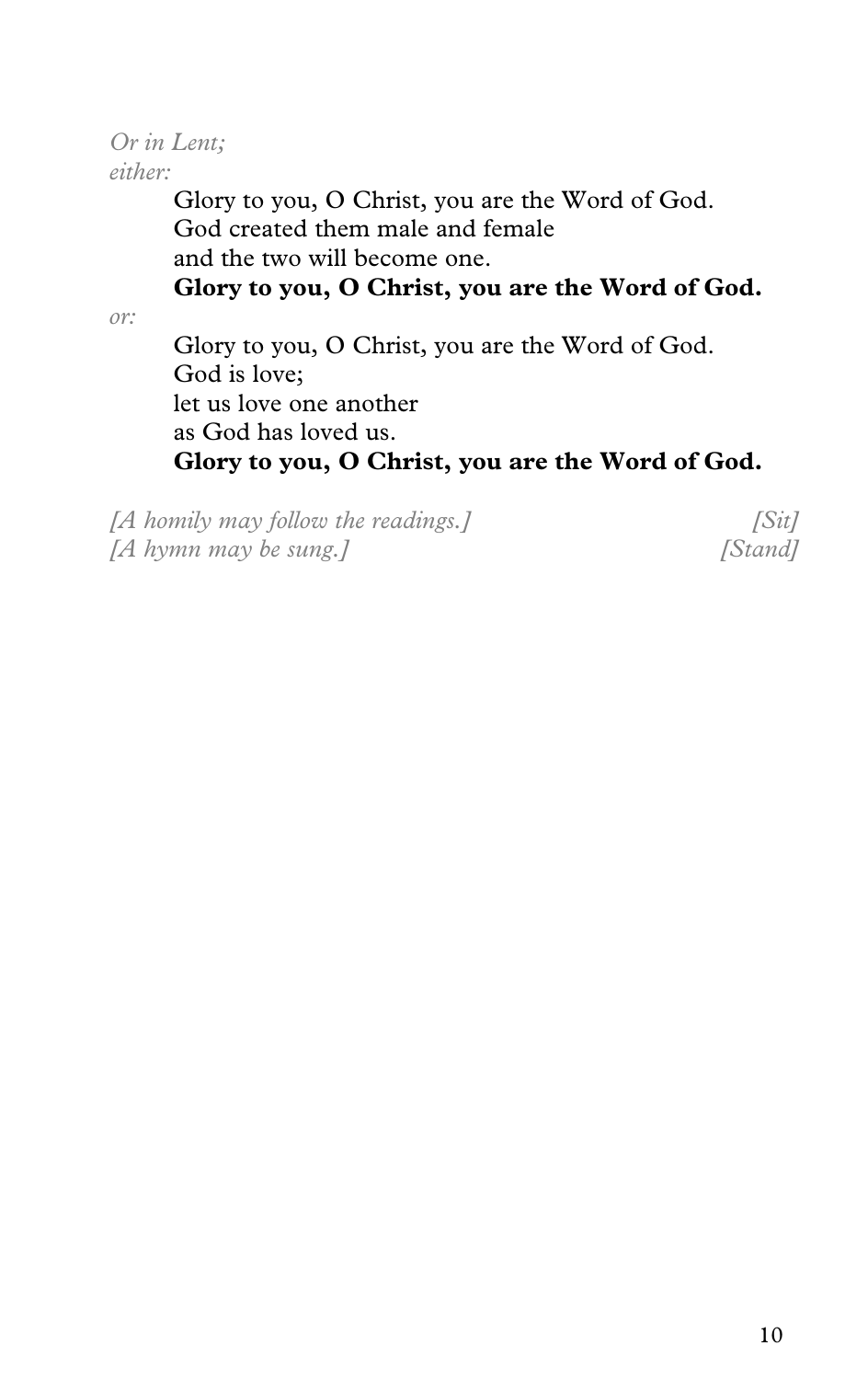# **THE MARRIAGE** 3

## i. THE DECLARATIONS

*The bride and bridegroom stand in front of the minister. The minister says to the bridegroom:* 

> *N*, will you take *N* to be your wife? Will you love her, comfort her, honour and care for her, and, forsaking all others, be faithful to her as long as you both shall live?

*He answers:* 

I will.

*The minister says to the bride:* 

*N*, will you take *N* to be your husband? Will you love him, comfort him, honour and care for him, and, forsaking all others, be faithful to him as long as you both shall live?

*She answers:* 

I will.

*The minister says to the congregation:* 

Will you, the families and friends of *N* and *N,*  support and uphold them in their marriage now and in the years to come?

*All say:* 

 **We will.**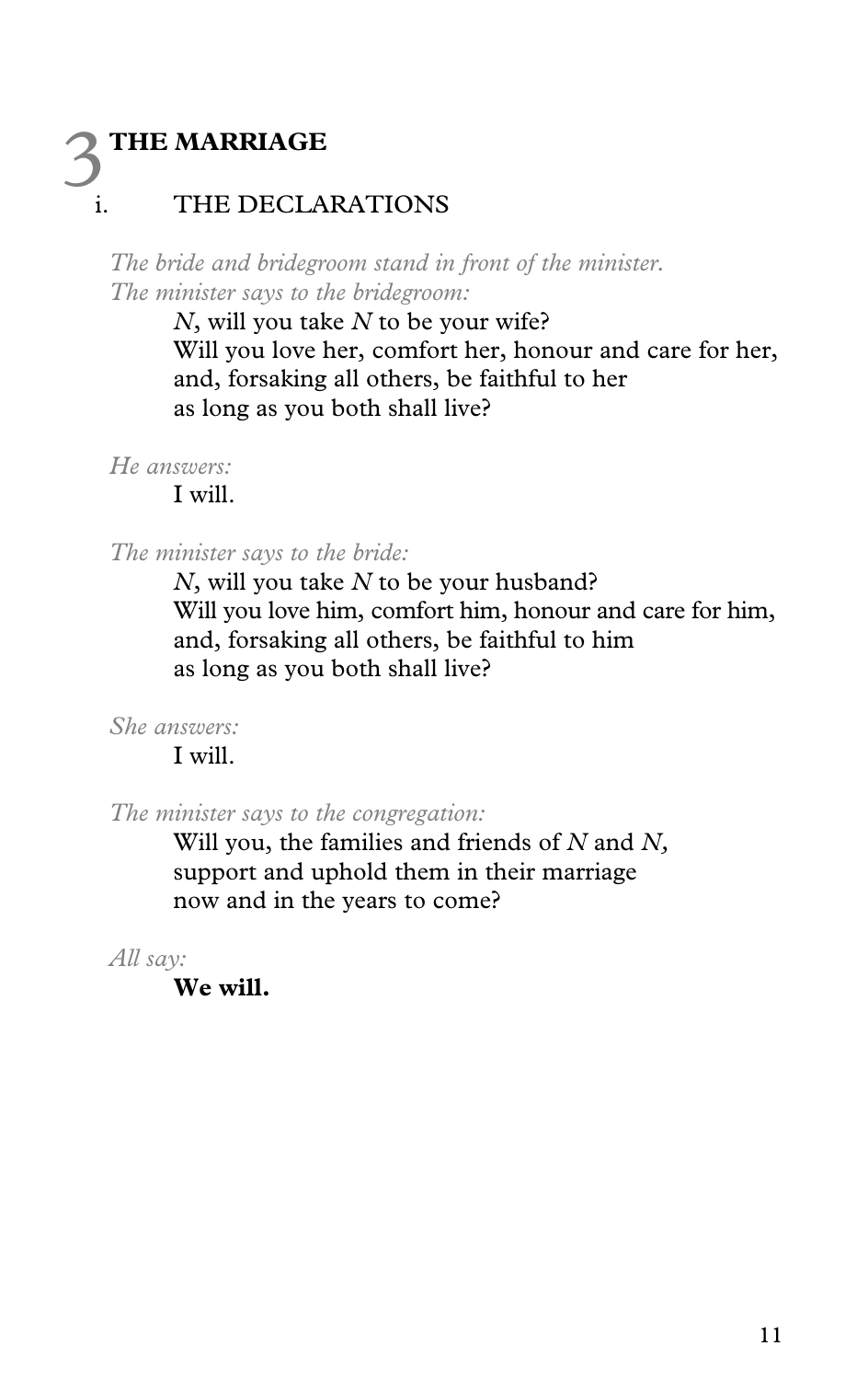#### ii. THE VOWS

*The minister introduces the vows in these or similar words:* 

*N* and *N,* you will now join hands and make your vows in the presence of God and his people.

*The bride and bridegroom face each other.* 

*The bridegroom takes the bride's right hand in his, and says:* 

I, *N*, take you, *N*, to be my wife, to have and to hold from this day forward; for better, for worse, for richer, for poorer, in sickness and in health, to love and to cherish, as long as we both shall live, according to the will and purpose of God. In the presence of God I make this vow.

#### *They loose hands*.

*The bride takes the bridegroom's right hand in hers, and says:* 

I, *N* , take you, *N*, to be my husband, to have and to hold from this day forward; for better, for worse, for richer, for poorer, in sickness and in health, to love and to cherish, as long as we both shall live, according to the will and purpose of God. In the presence of God I make this vow.

*They loose hands.*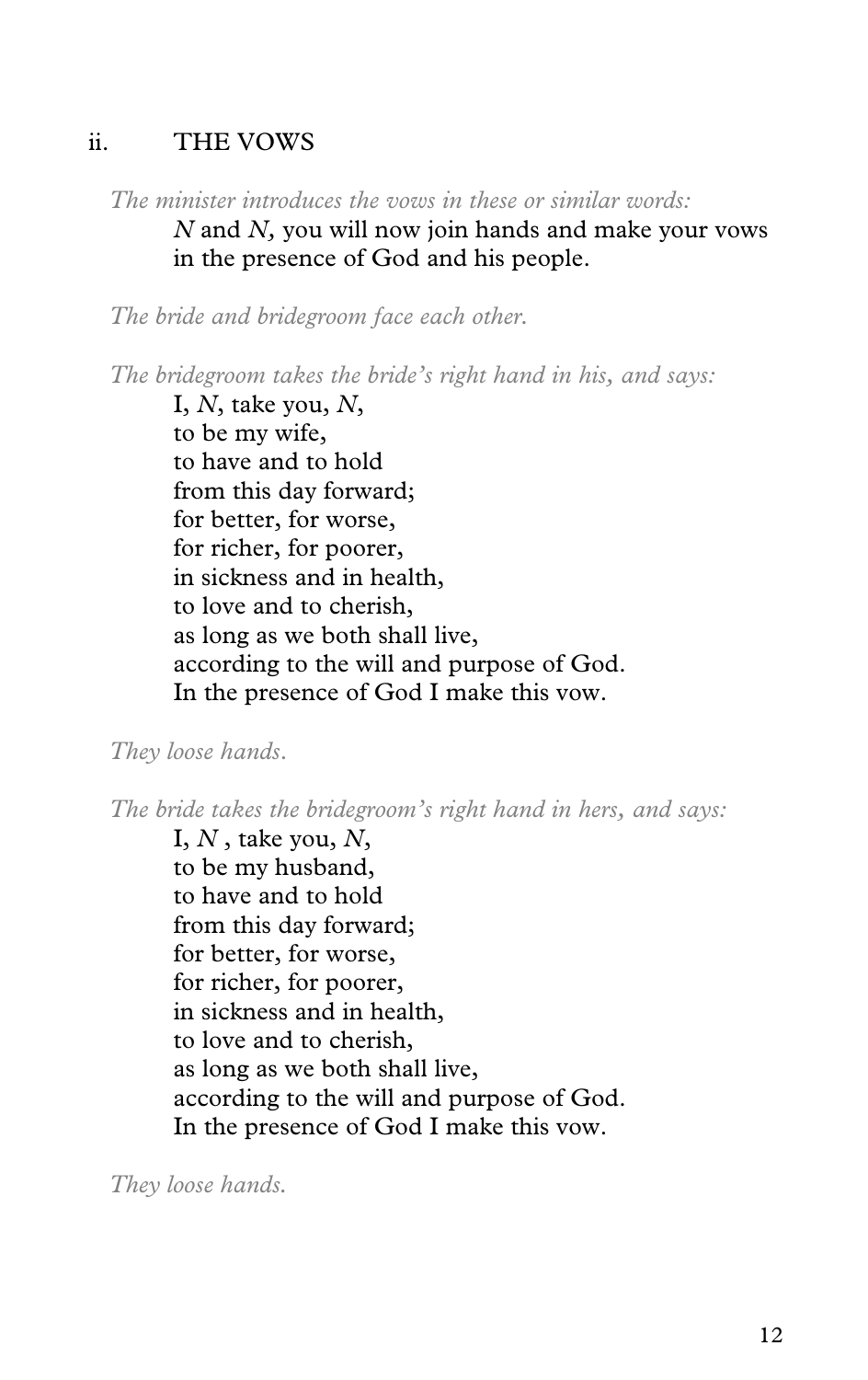#### iii. THE GIVING OF RINGS

*The minister receives the rings (ring) and says the following or an alternative prayer from Appendix 5; page 111:*

Heavenly Father,

by your blessing let these rings (this ring) be to *N* and *N*  a symbol of unending love and faithfulness, to remind them of the vow and covenant which they have made this day through Jesus Christ our Lord. **Amen.**

*The bride and bridegroom face each other. In turn each places a ring on the other's finger and, holding it there, says:* 

*N,* I give you this ring as a sign of my love and faithfulness. With my whole being I honour you, all that I am I give to you, and all that I have I share with you, within the love of God, Father, Son and Holy Spirit.

*If only one ring is given, the one who receives it says:* 

*N*, I receive this ring as a sign of the love and faithfulness between us. With my whole being I honour you,

all that I am I give to you,

and all that I have I share with you,

within the love of God, Father, Son and Holy Spirit.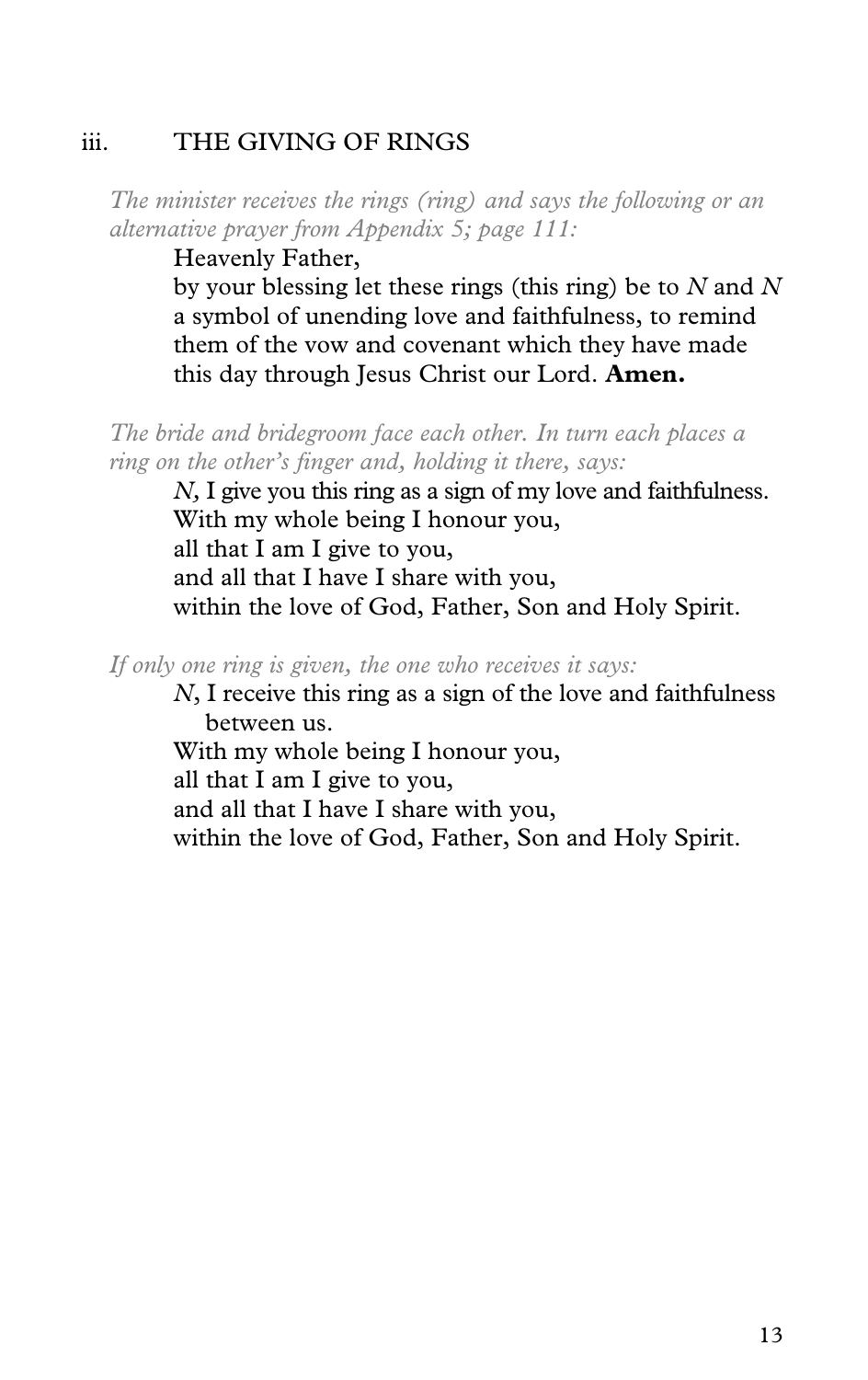#### iv. THE PROCLAMATION

*The minister addresses the people:*

 In the presence of God, and before this congregation, *N* and *N* have given their consent and made their marriage vows to one another.

They have declared their marriage by the joining of hands and by the giving and receiving of rings (a ring). I proclaim that they are therefore husband and wife.

*The minister joins their right hands together and says:* 

Those whom God has joined together let no one put asunder.

#### v. THE BLESSING OF THE MARRIAGE

*[The Blessing of the Marriage may be used here or after the Lord's Prayer.]* 

*The husband and wife kneel, the following or an alternative blessing from Appendix 6; page 112 is used:* 

> All praise and glory to you most gracious God, for in the beginning you created us in your own image, male and female.

Grant your blessing we pray, to *N* and *N*, that in marriage they may be a source of blessing to each other and to all, and live together in holy love. **Amen.**

*The celebrant says to the couple:* 

God the Father, God the Son, God the Holy Spirit, bless, preserve and keep you; the Lord mercifully look upon you with his favour; and so fill you with all spiritual blessings and grace, that you may so live together in this life, that in the world to come you may have life everlasting. **Amen.** 

## vi. THE REGISTRATION OF THE MARRIAGE

*[The Registration of the Marriage may take place either here or at the end of the service.] [An anthem or hymn may be sung.] [Stand]*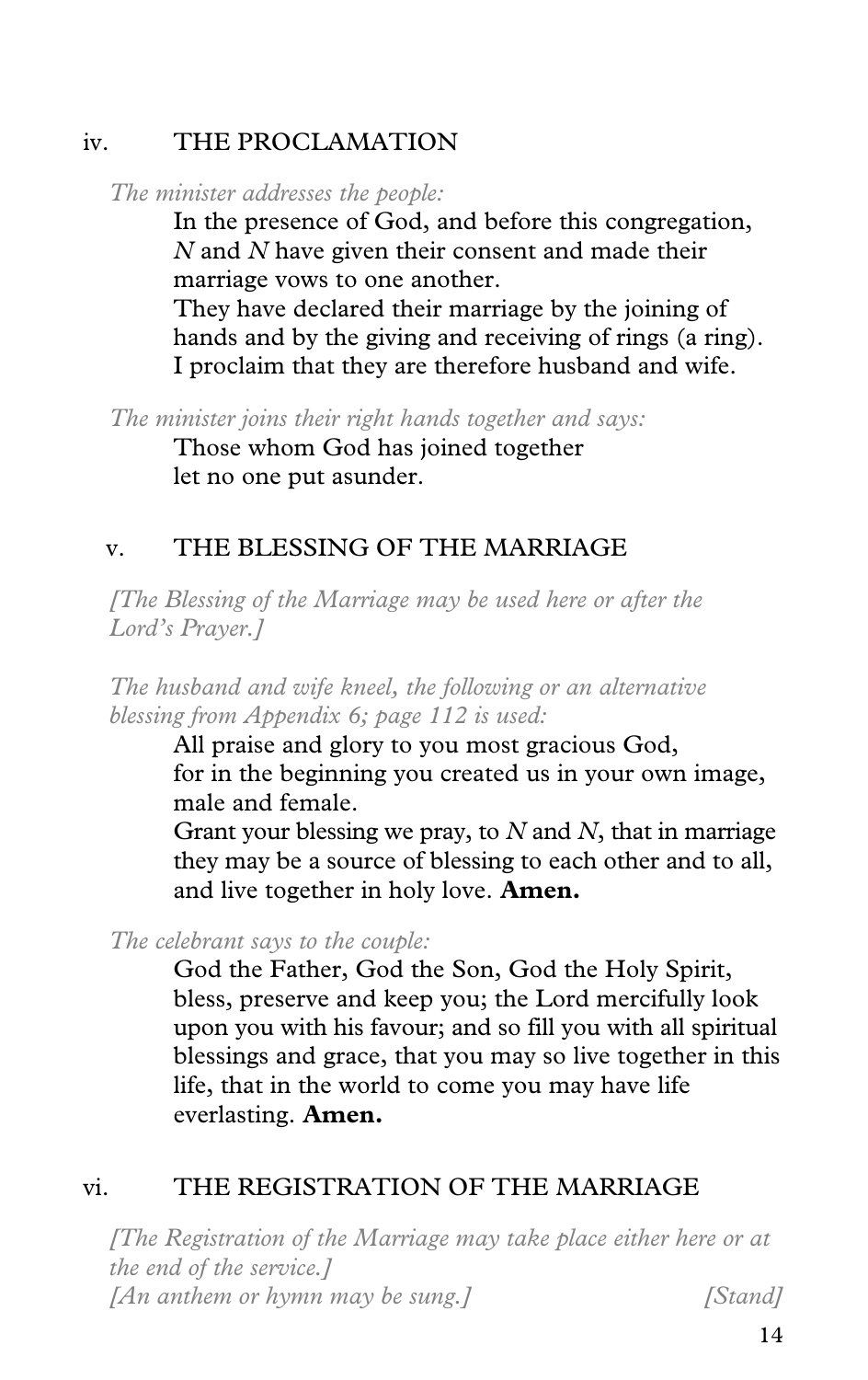# **THE INTERCESSIONS** 4

*The following or an alternative prayer of Intercession and prayer end from Appendix 7; page 114 is used:* 

 Gracious God, we pray for *N* and *N* and give thanks that you have brought them together in marriage. Lord, in your mercy, **hear our prayer.**

 Help them (to be wise and loving parents and) to grow together in faithfulness and honesty, in mutual support and patience. Lord, in your mercy,  **hear our prayer.** 

 Make their life together a sign of your love in this broken world; may forgiveness heal injury and joy triumph over sorrow. Lord, in your mercy,  **hear our prayer.** 

Be with them in their work

 and renew them in their leisure. Lord, in your mercy,  **hear our prayer.** 

 May they welcome into their home both friends and strangers and so reflect your Son's love for all people. Lord, in your mercy,  **hear our prayer.** 

*The prayer ends with a suitable collect said by the priest or the following:* 

> Merciful Father, **accept these prayers for the sake of your Son, our Saviour Jesus Christ. Amen.**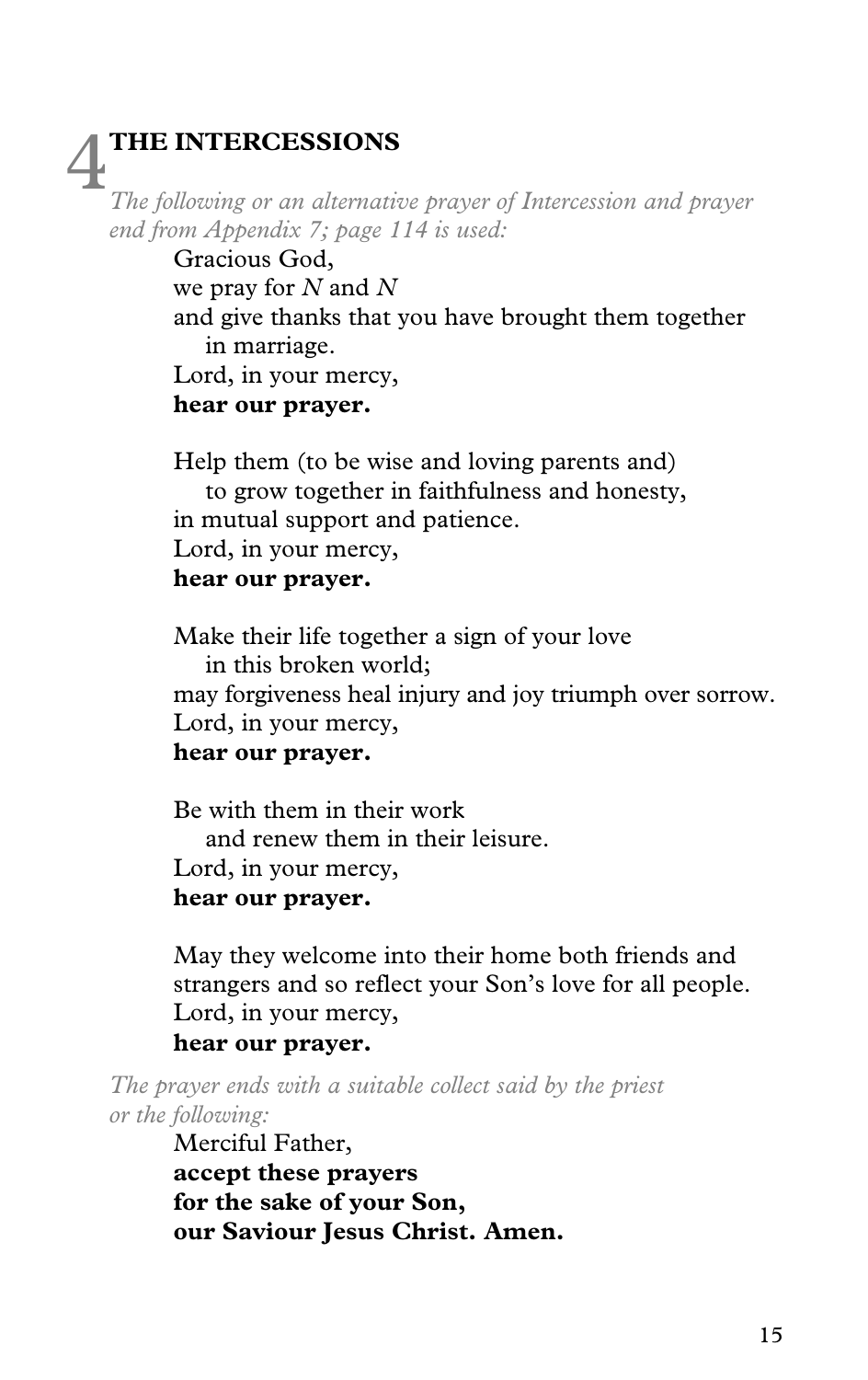

*The priest may introduce the Peace with a suitable sentence, either:* 

> To crown all things there must be love. Let the peace of Christ rule in your hearts.

> The peace of the Lord be with you always. **And also with you.**

*or:* 

We have celebrated the love of *N* and *N*. We now celebrate God's love for all of us.

The peace of the Lord be with you always. **And also with you.** 

*These words may be added:* 

Let us offer one another a sign of peace.

*All may exchange a sign of peace.* 

*The couple may exchange a greeting of peace with each other, with their families, and with other members of the congregation.* 

*[A hymn may be sung.] [Stand]*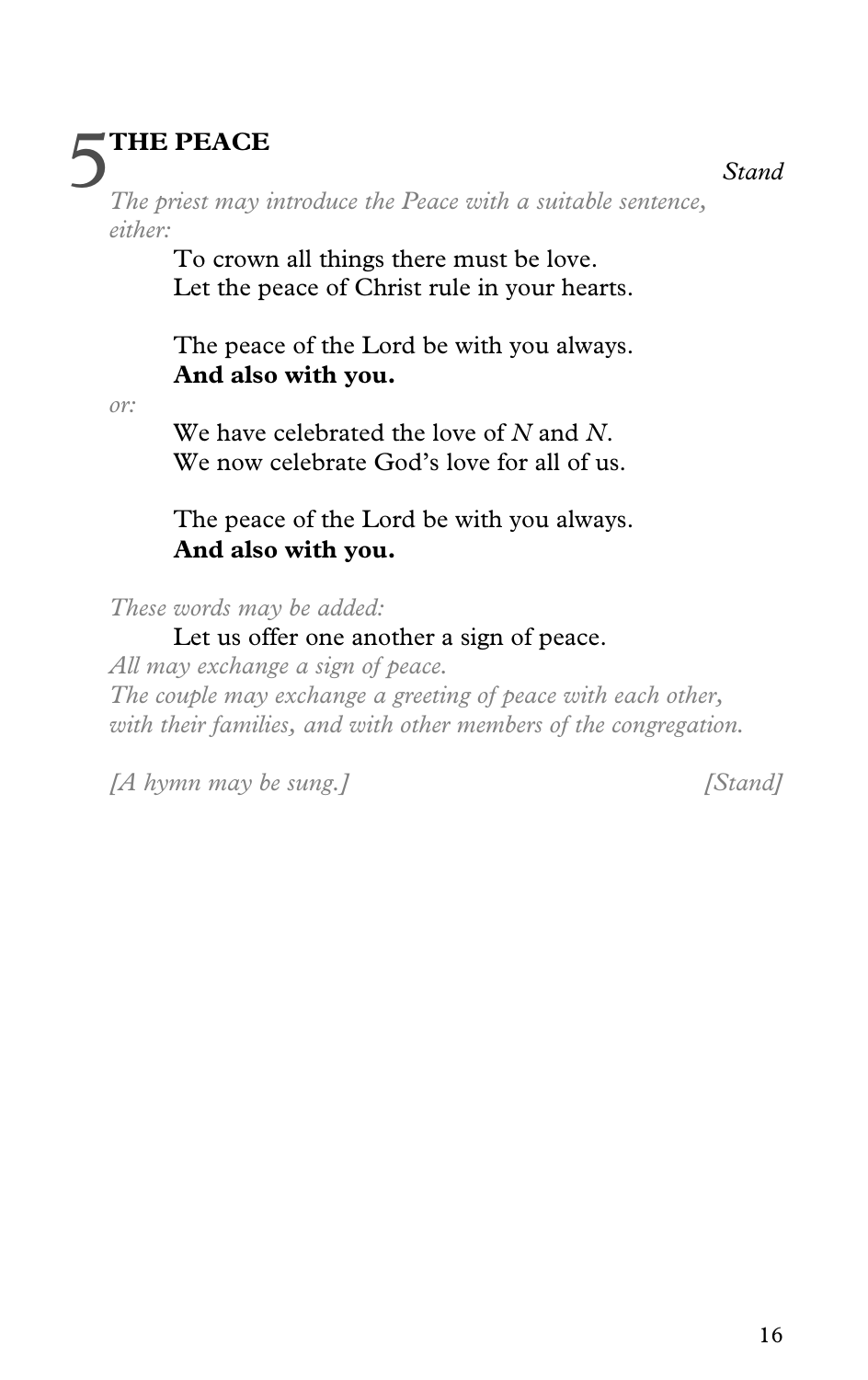# **THE THANKSGIVING**  6

*The priest takes the bread and the cup.* 

*Either the priest may say:* 

We celebrate together the gifts and grace of God. **We take this bread, we take this wine to follow Christ's example and obey his command.** 

*Or the priest may praise God for his gifts in these words (not to be used with Eucharistic Prayer 1):* 

Blessed are you, Lord, God of all creation. Through your goodness we have this bread to offer, which earth has given and human hands have made. It will become for us the bread of life. **Blessed be God for ever.** 

Blessed are you, Lord, God of all creation. Through your goodness we have this wine to offer, fruit of the vine and work of human hands. It will become our spiritual drink. **Blessed be God for ever.** 

*One of the following Eucharistic Prayers is used.*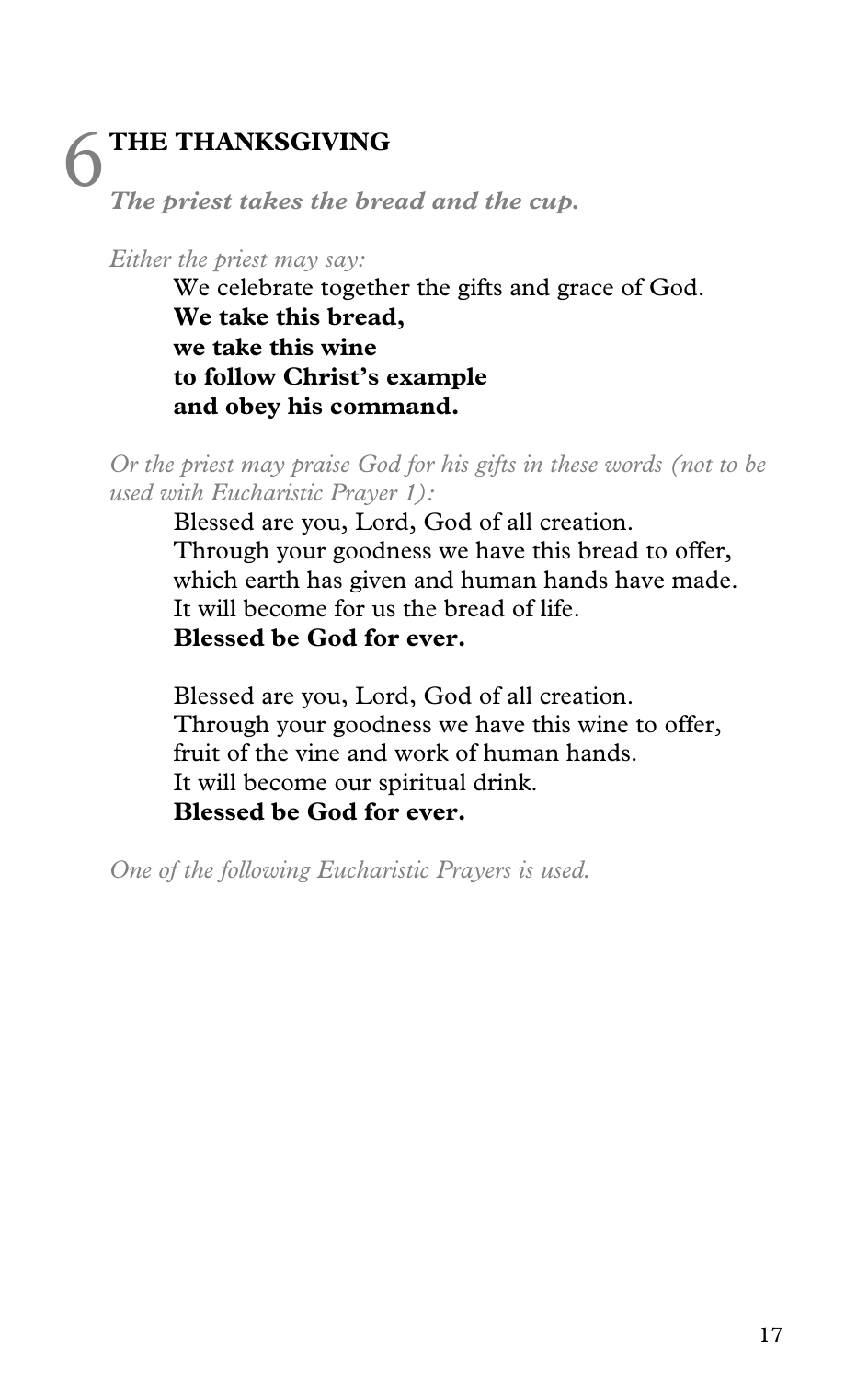*Eucharistic Prayer 1* 

*Either: Or:* 

The Lord be with you. The Lord is here. And also with you **His Spirit is with us.** 

Lift up your hearts. **We lift them to the Lord.** 

Let us give thanks to the Lord our God. **It is right to give our thanks and praise.** 

Blessed are you, Lord our God, King of the universe: you bring forth bread from the earth. **Blessed be God for ever.** 

Blessed are you, Lord our God, King of the universe: you create the fruit of the vine. **Blessed be God for ever.** 

Wheat and grape, this bread and wine, are part of the riches of your earth. **You are worthy, O Lord our God, to receive glory and honour and praise for you created all things and by your will they have their being.** 

We thank you, Father, that you formed us in your own image, creating us male and female and loving us even when we rebelled against you. Above all, we give you thanks for your Son, Jesus Christ.

*Proper preface:* 

Because you have made us in your image and call us to share in your work of creation. You join man and woman to each other and the two become one flesh, as the Church is one with your Son, adorned as a bride for her bridegroom.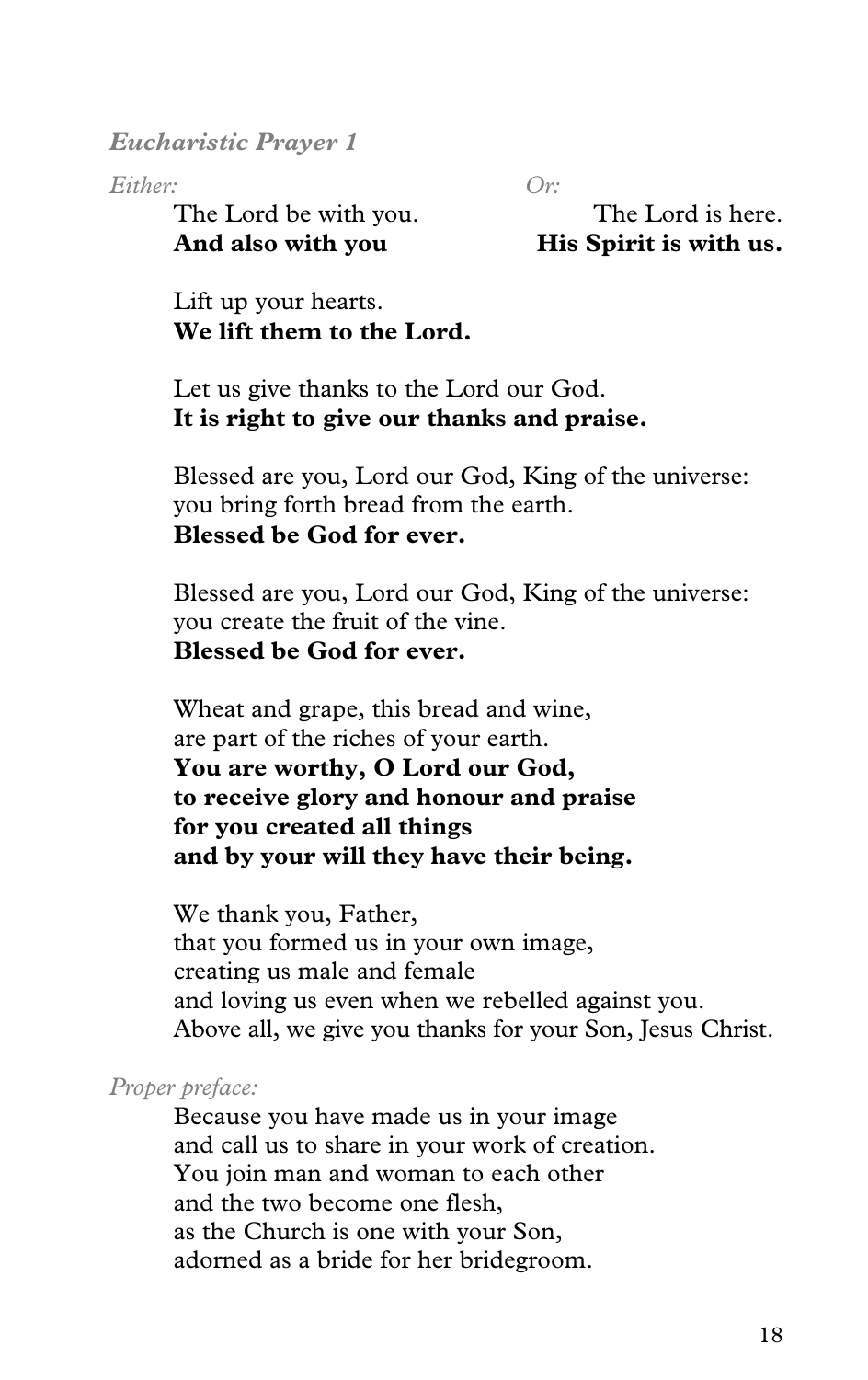We give you thanks for the living hope you have given us in Jesus Christ our Lord, whom we praise with our lips and in our lives, saying / singing:

#### **Blessed is he who comes in the name of the Lord. Hosanna in the highest.**

Loving Father,

 we praise you that, on the night before he died, our Lord Jesus Christ took bread and gave you thanks. He broke it and gave it to his disciples, saying, Take, eat; this is my body which is given for you: do this in remembrance of me. After supper he took the cup, gave you thanks and, giving it to his disciples, said, Drink from this, all of you; this is my blood of the new covenant, shed for you and for many for the forgiveness of sins: do this as often as you drink it in remembrance of me.

Therefore, with these holy gifts we celebrate his offering of himself

 made once for all on the cross, we rejoice in his glorious resurrection and ascension, and we look for his coming again:

[Let us proclaim the mystery of faith:] **Christ has died. Christ is risen. Christ will come in glory.**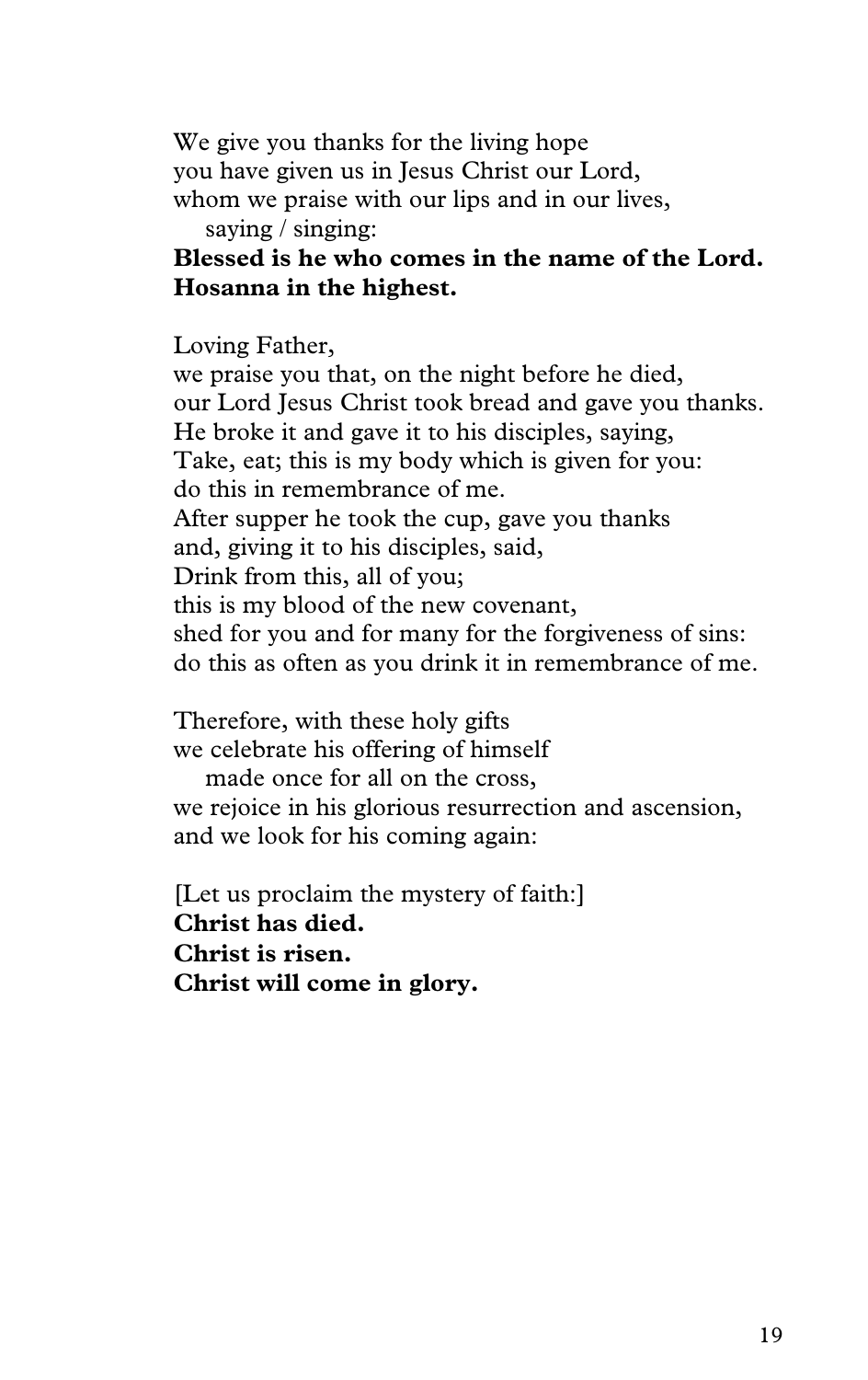Father, accept this offering of our duty and service, This memorial of Christ your Son our Lord. Send your Holy Spirit on us and on these your gifts that they may be for us

 the body and blood of your Son. Grant that we who eat this bread and drink of this cup may, with the hosts of angels

 and all the company of heaven, proclaim the glory of your name and join in their unending hymn of praise:

**Holy, holy, holy Lord, God of power and might, heaven and earth are full of your glory. Hosanna in the highest.** 

*Silence.* 

*[The service continues on page 30.]*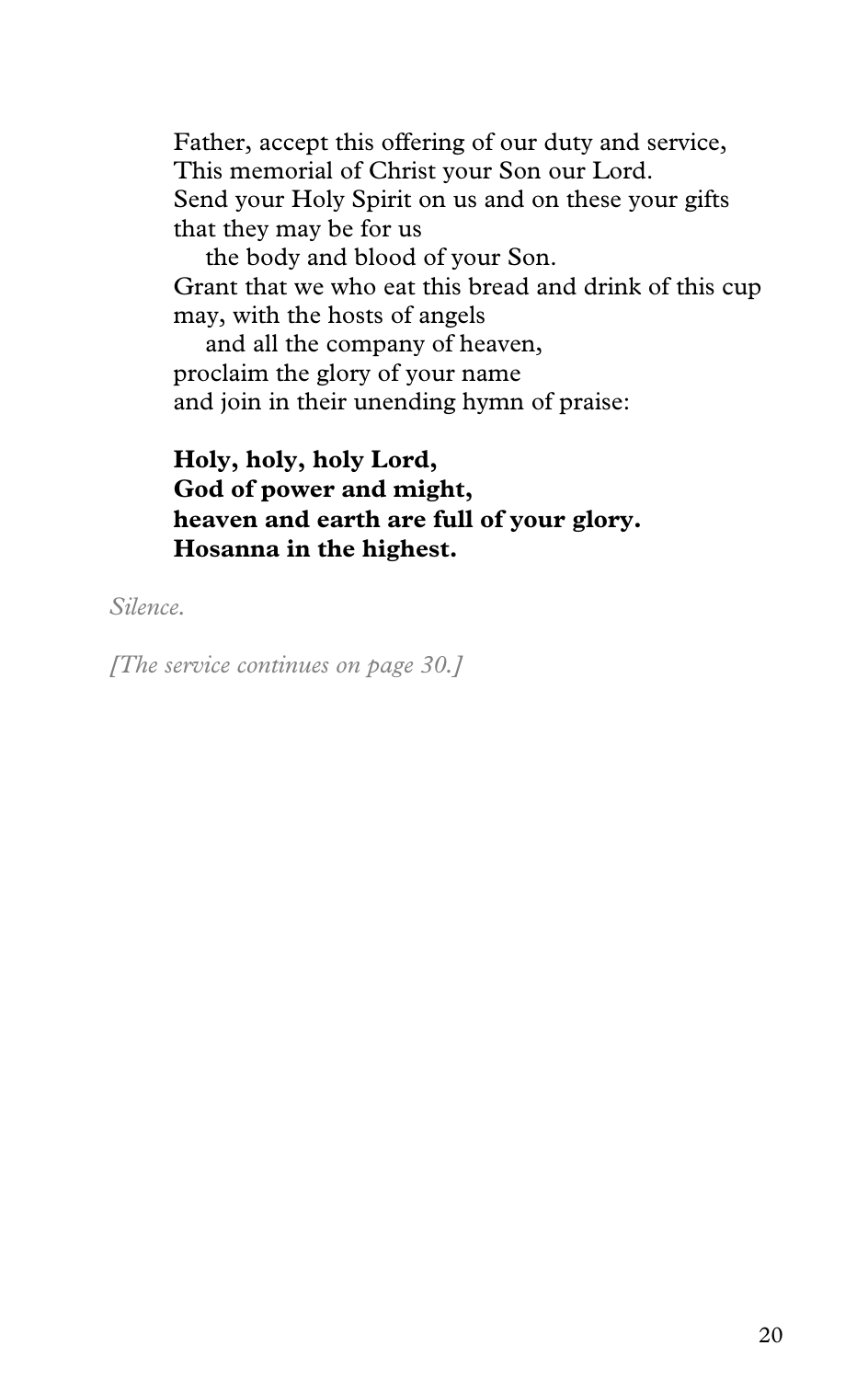*Eucharistic Prayer 2* 

*Either: Or:* 

The Lord be with you. The Lord is here. And also with you **His Spirit is with us.** 

Lift up your hearts. **We lift them to the Lord.** 

Let us give thanks to the Lord our God. **It is right to give our thanks and praise.** 

True and living God,

 the source of life for all creation, you have made us in your own image. Always and everywhere we give you thanks through Jesus Christ our Lord.

*Proper preface:* 

Because you have made us in your image and call us to share in your work of creation. You join man and woman to each other and the two become one flesh, as the Church is one with your Son, adorned as a bride for her bridegroom.

 Therefore, with angels and archangels and with all the company of heaven we praise your glorious name:

**Holy, holy, holy Lord, God of power and might, heaven and earth are full of your glory. Hosanna in the highest.** 

**Blessed is he who comes in the name of the Lord. Hosanna in the highest.**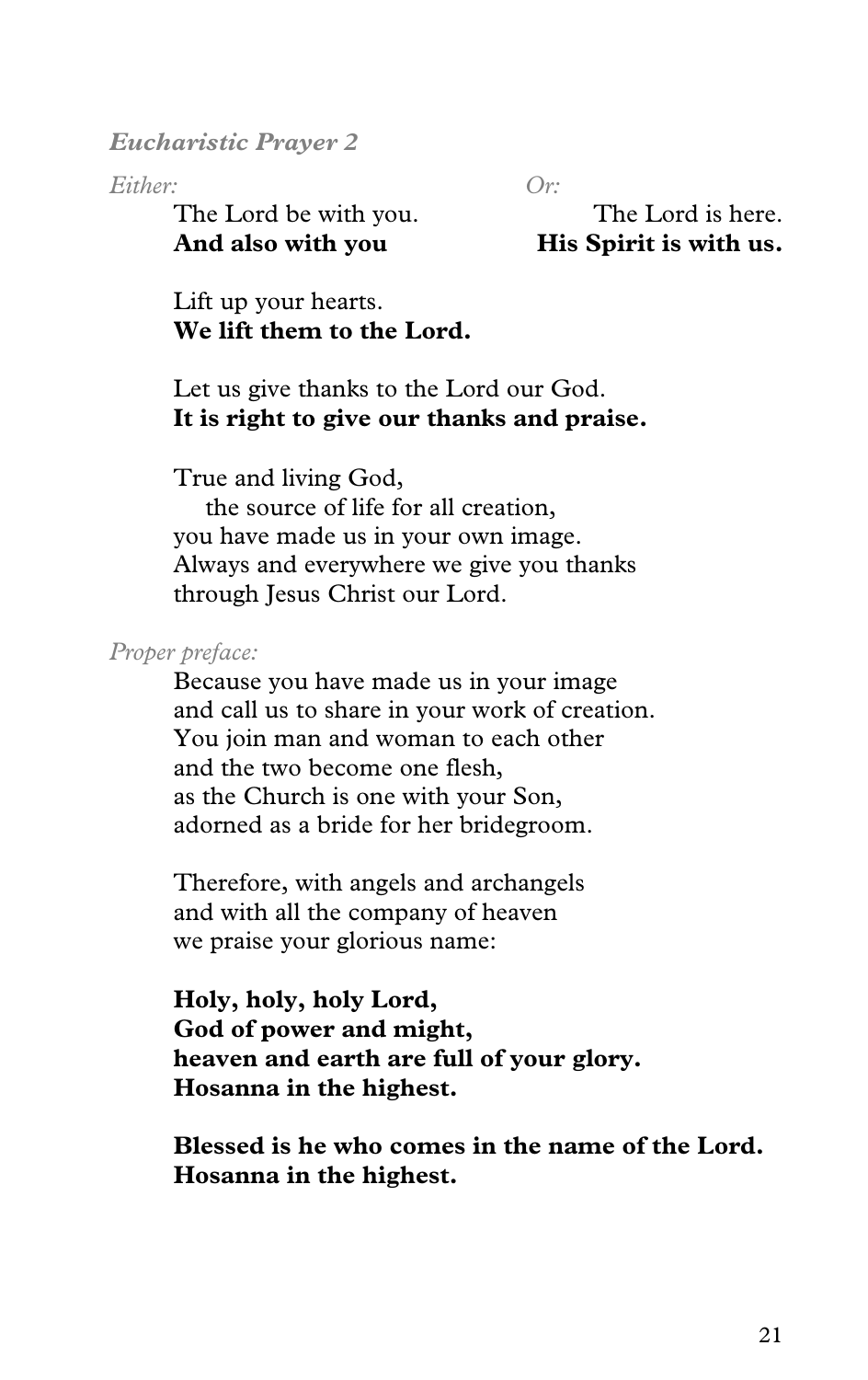Blessed are you, almighty God, because on the night he was betrayed the Lord Jesus took bread, and when he had given you thanks, he broke it, gave it to his disciples and said, Take, eat; this is my body which is given for you: do this in remembrance of me. In the same way, after supper he took the cup; when he had given you thanks he gave it to them and said, Drink this, all of you; this cup is the new covenant in my blood poured out for you and for many for the forgiveness of sins: do this as often as you drink it in remembrance of me.

 [Let us proclaim the mystery of faith:] **Christ has died. Christ is risen. Christ will come in glory.** 

Therefore, loving God, recalling now the sacrifice of Christ your Son once for all upon the cross and the triumph of his resurrection, we ask you to accept this our sacrifice of praise.

Send your Holy Spirit on us and on these gifts that we may be fed

 with the body and blood of your Son and be filled with your life and goodness. Unite us in Christ and give us your peace that we may do your work

and be his body in the world.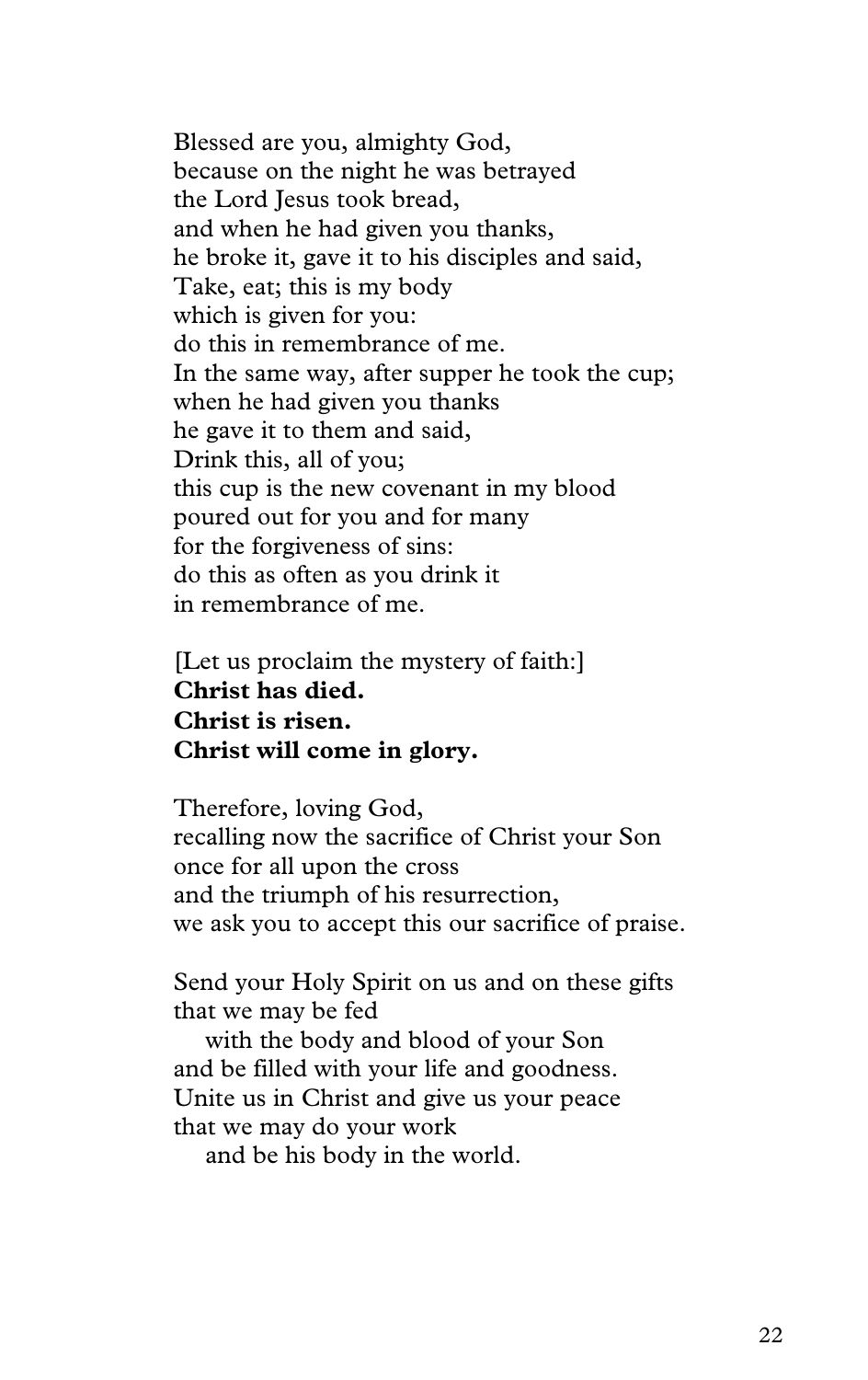Through him, with him, in him, in the unity of the Holy Spirit all honour and glory are yours, almighty Father, for ever and ever. **Amen.**

*Silence.* 

*[The service continues on page 30.]*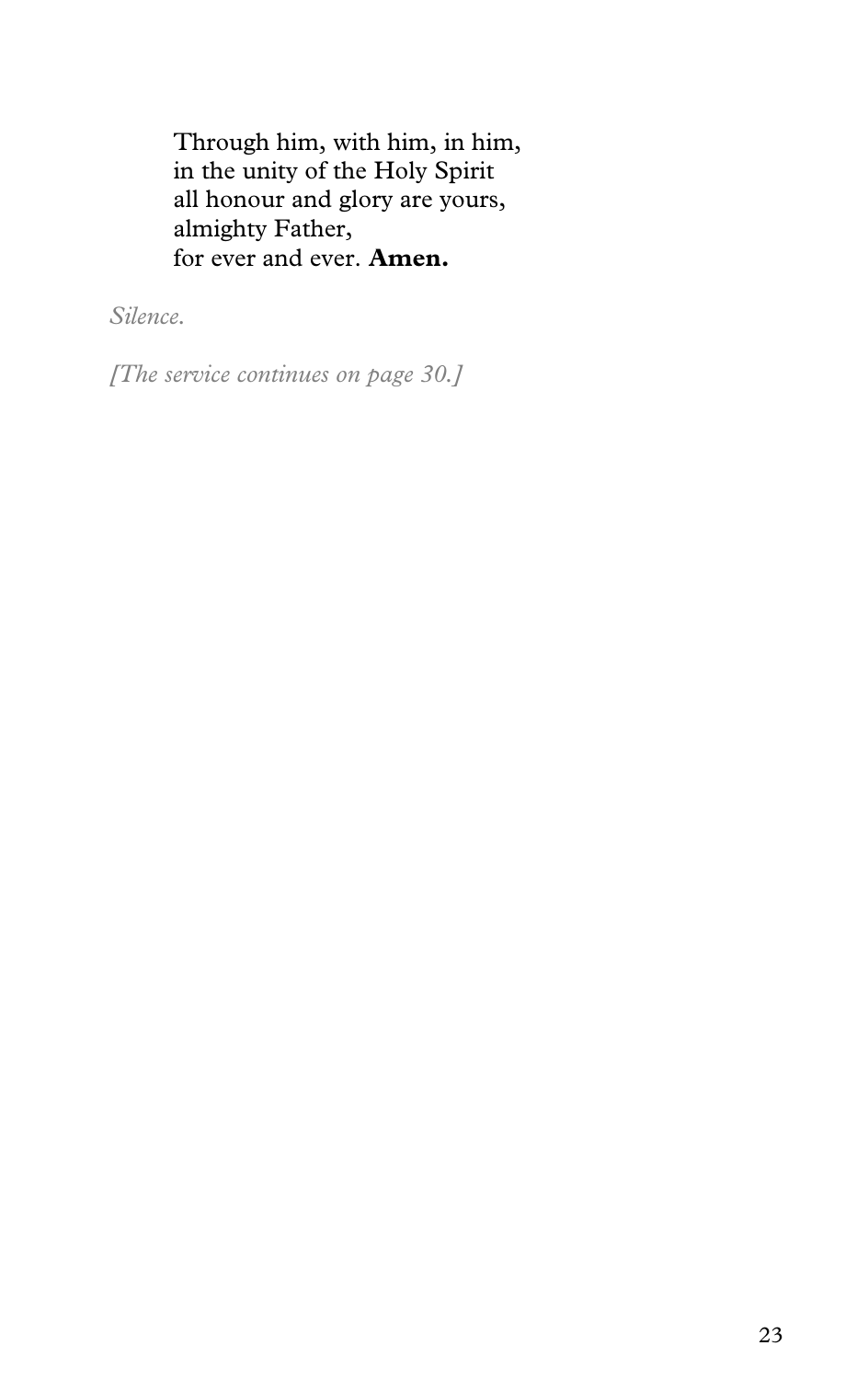*Eucharistic Prayer 3* 

*Either: Or:* 

The Lord be with you. The Lord is here. And also with you **His Spirit is with us.** 

Lift up your hearts. **We lift them to the Lord.** 

Let us give thanks to the Lord our God. **It is right to give our thanks and praise.** 

It is indeed right, it is our duty and our joy at all times and in all places to give you thanks and praise, holy Father, heavenly King, almighty, everlasting God, through Jesus Christ your only Son our Lord.

*Proper preface:* 

Because you have made us in your image and call us to share in your work of creation. You join man and woman to each other and the two become one flesh, as the Church is one with your Son, adorned as a bride for her bridegroom.

Therefore, with angels and archangels and with all the company of heaven we proclaim your great and glorious name, for ever praising you and saying:

**Holy, holy, holy Lord, God of power and might, heaven and earth are full of your glory. Hosanna in the highest.**

**Blessed is he who comes in the name of the Lord. Hosanna in the highest.**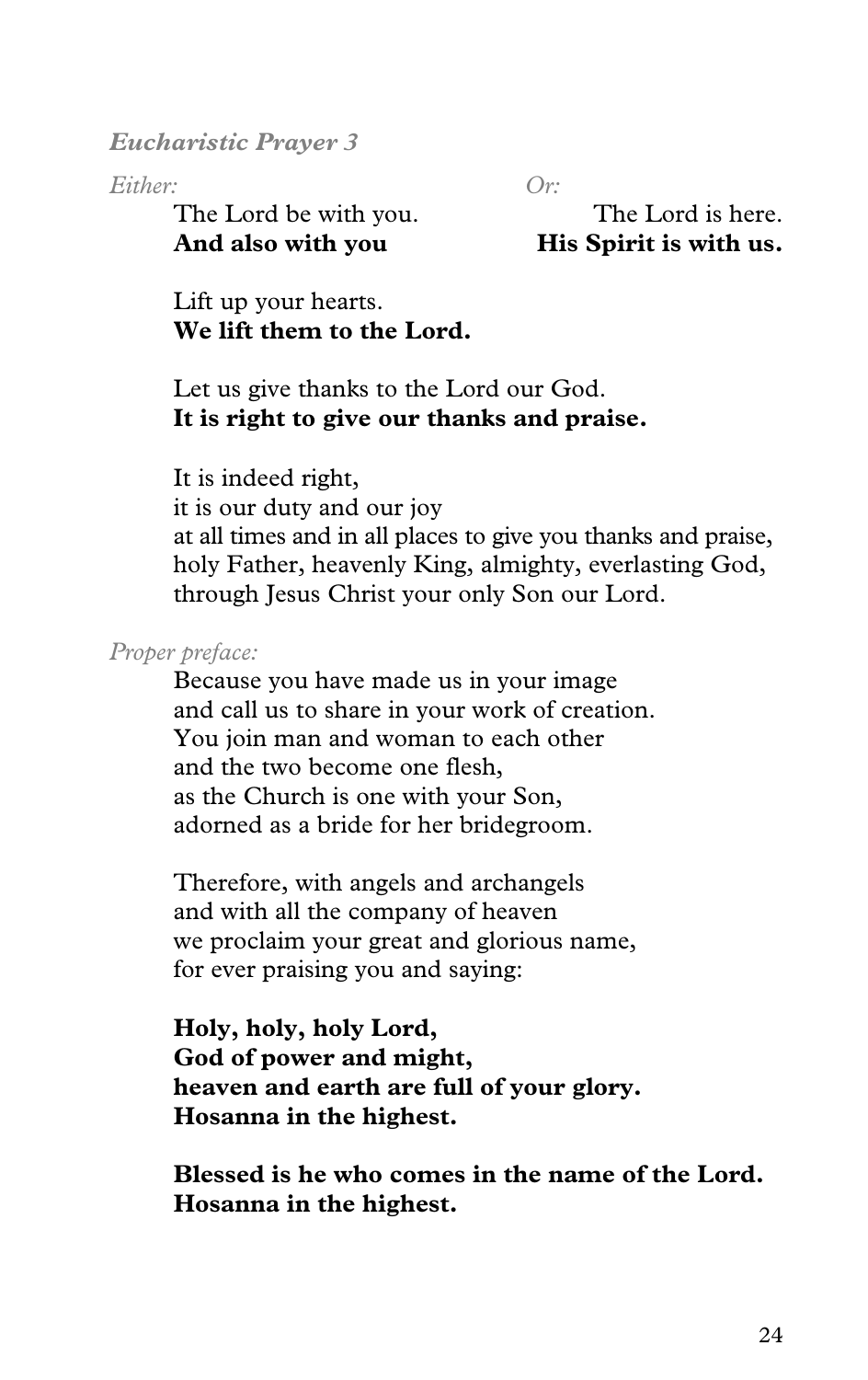Hear us, heavenly Father, through Jesus Christ your Son our Lord. Through him accept our sacrifice of praise, and grant that, by the power of your Spirit, these gifts of bread and wine may be for us

 his body and his blood; who in the same night that he was betrayed took bread and gave you thanks; he broke it and gave it to his disciples, saying, Take, eat; this is my body which is given for you. Do this in remembrance of me. In the same way, after supper, he took the cup and gave you thanks; he gave it to them, saying, Drink from this, all of you; for this is my blood of the new covenant which is shed for you and for many for the forgiveness of sins. Do this as often as you drink it, in remembrance of me.

[Let us proclaim the mystery of faith:] **Christ has died. Christ is risen. Christ will come in glory.** 

Therefore, Father, remembering the saving death and resurrection of your Son, we offer to you in thanksgiving this bread and this cup, your gifts to us, and we thank you for counting us worthy to stand in your presence and serve you.

Send your Holy Spirit upon all of us who share this bread and this cup. Strengthen our faith, make us one and welcome us and all your people into the glorious kingdom of your Son.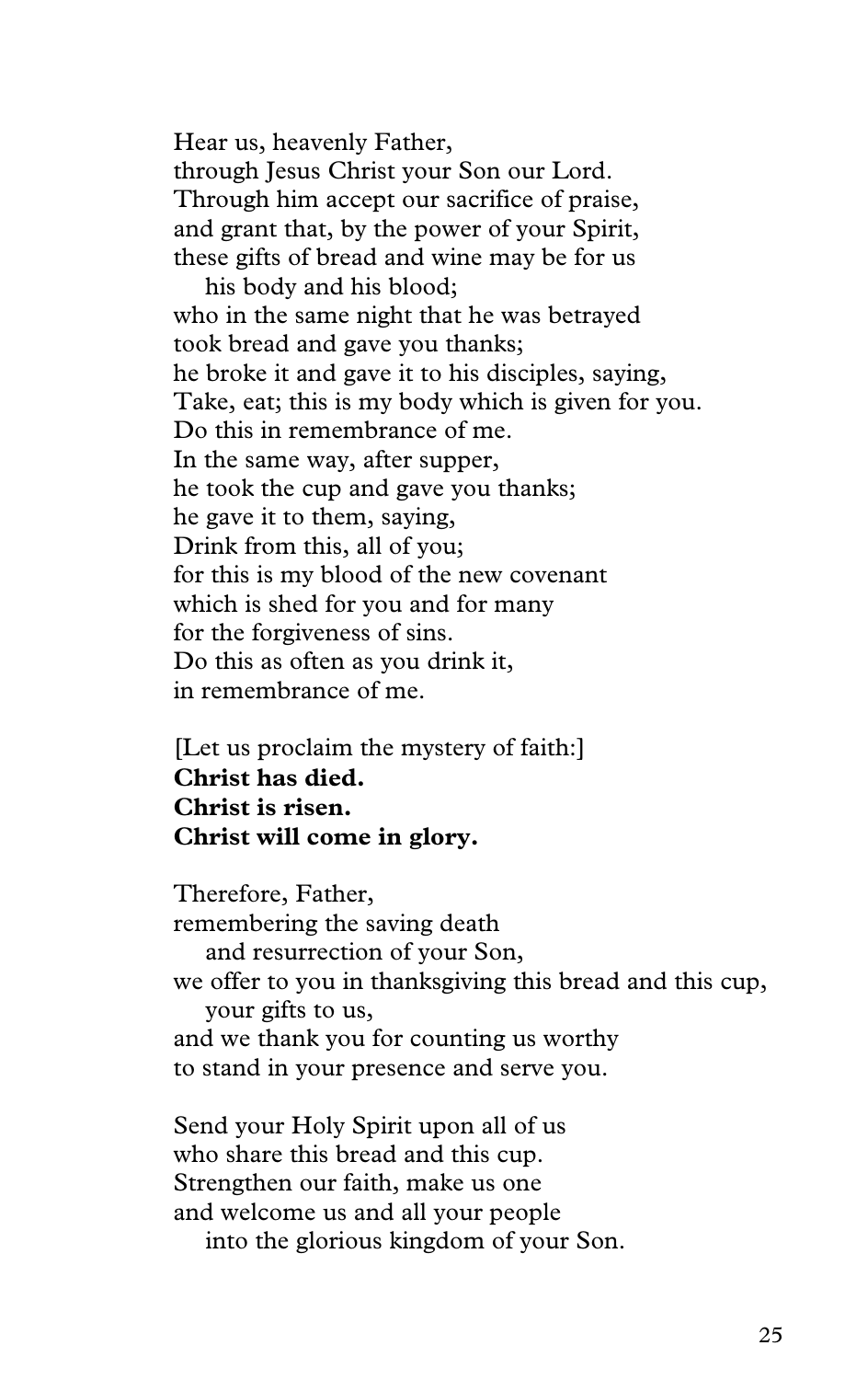Through him, with him, in him, in the unity of the Holy Spirit all honour and glory are yours, almighty Father, for ever and ever. **Amen.**

*Silence.* 

*[The service continues on page 30.]*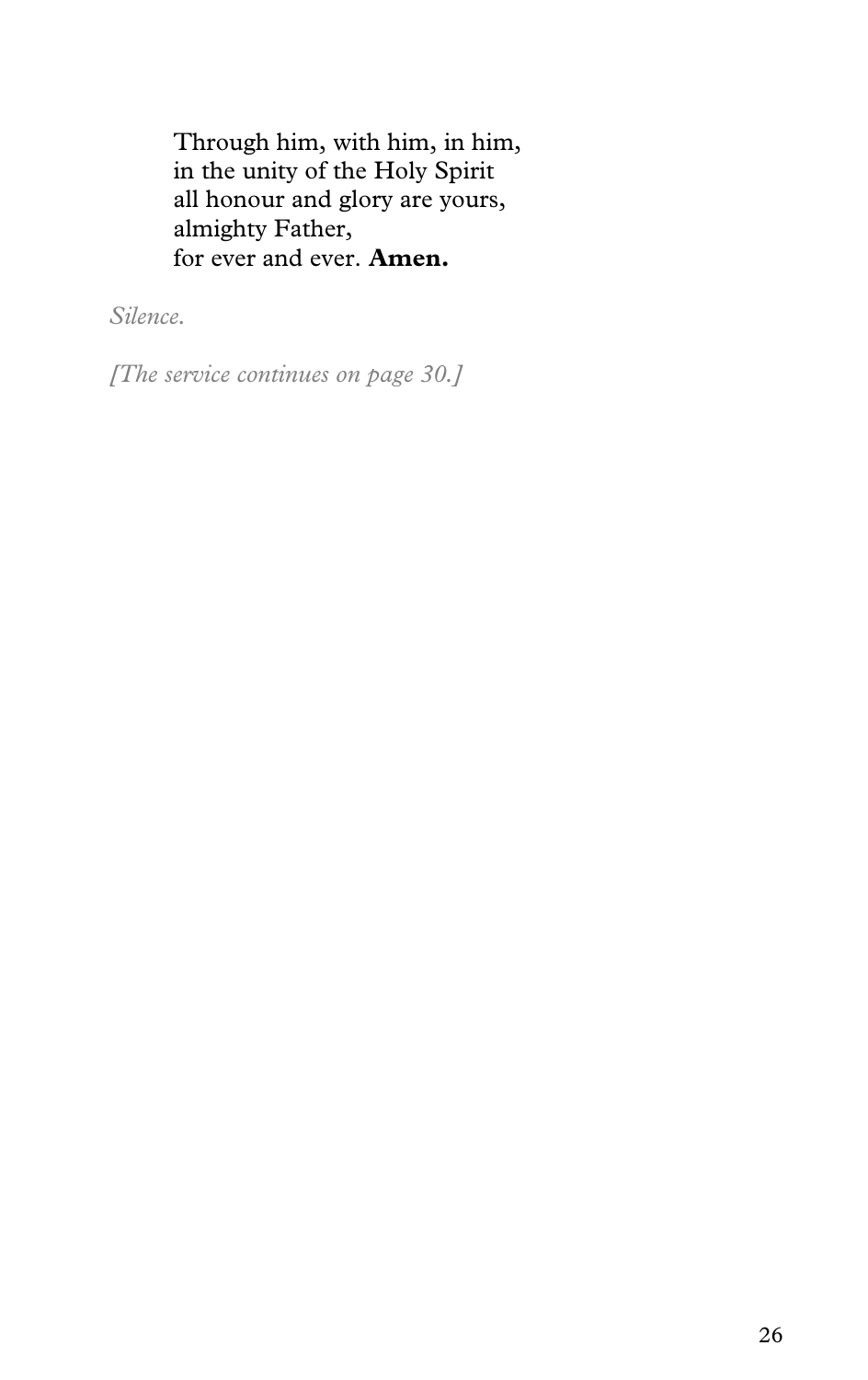*Eucharistic Prayer 4* 

*Either: Or:* 

The Lord be with you. The Lord is here. And also with you **His Spirit is with us.** 

Lift up your hearts. **We lift them to the Lord.** 

Let us give thanks to the Lord our God. **It is right to give our thanks and praise.** 

It is indeed right, it is our duty and our joy at all times and in all places to give you thanks, holy Father, all-powerful and ever living God, through Jesus Christ our Lord.

*Proper preface:* 

Because you have made us in your image and call us to share in your work of creation. You join man and woman to each other and the two become one flesh, as the Church is one with your Son, adorned as a bride for her bridegroom.

And so with the hosts of angels and all the company of heaven, we proclaim the glory of your name and join in their unending hymn of praise:

**Holy, holy, holy Lord, God of power and might, heaven and earth are full of your glory. Hosanna in the highest.** 

**Blessed is he who comes in the name of the Lord. Hosanna in the highest.**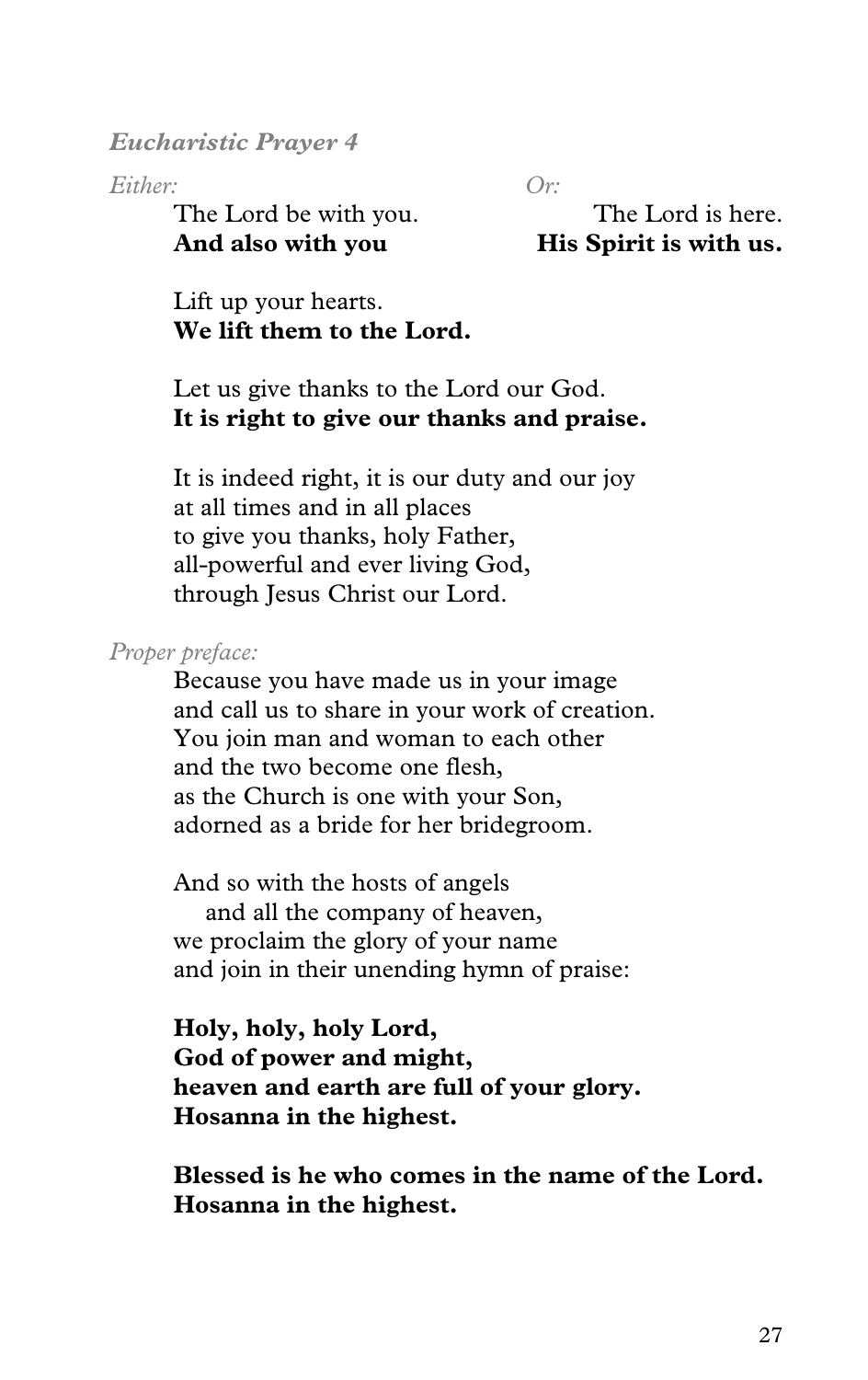All praise and thanks to you, true and living God, Creator of all things, Giver of life. You formed us in your own image; but we have marred that image

 and fall short of your glory. We give you thanks that you sent your Son to share our life; you gave him up to death that the world might be saved, and you raised him from the dead that we might live in him and he in us.

Sanctify with your Spirit this bread and wine, your gifts to us,

that they may be for us

the body and blood of our Saviour Jesus Christ.

On the night he was betrayed, he took bread, and when he had given thanks he broke it and gave it to his disciples, saying, Take, eat; this is my body which is given for you: do this in remembrance of me. In the same way after supper he took the cup, and when he had given thanks he gave it to them, saying, Drink from this, all of you, for this is my blood of the new covenant which is shed for you and for many for the forgiveness of sins: do this as often as you drink it in remembrance of me.

[Let us proclaim the mystery of faith:] **Christ has died. Christ is risen. Christ will come in glory.**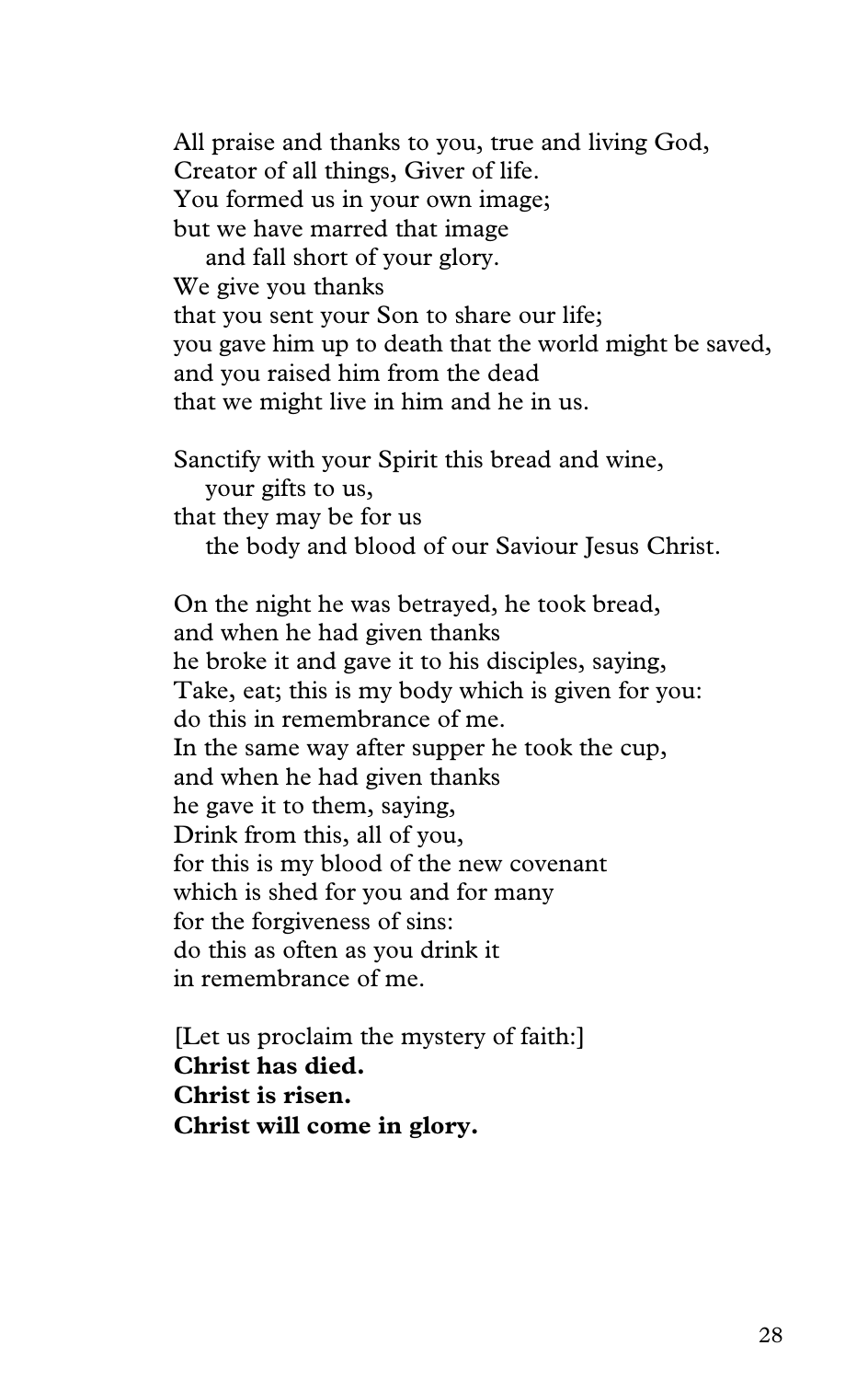As he has commanded us, Father, we remember Jesus Christ, your Son. Proclaiming his victorious death, rejoicing in his resurrection and waiting for him to come in glory, we bring to you this bread, this cup.

Accept our sacrifice of thanks and praise. Restore and revive your people, renew us and all for whom we pray with your grace and heavenly blessing, and at the last receive us with all your saints into that unending joy promised by your Son, Jesus Christ our Lord.

Through him, with him, in him, in the unity of the Holy Spirit all honour and glory are yours, almighty Father, for ever and ever. **Amen.**

*Silence.*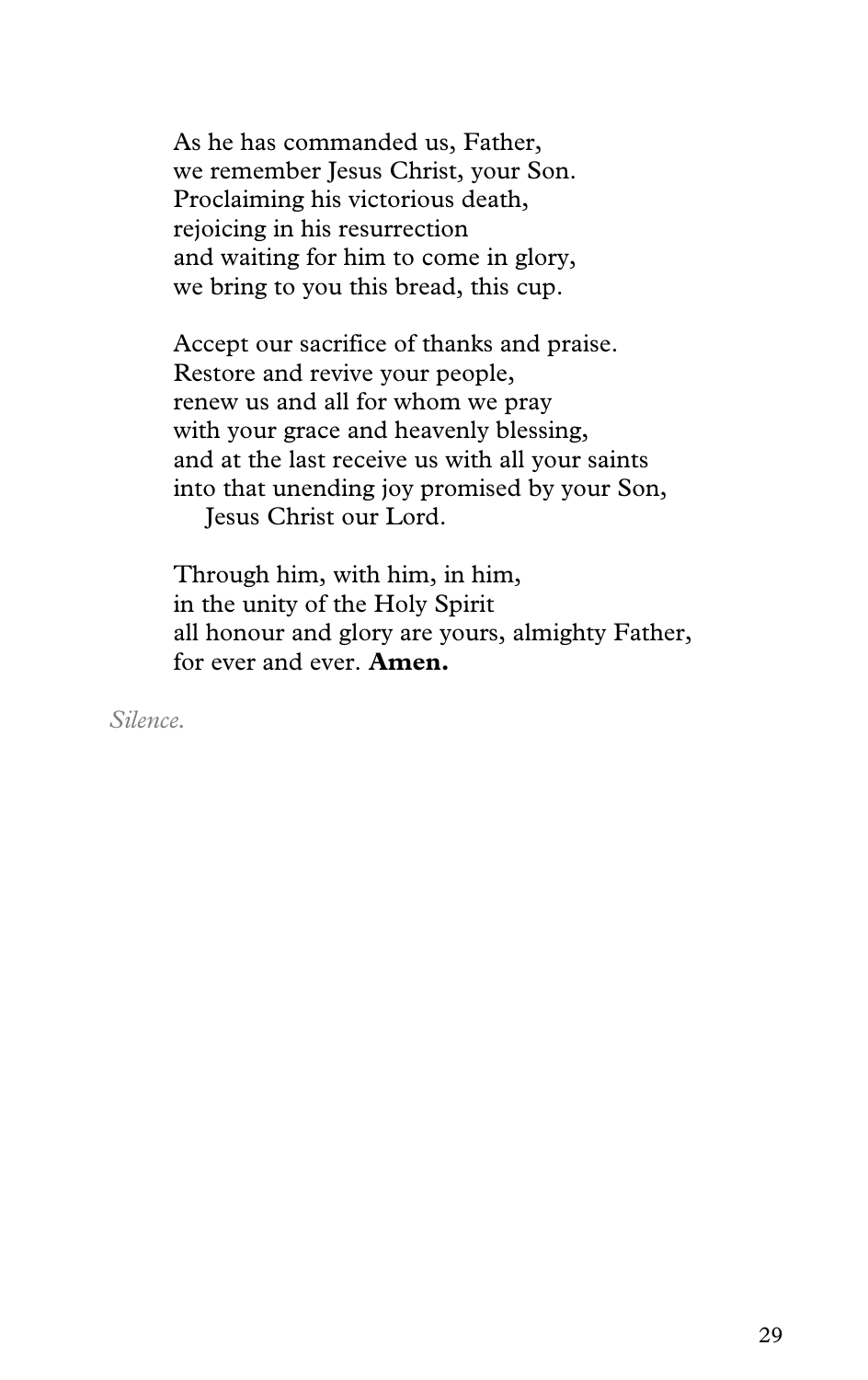#### THE LORD'S PRAYER

*Either:* 

Let us pray with confidence to the Father;

**Our Father in heaven, hallowed be your name, your kingdom come, your will be done, on earth as in heaven. Give us today our daily bread. Forgive us our sins as we forgive those who sin against us. Save us from the time of trial and deliver us from evil. For the kingdom, the power and the glory are yours, now and for ever. Amen.** 

*Or:* 

As our Saviour taught us, we boldly pray;

**Our Father who art in heaven, hallowed be thy name, thy kingdom come, thy will be done, on earth as it is in heaven. Give us this day our daily bread. And forgive us our trespasses as we forgive those who trespass against us. And lead us not into temptation, but deliver us from evil. For thine is the kingdom, the power and the glory, for ever and ever. Amen.** 

*(The blessing of the marriage can be used at this point if it has not been used earlier. See page 14.)*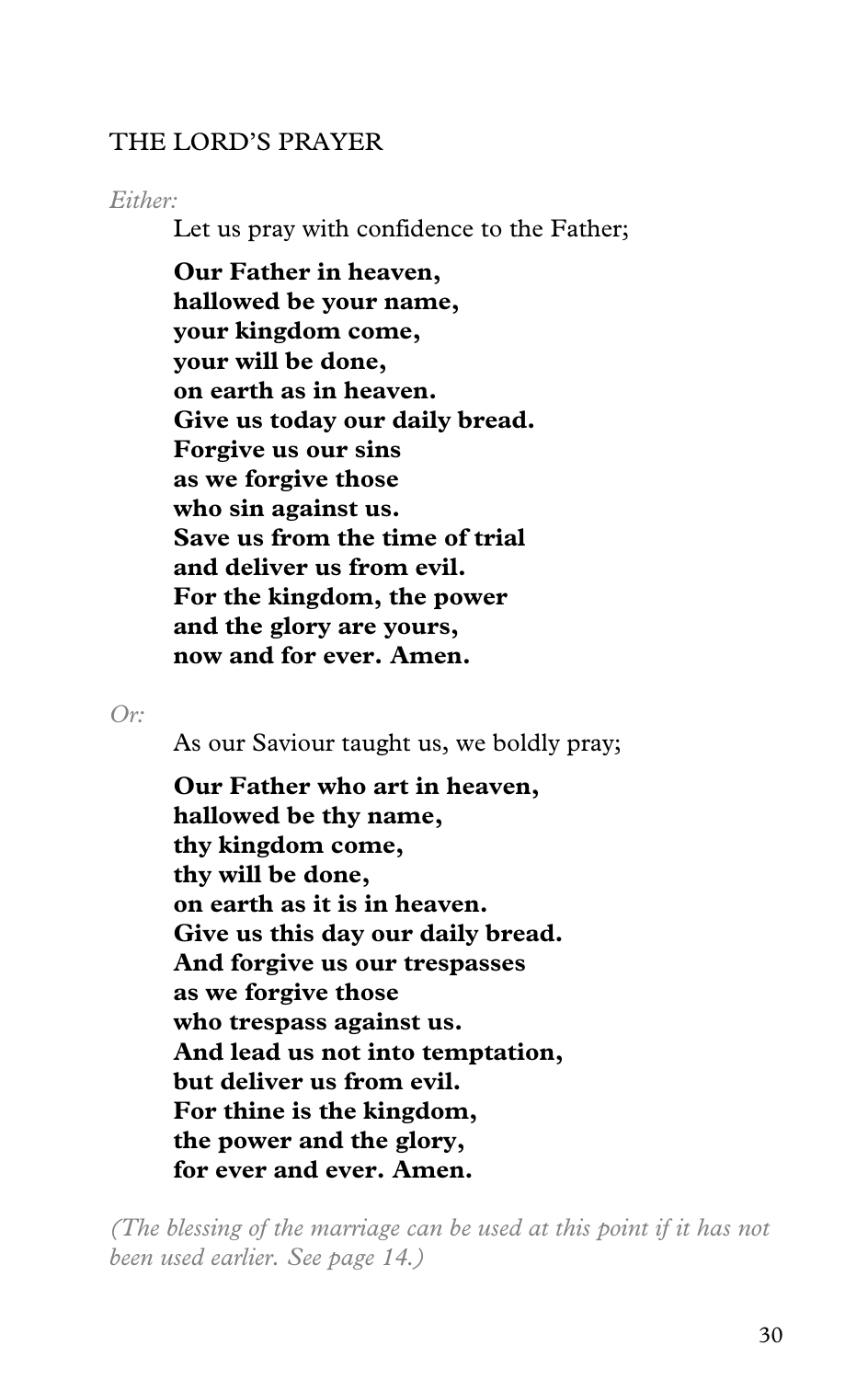# **THE COMMUNION**  7

*The priest breaks the bread and says, either:* 

> We break this bread to share in the body of Christ. **Though we are many, we are one body for we all share in one bread.**

*or:* 

Every time we eat this bread and drink of this cup **we proclaim the Lord's death until he comes.** 

*This anthem may be used here or during the communion, either:* 

> **Jesus, Lamb of God: have mercy on us.**

#### **Jesus, bearer of our sins: have mercy on us.**

**Jesus, redeemer of the world: give us your peace.** 

#### *or:*

**Lamb of God,** 

 **you take away the sins of the world: have mercy on us.** 

#### **Lamb of God,**

 **you take away the sins of the world: have mercy on us.** 

#### **Lamb of God,**

 **you take away the sins of the world: grant us peace.**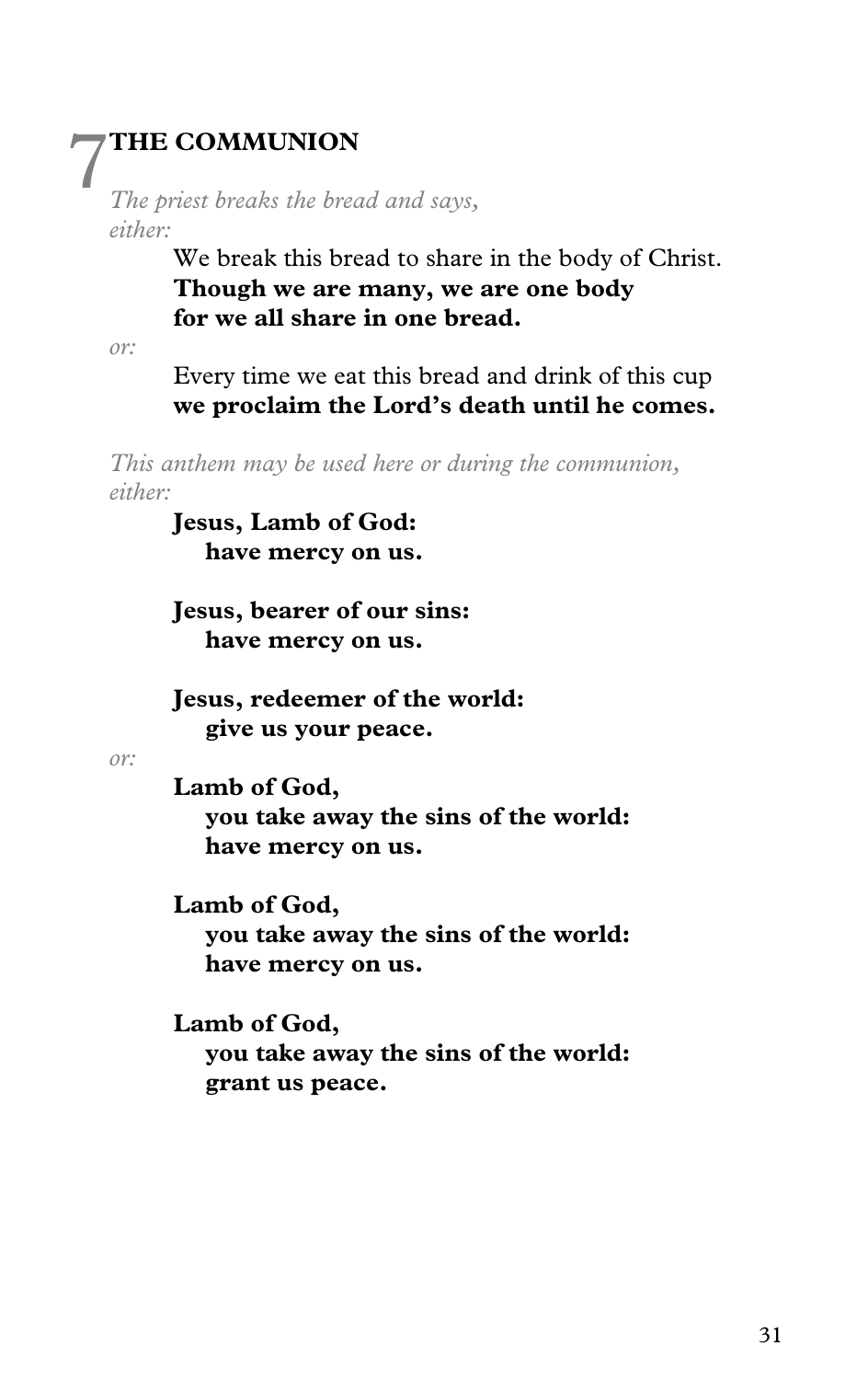*One of the following invitations is used, either:* 

> God's holy gifts for God's holy people. **Jesus Christ is holy, Jesus Christ is Lord, to the glory of God the Father.**

*or:* 

Jesus is the Lamb of God who takes away the sins of the world. Happy are those who are called to his supper. **Lord, I am not worthy to receive you, but only say the word and I shall be healed.** 

*or:* 

Come, let us receive the body and blood of our Lord Jesus Christ, given for us, and feed on him in our hearts by faith with thanksgiving.

*Or in Eastertide:* 

Alleluia. Christ our passover is sacrificed for us. **Therefore let us keep the feast. Alleluia.** 

*The priest and people receive the communion.* 

*The sacrament is administered with these words either:* 

> The body of Christ keep you in eternal life. **Amen.**  The blood of Christ keep you in eternal life. **Amen.**

*or:*

 The body of Christ, the bread of life. **Amen.**  The blood of Christ, the true vine. **Amen.**

*or:* 

The body of Christ. **Amen.** The blood of Christ. **Amen.**

*For an additional form for Consecration, see Appendix 8; page 118. Non-communicants may be given a blessing. After the communion, an appropriate sentence of Holy Scripture from the Proclamation of the Word may be read, see page 9. Silence is kept. [A hymn may be sung.] [Stand] [Any consecrated bread and wine which is not to be reserved for purposes of communion is consumed.]*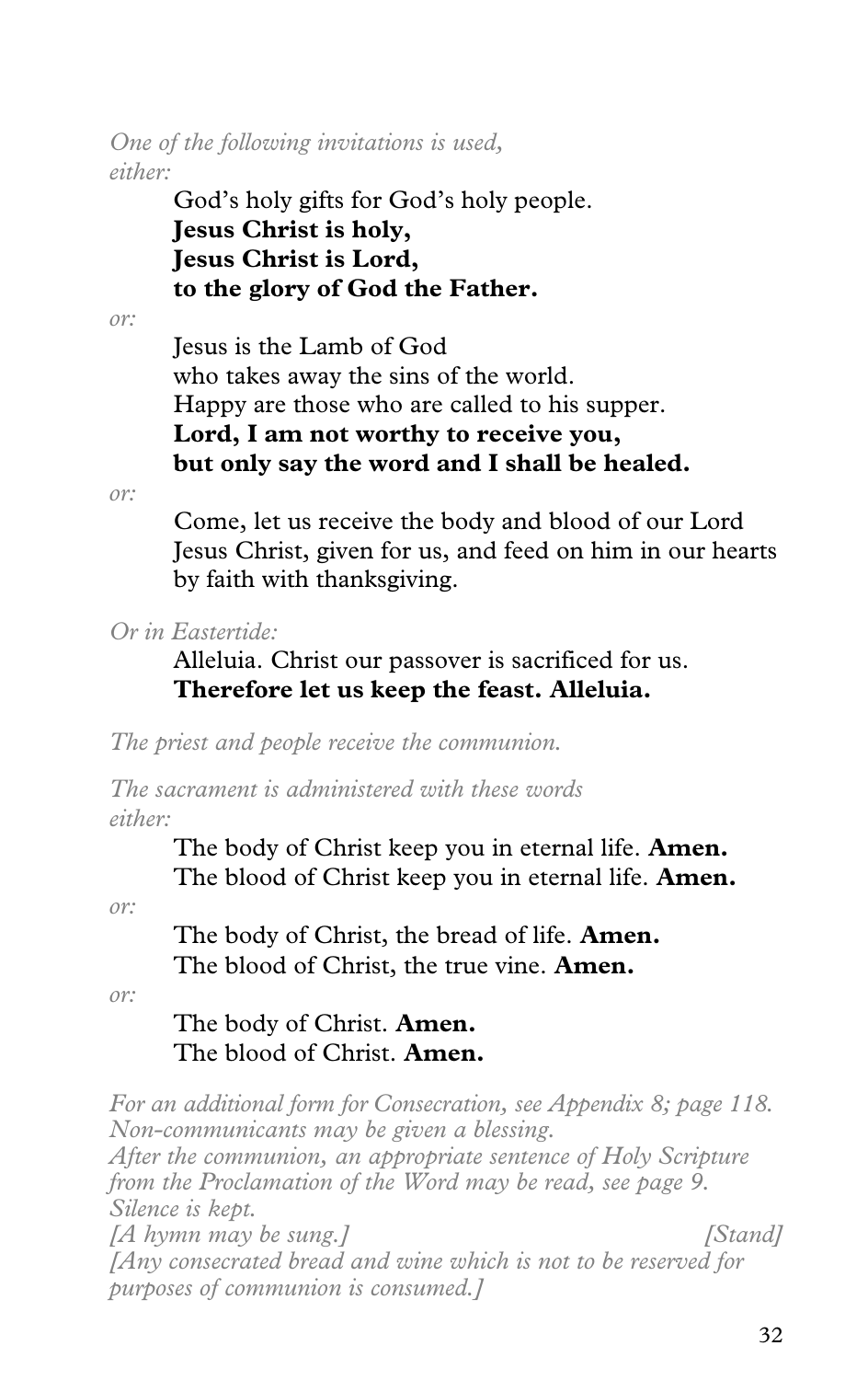# **THE SENDING OUT** 8

*This Post Communion sentence may be used:* 

I give you a new commandment, that you love one another. Just as I have loved you, you also should love one another. *(John 13.34)*

Gracious God,

may *N* and *N* who have been bound together in these holy mysteries, become one in body and soul. May they live in faithfulness and peace and obtain those eternal joys prepared for all who love you; through your Son Jesus Christ our Lord. **Amen.**

The Lord be with you. **And also with you.** 

*The priest concludes the service with the following blessing, either:* 

> God the Holy Trinity strengthen you in faith and hope and love, guide you in truth and peace and defend you on every side.

*or:* 

In his great love, God has blessed you with the gift of his Son, whose outstretched arms reach out to all who open their hearts to him.

 May the love that Christ has commanded us to embrace overflow into the lives of all whom you meet.

And the blessing of God almighty, the Father, the Son, and the Holy Spirit, be among you and remain with you always. **Amen.**

Go in peace to love and serve the Lord. **In the name of Christ. Amen.** 

*Or in Eastertide:* 

Go in peace to love and serve the Lord. Alleluia! Alleluia! **In the name of Christ. Alleluia! Alleluia!**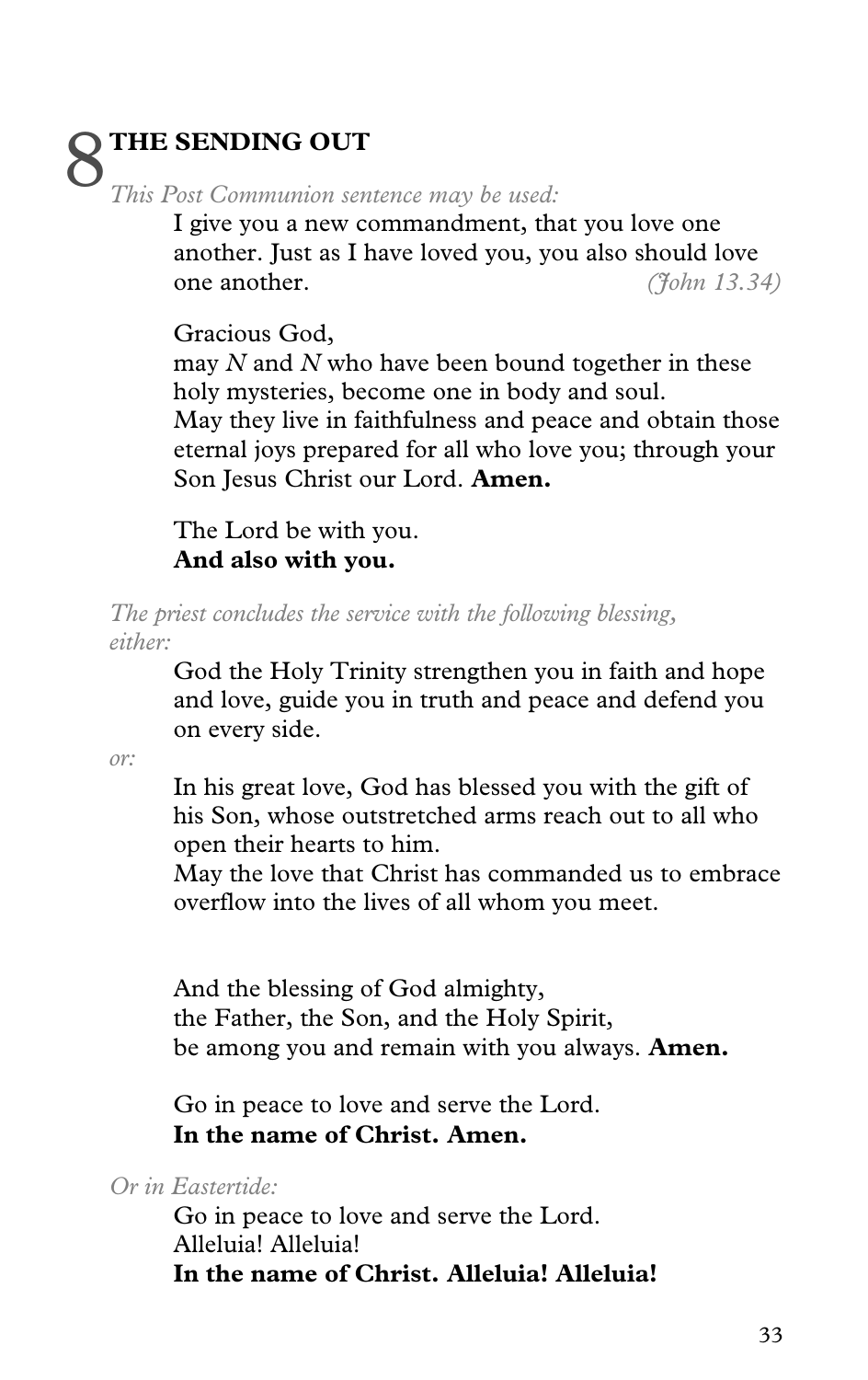# **AN ORDER FOR A MARRIAGE SERVICE**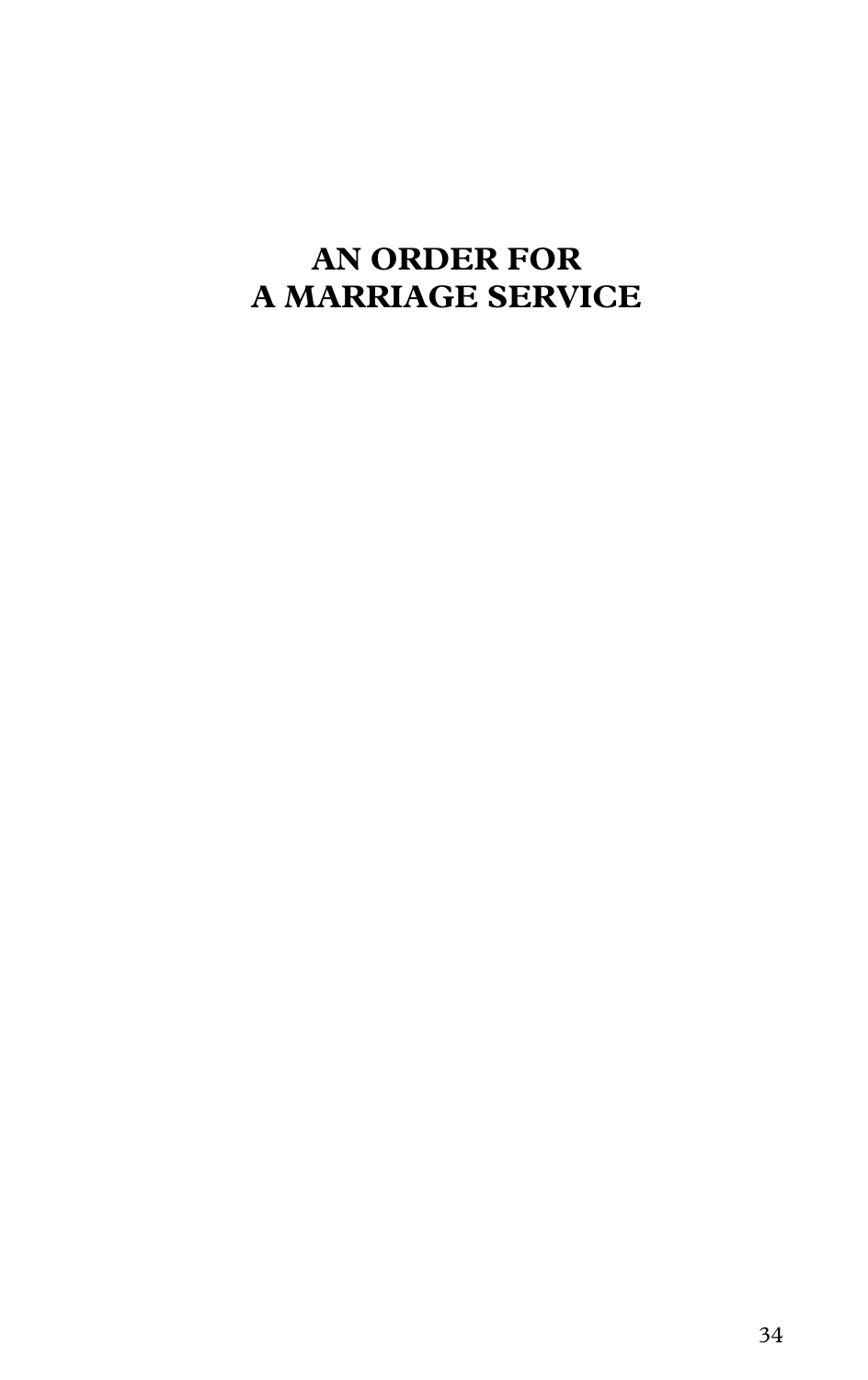## **AN ORDER FOR A MARRIAGE SERVICE**

### **Structure**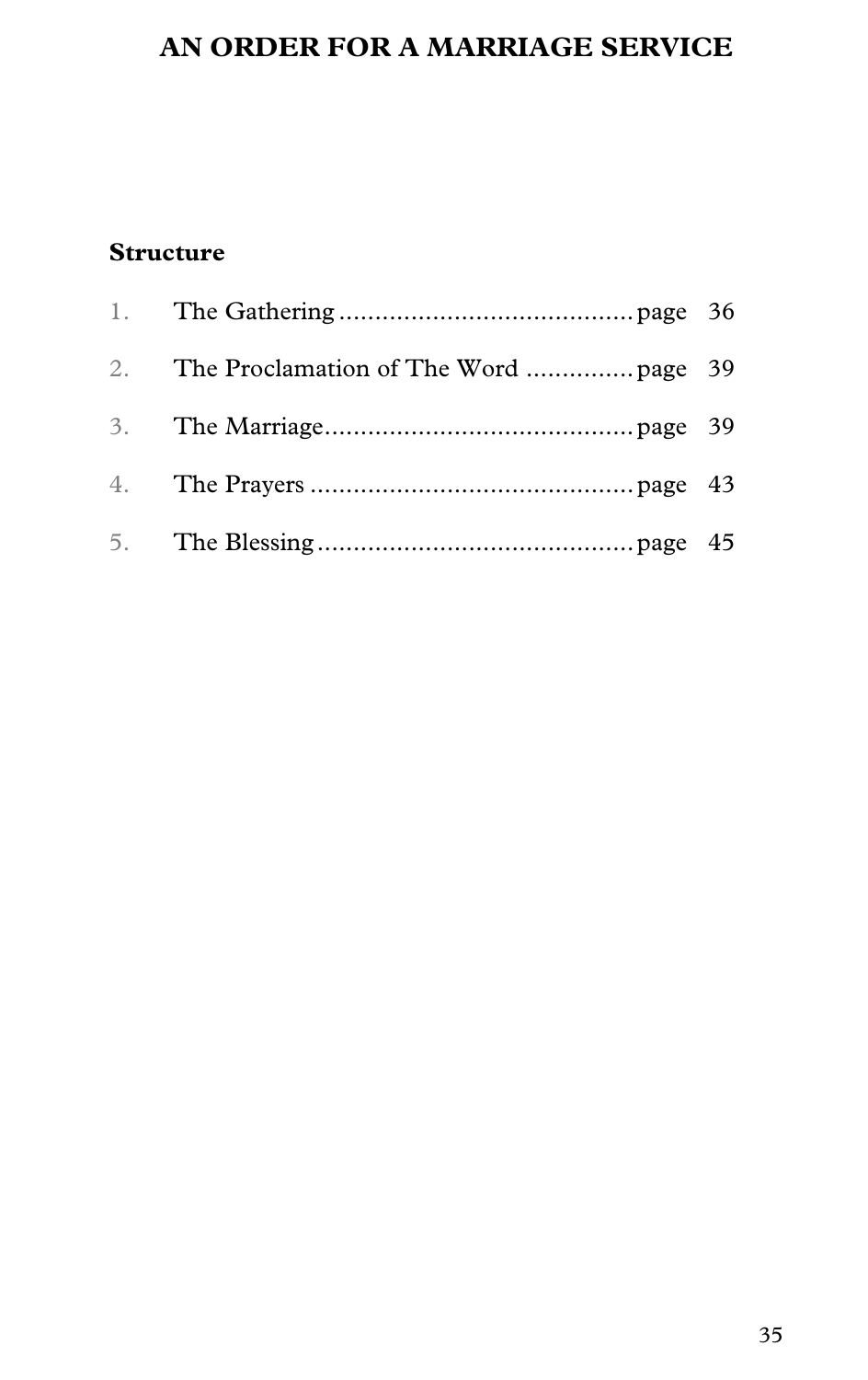# **THE GATHERING** 1

*[A hymn may be sung.] Stand* 

*The minister welcomes the people.* 

In the name of the Father, and of the Son, and of the Holy Spirit. **Amen.**

Grace and peace be with you. **And keep you in the love of Christ.** 

*Or in Eastertide:* 

Alleluia! Christ is risen. **He is risen indeed. Alleluia!** 

*Introductory sentences may be used. See Appendix 1; page 82.* 

*The bride and bridegroom remain standing.*

 *Sit*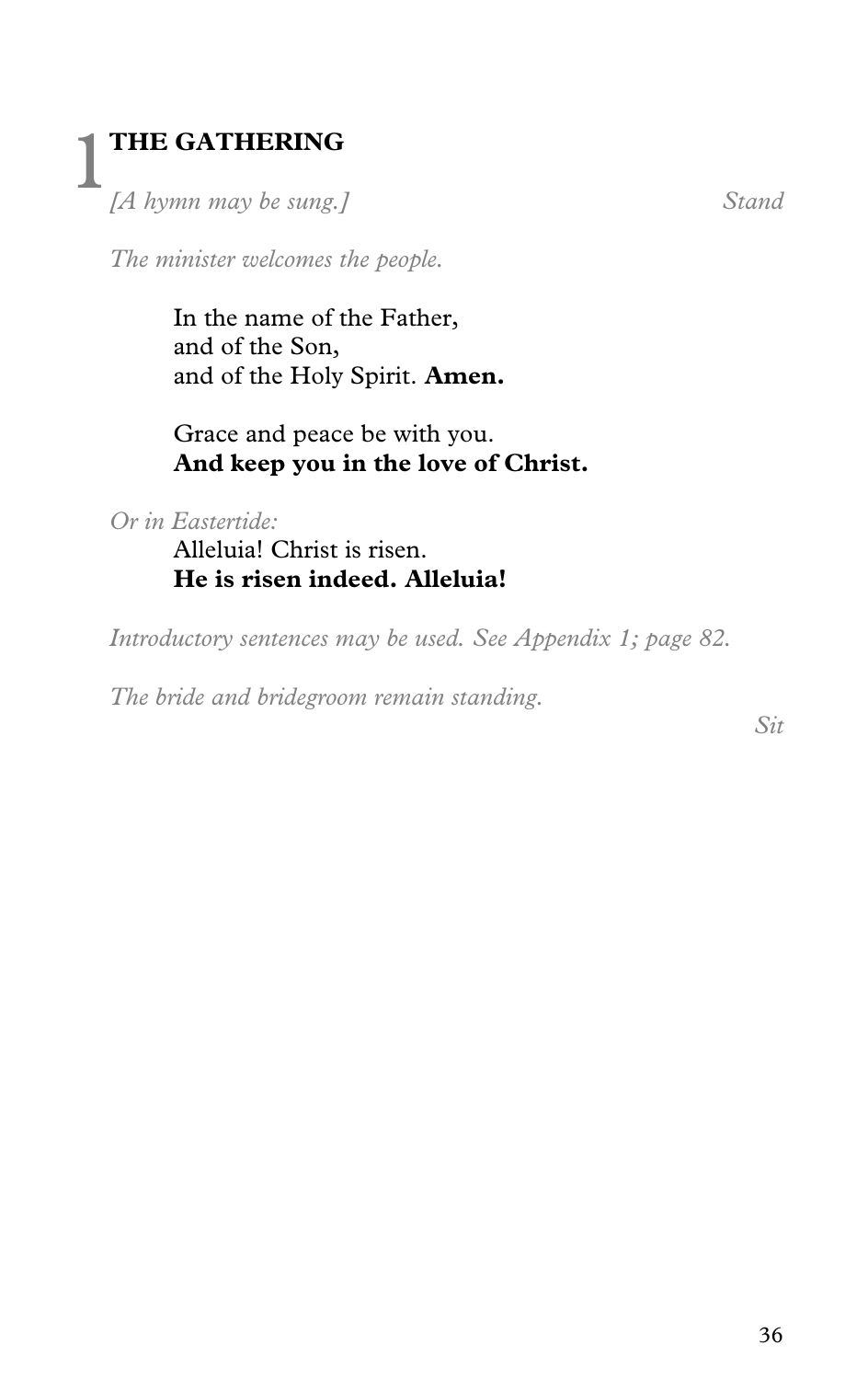#### *The following or one of the alternative Introductions from Appendix 2a; page 83 is used:*

We have come together to witness the marriage of *N* and *N*, to pray for God's blessing upon them, to share their joy and to celebrate their love. Marriage is a gift of God, through which husband and wife may grow together in the knowledge, love and service of God.

It is given that, united with one another in heart, in mind and in body, they may increase in love and trust. God joins husband and wife in life-long union, as the foundation of family life (in which children are born, nurtured and) in which each member of the family, in good times and in bad, may find comfort, companionship and strength,

 and grow to maturity in love. Marriage enriches society and strengthens community.

Marriage is a way of life made holy by God, and blessed by the presence of our Lord Jesus Christ with those celebrating a wedding at Cana in Galilee. Marriage is a sign of unity and loyalty which all should uphold and honour.

No one should enter into it lightly or selfishly, but reverently and responsibly in the sight of Almighty God. *N* and *N* are now to enter this way of life.

They will each give their consent to the other and make solemn vows, and in token of this they will give and receive rings (a ring).

We pray for them, that the Holy Spirit will guide and strengthen them, that they may fulfil God's purposes for the whole of their earthly life together.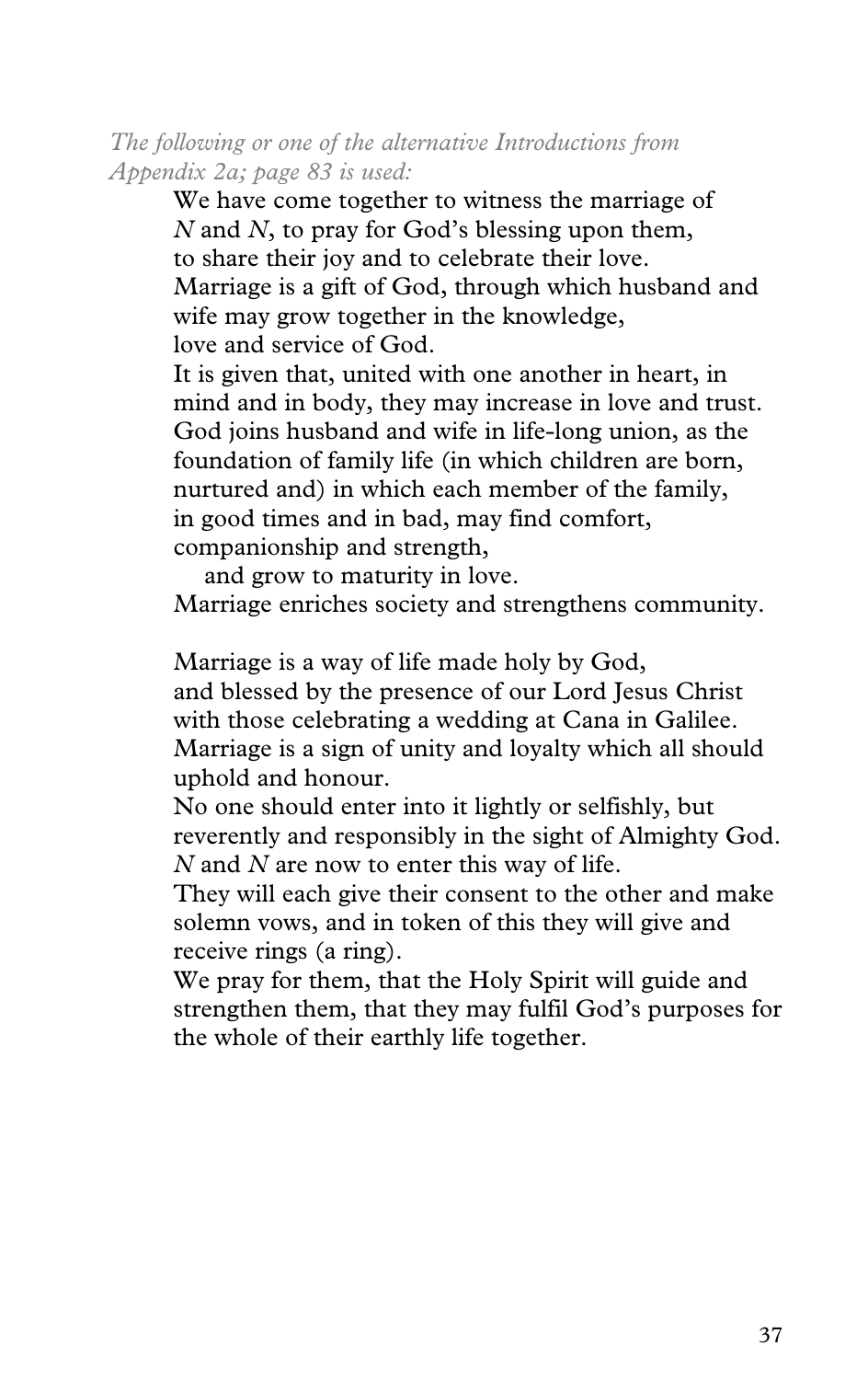*The minister says to the congregation:* 

If you are aware of any reason why these persons may not lawfully marry, you must declare it now.

*The minister says to the couple:* 

*N* and *N*, you are about to make your marriage vows in the presence of God, who is judge of all and knows the secrets of our hearts; therefore if either of you knows a reason why you may not lawfully marry, you must declare it now. *Stand* 

*[A hymn may be sung.]* 

*Silence.* 

*The people are invited to pray; silence is kept and the following or an alternative Collect from Appendix 3; page 90 is used:* 

Let us pray.

God our Father, you have taught us through your Son that love is the fulfilling of the Law. Grant to your servants *N* and *N* that, loving one another, they may remain in your love all the days of their life: through Jesus Christ our Lord to whom with you and the Holy Spirit be all love and all glory for time and for eternity. **Amen**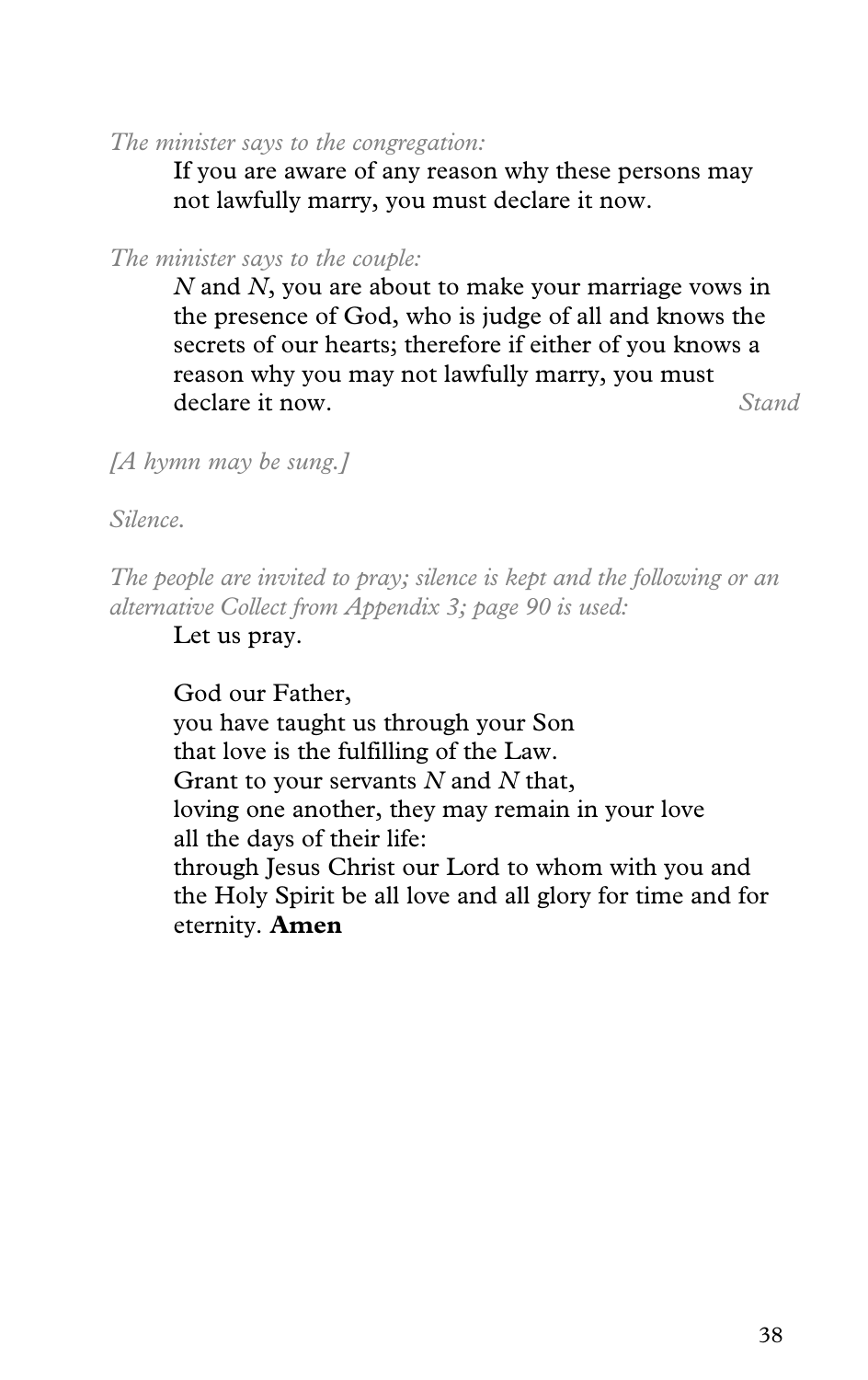# **THE PROCLAMATION OF THE WORD** 2

*At least two readings from Holy Scripture are used, one of which should be from the New Testament. See Appendix 4a; page 93.* 

*[A homily may follow the readings] [Sit] [A hymn may be sung.] [Stand]*

# **THE MARRIAGE** 3

### i. THE DECLARATIONS

*The bride and bridegroom stand in front of the minister. The minister says to the bridegroom:* 

> *N*, will you take *N* to be your wife? Will you love her, comfort her, honour and care for her, and, forsaking all others, be faithful to her as long as you both shall live?

#### *He answers:*

I will.

*The minister says to the bride:* 

*N*, will you take *N* to be your husband? Will you love him, comfort him, honour and care for him, and, forsaking all others, be faithful to him as long as you both shall live?

*She answers:* 

I will.

*The minister says to the congregation:* 

Will you, the families and friends of *N* and *N,*  support and uphold them in their marriage now and in the years to come?

*All say:* 

 **We will.**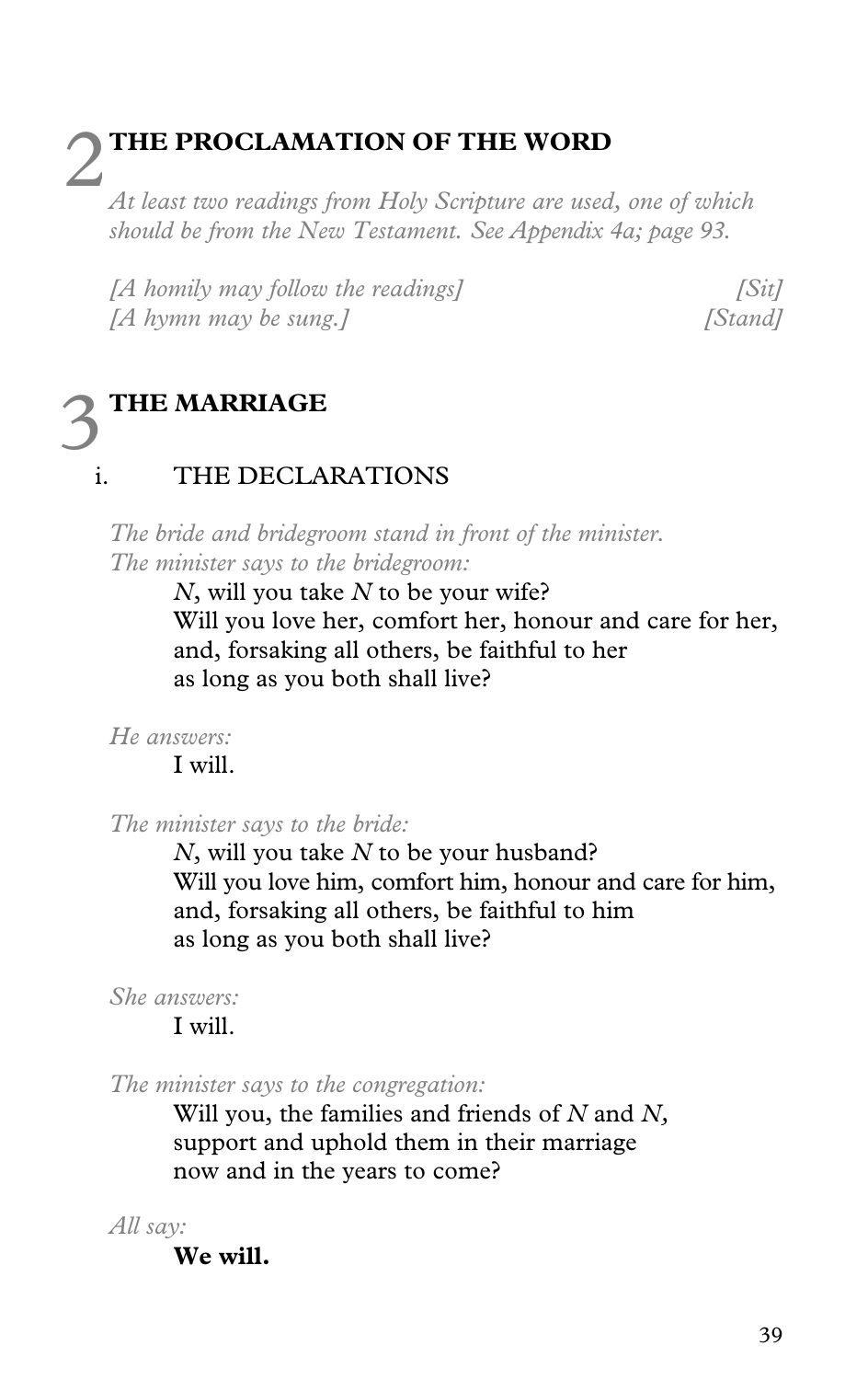### ii. THE VOWS

*The minister introduces the vows in these or similar words:* 

*N* and *N,* you will now join hands and make your vows in the presence of God and his people.

*The bride and bridegroom face each other.* 

*The bridegroom takes the bride's right hand in his, and says:* 

I, *N*, take you, *N*, to be my wife, to have and to hold from this day forward; for better, for worse, for richer, for poorer, in sickness and in health, to love and to cherish, as long as we both shall live, according to the will and purpose of God. In the presence of God I make this vow.

#### *They loose hands*.

*The bride takes the bridegroom's right hand in hers, and says:* 

I, *N* , take you, *N*, to be my husband, to have and to hold from this day forward; for better, for worse, for richer, for poorer, in sickness and in health, to love and to cherish, as long as we both shall live, according to the will and purpose of God. In the presence of God I make this vow.

*They loose hands.*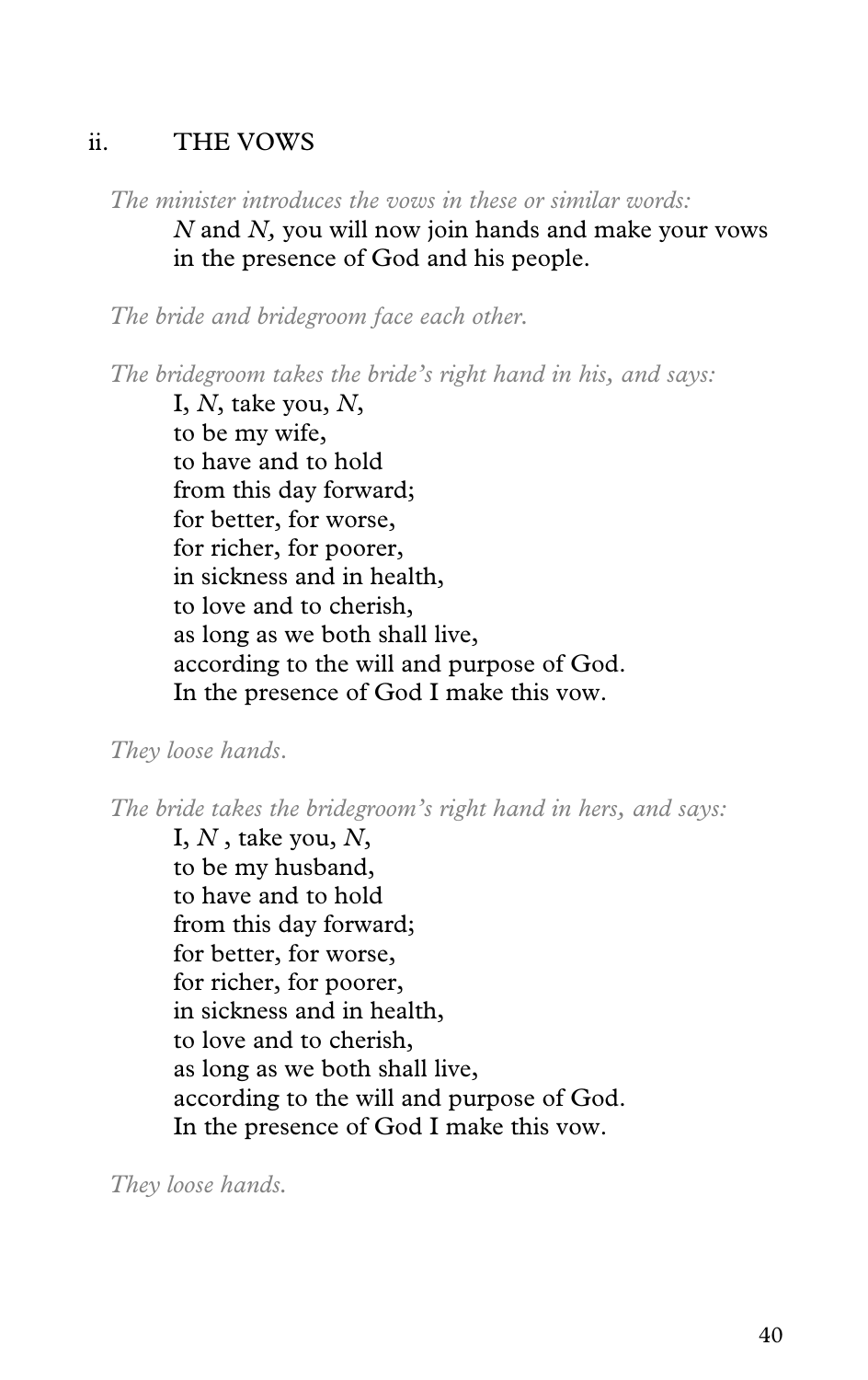### iii. THE GIVING OF RINGS

*The minister receives the rings (ring) and the following or an alternative prayer from Appendix 5; page 111 is used:*

Heavenly Father,

by your blessing let these rings (this ring) be to *N* and *N*  a symbol of unending love and faithfulness, to remind them of the vow and covenant which they have made this day through Jesus Christ our Lord. **Amen.**

*The bride and bridegroom face each other. In turn each places a ring on the other's finger and, holding it there says:* 

*N,* I give you this ring as a sign of my love and faithfulness. With my whole being I honour you, all that I am I give to you, and all that I have I share with you, within the love of God, Father, Son and Holy Spirit.

*If only one ring is given, the one who receives it says:* 

*N*, I receive this ring as a sign of the love and faithfulness between us. With my whole being I honour you, all that I am I give to you,

and all that I have I share with you,

within the love of God, Father, Son and Holy Spirit.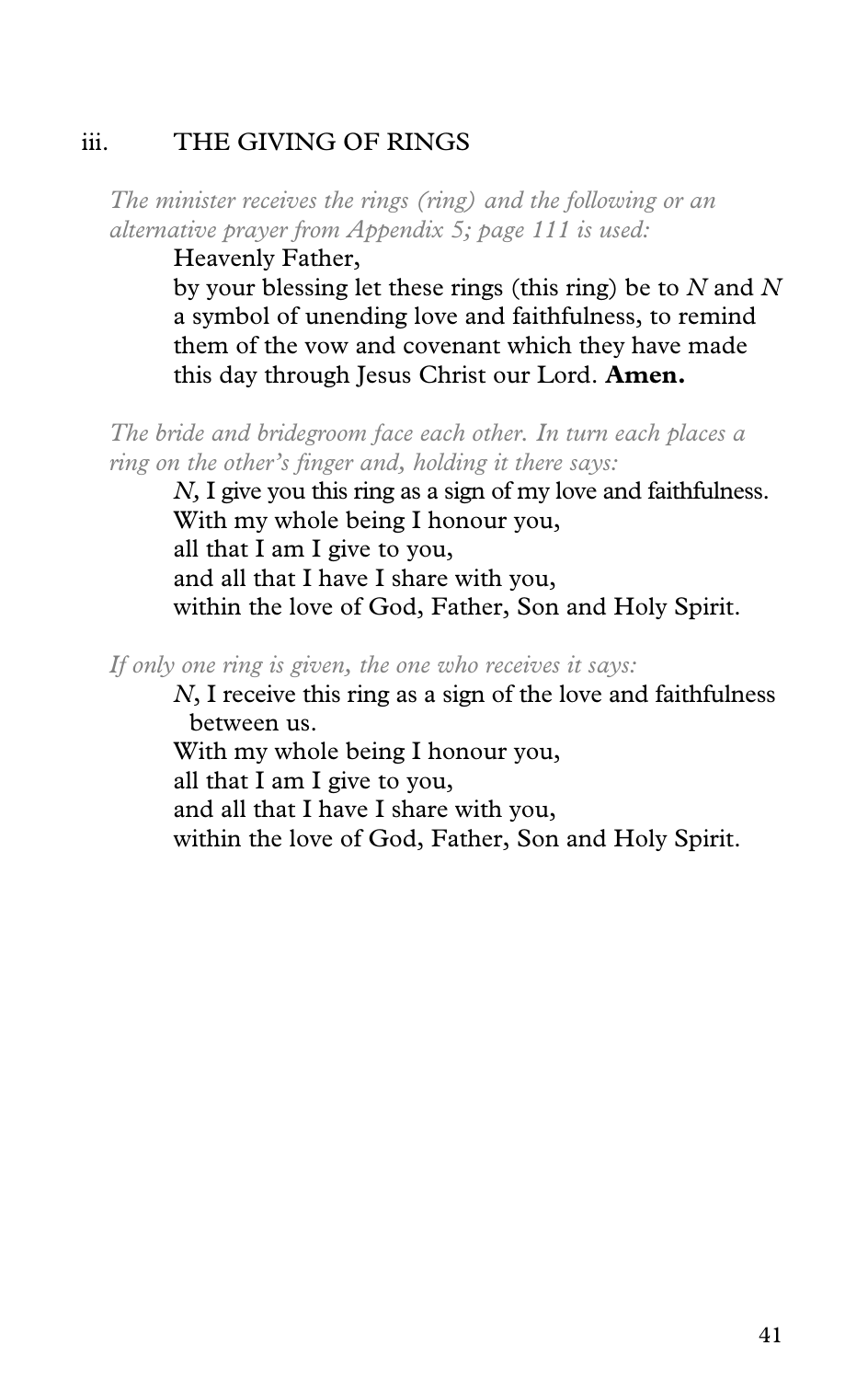### iv. THE PROCLAMATION

*The minister addresses the people:*

 In the presence of God, and before this congregation, *N* and *N* have given their consent and made their marriage vows to one another.

They have declared their marriage by the joining of hands and by the giving and receiving of rings (a ring). I proclaim that they are therefore husband and wife.

*The minister joins their right hands together and says:* 

Those whom God has joined together let no one put asunder.

#### v. THE BLESSING OF THE MARRIAGE

*The husband and wife kneel, the following or an alternative blessing from Appendix 6; page 112 is used:* 

> All praise and glory to you most gracious God, for in the beginning you created us in your own image, male and female.

Grant your blessing we pray, to *N* and *N*, that in marriage they may be a source of blessing to each other and to all, and live together in holy love. **Amen.**

*If the minister is a priest, the following may be added:* 

God the Father, God the Son, God the Holy Spirit, bless, preserve and keep you; the Lord mercifully look upon you with his favour; and so fill you with all spiritual blessings and grace, that you may so live together in this life, that in the world to come you may have life everlasting. **Amen.**

#### vi. THE REGISTRATION OF THE MARRIAGE

*[The Registration of the Marriage may take place either here or at the end of the service.] [An anthem or hymn may be sung]* [Stand]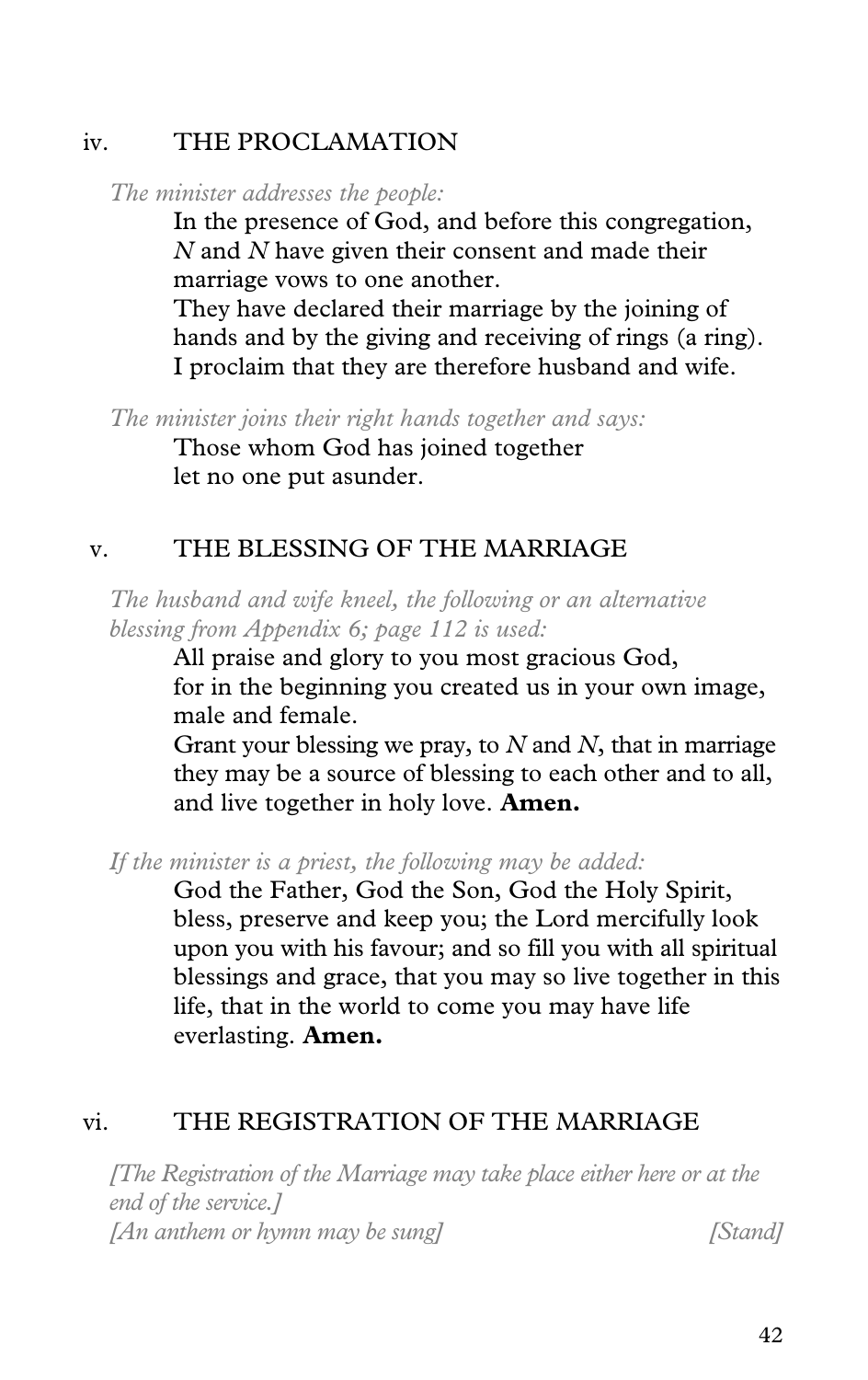# **THE PRAYERS**  4

*The following or an alternative prayer of Intercession and prayer end from Appendix 7; page 114 is used:* 

> Gracious God, we pray for *N* and *N* and give thanks that you have brought them together in marriage. Lord, in your mercy **hear our prayer**

 Help them (to be wise and loving parents and) to grow together in faithfulness and honesty, in mutual support and patience. Lord, in your mercy  **hear our prayer** 

 Make their life together a sign of your love in this broken world; may forgiveness heal injury and joy triumph over sorrow. Lord, in your mercy  **hear our prayer** 

 Be with them in their work and renew them in their leisure. Lord, in your mercy  **hear our prayer** 

 May they welcome into their home both friends and strangers and so reflect your Son's love for all people. Lord, in your mercy  **hear our prayer** 

*The prayer ends with a suitable collect said by the minister or the following:* 

> Merciful Father, **accept these prayers for the sake of your Son, our Saviour Jesus Christ. Amen.**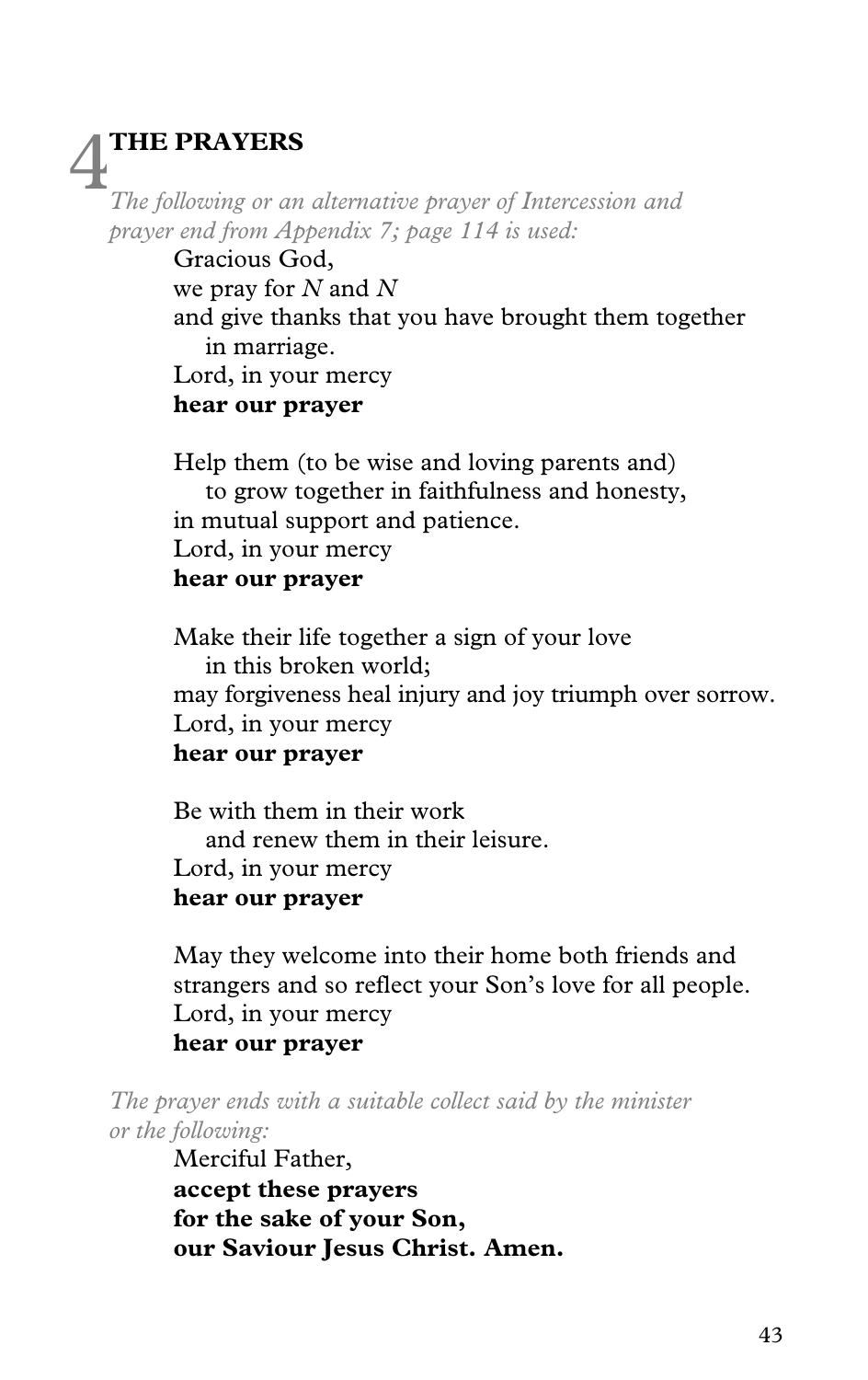#### THE LORD'S PRAYER

*Either:* 

Let us pray with confidence to the Father;

**Our Father in heaven, hallowed be your name, your kingdom come, your will be done, on earth as in heaven. Give us today our daily bread. Forgive us our sins as we forgive those who sin against us. Save us from the time of trial and deliver us from evil. For the kingdom, the power and the glory are yours, now and for ever. Amen.** 

*Or:* 

As our Saviour taught us, we boldly pray;

**Our Father who art in heaven, hallowed be thy name, thy kingdom come, thy will be done, on earth as it is in heaven. Give us this day our daily bread. And forgive us our trespasses as we forgive those who trespass against us. And lead us not into temptation, but deliver us from evil. For thine is the kingdom, the power and the glory, for ever and ever. Amen.**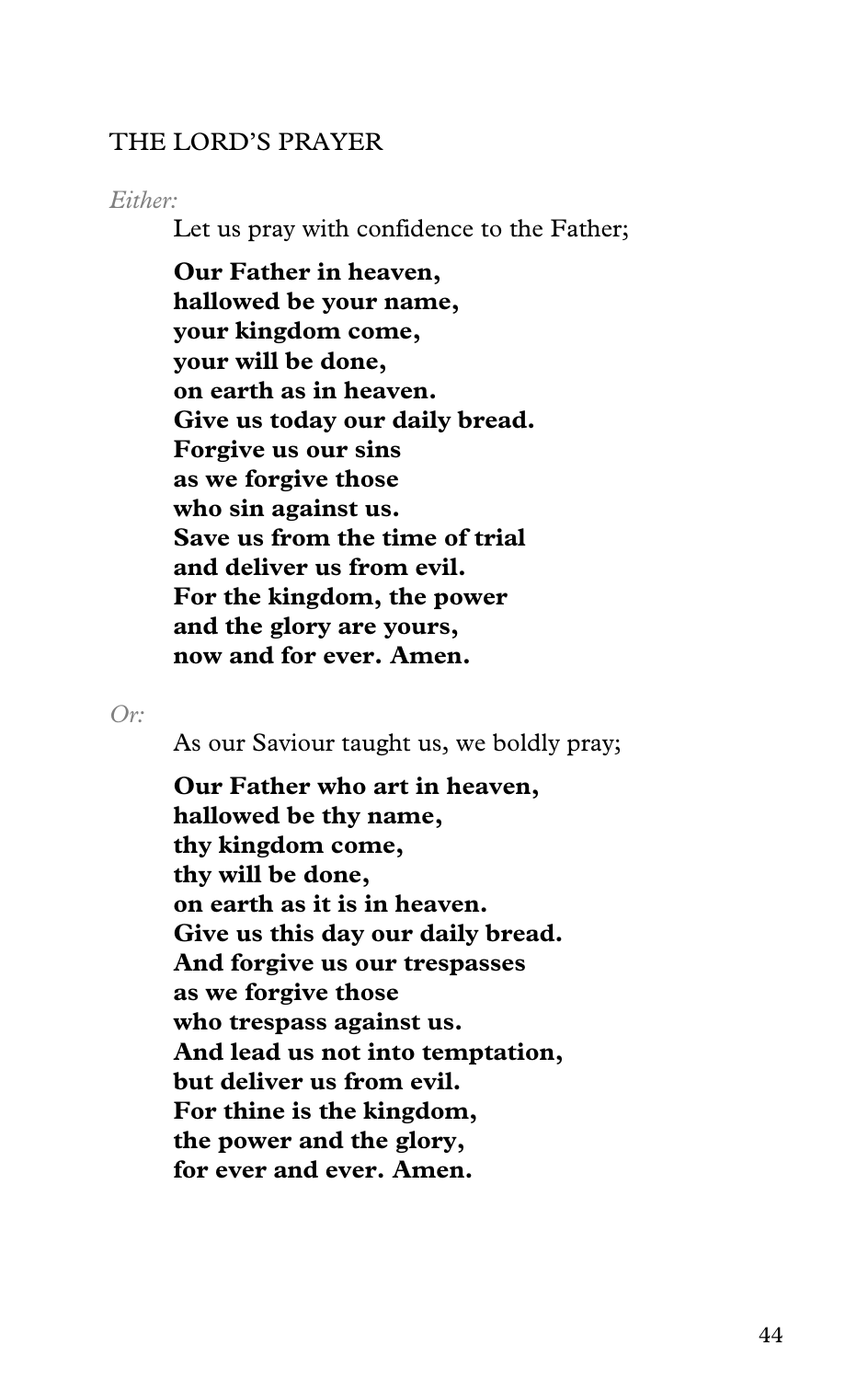**THE BLESSING**  5

*[A hymn may be sung] [Stand]*

### The Lord be with you. **And also with you.**

*The minister concludes the service with the following:* 

Glory and praise to you, Lord God; you have shown us how to love in the giving of your Son and poured into our hearts your Holy Spirit who draws us closer to you. Fill us with a love for all that you have made, and, in our joy and celebrations, may we discover the beauty of your love and the brilliance of your light. We ask this through Jesus the Lord. **Amen.**

*Or, if the minister is a priest, the following maybe added, either:* 

> God the Holy Trinity strengthen you in faith and hope and love, guide you in truth and peace and defend you on every side.

*or:* 

In his great love, God has blessed you with the gift of his Son, whose outstretched arms reach out to all who open their hearts to him.

 May the love that Christ has commanded us to embrace overflow into the lives of all whom you meet.

And the blessing of God almighty, the Father, the Son, and the Holy Spirit, be among you and remain with you always. **Amen.**

*[The Registration of the Marriage may take place here if not previously taken place.]*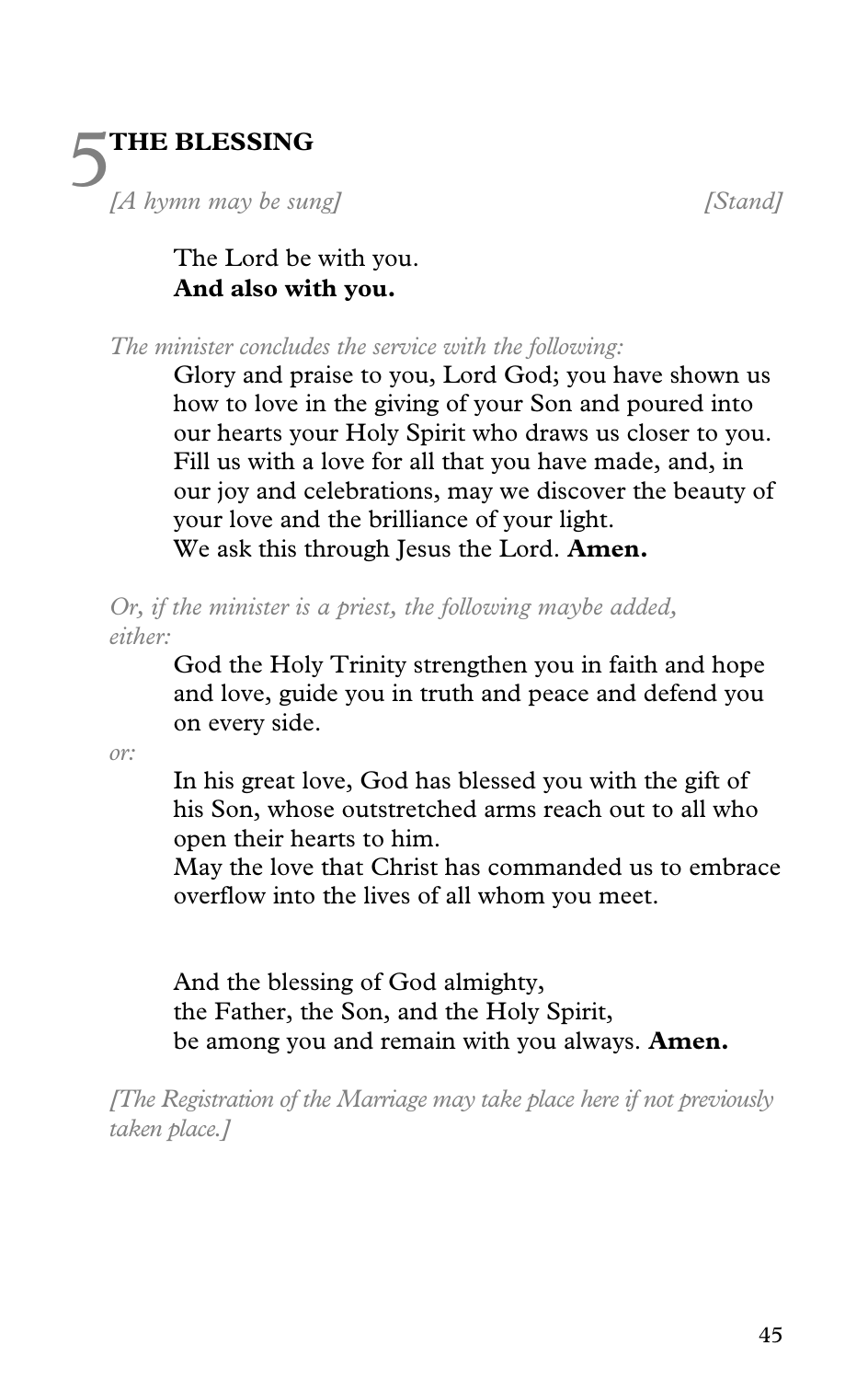# **AN ORDER FOR THE BLESSING OF A MARRIAGE FOLLOWING A CIVIL CEREMONY**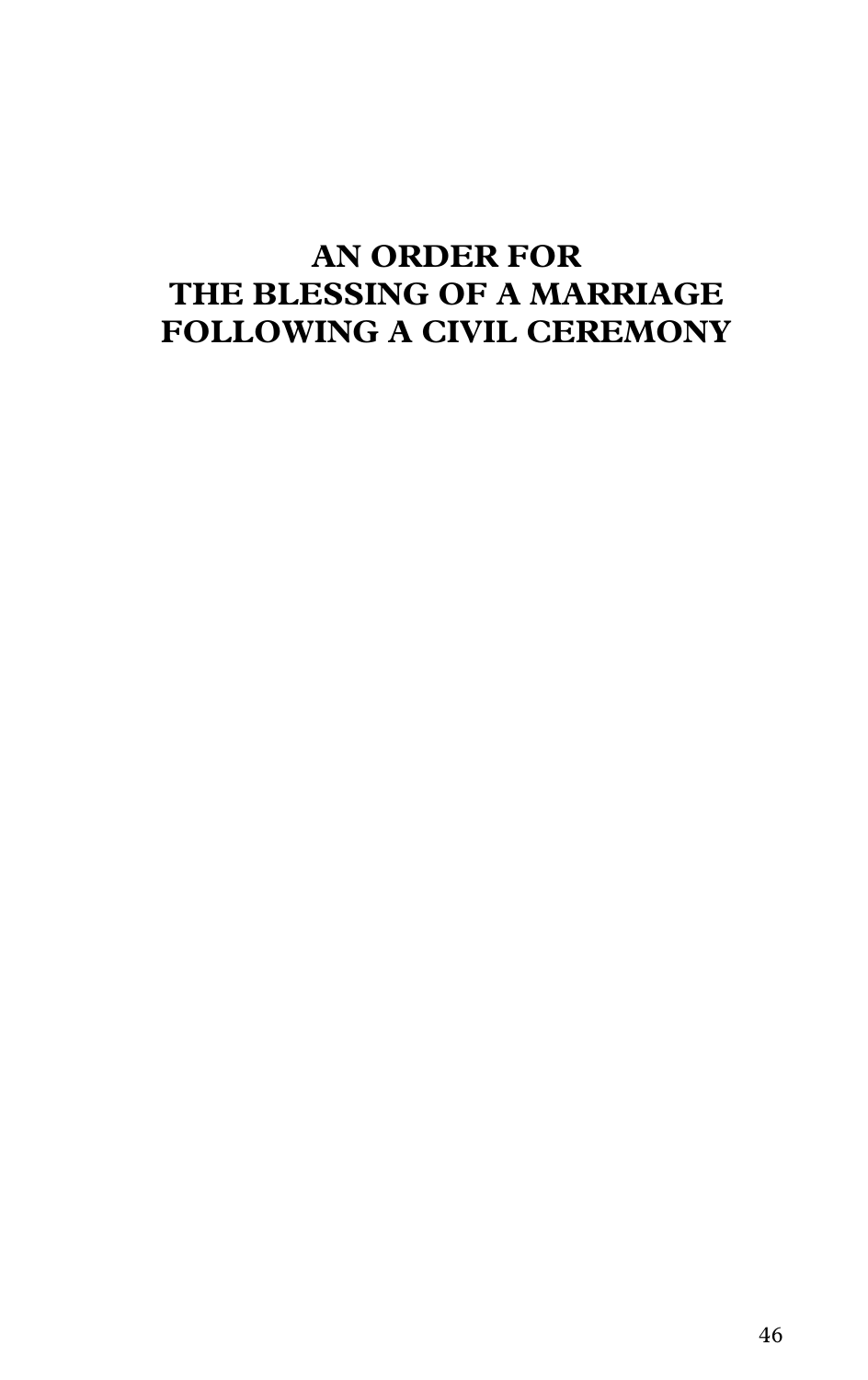## **AN ORDER FOR THE BLESSING OF A MARRIAGE FOLLOWING A CIVIL CEREMONY**

### **Structure**

| 2. |  |
|----|--|
| 3. |  |
| 4. |  |
| 5. |  |
|    |  |
|    |  |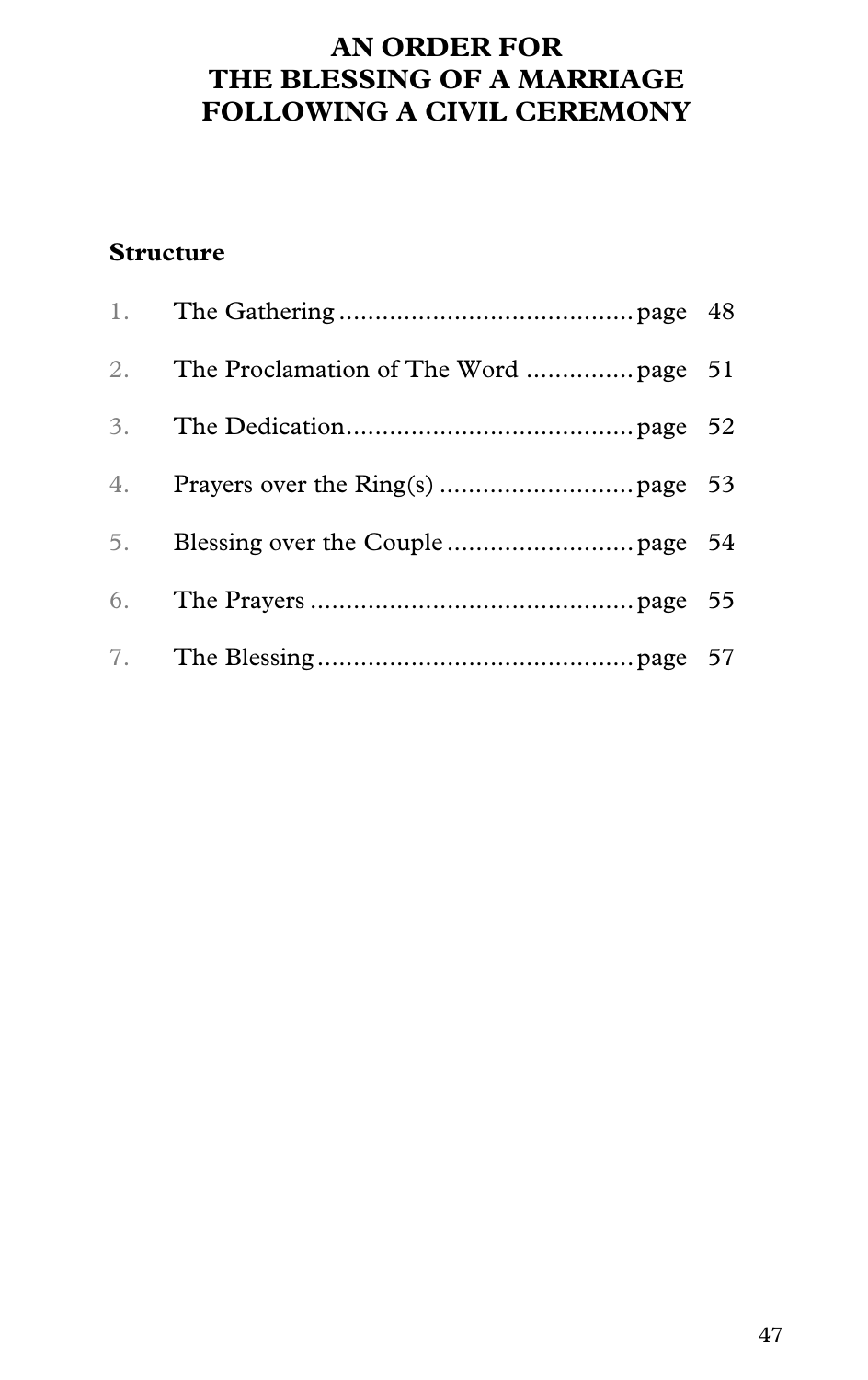# **THE GATHERING** 1

*[A hymn may be sung] [Stand]* 

*The minister welcomes the people.* 

 In the name of the Father, and of the Son, and of the Holy Spirit. **Amen.**

 Grace and peace be with you.  **And keep you in the love of Christ.** 

*Or in Eastertide:* 

 Alleluia! Christ is risen.  **He is risen indeed. Alleluia!** 

*Introductory sentences may be used. See Appendix 1; page 82.* 

*The couple remain standing.* 

 *Sit*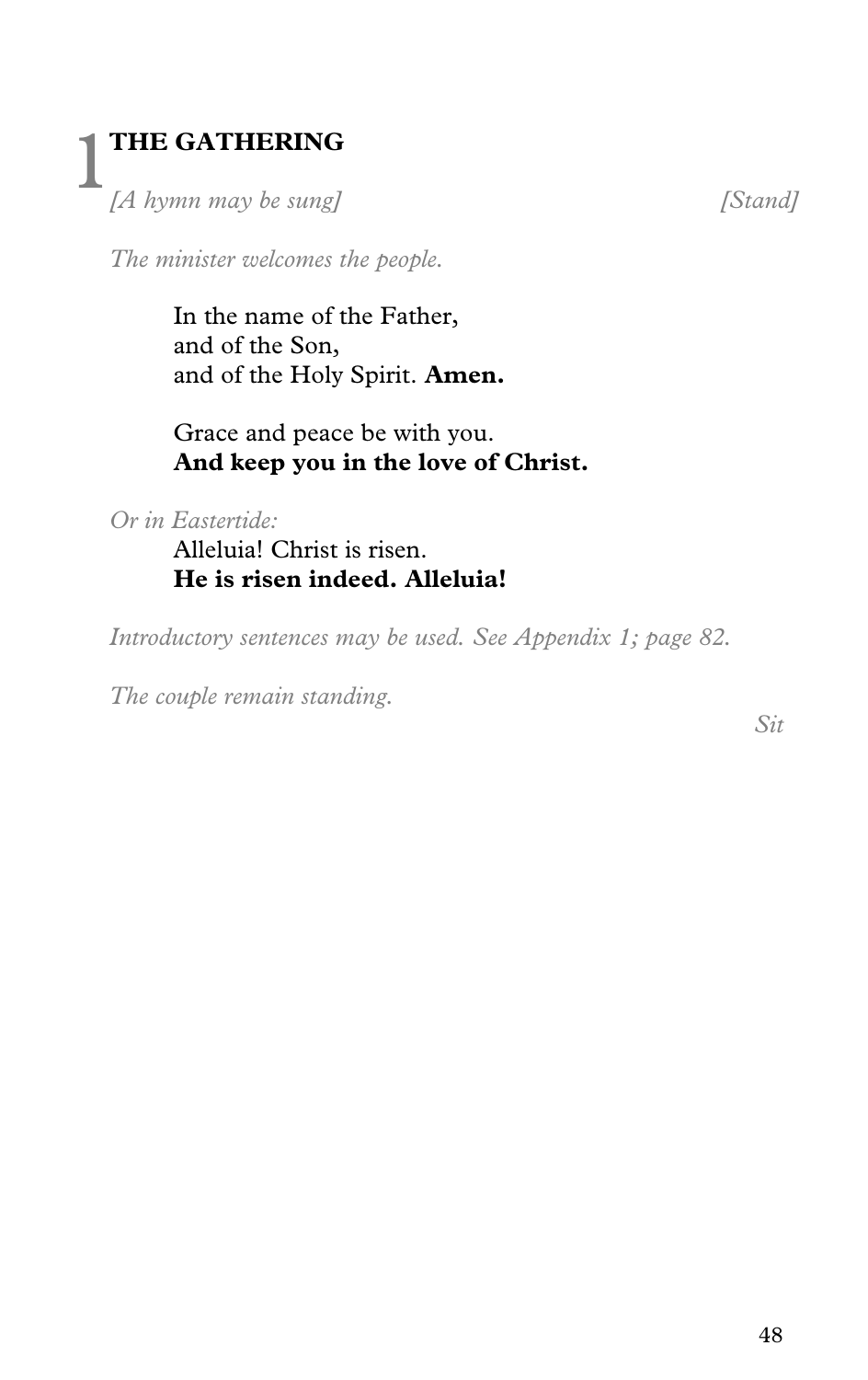*The following or one of the alternative Introductions from Appendix 2b, page 86 is used:* 

> We have gathered in God's presence because *N* and *N*, who are already married, are seeking God's blessing on their marriage.

Marriage is God's gift to his people, so that husband and wife will discover his grace in their life together. Marriage is the foundation of family life, where children are nurtured and all members of the family find love and strength, companionship and comfort, respect and wholeness.

Marriage is a lifelong union between a man and a woman where, united in body, mind and spirit, their love may be holy, reflecting the love Christ has for his Church.

It also enriches society and strengthens the whole community, bringing stability and commitment to a world that is often fragile and divided.

 Therefore, marriage should be honoured, respected and revered by all people, and those who give themselves to one another in marriage should only do so after great thought and with hearts full of love and commitment to this particular way of life.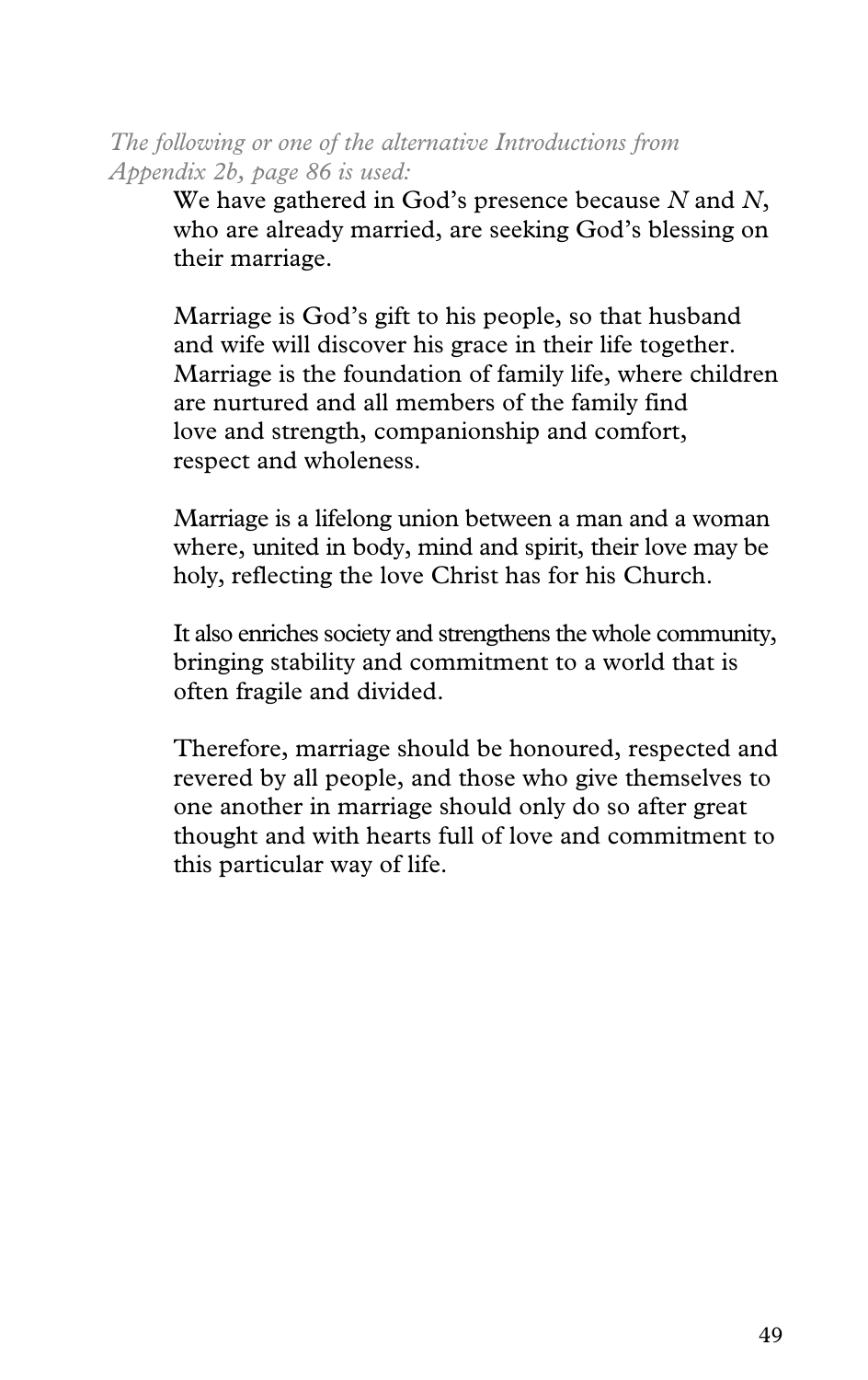*The minister then addresses the couple:* 

Is this your understanding of the covenant and promise that you have made to one another when you were married and for which you are now asking God's blessing?

*They answer:* 

It is.

*The minister addresses the people:* 

*N* and *N* have affirmed their Christian understanding of marriage.

Do you, their family and friends, promise to support and encourage them in their life together?

*They answer:* 

#### **We do.**

*The minister may then address the couple:* 

The Lord stands at the door and knocks.

By asking for God's blessing on your marriage, you have invited him into your life together and have offered him a place to live.

May the love he brings fill your hearts and home with a passion for the gospel and a love of his way, so that your life together may reveal his presence and show others how to follow Christ.

*(Suitable for those whose wedding was a significant time ago)*

For years you have lived and loved, joined together in marriage, and now you have come to seek God's continued blessing.

He has been with you in good times and bad, in difficulties and dangers, in laughter and sorrow.

Now you open your heart and home to him, so that Christ may be seen and known.

You offer him your marriage for him to bless and make holy, that you may continue to grow together in love.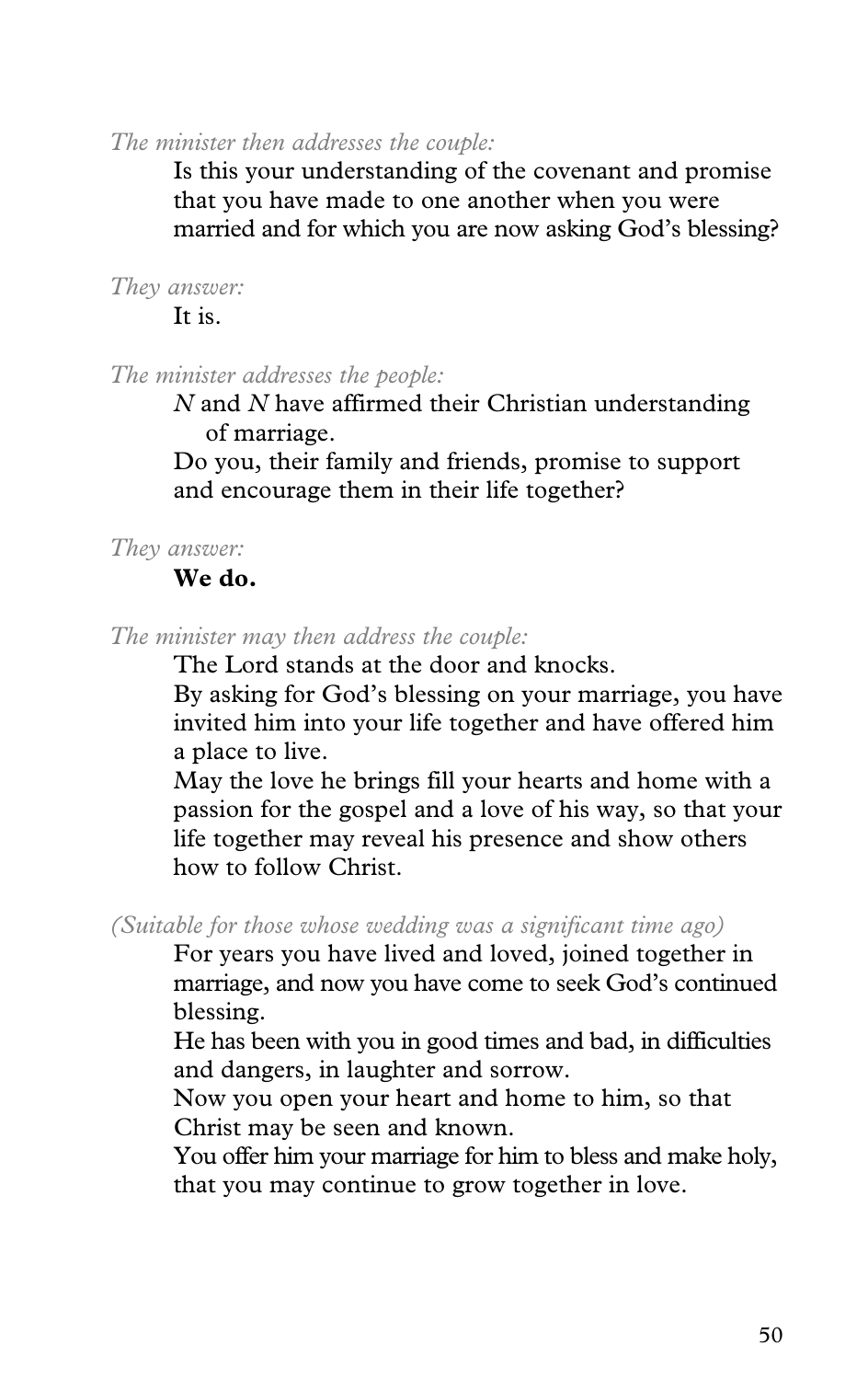*The people are invited to pray; silence is kept and the following or an alternative Collect from Appendix 3; page 90 is used:* 

Let us pray.

God our Father, you have taught us through your Son that love is the fulfilling of the Law. Grant to your servants *N* and *N* that, loving one another, they may remain in your love all the days of their life: through Jesus Christ our Lord to whom with you and the Holy Spirit be all love and all glory for time and for eternity**. Amen** 

# **THE PROCLAMATION OF THE WORD** 2

*At least two readings from Holy Scripture are used, one of which should be from the New Testament. See Appendix 4a; page 93.* 

*[A homily may follow the readings] [Sit] [A hymn may be sung.] [Stand]*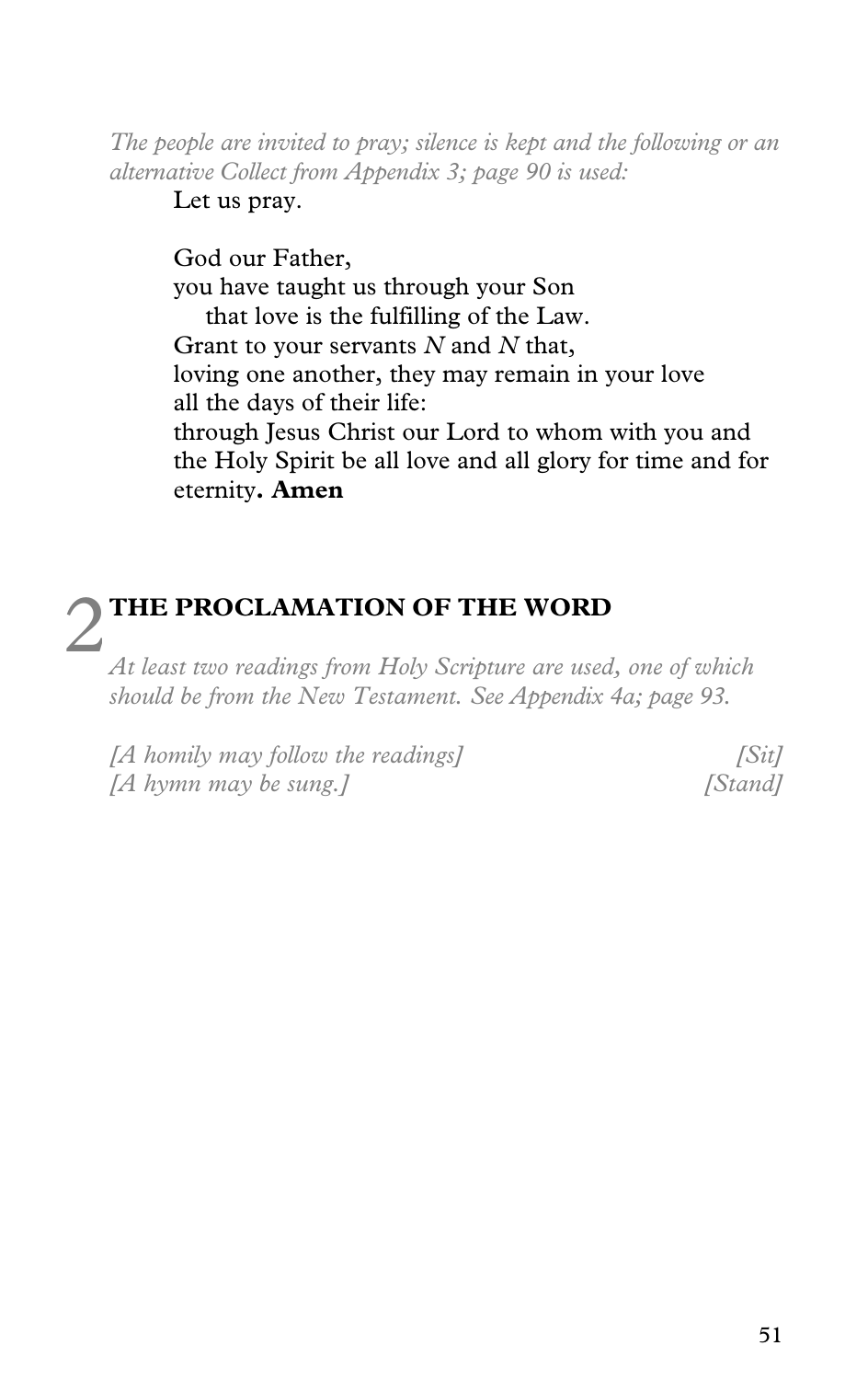# **THE DEDICATION**  3

*The couple stand in front of the minister. The minister says to the man:* 

> *N,* you have taken *N* as your wife. Will you live with her in obedience to Christ's command? Will you continue to love her, honour her and care for her, for better and for worse, for richer and for poorer, in sickness and in health? Will you be faithful to her, and her alone, as long as you both shall live?

*The man answers:* 

I will.

*The minister says to the woman:* 

*N*, you have taken *N* as your husband. Will you live with him in obedience to Christ's command? Will you continue to love him, honour him and care for him, for better and for worse, for richer and for poorer, in sickness and in health? Will you be faithful to him, and him alone, as long as you both shall live?

*The woman answers:* 

I will.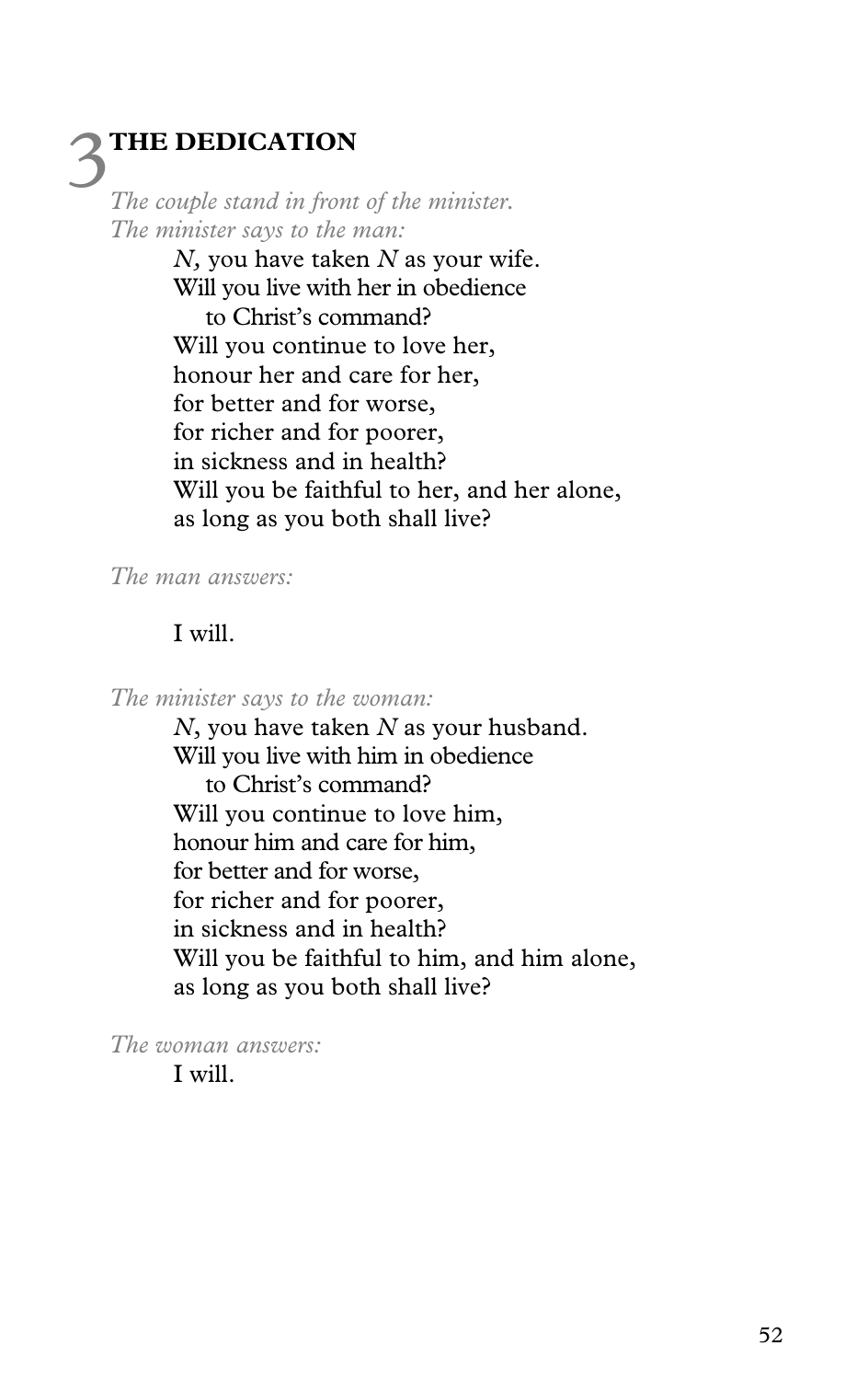*The couple may then say together, either:* 

Heavenly Father,

we offer you all that we are and all that we hope to be. We offer you our love for one another and our life together. Help us to live as you desire, that we may grow together in love and peace all the days of our life; through Jesus Christ our Lord. **Amen.**

*or:* 

#### Father,

we offer you our love for one another, and our life together, our dreams and desires, our hopes and ambitions, our past and present and future. Help us to discover you in our marriage, on which we ask your blessing; through Christ our Lord. **Amen.**

# **PRAYER OVER THE RING(S)** 4

*If a ring is worn the couple may hold out the hand on which they wear their wedding ring(s) or the minister receives the ring(s) and the following or an alternative prayer from Appendix 5; page 111 is used:* 

#### Father,

your endless love enfolds and embraces us through the gentle play of your Spirit and the outstretched arms of your Son.

May these rings (this ring) be a symbol of *N* and *N*'s love and faithfulness towards one another and a call to keep the promises they have made in your presence. We ask this through Christ our Lord. **Amen.**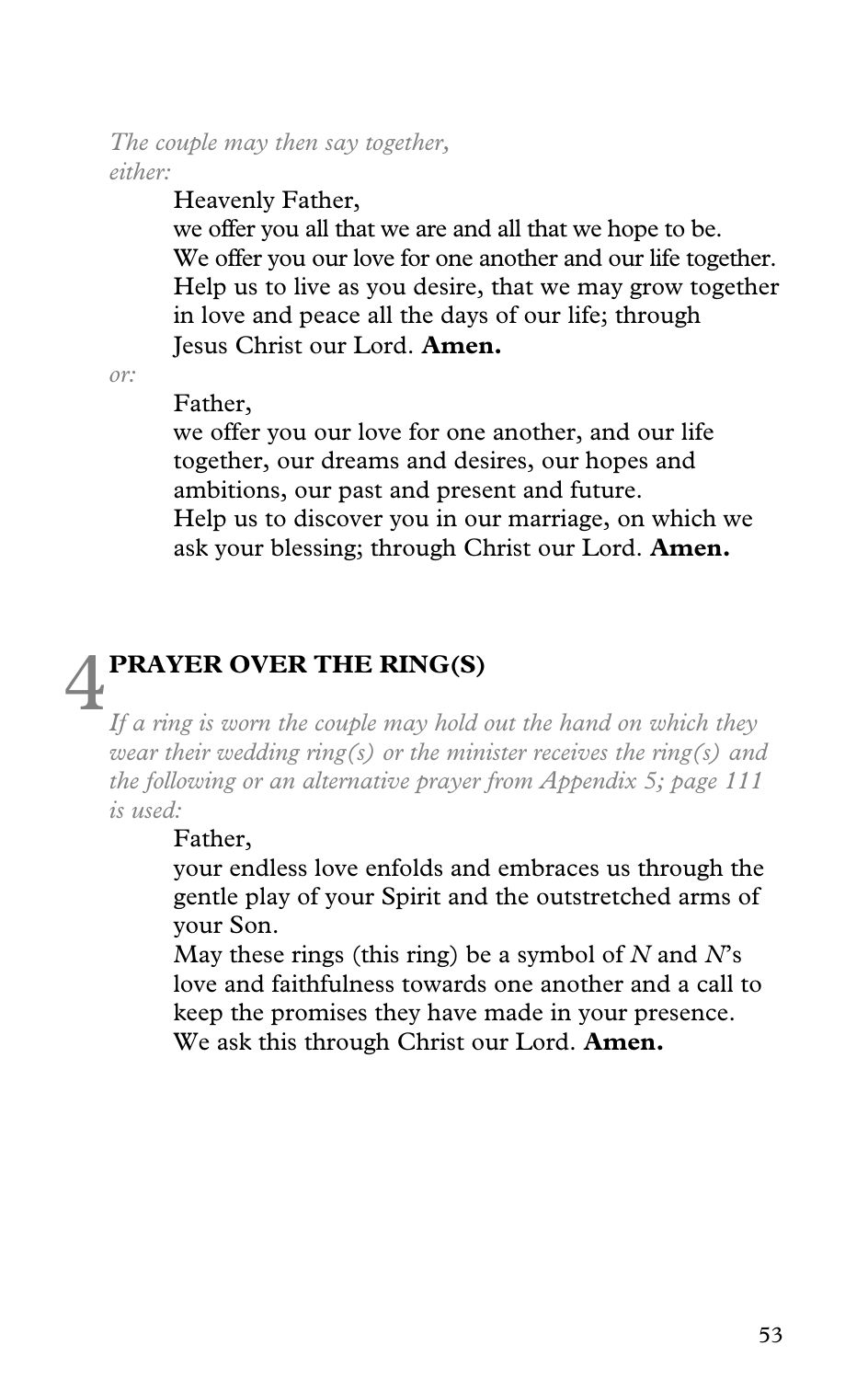# **THE BLESSING OVER THE COUPLE** 5

*The husband and wife kneel, the following or an alternative blessing from Appendix 6; page 112 is used:* 

> All praise and glory to you most gracious God, for in the beginning you created us in your own image, male and female.

Grant your blessing we pray, to *N* and *N*, that in marriage they may be a source of blessing to each other and to all, and live together in holy love. **Amen.**

*If the minister is a priest, the following maybe added:* 

God the Father, God the Son, God the Holy Spirit, bless, preserve and keep you; the Lord mercifully look upon you with his favour; and so fill you with all spiritual blessings and grace, that you may so live together in this life, that in the world to come you may have life everlasting. **Amen.**

*[A hymn may be sung] [Stand]*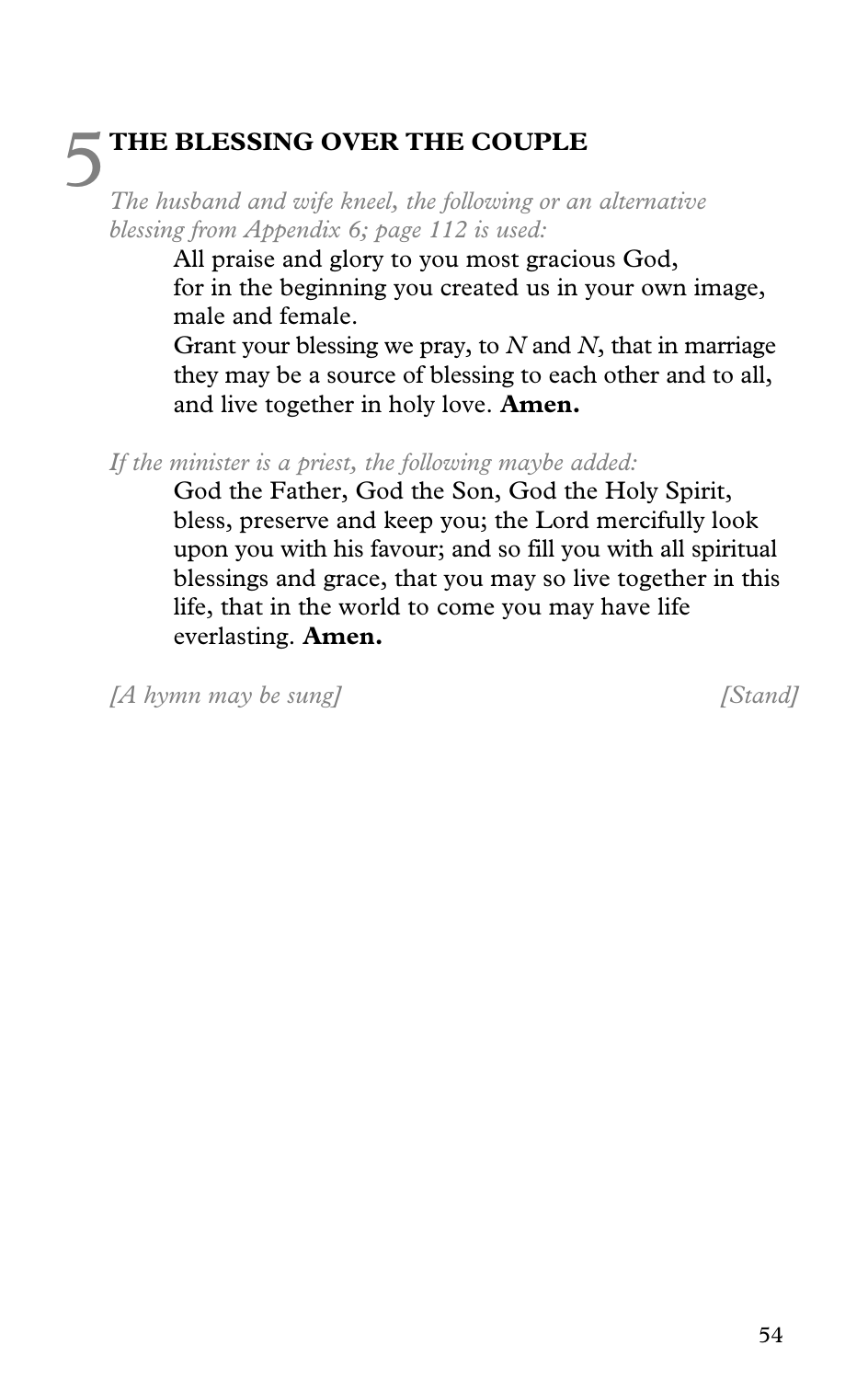# **THE PRAYERS**  6

*The following or an alternative prayer of Intercession and prayer end from Appendix 7; page 114 is used:* 

 Gracious God, we pray for *N* and *N* and give thanks that you have brought them together in marriage. Lord, in your mercy **hear our prayer**

 Help them (to be wise and loving parents and) to grow together in faithfulness and honesty, in mutual support and patience. Lord, in your mercy  **hear our prayer** 

 Make their life together a sign of your love in this broken world; may forgiveness heal injury and joy triumph over sorrow. Lord, in your mercy  **hear our prayer** 

 Be with them in their work and renew them in their leisure. Lord, in your mercy  **hear our prayer** 

 May they welcome into their home both friends and strangers and so reflect your Son's love for all people. Lord, in your mercy  **hear our prayer** 

*The prayer ends with a suitable collect said by the priest or the following:* 

> Merciful Father, **accept these prayers for the sake of your Son, our Saviour Jesus Christ. Amen.**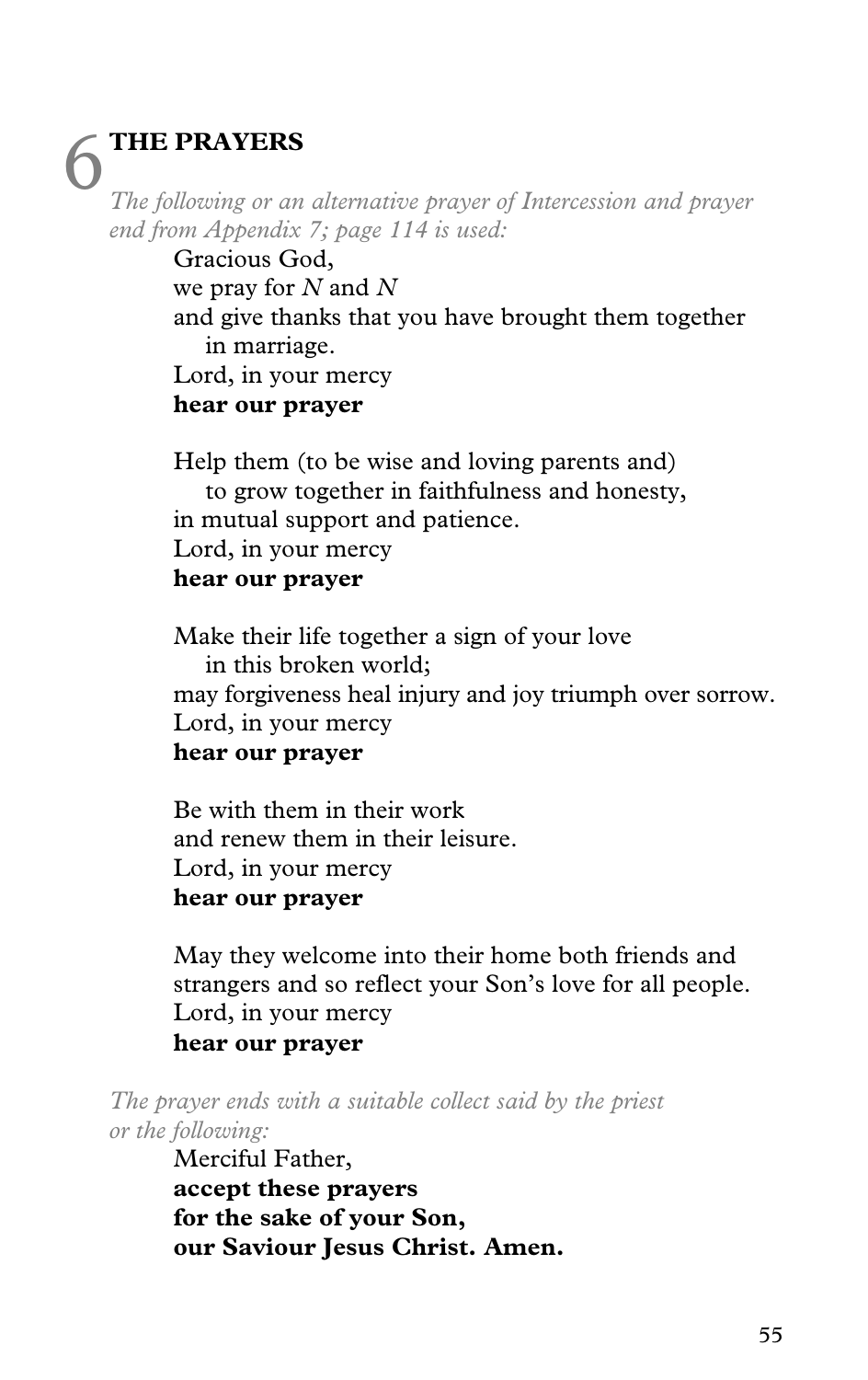### THE LORD'S PRAYER

*If the Holy Eucharist is to be celebrated, the liturgy continues with the Peace on page 14, otherwise the prayers conclude with the Lord's Prayer.* 

*Either:*

Let us pray with confidence to the Father;

**Our Father in heaven, hallowed be your name, your kingdom come, your will be done, on earth as in heaven. Give us today our daily bread. Forgive us our sins as we forgive those who sin against us. Save us from the time of trial and deliver us from evil. For the kingdom, the power and the glory are yours, now and for ever. Amen.** 

*Or:* 

As our Saviour taught us, we boldly pray;

 **Our Father who art in heaven, hallowed be thy name, thy kingdom come, thy will be done, on earth as it is in heaven. Give us this day our daily bread. And forgive us our trespasses as we forgive those who trespass against us. And lead us not into temptation, but deliver us from evil. For thine is the kingdom, the power and the glory, for ever and ever. Amen.**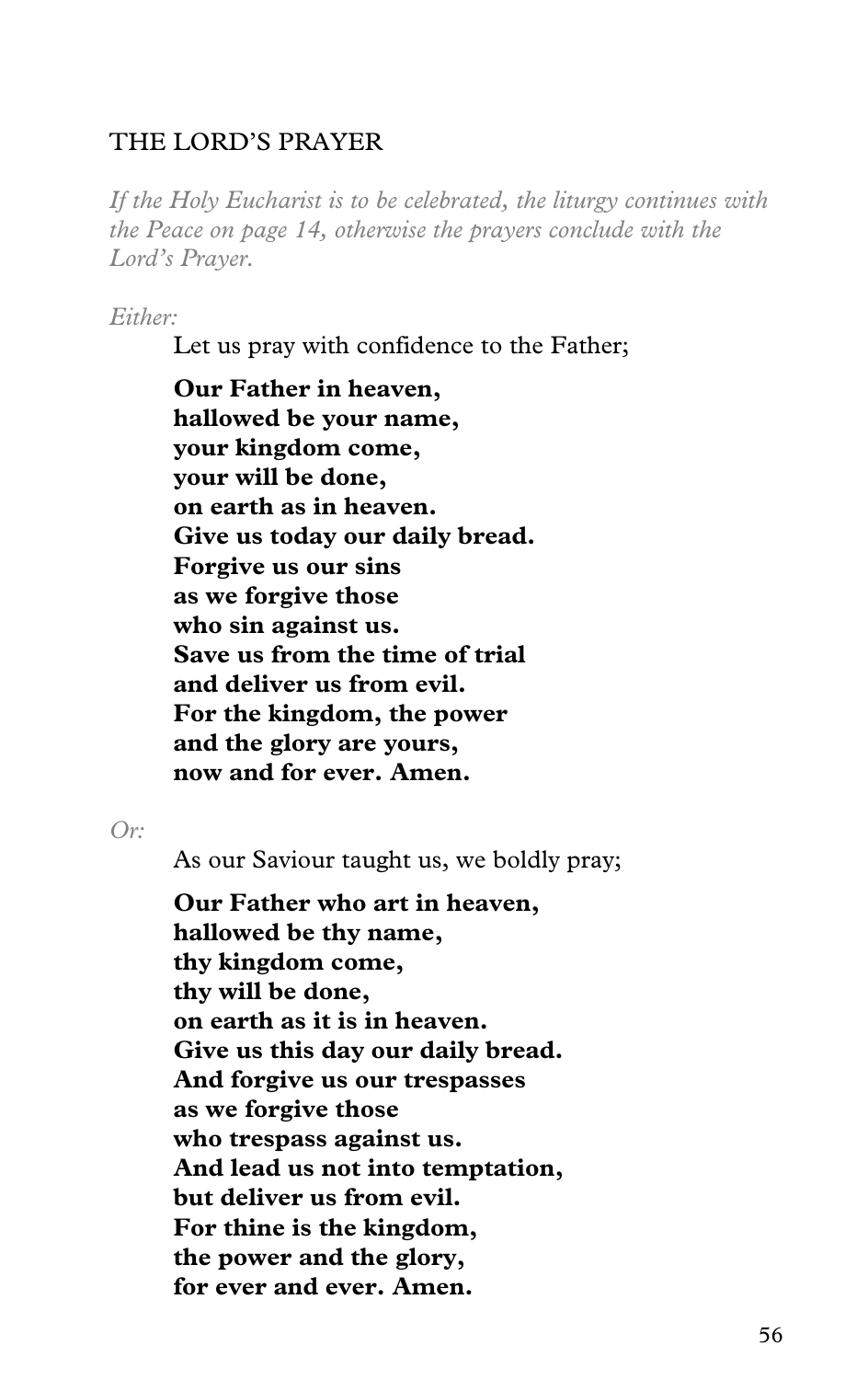# **THE BLESSING** 7

*[A hymn may be sung]* [Stand]

### The Lord be with you. **And also with you.**

*The minister concludes the service with the following:* 

Glory and praise to you, Lord God, you have shown us how to love in the giving of your Son and poured your Spirit into our hearts who draws us closer to you. Fill us with a love for all that you have made, and, in our joy and celebrations, may we discover the beauty of your love and the brilliance of your light. We ask this through Jesus the Lord. **Amen.**

*Or, if the minister is a priest, the following maybe added, either:* 

> God the Holy Trinity strengthen you in faith and hope and love, guide you in truth and peace and defend you on every side.

*or:* 

In his great love, God has blessed you with the gift of his Son, whose outstretched arms reach out to all who open their hearts to him.

 May the love that Christ has commanded us to embrace overflow into the lives of all whom you meet.

And the blessing of God almighty, the Father, the Son, and the Holy Spirit, be among you and remain with you always. **Amen.**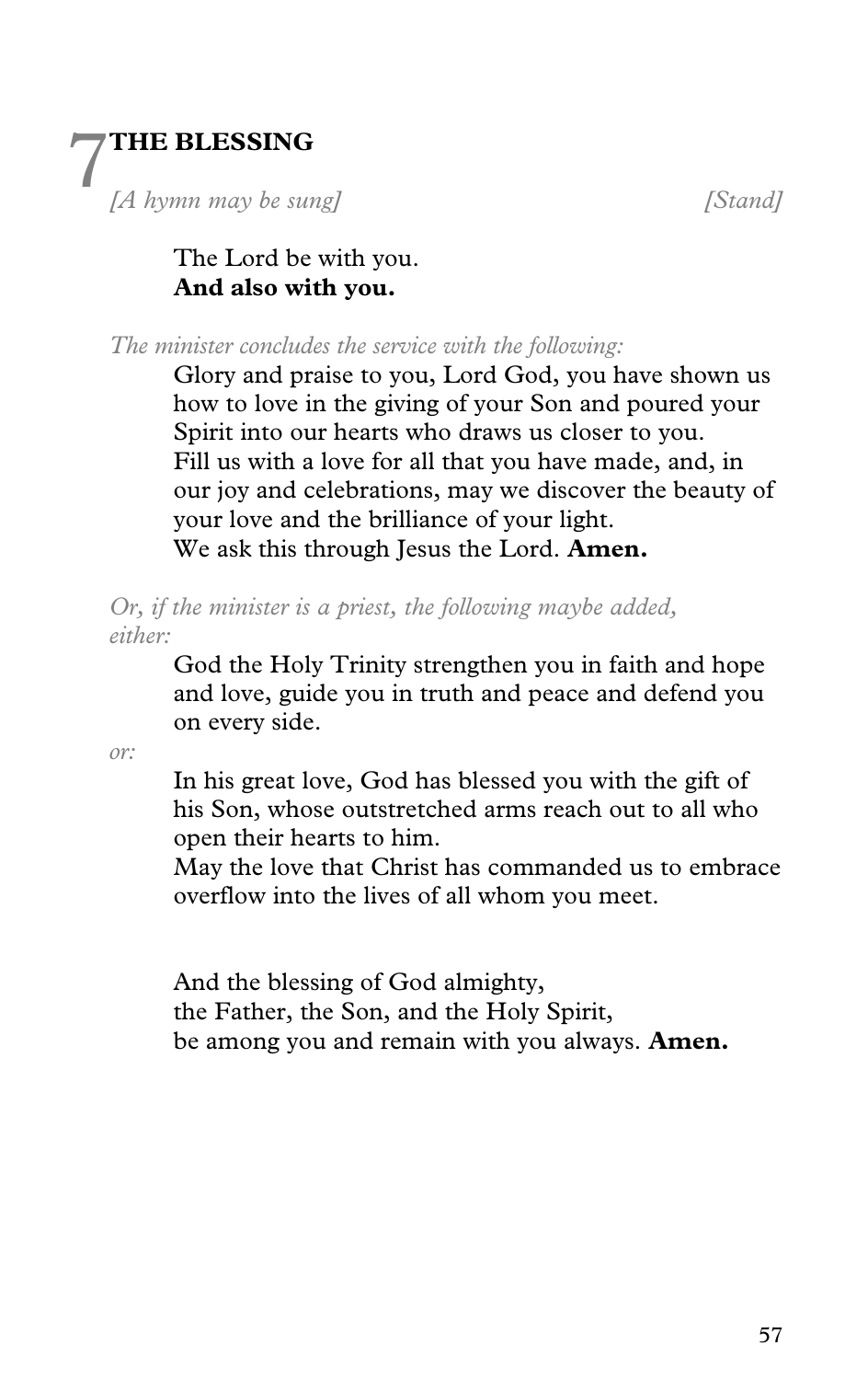# **HOLY MATRIMONY THE BOOK OF COMMON PRAYER VOLUME II (1984)**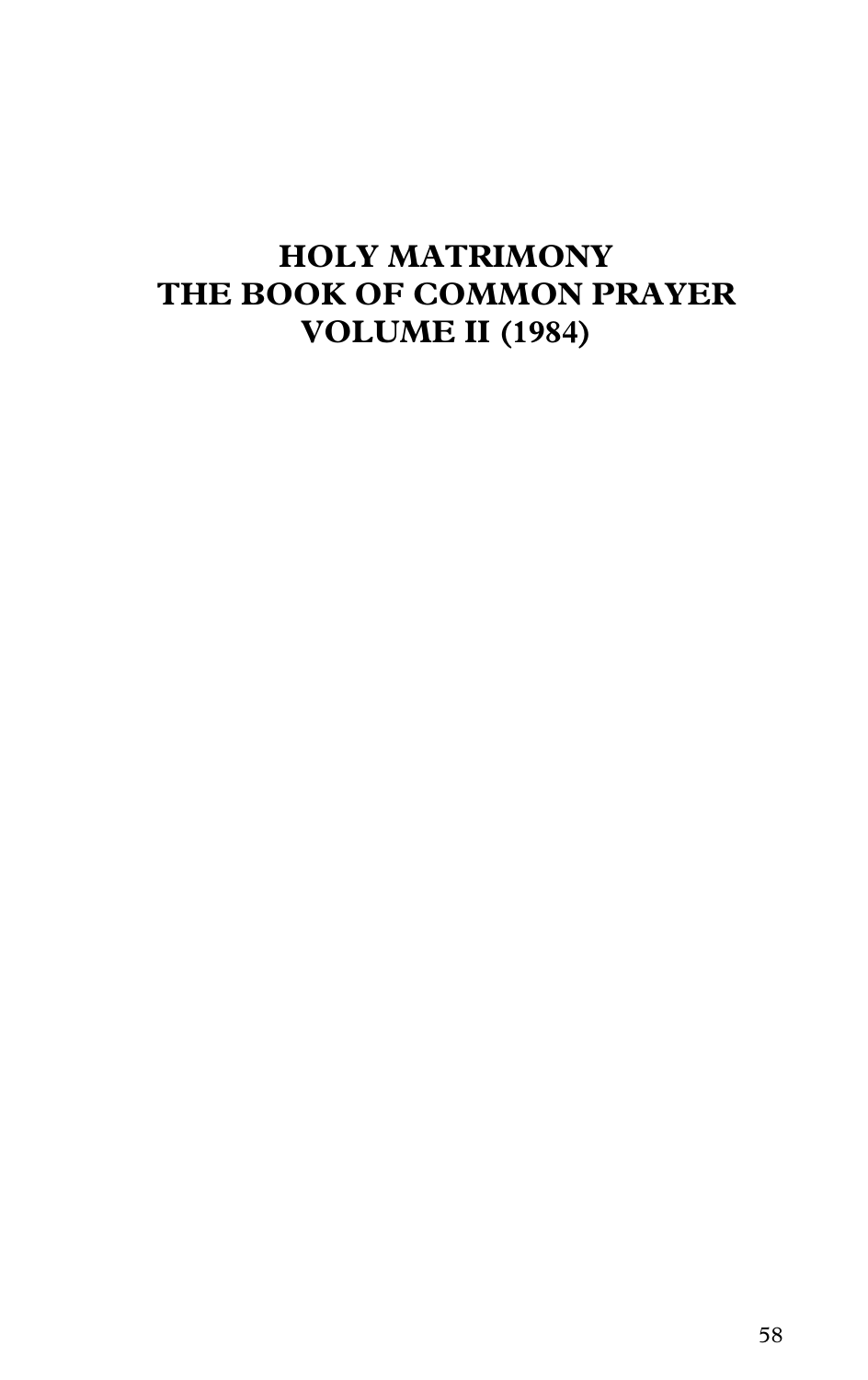## **THE BOOK OF COMMON PRAYER VOLUME II (1984) FOR USE IN THE CHURCH IN WALES**

## **Structure**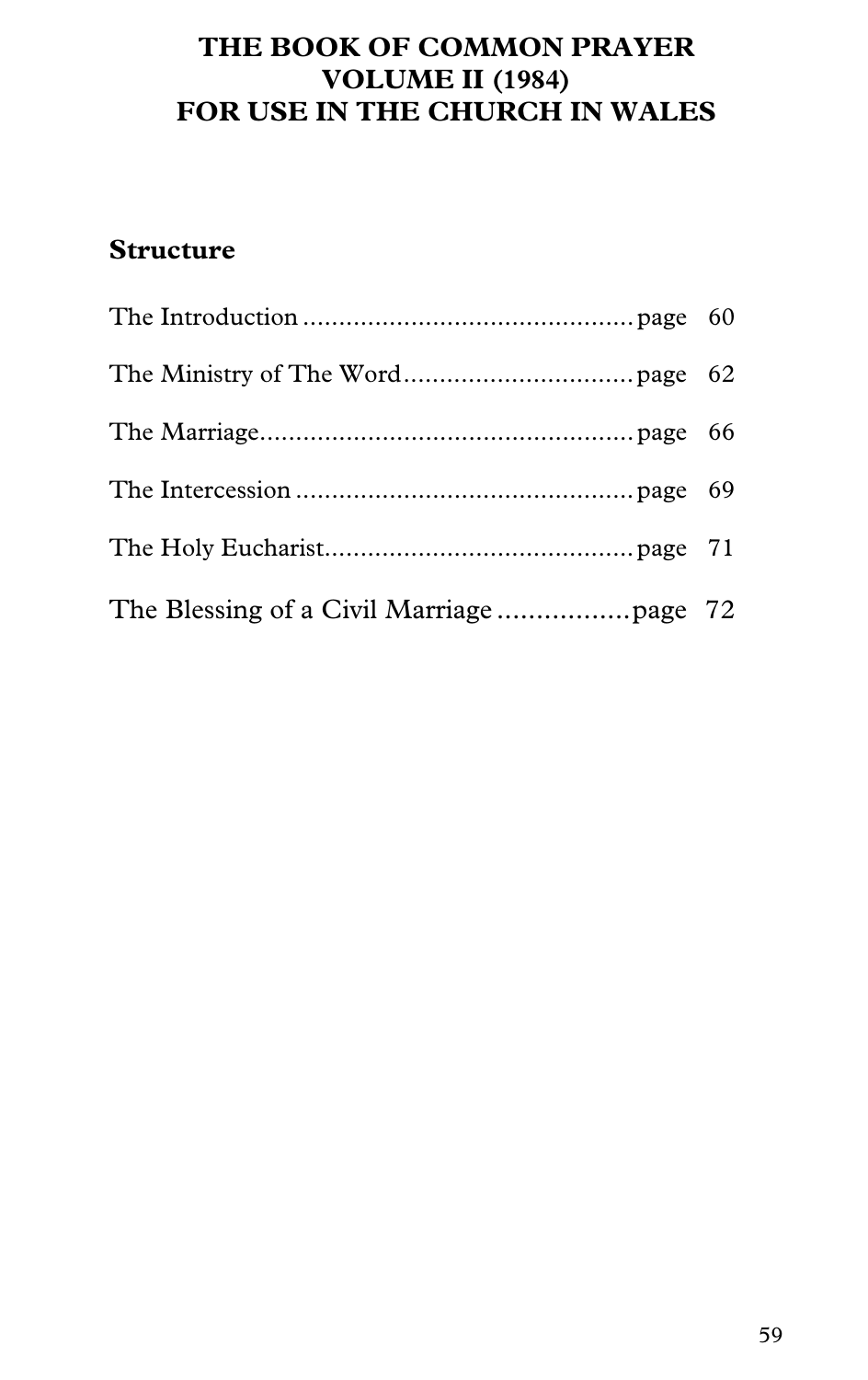### **THE INTRODUCTION**

*The persons to be married stand before the Minister the man on the right of the woman.* 

### *The Priest says to the congregation, either:*

We have come together in the presence of God to witness the marriage of this man and this woman, and to pray for them. Marriage is a gift of God to mankind. Holy Scripture compares it to the union of Christ with his Church. It should therefore be held in honour by all mankind. It must not be entered upon lightly or thoughtlessly, but responsibly and reverently. God calls men and women to the married state so that their love may be made holy in life-long union; that they may bring up their children to grow in grace and learn to love him; and that they may honour, help and comfort one another both in prosperity and adversity.

If any of you is aware of any just impediment to this marriage, you are to declare it now.

*or:* 

Dearly beloved, we are gathered together in the sight of God, and in the face of this congregation, to join together this man and this woman in Holy Matrimony: which is an honourable estate, instituted by God himself and signifying to us the mystical union between Christ and his Church. This holy estate Christ adorned and beautified with his presence and first miracle which he wrought, in Cana of Galilee; and it is commended by Holy Scripture to be honourable among all men. Therefore it is not by any to be entered upon unadvisedly, lightly or wantonly, but reverently, discreetly, advisedly, soberly, and in the fear of God; duly considering the causes for which Matrimony was ordained.

*Stand*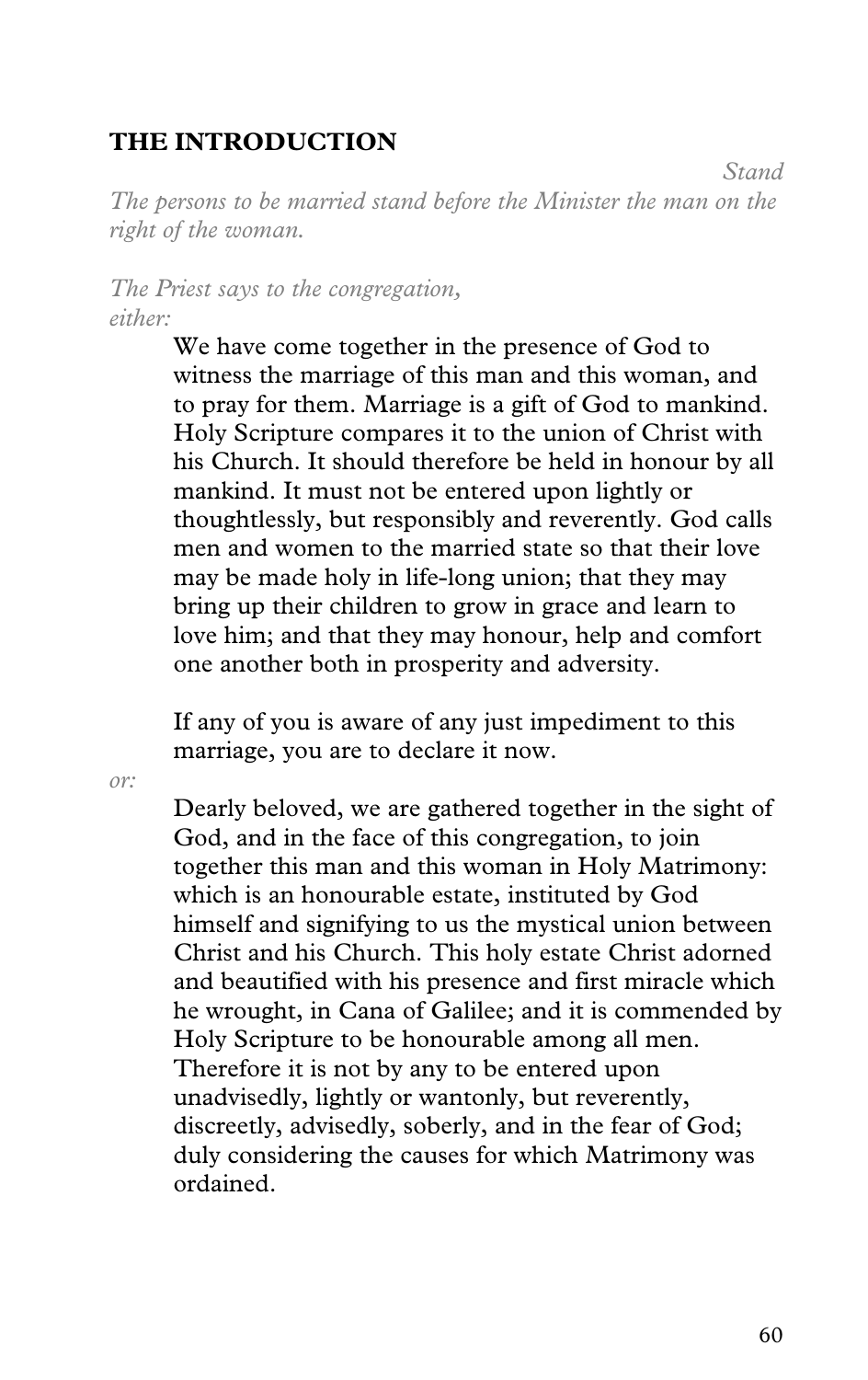Matrimony was ordained for the hallowing of the union between man and woman; for the procreation of children, to be brought up in the fear and nurture of the Lord; and for the mutual society, help and comfort, that the one ought to have of the other, both in prosperity and in adversity.

Into this holy estate these persons present come now to be joined. Therefore if any man can show any just cause why they may not lawfully be joined together, let him now speak, or else hereafter for ever hold his peace.

If any of you is aware of any just impediment to this marriage, you are to declare it now.

*The Priest, addressing the persons to be married, continues:*  I require and charge you both, in the presence of God,

that, if either of you knows any reason why, according to the law of the Church or of this land, you may not be joined together in marriage, you now make it known.

*If there are any allegations of impediment made, see notes on page 81 in the Notes and Appendices.* 

*s*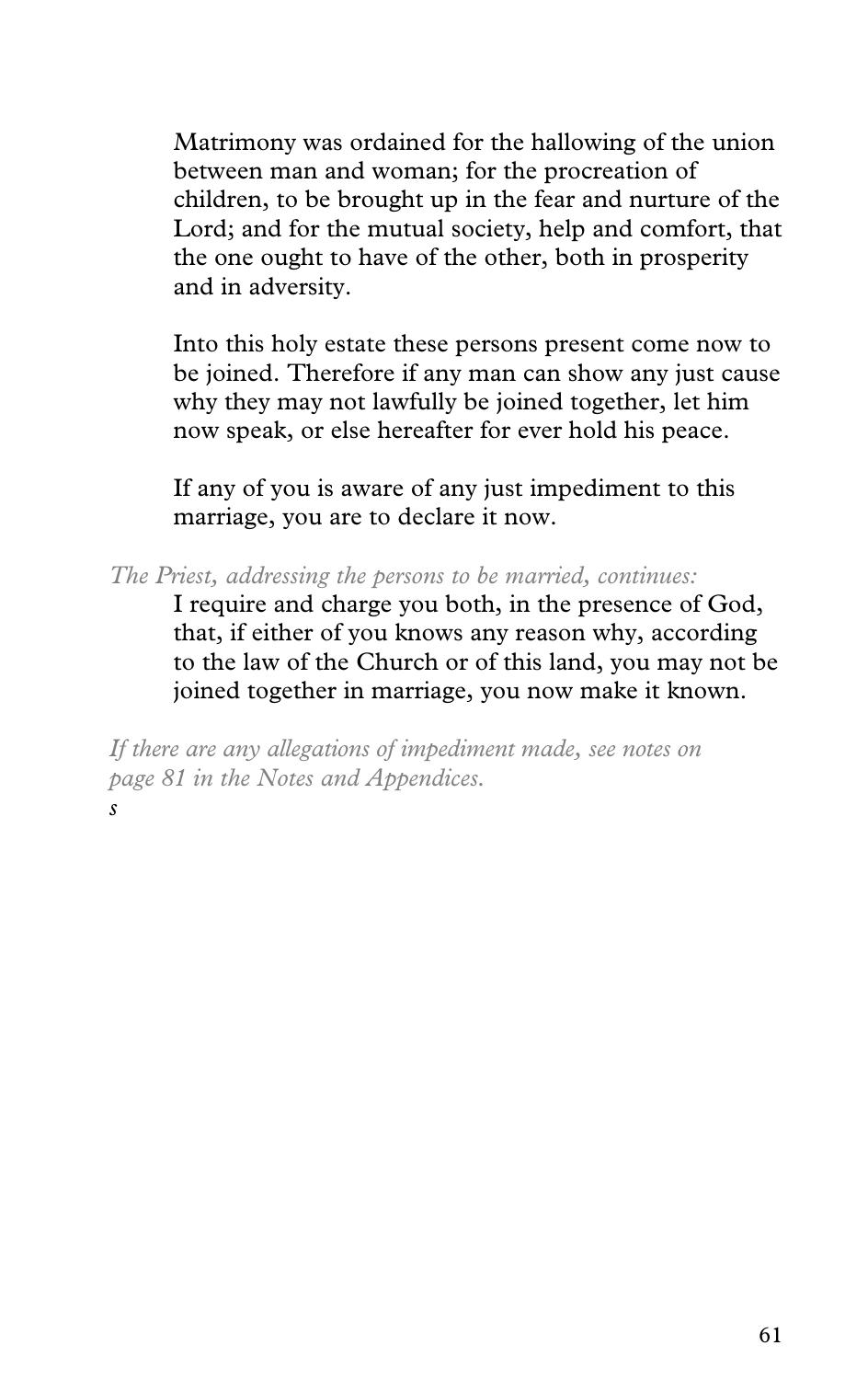### **THE MINISTRY OF THE WORD**

### The Lord be with you; **And with your spirit.**

*The Priest says one of the following Collects, either:* 

> Almighty God, to you all hearts are open and all desires known: purify our thoughts through your Holy Spirit, that we may love you with heart and mind and praise you as we ought: through Jesus Christ our Lord. **Amen.**

*or:* 

Almighty Lord and everlasting God, direct, sanctify and govern our hearts and bodies in the ways of your laws and in the works of your commandments; that, through your most mighty protection, both here and ever, we may be preserved in body and soul; through our Lord and Saviour, Jesus Christ. **Amen.**

*The reader says,* 

The reading from:

*either:* 1 Corinthians 13. 1-7

*Sit* 

I may speak in tongues of men or of angels, but if I am without love, I am a sounding gong or a clanging cymbal. I may have the gift of prophecy, and know every hidden truth; I may have faith strong enough to move mountains; but if I have no love, I am nothing. I may dole out all I possess, or even give my body to be burnt, but if I have no love, I am none the better.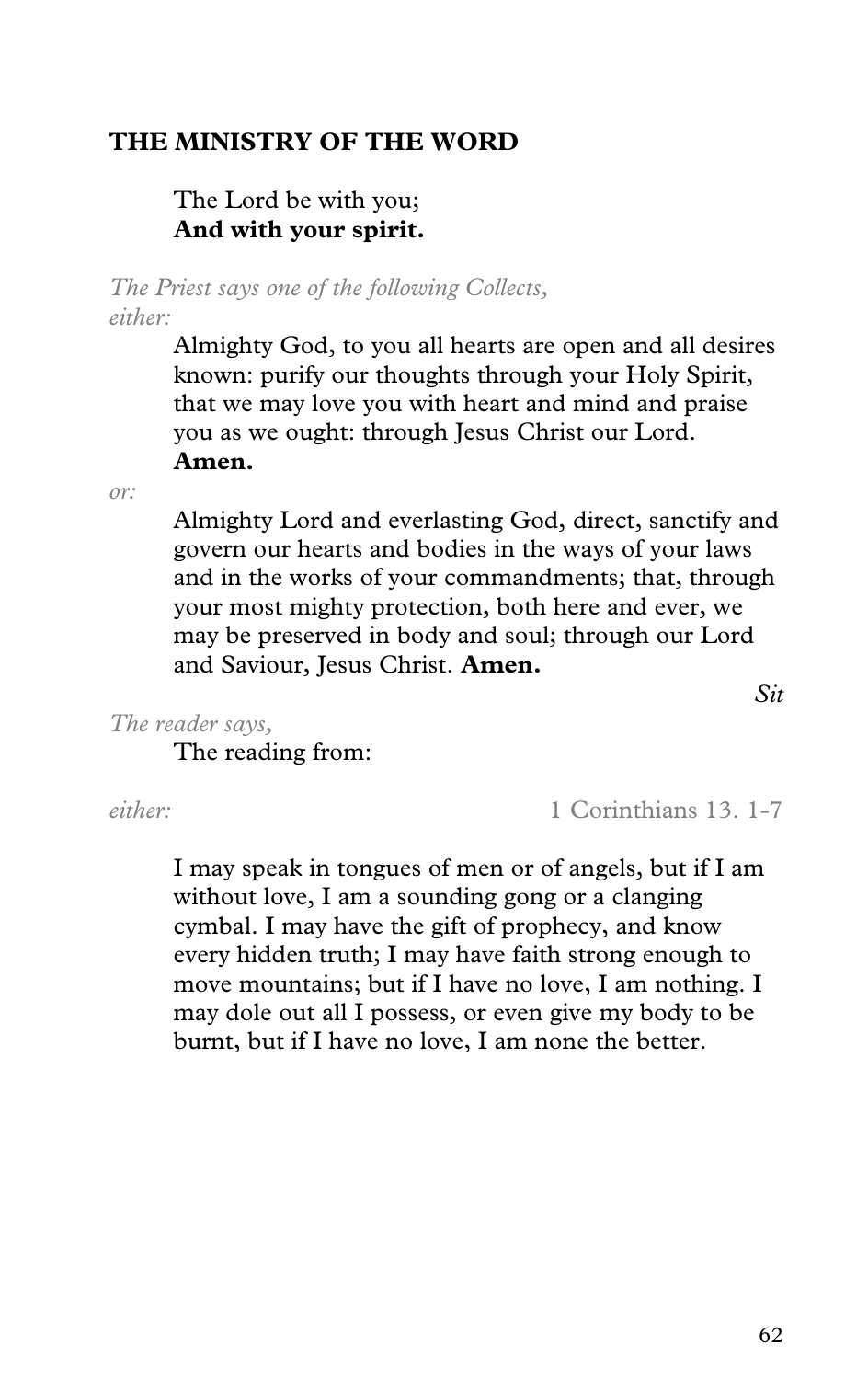Love is patient; love is kind and envies no one. Love is never boastful, nor conceited, nor rude; never selfish, not quick to take offence. Love keeps no score of wrongs; does not gloat over other men's sins, but delights in the truth. There is nothing love cannot face; there is no limit to its faith, its hope, and its endurance.

*or:* Colossians 3. 12-17

Put on then, as God's chosen ones, holy and beloved, compassion, kindness, lowliness, meekness, and patience, forbearing one another and, if one has a complaint against another, forgiving each other; as the Lord has forgiven you, so you also must forgive. And above all these put on love, which binds everything together in perfect harmony. And let the peace of Christ rule in your hearts, to which indeed you were called in the one body. And be thankful. Let the word of Christ dwell in you richly, as you teach and admonish one another in all wisdom, and as you sing psalms and hymns and spiritual songs with thankfulness in your hearts to God. And whatever you do, in word or deed, do everything in the name of the Lord Jesus, giving thanks to God the Father through him.

*either:* Psalm 37. 3-5

- **Put thou thy trust in the Lord and be / doing / good: dwell in the land, and / veri ∙ ly / thou shalt be / fed.**
- **‡ Delight thou / in the / Lord: and he shall / give thee thy / heart's de-/sire.**

**Commit thy way unto the Lord and put thy / trust in / him: and / he shall / bring it ∙ to / pass.**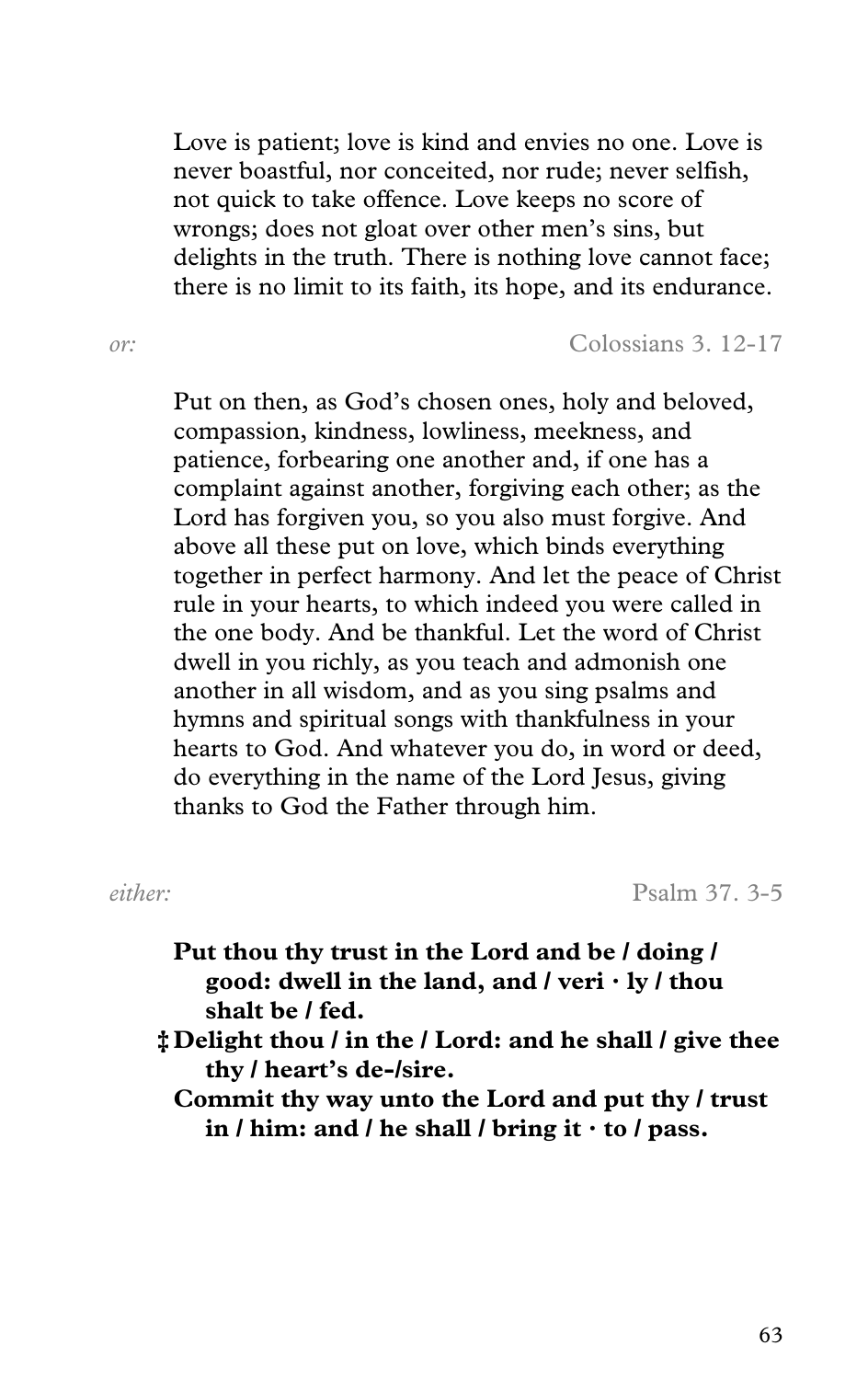- **‡ God be merciful unto / us and / bless us: and shew us the / light / of his / countenance,** 
	- **That thy way may be / known up ∙ on / earth: thy saving / health a-/mong all / nations.**
	- **Let the peoples / praise ∙ thee O / God: yea let / all the / peoples / praise thee.**
	- **O let the nations re-/joice . and be / glad: for thou judgest the peoples righteously, \* and / guidest . the / nations ∙ on / earth.**
	- **Let the peoples / praise ∙ thee O / God: yea let / all the / peoples / praise thee.**
	- **The earth hath brought / forth her / increase: and God, even our own / God, shall / give us ∙ his / blessing.**
	- **The blessing of / God ∙ be up-/on us: and let all the / ends ∙ of the / world / fear him.**

*or :* Psalm 121

- **I will lift up mine eyes / unto ∙ the / hills: from / whence / cometh ∙ my / help?**
- **My help cometh / from the / Lord; who hath / made / heaven ∙ and / earth.**
- **He will not suffer thy / foot . to be / moved: and he that / keepeth ∙ thee / will not / sleep.**
- **Behold he that / keepeth / Israel: shall / neither / slumber nor / sleep.**
- **The Lord him-/self ∙ is thy / keeper: the Lord upon thy right / hand shall / give thee / shade;**
- **The sun shall not / strike ∙ thee by / day: neither / shall the / moon by / night.**
- **‡ The Lord shall preserve thee from / all / evil: yea it is / he ∙ that shall / keep thee / safe.** 
	- **The Lord shall preserve thy going out and thy / coming / in: from this time / forth for / ever-/ more.**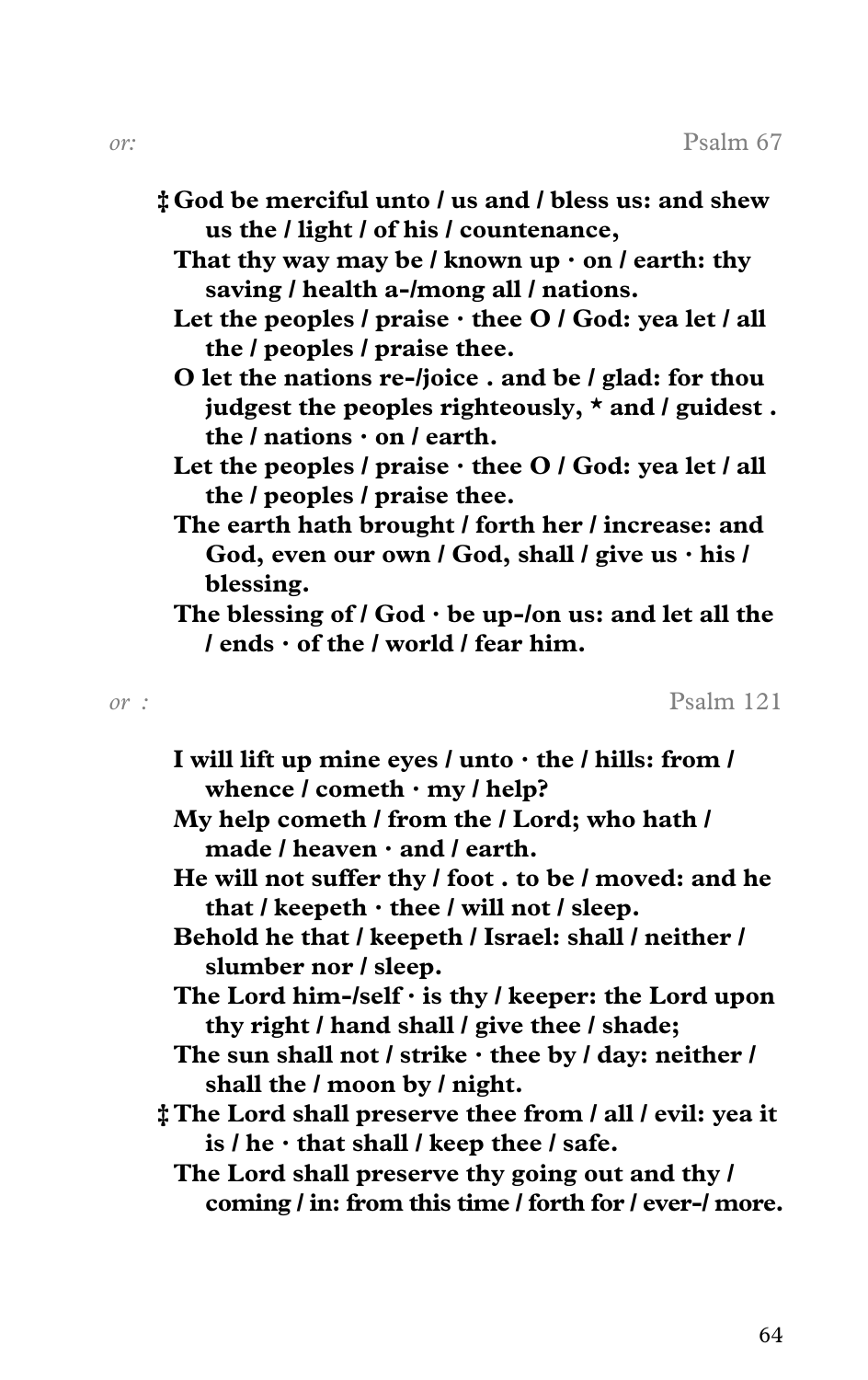65

*The reader says:* 

### Hear the Holy Gospel according to Saint:  **Glory be to thee, O Lord.**

Jesus said, 'Have you never read that the Creator made them from the beginning male and female?'; and he added, 'For this reason a man shall leave his father and mother, and be made one with his wife; and the two shall become one flesh. It follows that they are no longer two individuals: they are one flesh. What God has joined together, man must not separate.'

Jesus said, 'As the Father has loved me, so I have loved you. Dwell in my love. If you heed my commands, you will dwell in my love, as I have heeded my Father's commands and dwell in his love. I have spoken thus to you, so that my joy may be in you, and your joy complete. This is my commandment: love one another, as I have loved you.'

*After the Gospel:* 

 **Praise be to thee, O Christ.** 

*or:* John 15. 9-12

*either:* Matthew 19. 4-6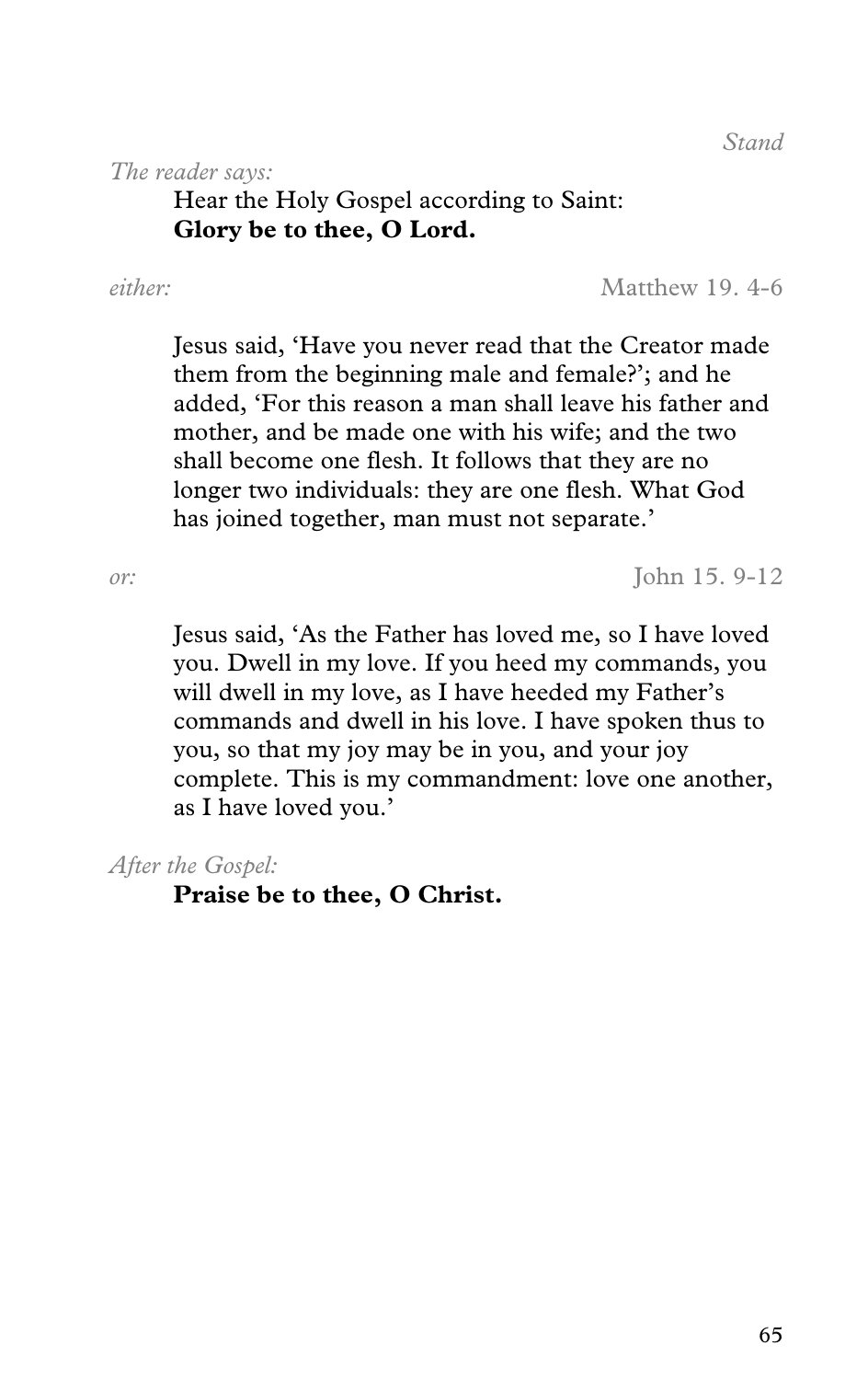### **THE MARRIAGE**

*This form for the Marriage is to be taken in full in each case if two or more marriages are solemnized at the same time.* 

*The persons to be married standing before him, the Priest says to the man:* 

*N*., will you have *N*. to be your wife? Will you live with her in obedience to God's will and purpose? Will you love her, honour her and care for her, in sickness and in health? Will you be faithful to her, and her alone, as long as you both live?

#### *The man answers:*

I will.

*Then the Priest says to the woman:* 

*N*., will you have *N*. to be your husband? Will you live with him in obedience to God's will and purpose? Will you love him, honour him and care for him, in sickness and in health? Will you be faithful to him, and him alone, as long as you both live?

*The woman answers*:

I will.

*The Priest directs the man to take the woman's right hand in his right hand, and to say after him:* 

I, *N*., take you *N*., to be my wife, To have and to hold, From this day forward, For better for worse, For richer for poorer, In sickness and in health, To love and to cherish, As long as we both shall live, According to the will and purpose of God. And to this I give you my pledge.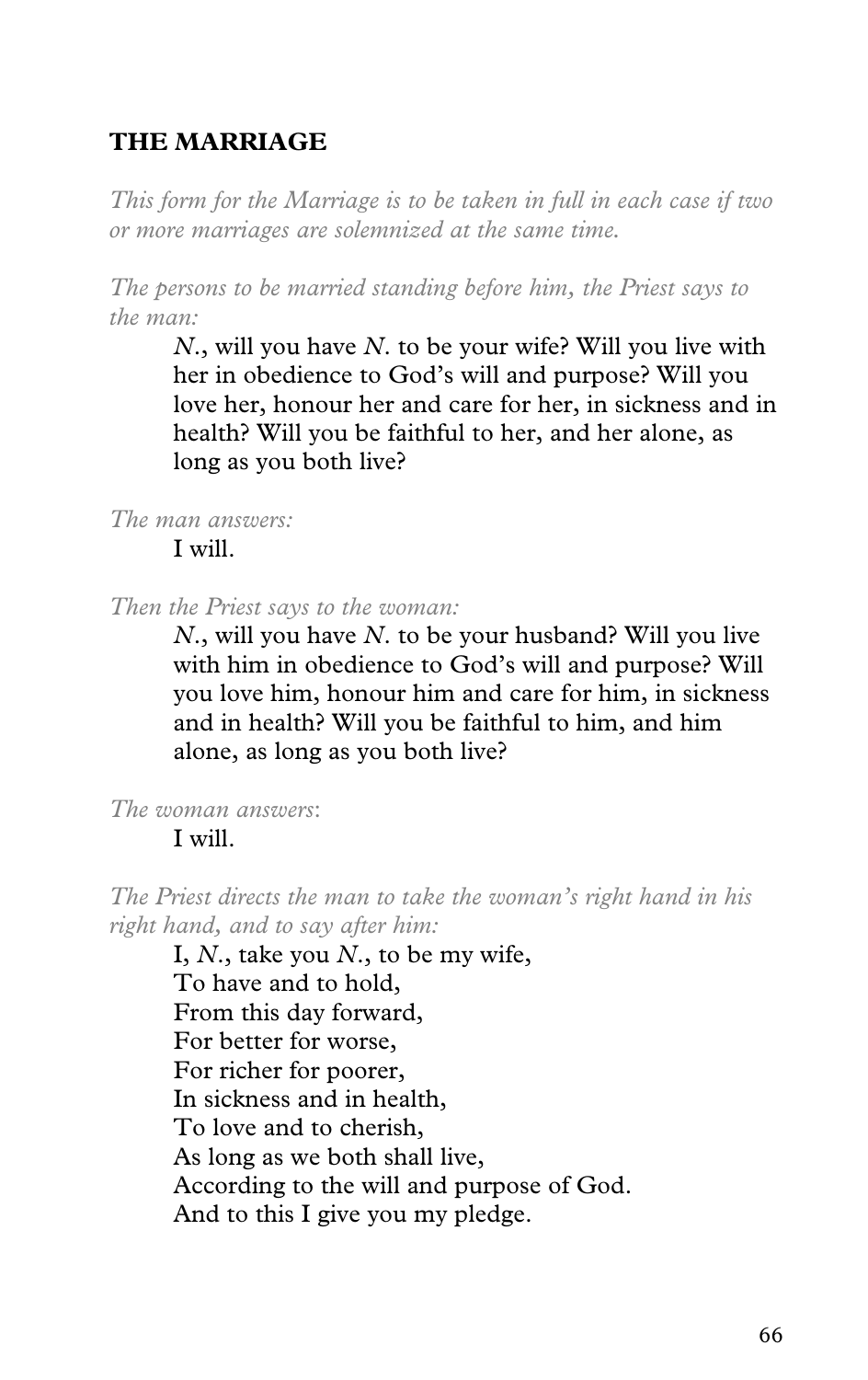*Then they loose hands, and the woman takes the man's right hand in her right hand, and says after the Priest:*

I, *N*., take you *N*., to be my husband, To have and to hold, From this day forward, For better for worse, For richer for poorer, In sickness and in health, To love and to cherish, As long as we both shall live, According to the will and purpose of God. And to this I give you my pledge.

*Then they again loose hands, and the Ring (or Rings, if the man and the woman wish to exchange Rings) being placed on the Priest's book, the Priest may say:* 

Bless, O Lord, this Ring (*these Rings*), given and received as a sign of love and faithfulness. **Amen.**

*The man, taking the Ring, puts it on the fourth finger of the woman's left hand, and, holding it there, says after the Priest:* 

> Receive this Ring in token of my love and faithfulness. I honour you with my body, And all my possessions I share with you.

*The woman, having received the Ring, says after the Priest:* 

I receive this Ring as a sign of the love and faithfulness between us.

*If the couple wish to exchange Rings, the woman, taking the other Ring, puts it on the fourth finger of the man's left hand, and, holding it there, says after the Priest:* 

Receive this Ring in token of my love and faithfulness. I honour you with my body, And all my possessions I share with you.

*The man having received the Ring, says after the Priest:* 

I receive this Ring as a sign of the love and faithfulness between us.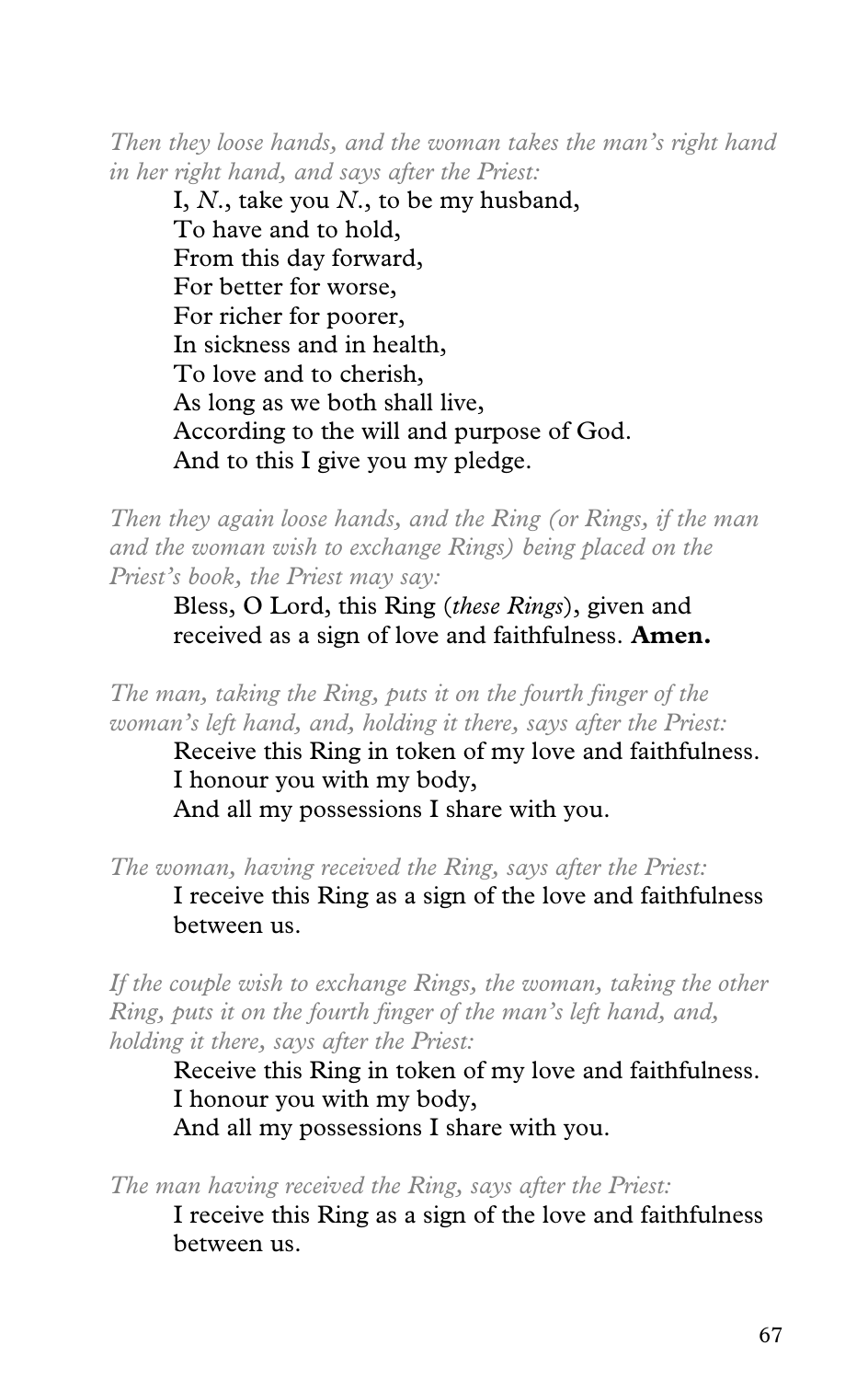*The man and the woman kneel, and the Priest says to the people:*  As *N*. and *N*. have consented together in marriage, and have made their pledge to one another before God and this congregation, and have declared it by joining of hands, and by giving and receiving of a Ring (Rings), I declare that they are now husband and wife. In the Name of the Father, and of the Son, and of the Holy Spirit. **Amen.**

Those whom God has joined together, let no man put asunder.

#### *Then the Priest blesses the couple:*

God the Father, God the Son, God the Holy Spirit, bless, preserve, and keep you; the Lord mercifully with his favour look upon you; and so fill you with all spiritual benediction and grace, that you may so live together in this life, that in the world to come you may have life everlasting. **Amen.**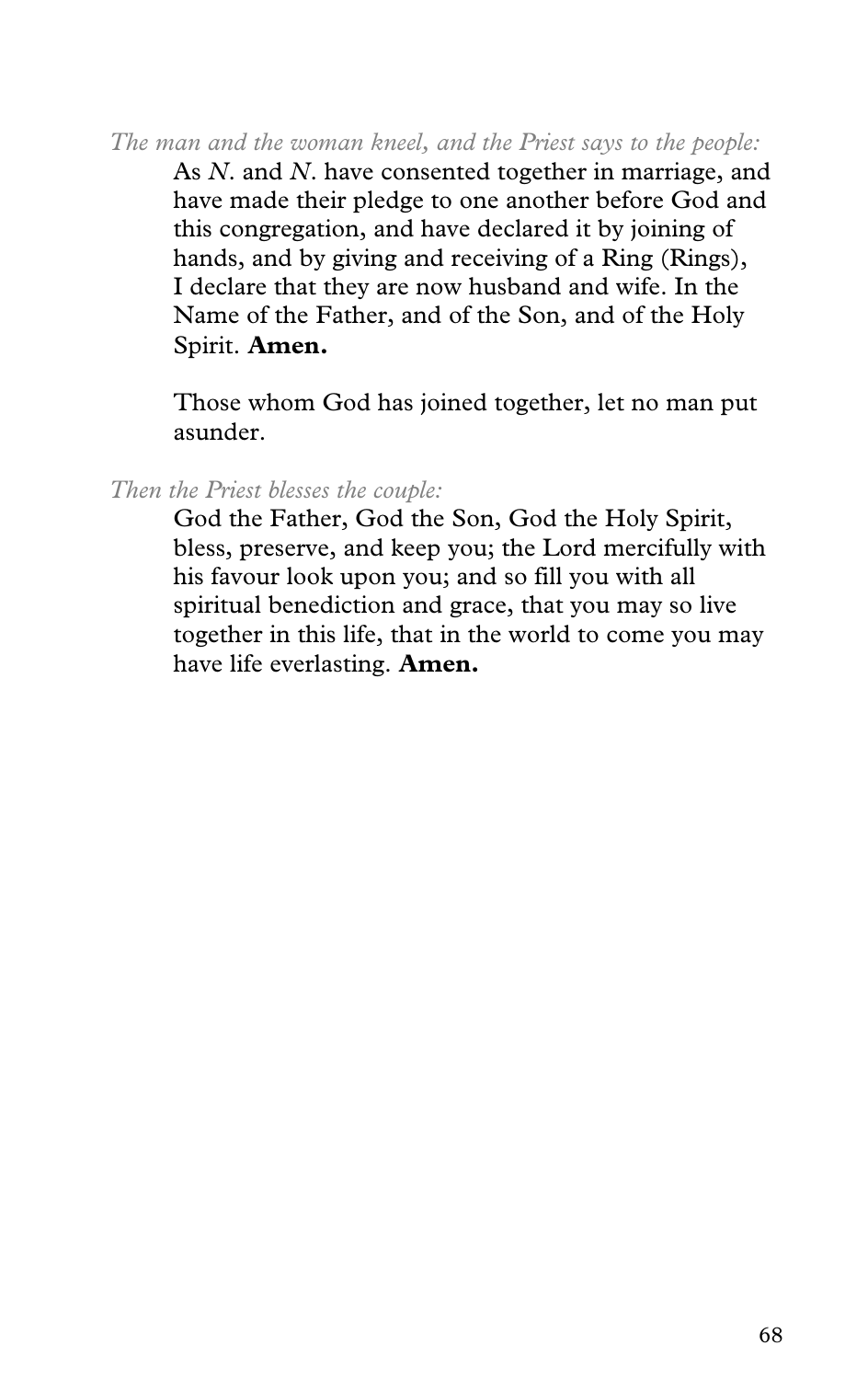# **THE INTERCESSION**

*If the Marriage has taken place at the chancel step, the Priest may now lead the newly-married couple towards the altar.* 

Almighty and everlasting God, strengthen these your servants *N.* and *N*. with your grace, that they may keep the promises they have made in your presence:

Lord, in your mercy; **Hear our prayer.** 

Let your peace be in their home, and your blessing upon it:

Lord, in your mercy; **Hear our prayer.** 

Bless their marriage with the gift of children. Help them to be responsible parents, and give them wisdom, love and patience to bring up their children in the Christian faith:

Lord, in your mercy; **Hear our prayer.** 

Enable them to bear one another's burdens and share one another's joys, that they may fulfil the law of Christ:

Lord, in your mercy; **Hear our prayer.** 

Make your love known through them and their home, that your holy Name may be glorified:

Lord, in your mercy; **Hear our prayer.** 

*Kneel*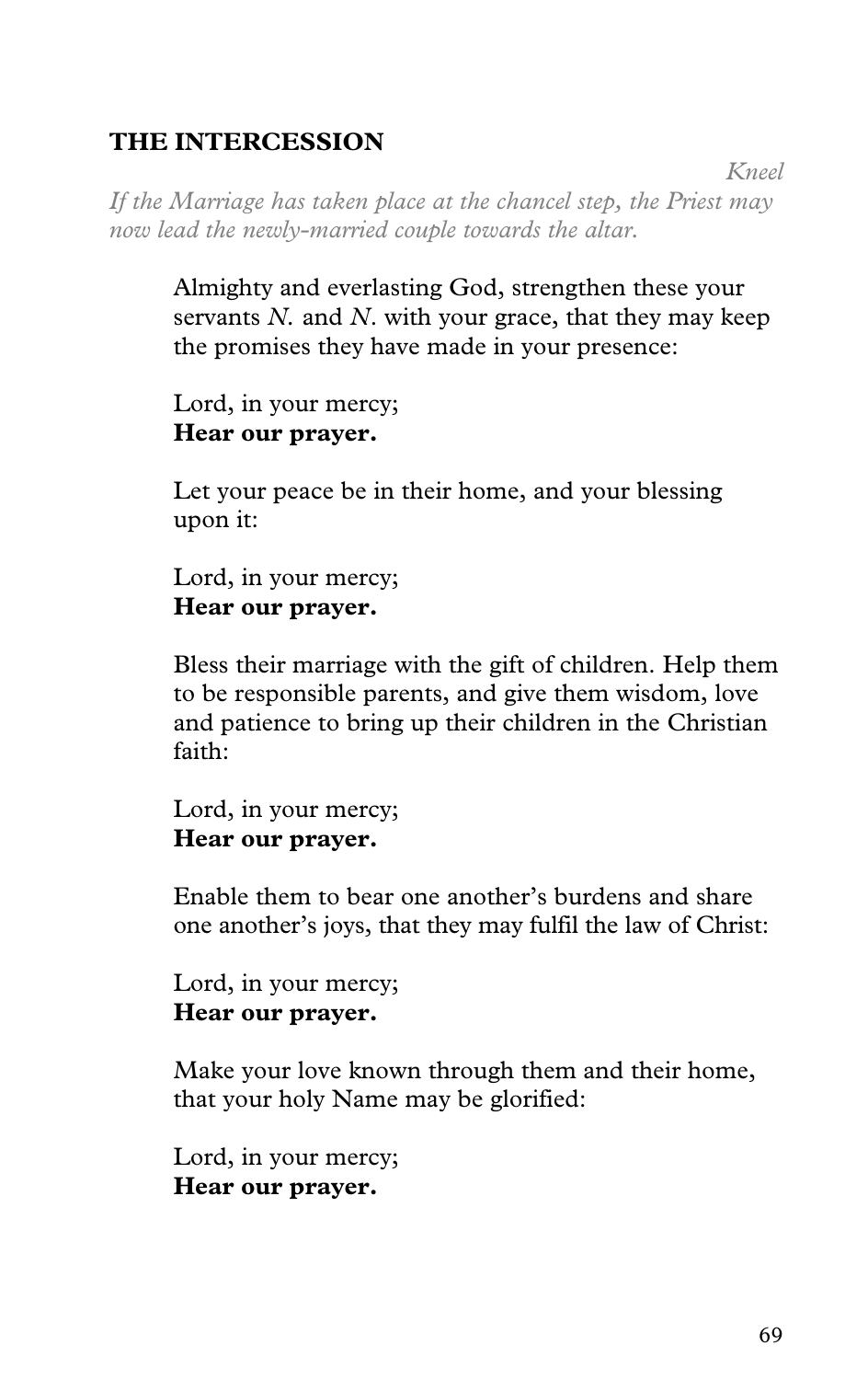*If the Holy Eucharist is not to be celebrated, the service ends as follows:*

> **Our Father, who art in heaven, hallowed be thy name; thy kingdom come; thy will be done; on earth as it is in heaven. Give us this day our daily bread. And forgive us our trespasses, as we forgive those who trespass against us. And lead us not into temptation; but deliver us from evil. For thine is the kingdom, the power, and the glory, for ever and ever. Amen.**

#### *The Priest says:*

To God the Father, who first loved us, and made us accepted in the Beloved; To God the Son, who loved us, and washed us from our sins in his own Blood; To God the Holy Spirit,

 who sheds the love of God abroad in our hearts, Be all love and all glory, for time and for eternity. **Amen.**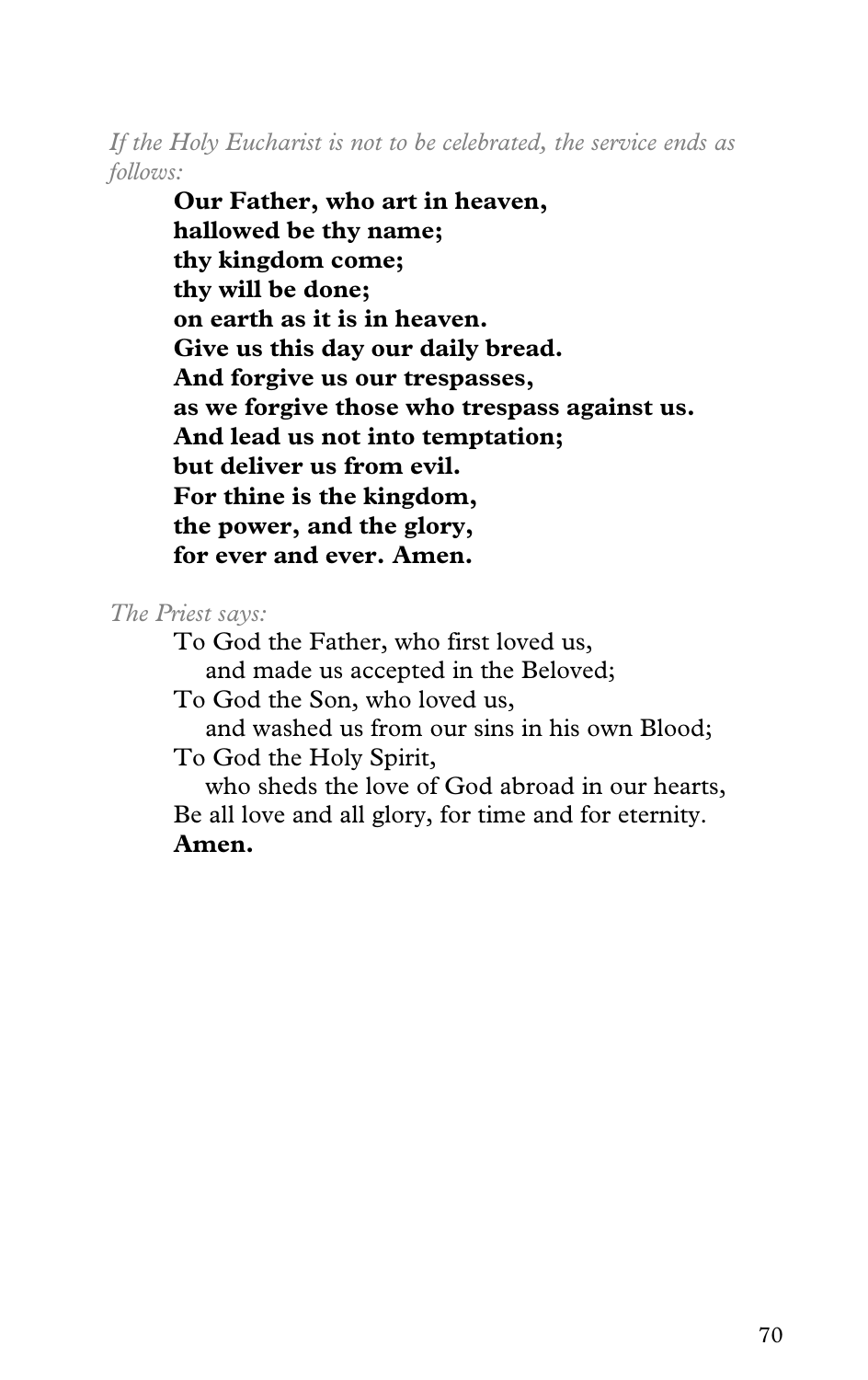# **THE HOLY EUCHARIST**

*Stand* 

*When the Holy Eucharist is to be celebrated, the newly-married couple move, if need be, to the place where they are to receive Holy Communion.* 

*The Priest says:* 

# The peace of the Lord be always with you; **And with your spirit.**

*Then the Priest begins the Offertory, saying:*

I will bless the Lord at all times: his praise shall always be on my lips. Taste and see that the Lord is good: happy are those who put their trust in him.

*Before the Breaking of the Bread, this prayer is said by the Priest:* 

Father, you have consecrated the union of man and wife to be a holy mystery in which is reflected the marriage of Christ and his Church. Look with favour on these your servants, and grant that they may be faithful to one another and ever abide in your love; for Jesus Christ's sake. **Amen.** 

*If a sermon is to be preached, it shall follow either the reading of the Gospel or the Intercession.* 

*The third petition of the Intercession should be used at the discretion of the Priest.*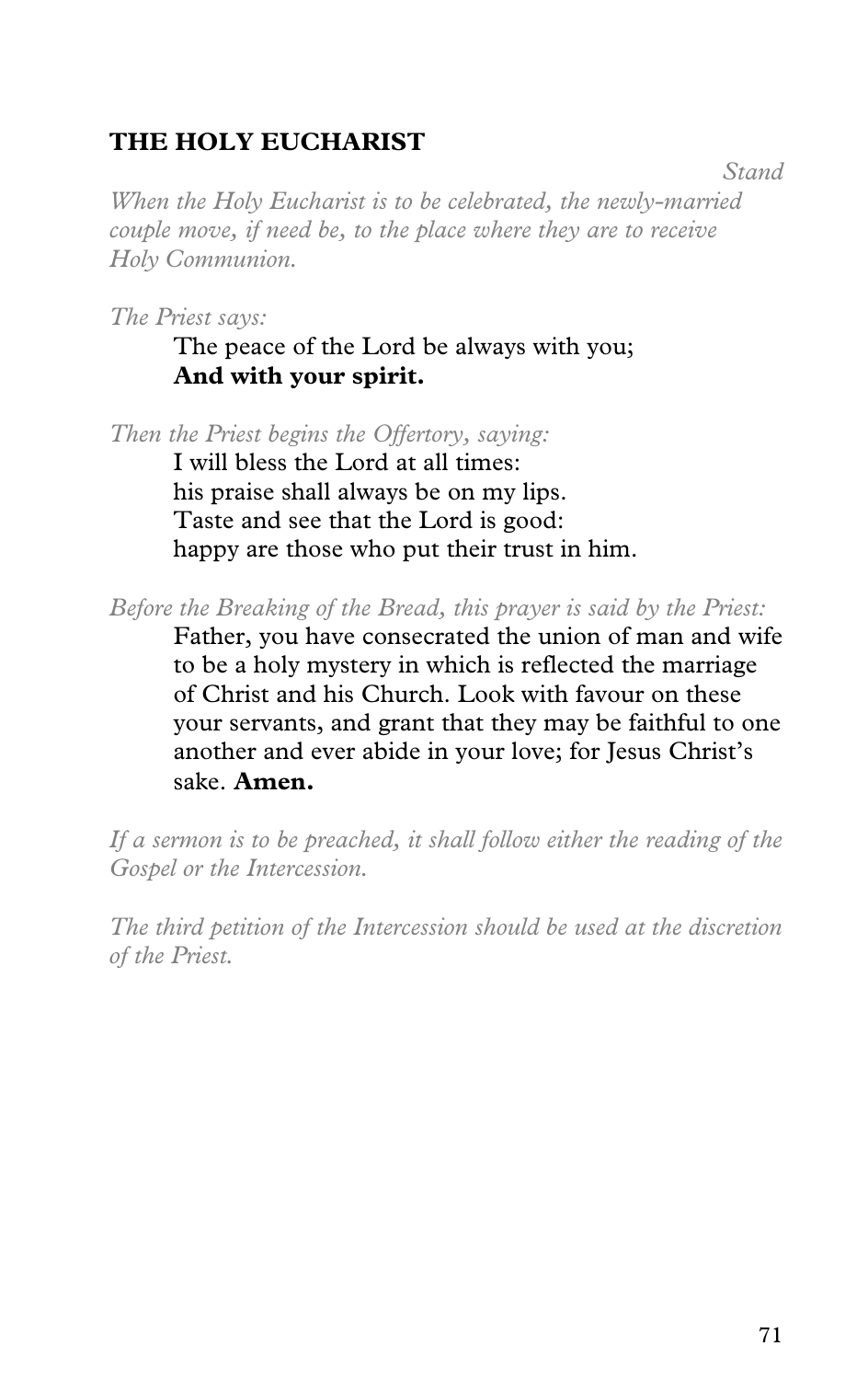# **THE BLESSING OF A CIVIL MARRIAGE**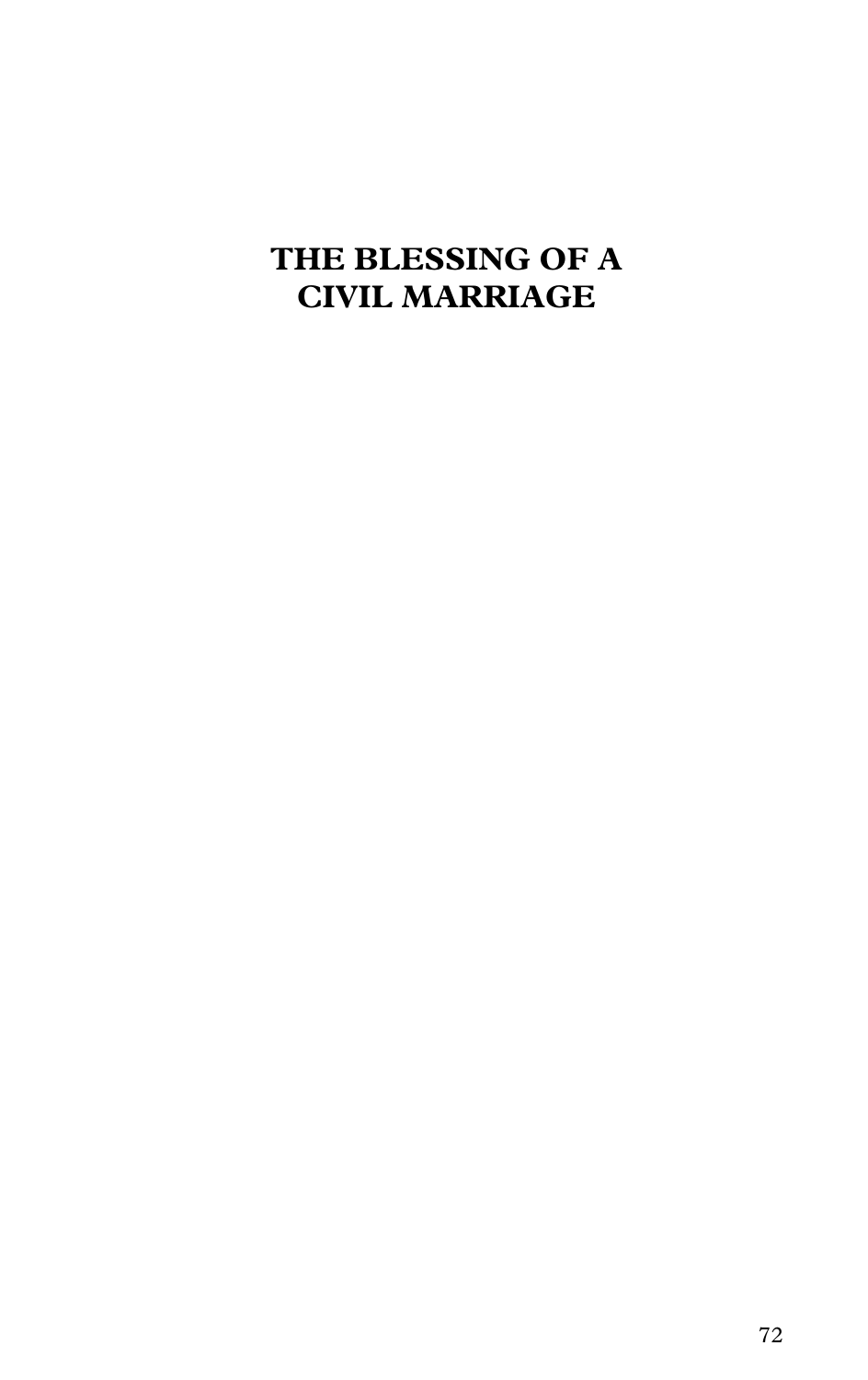*When two persons have contracted a civil marriage and wish to receive the blessing of the Church upon their union, the Priest shall ask them to produce the certificate of the marriage. If he is satisfied that their union is not contrary to the laws of the Church in Wales, he shall proceed in the Form following.* 

*Stand* 

*The man and the woman standing before him, the Priest says to the congregation:* 

We have come together in the presence of God because *N*. and *N*., who are already married to each other, wish to ask God's blessing on their marriage. Marriage is a gift of God to mankind. Holy Scripture compares it to the union of Christ with his Church. It should therefore be held in honour by all mankind. It must not be entered upon lightly or thoughtlessly, but responsibly and reverently. God calls men and women to the married state so that their love may be made holy in lifelong union; that they may bring up their children to grow in grace and learn to love him; and that they may honour, help and comfort one another both in prosperity and in adversity.

*The Ministry of the Word set out in the Order for Holy Matrimony may be used.*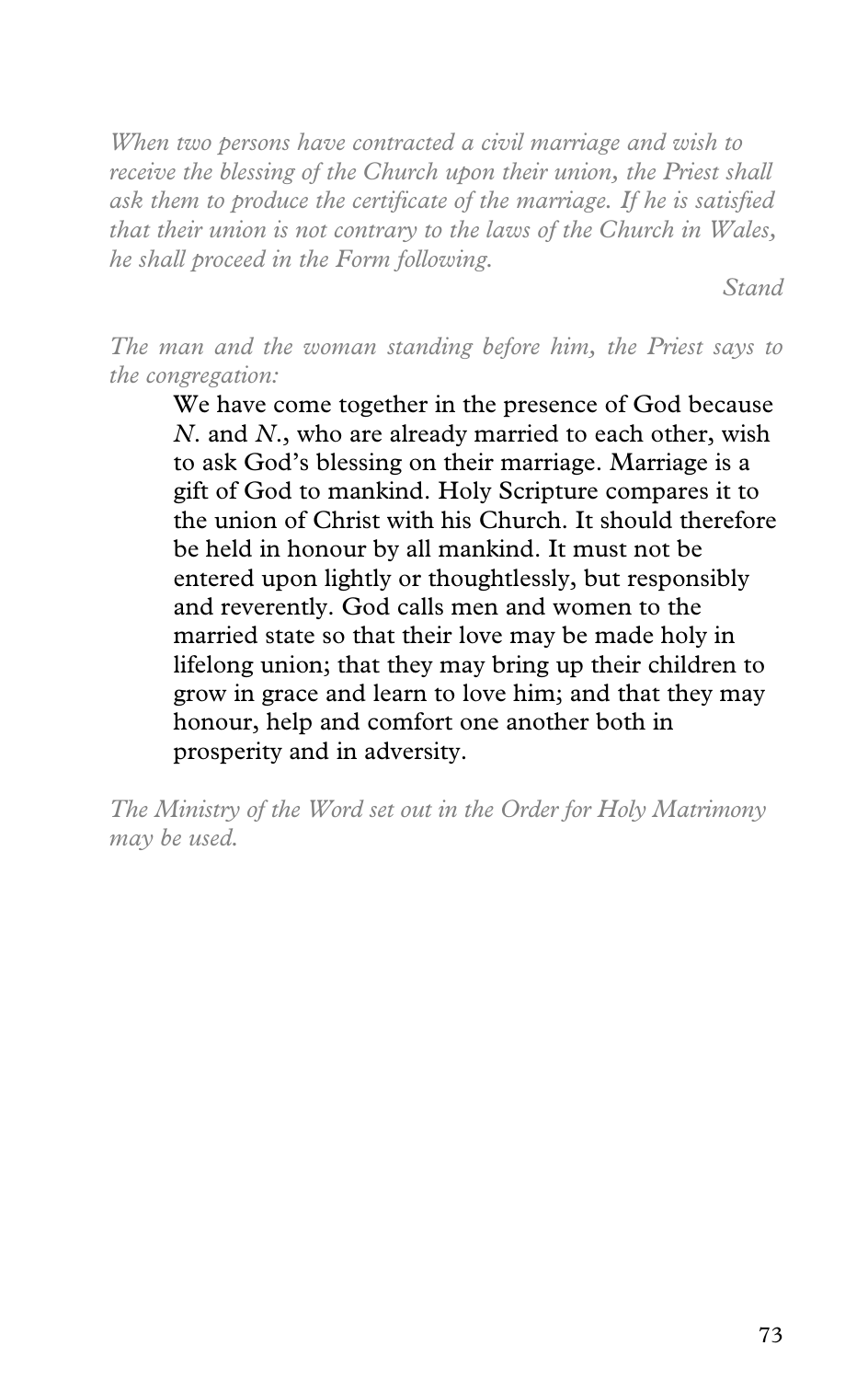*The Priest says to the man:* 

*N*., do you acknowledge *N*. as your wife?

*The man answers:*

I do.

*The Priest says:* 

Will you live with her in obedience to God's will and purpose? Will you love her, honour her and care for her, in sickness and in health? Will you be faithful to her, and her alone, as long as you both live?

*The man answers:* 

I will

*Then the Priest says to the woman:* 

*N*., do you acknowledge *N*. as your husband?

*The woman answers:* 

I do

*The Priest says:* 

Will you live with him in obedience to God's will and purpose? Will you love him, honour him and care for him, in sickness and in health? Will you be faithful to him, and him alone, as long as you both live?

*The woman answers:* 

I will.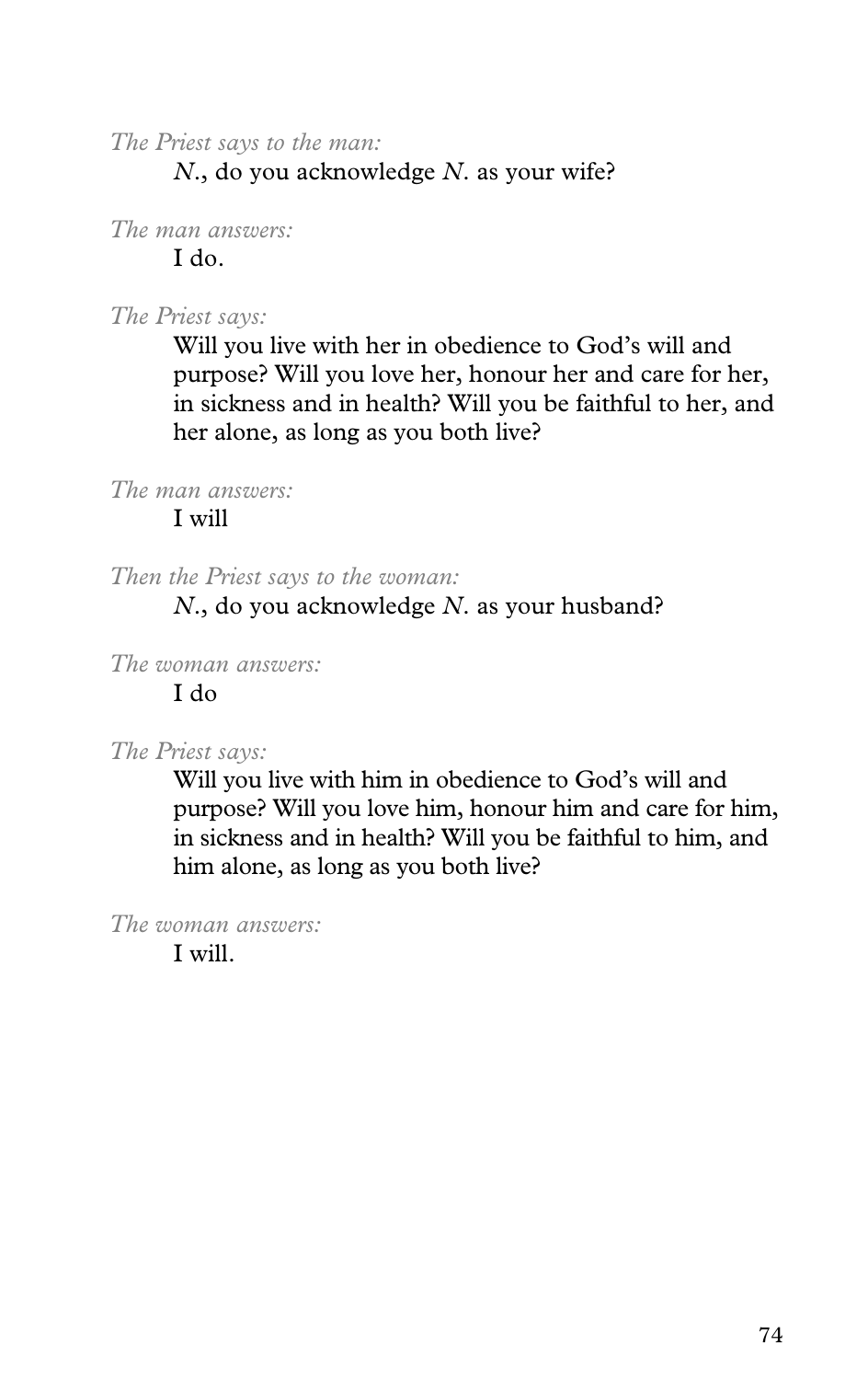# **THE INTERCESSION**

Almighty and everlasting God, strengthen these your servants *N.* and *N* with your grace, that they may keep the promises they have made in your presence:

Lord, in your mercy; **Hear our prayer.** 

Let your peace be in their home, and your blessing upon it:

Lord, in your mercy; **Hear our prayer.** 

Bless their marriage with the gift of children. Help them to be responsible parents, and give them wisdom, love and patience to bring up their children in the Christian faith:

Lord, in your mercy; **Hear our prayer.** 

Enable them to bear one another's burdens and share or another's joys, that they may fulfil the law of Christ:

Lord, in your mercy; **Hear our prayer.** 

Make your love known through them and their home, that your holy Name may be glorified:

Lord, in your mercy; **Hear our prayer.**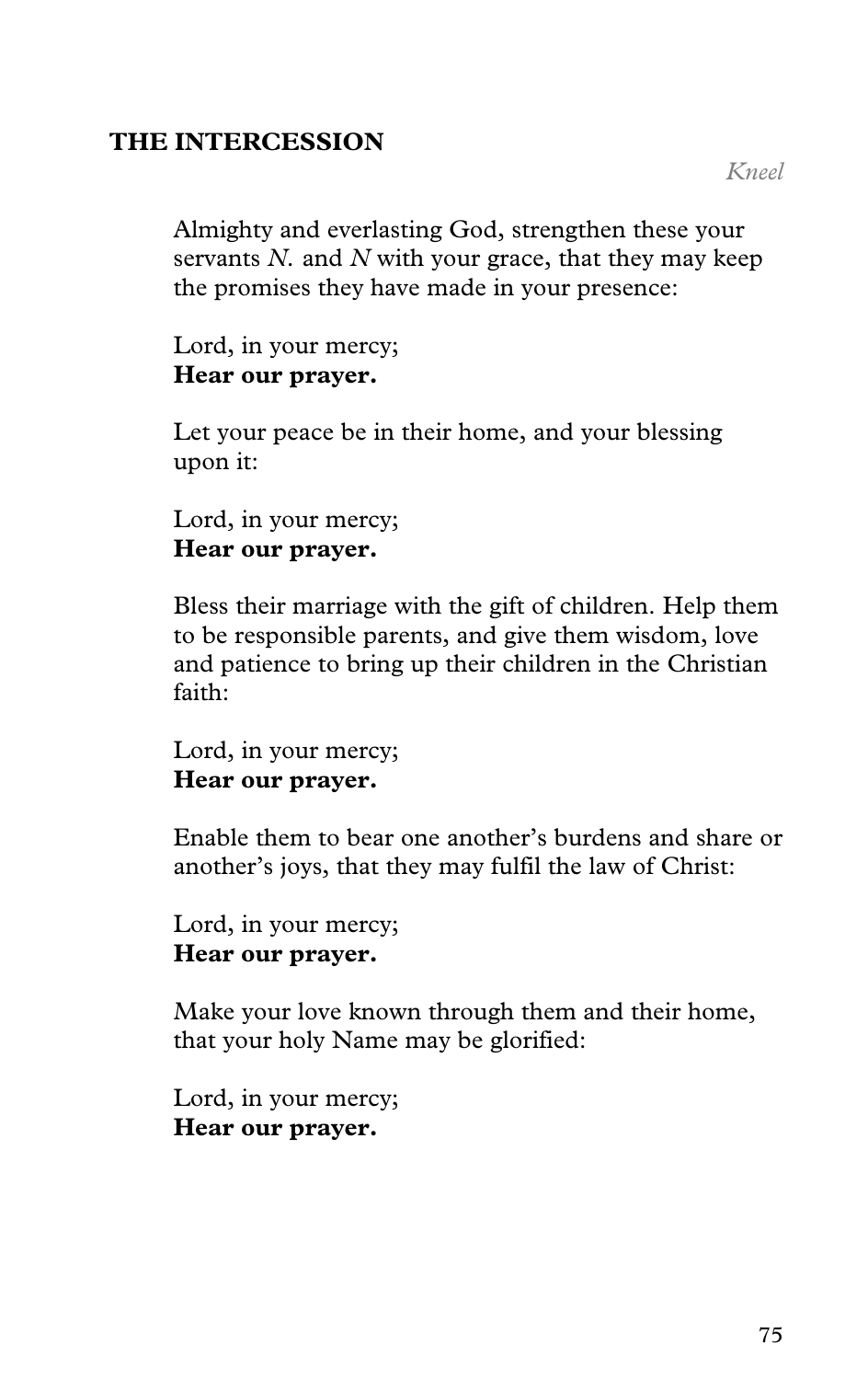**Our Father, who art in heaven, hallowed be thy name; thy kingdom come; thy will be done; on earth as it is in heaven. Give us this day our daily bread. And forgive us our trespasses, as we forgive those who trespass against us. And lead us not into temptation; but deliver us from evil. For thine is the kingdom, the power, and the glory, for ever and ever. Amen.**

*Then the Priest blesses the couple:* 

God the Father, God the Son, God the Holy Spirit, bless, preserve, and keep you; the Lord mercifully with his favour look upon you; and so fill you with all spiritual benediction and grace, that you may so live together in this life, that in the world to come you may have life everlasting. **Amen.**

*It is fitting that the couple receive Holy Communion first opportunity after the blessing of their marriage.*

*The third petition of the Intercession should be used at the discretion of the Priest.*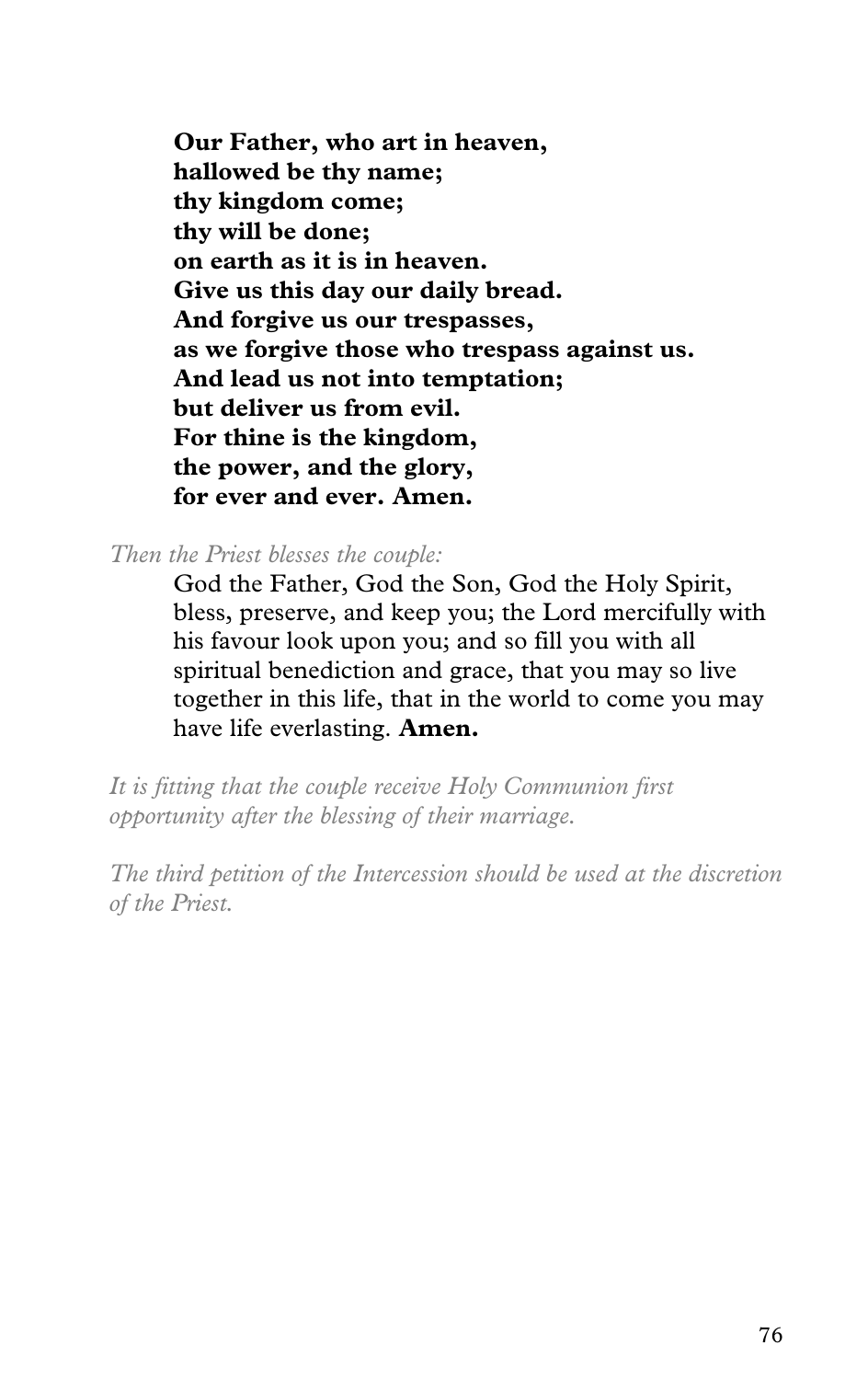# **APPENDIX OF SUPPLEMENTARY MATERIAL**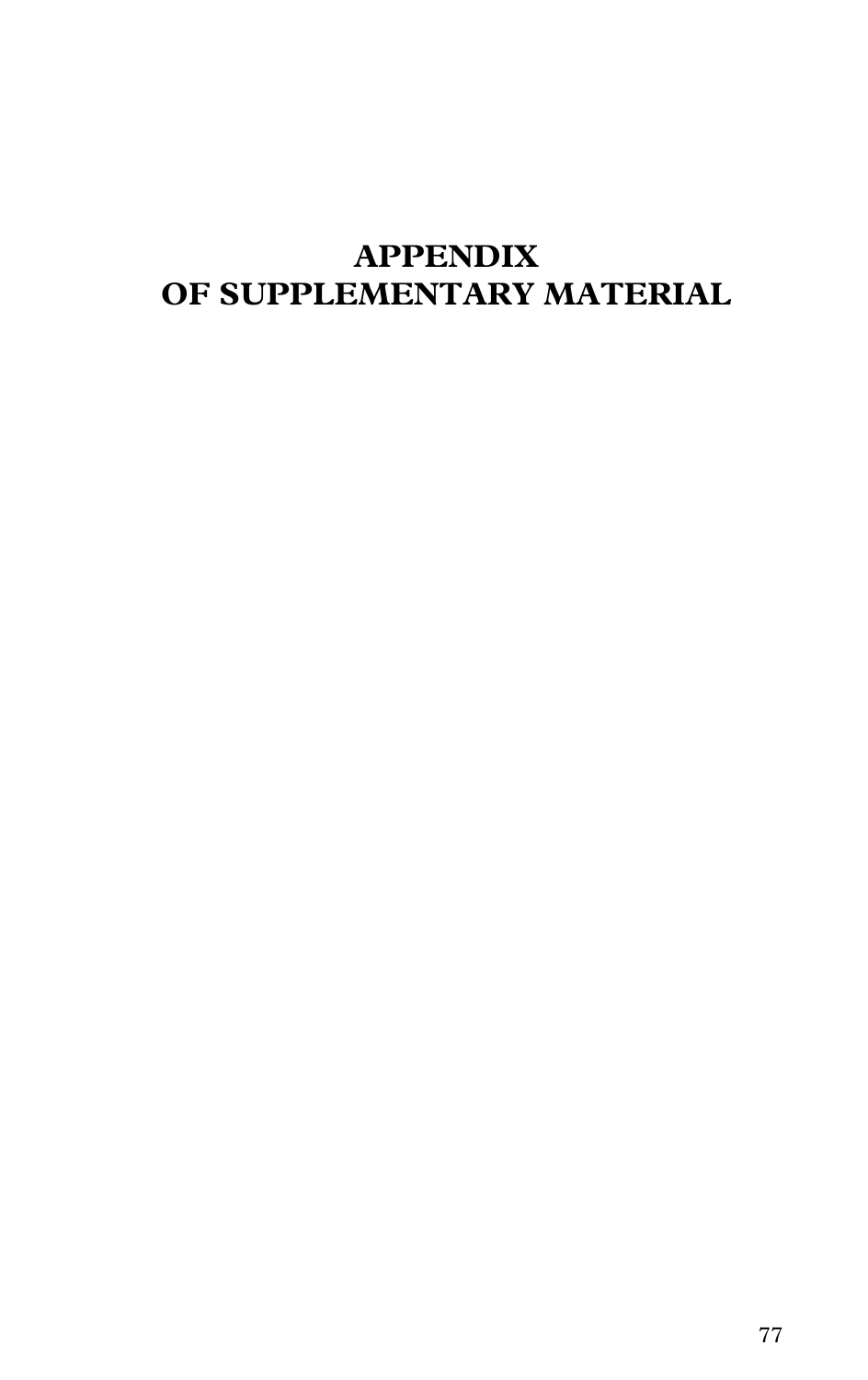# **APPENDIX OF SUPPLEMENTARY MATERIAL**

| <b>Notes</b>                                                               |  |
|----------------------------------------------------------------------------|--|
|                                                                            |  |
| Appendix 1                                                                 |  |
| Appendix 2a<br>Alternative introductions to the Marriage Rite  page 83     |  |
| Appendix 2b<br>Alternative introductions to the Blessing of a              |  |
| Appendix 3                                                                 |  |
| Appendix 4a                                                                |  |
| Appendix 4b                                                                |  |
| Appendix 5<br>Alternative Prayers / Declarations over the Rings . page 111 |  |
| Appendix 6                                                                 |  |
| Appendix 7                                                                 |  |
| Appendix 8                                                                 |  |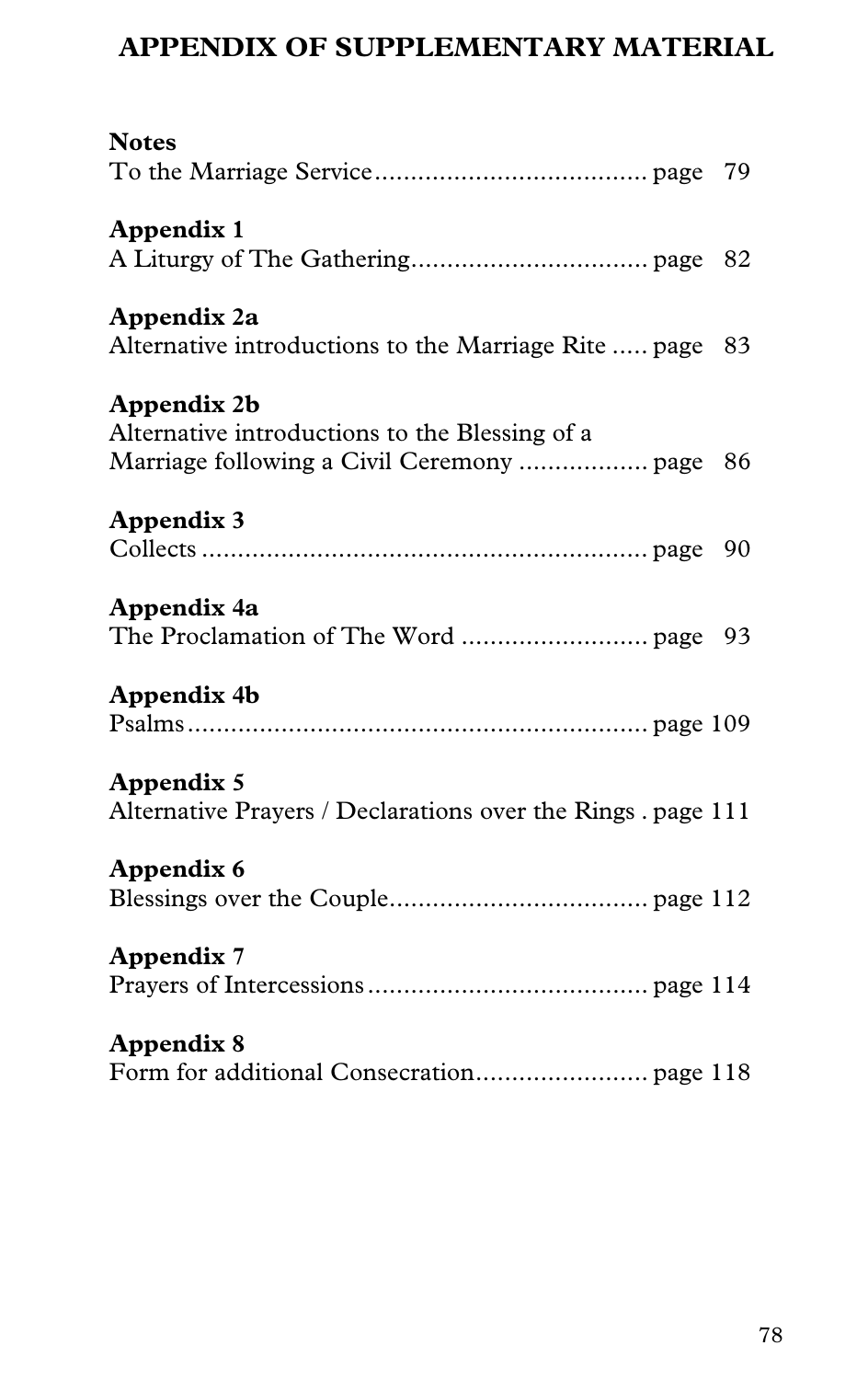The Appendix contains various alternative items and suggestions for both the Marriage Service and the Blessing of a Civil Marriage.

# **THE MARRIAGE SERVICE**

# **Preparation**

It is the custom and practice of the Church in Wales to offer preparation for marriage for couples who are soon to be married, as well as to be available for support and counseling in the years that follow.

# **Legal Preliminaries**

A marriage according the rites of the Church in Wales normally takes place after the publication of banns. The banns are to be published in the church at the principal service on three Sundays during the three months before the marriage and must be read in the following form:

"I publish the Banns of Marriage between *N* of [the Parish of ] and *N* of [this Parish]. If any of you know(s) cause, or just impediment, why these two persons should not be joined together in Holy Matrimony, ye (you) are to declare it. This is the [first / second / third] time of asking."

(A suitable prayer may be said.)

If those to be married live in different parishes, banns must be called in both parishes, and the minister of one parish shall not solemnize the marriage without the production of a Certificate of Banns from the minister of the other parish. The certificate must state that no impediment has been alleged. If the name of either of the persons to be married is on the Electoral Roll of a parish in which neither of them lives, the marriage may take place in that parish, provided that the banns have been published in that parish and in the parish or parishes in which they live.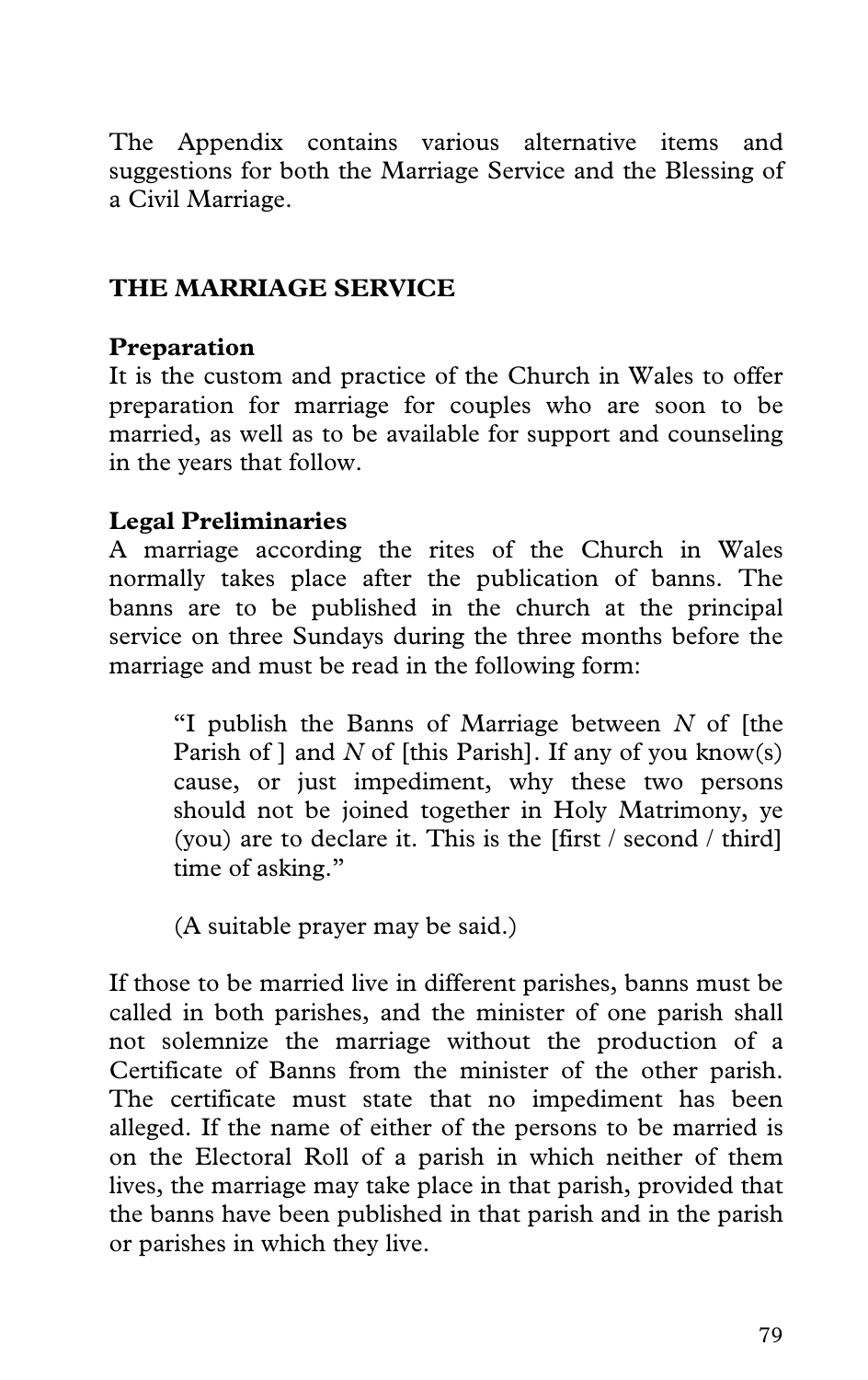If all civil and ecclesiastical conditions are satisfied, a common licence permitting the solemnization of matrimony without banns may be granted through a Surrogate. In exceptional circumstances, the Archbishop of Canterbury may grant a special licence which permits the solemnization without banns.

# **Entry**

The bride may enter the church alone, or escorted by her father or a representative of the family or a friend, or the bride and groom may enter church together.

# **Registration of the Marriage**

The law requires that the Registers be completed immediately after the solemnization of a marriage. This usually takes place at the end of the service, but may occur after the Blessing of the Marriage. The Registers must be signed by both parties to the marriage, the officiating minister, and two witnesses to the marriage.

# **Holy Eucharist**

For communicant members of the Church it is appropriate that they receive communion soon after their marriage. For some this may make it appropriate for the marriage to take place within a Celebration of the Holy Eucharist.

# **Non-Biblical Readings**

At the discretion of the Minister, appropriate non-biblical readings may be included.

# **Ecumenical Provisions**

Where a minister of another Christian Church is to be invited to assist at the Solemnization of Matrimony, the Church in Wales minister who solemnizes the marriage must establish the absence of an impediment, direct the exchange of vows, declare the existence of the marriage, say the final blessing, and sign the Registers.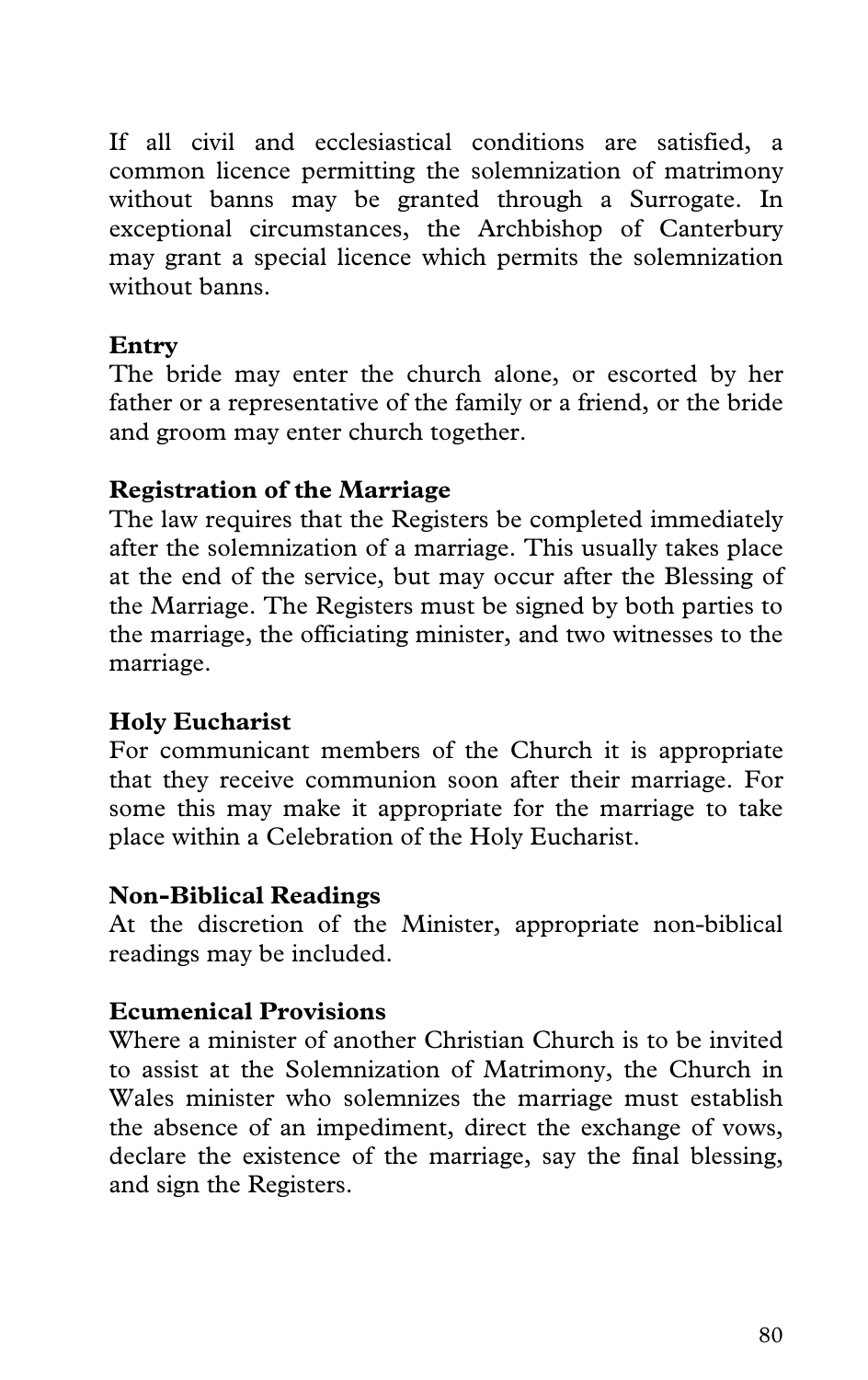# **Impediment**

If any person alleges an impediment which is recognized by God's law or the laws of this land, he must give an indemnity against any pecuniary loss, in the event of his allegation failing, which his action brings upon the parties. If such an allegation is made and an indemnity given, the marriage must be deferred until the truth has been established. If no impediment is alleged, the Ministry of the Word follows.

# **BLESSING OF A MARRIAGE FOLLOWING A CIVIL CEREMONY**

When two persons have contracted a marriage at a Civil Ceremony and wish to receive the blessing of the Church upon their union, the minister shall ask them to produce the certificate of their marriage. If the minister is satisfied that their union is not contrary to the laws of the Church in Wales, they shall proceed in the form following.

Banns are not called nor any entry made in the Register of Marriages

Husband and wife may arrive wearing wedding ring(s), or if they have not been previously worn, they may be blessed and put on at the service.

Husband and wife should enter the church together and sit together at the front of the church.

Appropriate and alternative Intercessions and Prayers may be used which reflect the faith of the couple.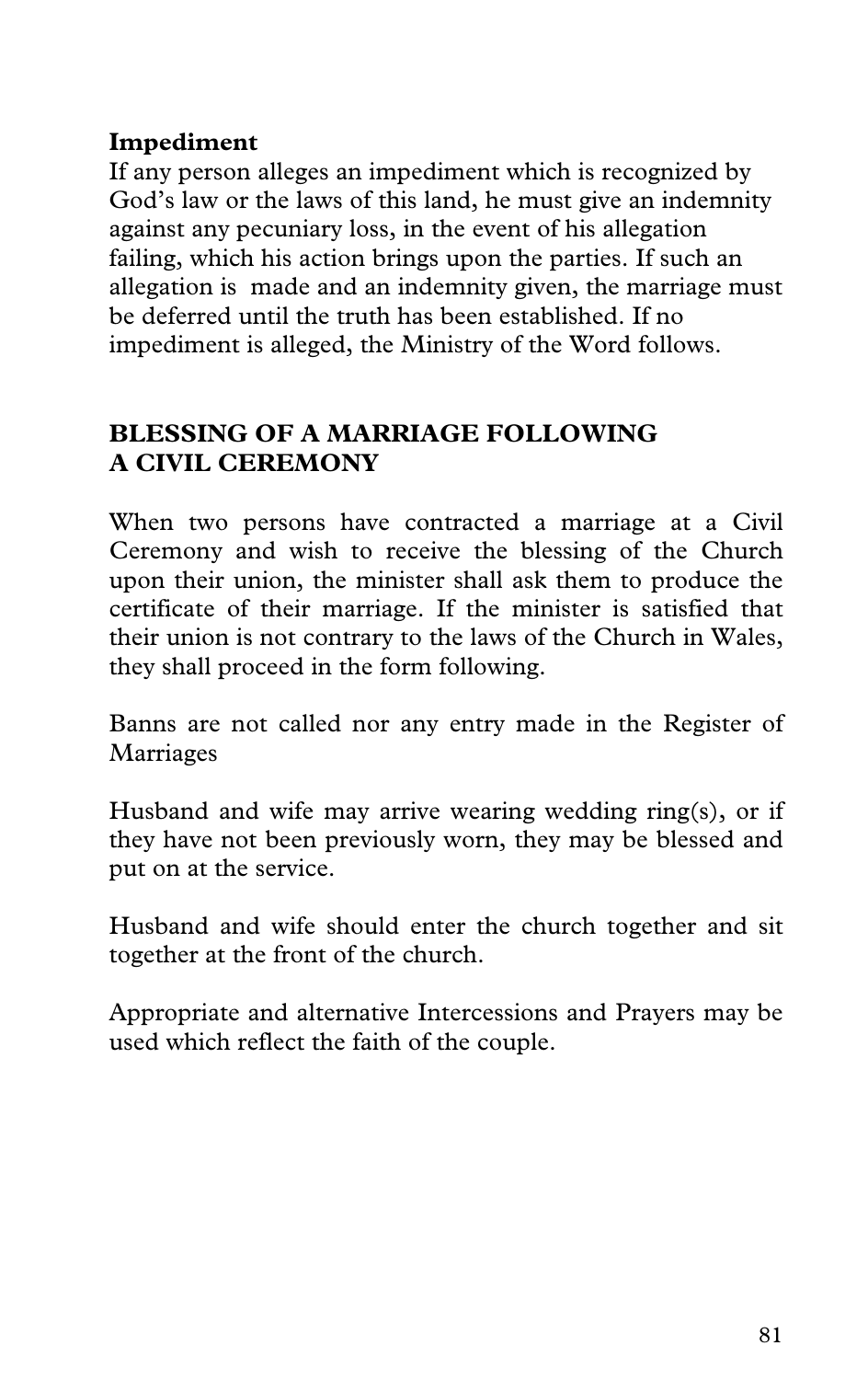# **Appendix 1**

# **A LITURGY OF THE GATHERING**

#### *Bride or Groom:*

We stand here today in the presence of so many people who have coloured the landscape of our lives, people who have accompanied us on our journey. We welcome you and thank you for being with us today.

#### *All:*

#### **May the Lord be with you on this joyful day.**

#### *Bride or Groom:*

We thank our parents and families who have nurtured and nourished us, and helped to make us who we are. We welcome you and thank you for all you have given us.

#### *Parents and/or Family Members:*

May the Lord be with you in your life together.

#### *Bride or Groom:*

We stand in sorrow for all the friendships we have left behind, and all the mistakes we have made, and ask for God's grace and forgiveness to flourish in our lives.

#### *Minister:*

May the Lord be with you and give you the confidence and courage to embrace his love.

#### *Bride or Groom:*

We stand here today in the presence of God, who has poured his love upon us, to ask for his blessing upon our marriage.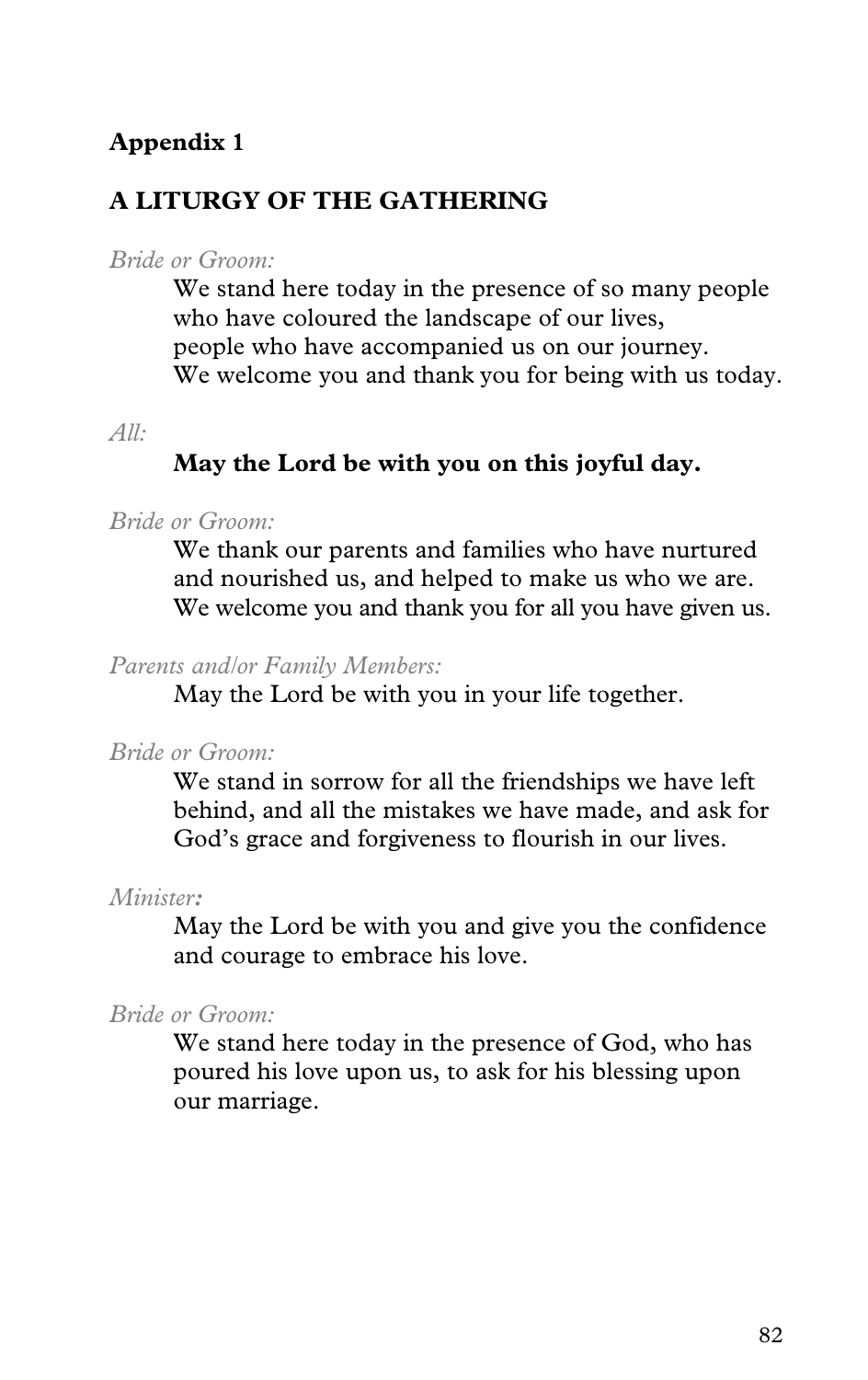# **Appendix 2a**

# **ALTERNATIVE INTRODUCTIONS TO THE MARRIAGE RITE**

*These may be adapted for use with the Blessing of a Civil Marriage by omitting the request for impediments to Marriage, and asking the couple if this is their understanding of Holy Matrimony.* 

i. In the beginning, God formed the earth and created the heavens.

> He breathed life into all living creatures, making man and woman in his own image.

He has called us to live together in his covenant of love, bound together by his own promises.

In marriage he has blessed his creation with a sign of love, and through the joys of married life he continues to bring order to the chaos of the world.

Marriage provides family life with a firm foundation, and a loving embrace into which children are born and nurtured.

As we celebrate his creative love in this sacramental sign we pray that the breath of his Spirit may fill the lives of *N* and *N*, so that, bound by the promises they make, they will reveal the presence of Christ and serve him with faith and love.

If there is a valid reason why they should not be joined together in marriage you must declare it now.

*The minister then addresses the couple:* 

If you know any reason why, according to the law of the land or of this church, you may not be joined together in marriage you must now make it known.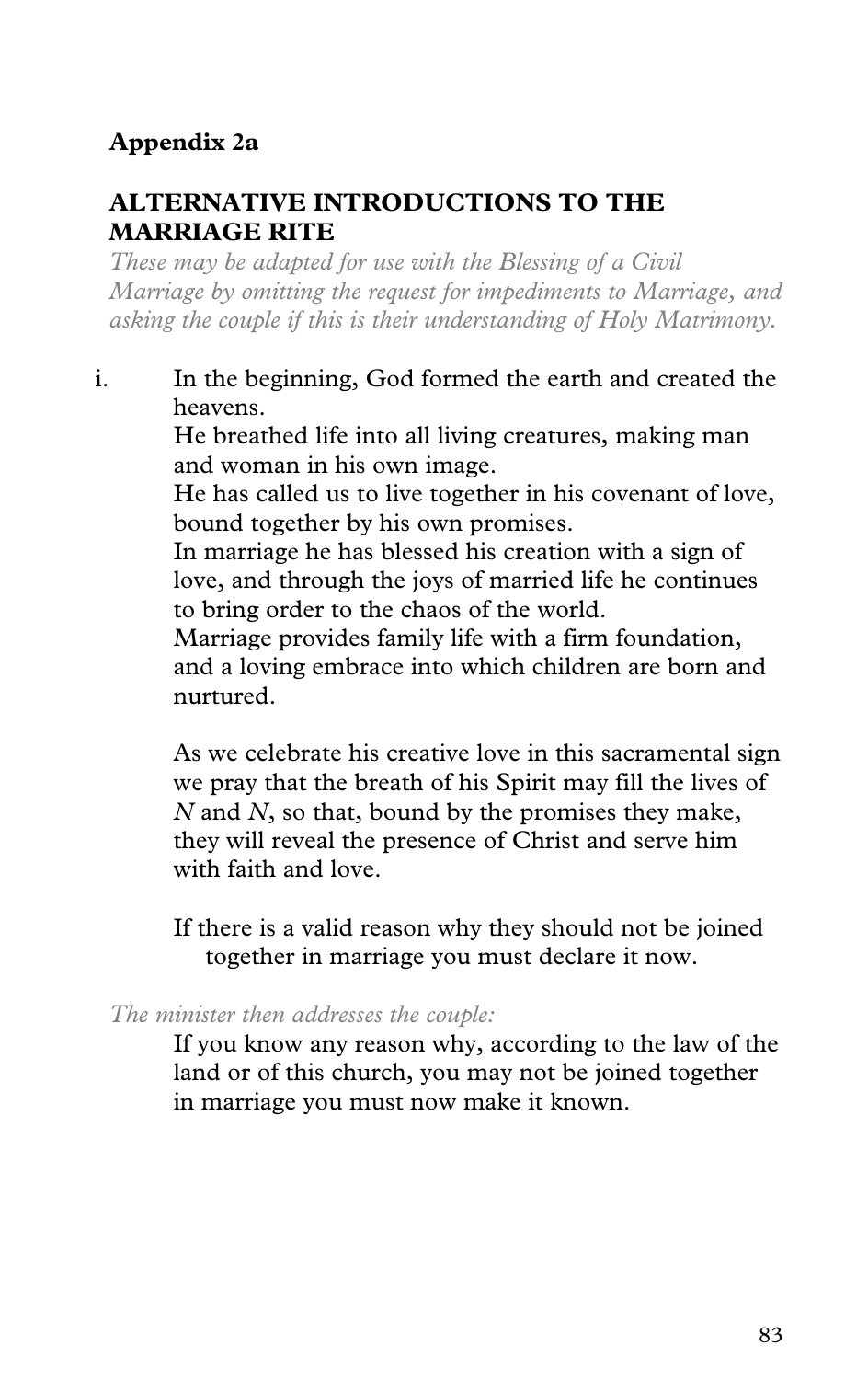ii. God calls us all to live together in love, to draw closer to one another in respect and tolerance, in openness and honesty, to embrace his desire for the world and to create a community where Christ is at the heart of all we do and say.

> Within that calling and covenant of love, God has blessed us with the gift of marriage, where husband and wife grow together to know God with one mind, to love him with one heart, to serve him with one spirit. Marriage is the foundation of family life and it is God's will that children are born and nurtured within this loving, life long embrace of their parents.

> Within this family each person should find strength and sustenance, care and comfort for every circumstance of life.

> Through this gift of marriage, God desires to strengthen the whole community, bringing blessings to all.

> Since God has graced us with such a gift, marriage should be revered and respected by all. No one should embrace marriage without deep considerate thought and awareness of all it entails. *N.* and *N.* have chosen to embrace this gift from God. We pray for them that the Spirit of God will guide and strengthen them so that his gift will flourish in their lives and, through them, to the whole community.

If there is a valid reason why they should not be joined together in marriage you must declare it now.

*The minister then addresses the couple:* 

If you know any reason why, according to the law of the land or of this church, you may not be joined together in marriage you must now make it known.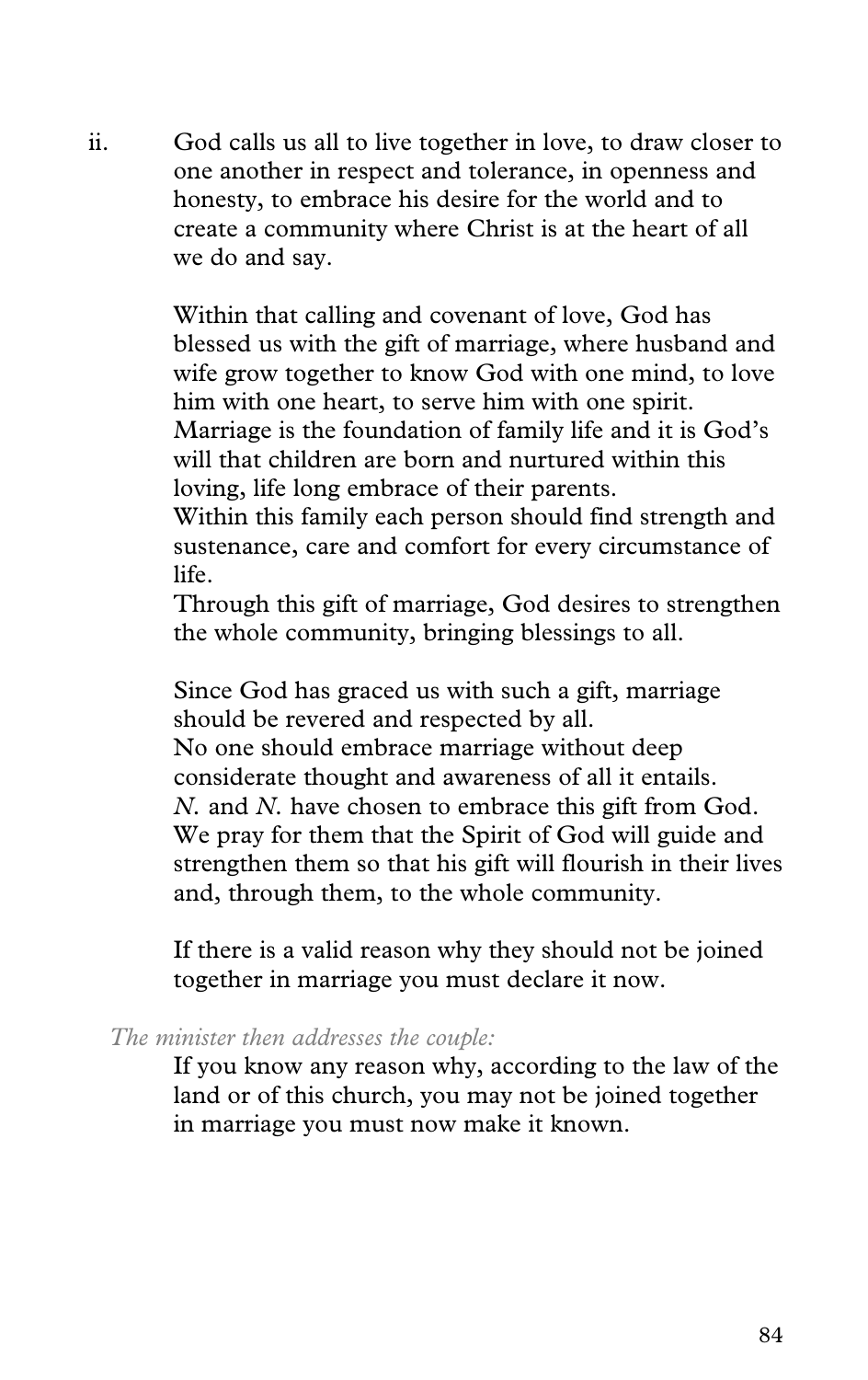iii. God lavishes his gifts upon us, filling us with his love, and calling us to live together to create a community where all are respected.

Marriage is one of these gifts.

It is given so that a man and a woman may pledge themselves to one another in a covenant of love, promising to live together for the rest of their lives. Marriage is the foundation of family life and the means through which God brings joy and stability to society, calling husband and wife to live according to his plan for the world, providing children with a loving home, where all within the family grow to know God and his love for them.

Marriage should therefore be held in honour by all.

*N* and *N*. stand before God, offering themselves to one another in marriage, asking God to bless their marriage. They do this after much thought and consideration. They also stand before you, their friends and family, inviting you to share their joy, and to encourage them in the way of life to which they have been called.

If there is any reason why you believe they should not be joined together you should now make it known

*The minister then addresses the couple:* 

If you know any reason why, according to the law of the land or of this church, you may not be joined together in marriage you must now make it known.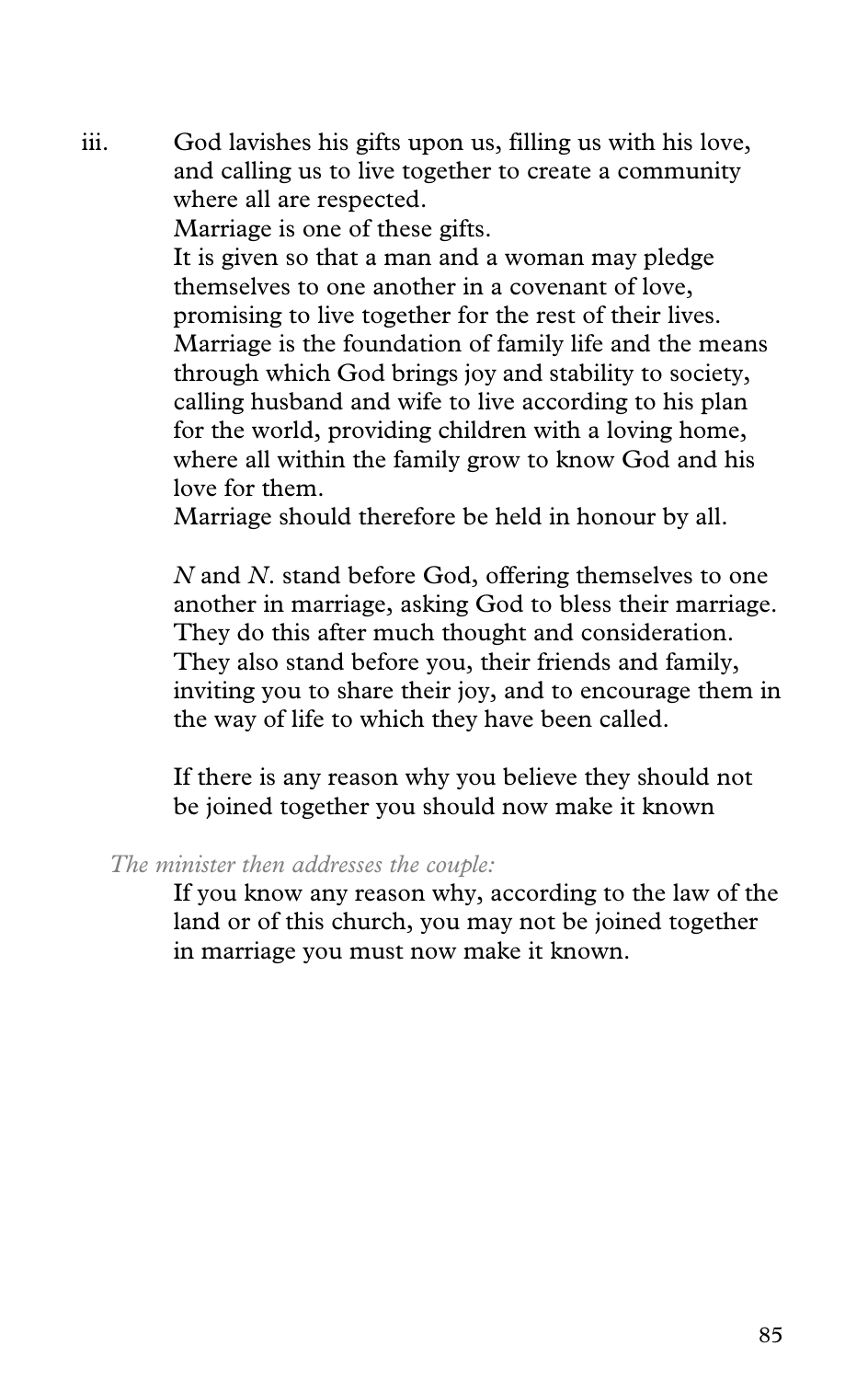# **Appendix 2b**

# **ALTERNATIVE INTRODUCTIONS TO THE BLESSING OF A MARRIAGE FOLLOWING A CIVIL CEREMONY**

i. God calls us all to live together in love, to draw closer to one another in respect and tolerance, in openness and honesty, to embrace his desire for the world and to create a community where Christ is at the heart of all we do and say.

> Within that calling and covenant of love, God has blessed us with the gift of marriage, where husband and wife grow together to know God with one mind, to love him with one heart, to serve him with one spirit. Marriage is the foundation of family life and it is God's will that children are born and nurtured within this loving, life long embrace of their parents. Within this family each person should find strength and sustenance, care and comfort for every circumstance of life. Through this gift of marriage, God desires to strengthen the whole community, bringing blessings to all.

> Since God has graced us with such a gift, marriage should be revered and respected by all. No one should embrace marriage without deep, considerate thought and awareness of all it entails. *N* and *N* have already embraced this gift from God and now ask God to bless their marriage. We pray for them that the Spirit of God will guide and strengthen them so that his gift will flourish in their lives and, through them, to the whole community.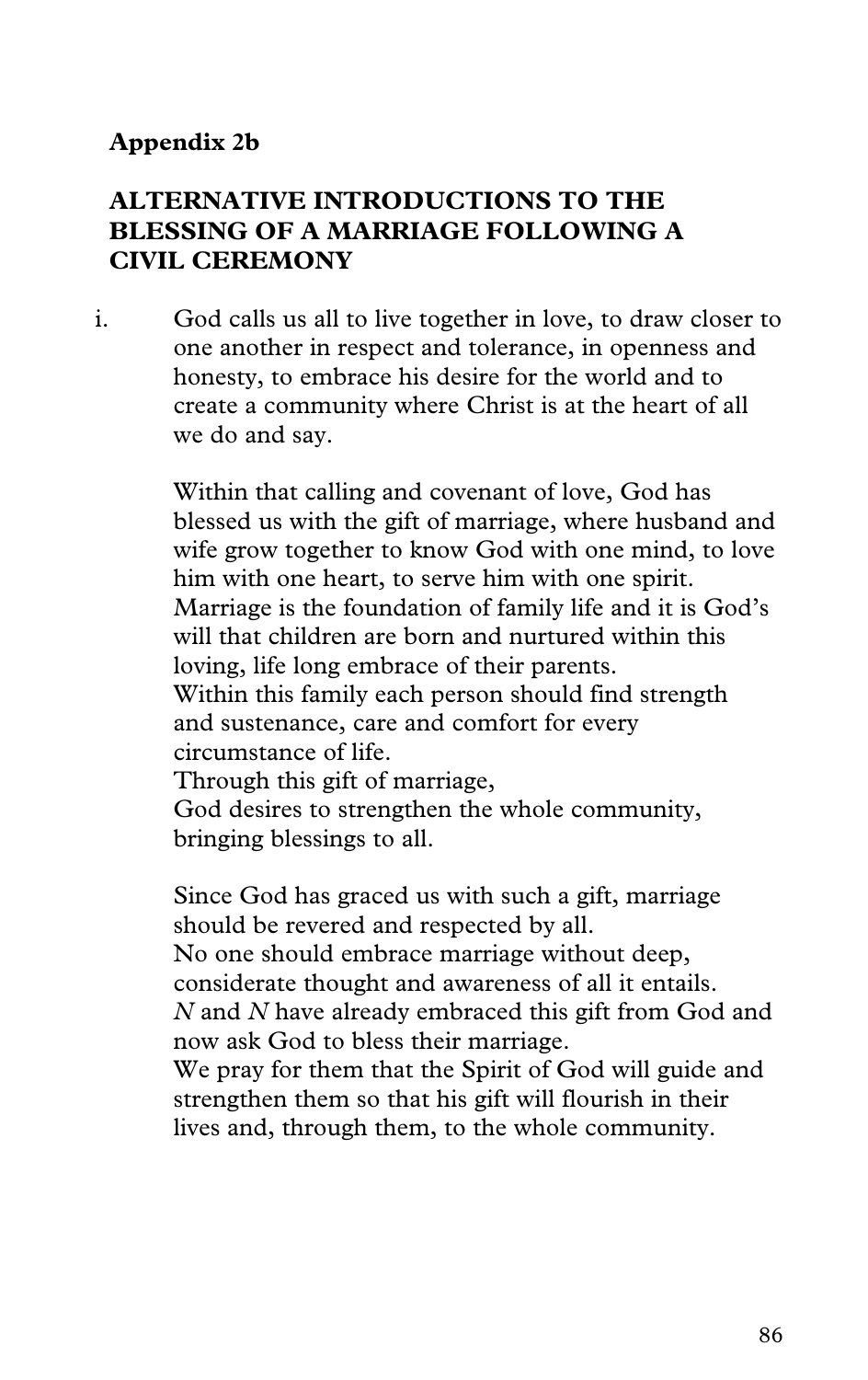ii. God lavishes his gifts upon us, filling us with his love, and calling us to live together to create a community where all are respected.

Marriage is one of these gifts.

It is given so that a man and a woman may pledge themselves to one another in a covenant of love, promising to live together for the rest of their lives. Marriage is the foundation of family life and the means through which God brings joy and stability to society, calling husband and wife to live according to his plan for the world, providing children with a loving home, where all within the family grow to know God and his love for them.

Marriage should therefore be held in honour by all.

*N* and *N* stand before God as a married couple asking God to bless their marriage.

They do this after much thought and consideration. They also stand before you, their friends and family, inviting you to share their joy, and to encourage them in the way of life to which they have been called.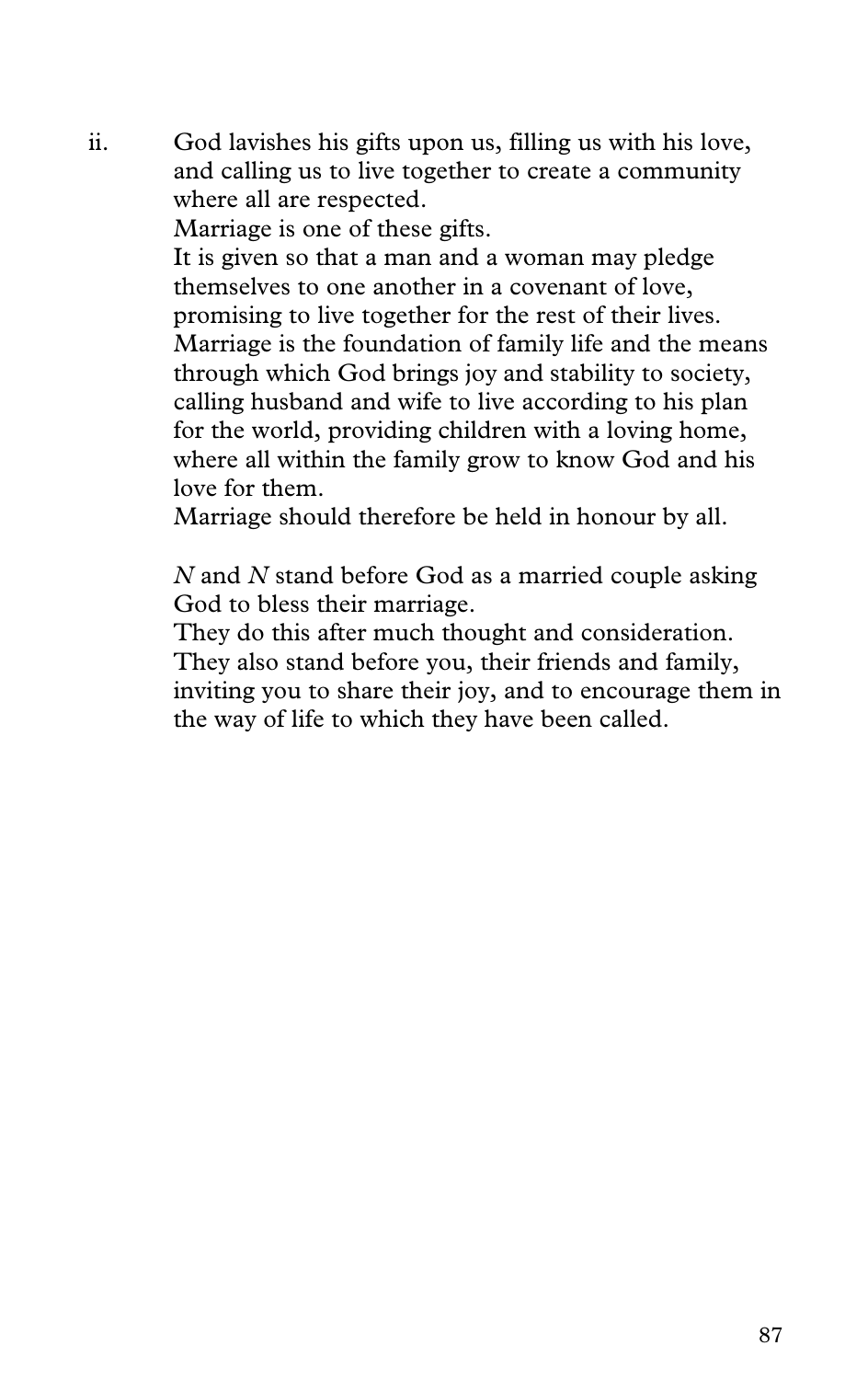iii. In the beginning, God formed the earth and created the heavens.

> He breathed life into all living creatures, making man and woman in his own image.

He has called us to live together in his covenant of love, bound together by his own promises.

In Marriage he has blessed his creation with a sign of love, and through the joys of married life he continues to bring order to the chaos of the world.

Marriage provides family life with a firm foundation, and a loving embrace into which children are born and nurtured.

As we celebrate his creative love in this sacramental sign, we pray that the breath of his Spirit may fill the lives of *N* and *N,* so that bound by the promises they have already made, they will reveal the presence of Christ and serve him with faith and love.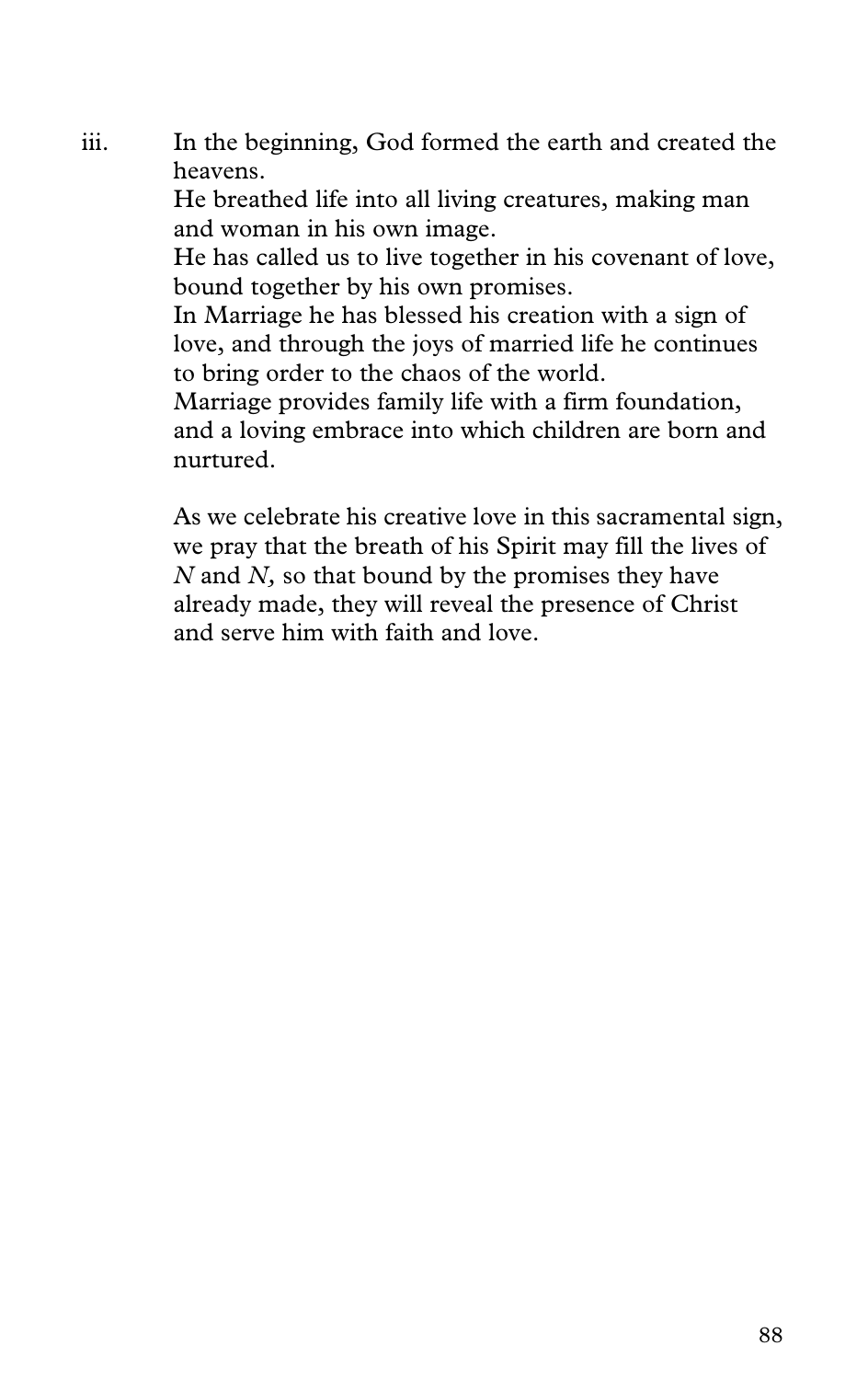iv We have come together in joy because N and N, who are already married to each other, want to ask God's blessing on their marriage. Marriage is a gift of God through which husband and wife may grow together in the knowledge, love and service of God so that, united with one another in heart, body and mind, they may increase in love and trust. God joins husband and wife in life-long union as the foundation of family life (in which children are born and nurtured and) in which each member of the family, in good times and in bad, may find strength, companionship and comfort, and grow to maturity in love. Marriage enriches society and strengthens community.

Marriage is a way of life made holy by God, which all should uphold and honour.

No one should enter into it lightly or selfishly, but reverently and responsibly in the sight of Almighty God.

*N* and *N* are now to enter this way of life.

We pray with them that the Holy Spirit will guide and strengthen them, that they may fulfil God's purpose for the whole of their earthly life together.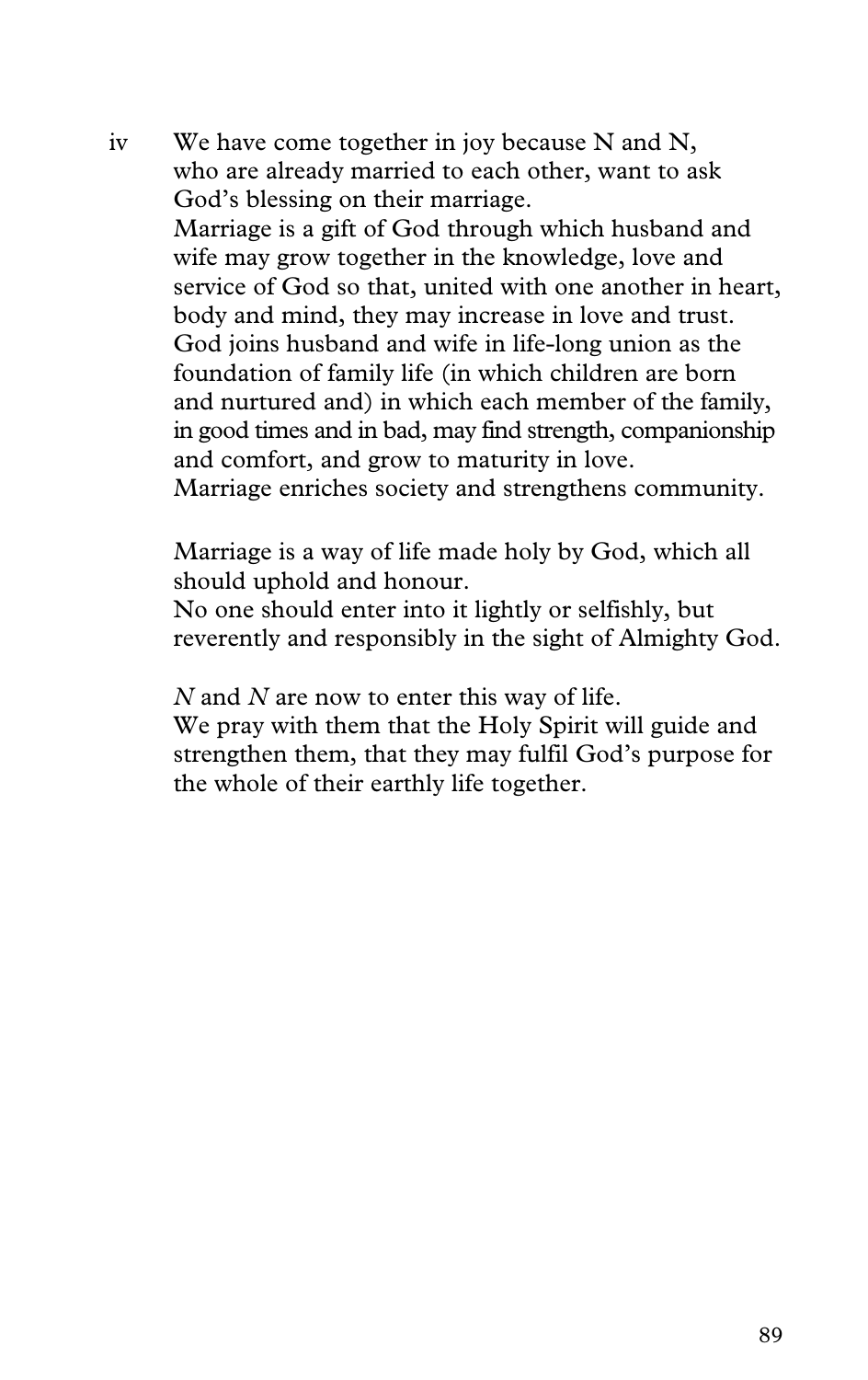# **Appendix 3**

# **COLLECTS**

i. Almighty God,

all hearts are open to you, no secrets are hidden from you. Purify us with the fire of your Holy Spirit that we may love and worship you faithfully; through Jesus Christ our Lord. **Amen.** 

ii. God our Father,

 through times and seasons and the turning of the years, through prophets and patriarchs and holy men and women you have revealed your plan for the world. In Christ your plan is made clear, calling us to love one another as he has loved us.

As we celebrate *N* and *N*'s love for one another and rejoice in their life together, let their love flourish and blossom and their lives reveal the spring time of your kingdom, where all things are made new and brought to completion.

We ask this through Jesus Christ our Lord. **Amen.**

iii. God our Father,

through the gentle flame of the Spirit, Christ has come to make his home with us, to warm our hearts and make his presence known to others.

May the marriage of *N* and *N* to one another be a sign of how we are called to live, filled with joy and holiness and delighting in all that Christ has taught us.

We ask this in the name of Christ the Lord. **Amen.**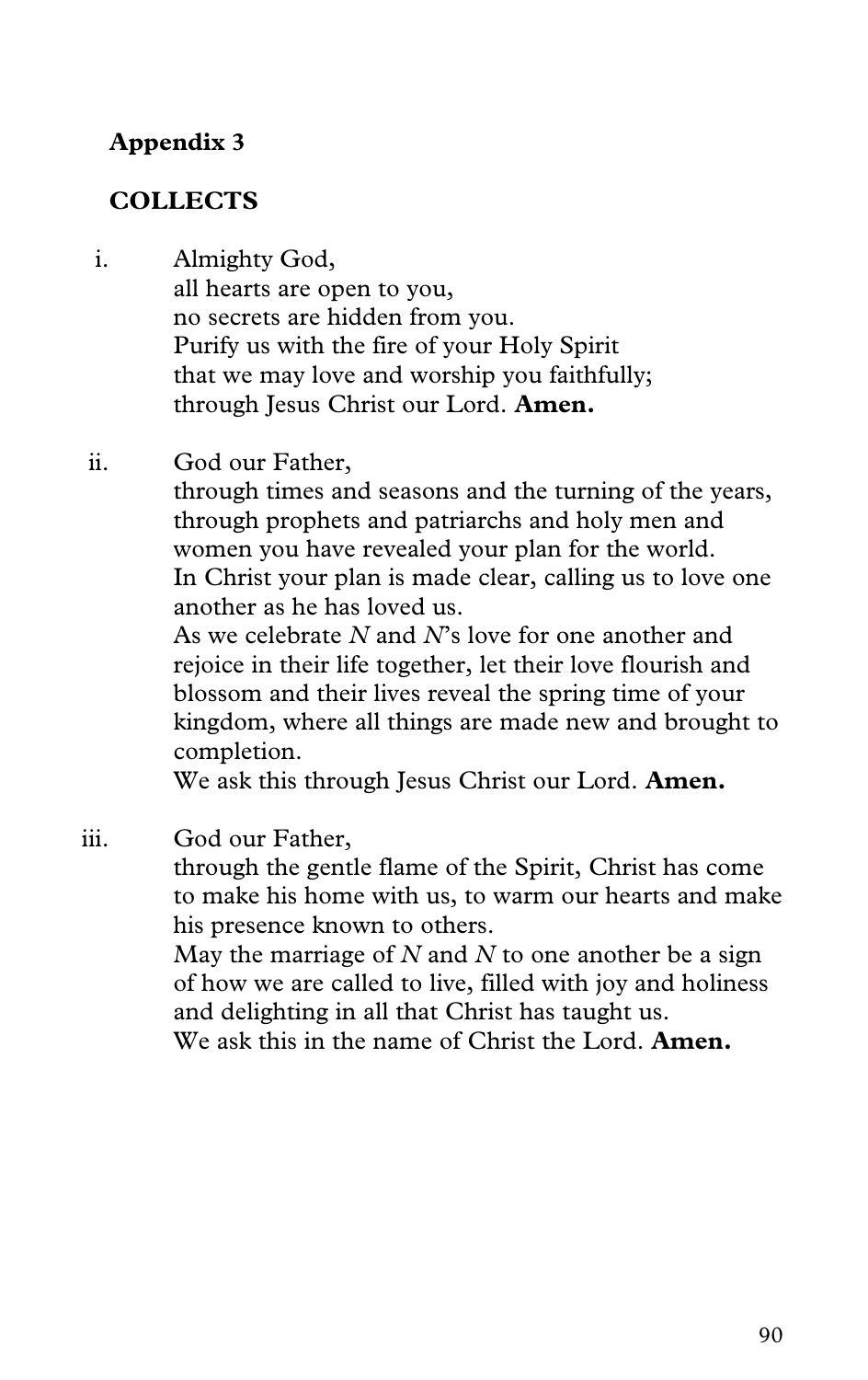# iv. Loving Father,

you perfect our inadequacies and complete our joy, you fulfil our needs and fill us with a desire to love. Let your love now flow through our lives as our hearts swell with joy on this wedding day.

May we be given a sign of the presence of Jesus, the unseen guest, and drink the new wine of your kingdom. We ask this through Christ our Lord. **Amen.**

v. *(Not to be used with Alternative Introduction iii.)*

### God our Father,

 in the beginning you formed the earth and created the heavens, and breathed life into all living creatures, making man and woman in your own image. You call us to live together in your covenant of love, bound together by the promises you have made. In marriage you bless your creation with a sign of your love, and through the joys of married life you continue to bring order to the chaos of the world. As we celebrate your creative love in this sacramental sign breathe your life upon *N*. and *N* so that bound by the promises they make they will reveal the presence of your Son and serve you with faith and love.

We ask this through Christ our Lord. **Amen.**

vi. Loving Father,

in your gift of marriage to the world you give us a sign of your loving embrace to all who desire to follow the way of your Son.

Through *N* and *N*'s life together may the outstretched arms of Christ reach out to all they meet and give a sign of your presence in the world; through Christ our Lord. **Amen.**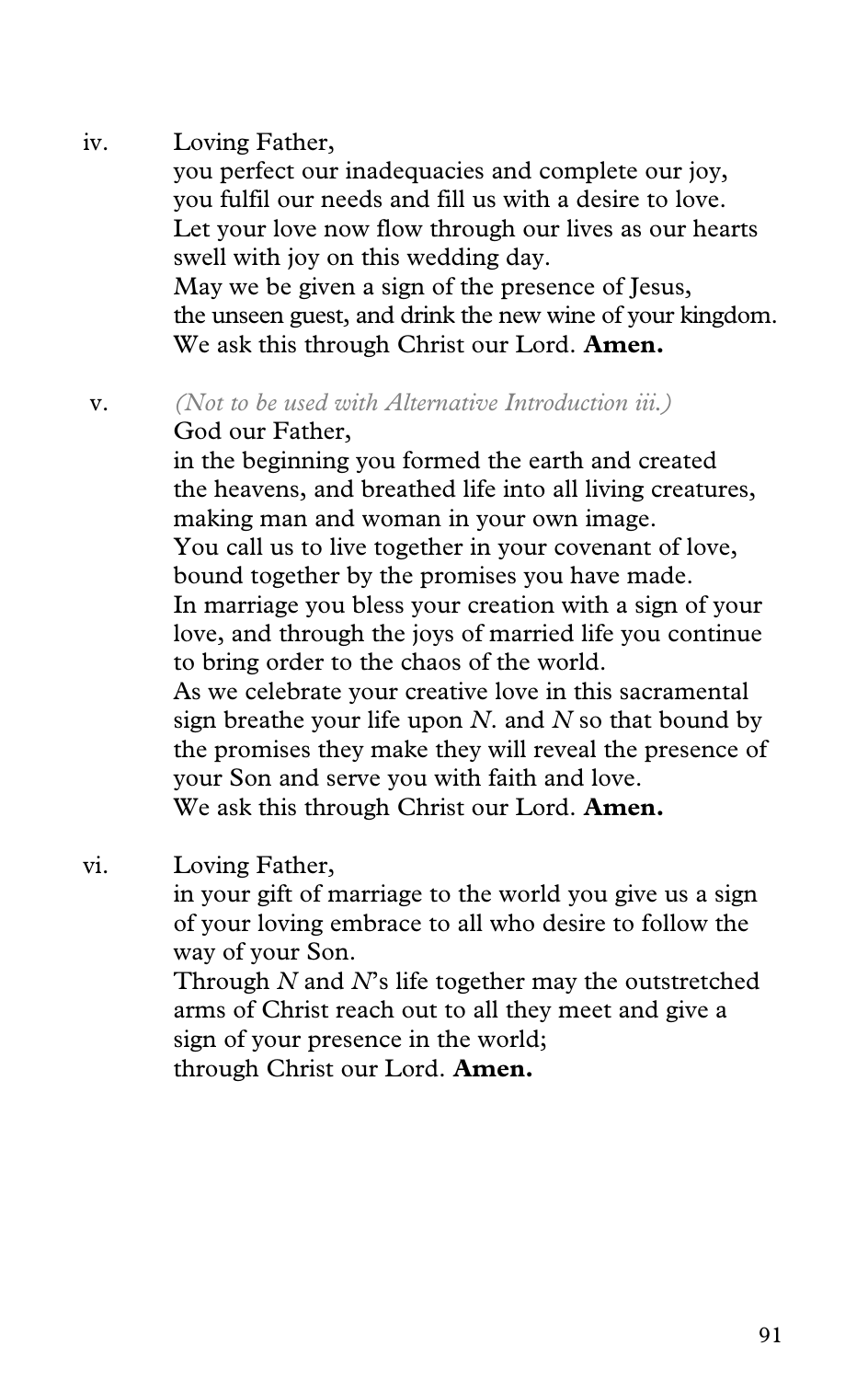vii. Father,

your gift of love, above all other things, brings harmony and peace to the world: its faith has no bounds, its hope has no limits, it endures all things and delights in the truth.

As we celebrate *N* and *N*'s love for one another and rejoice in the vows they have made (*or:* are to make) may they be clothed in the garments of love and be filled with the joy of knowing your presence in their lives.

We ask this through Christ our Lord. **Amen.** 

viii. Lord of life and Giver of joy, as we gather to celebrate the marriage of *N* and *N*, you call us to feast on your word, and drink the new wine of your kingdom. May the marriage we celebrate be a sign of the everlasting banquet of your Son where we rejoice in your presence forever our King and our God. **Amen.** 

ix. God our Father, you have taught us through your Son that love is the fulfilling of the Law: grant to your servants *N* and *N* that, loving one another, they may remain in your love until their lives' end; through Jesus Christ our Lord, who lives and reigns with you in the unity of the Holy Spirit, one God, now and always**. Amen**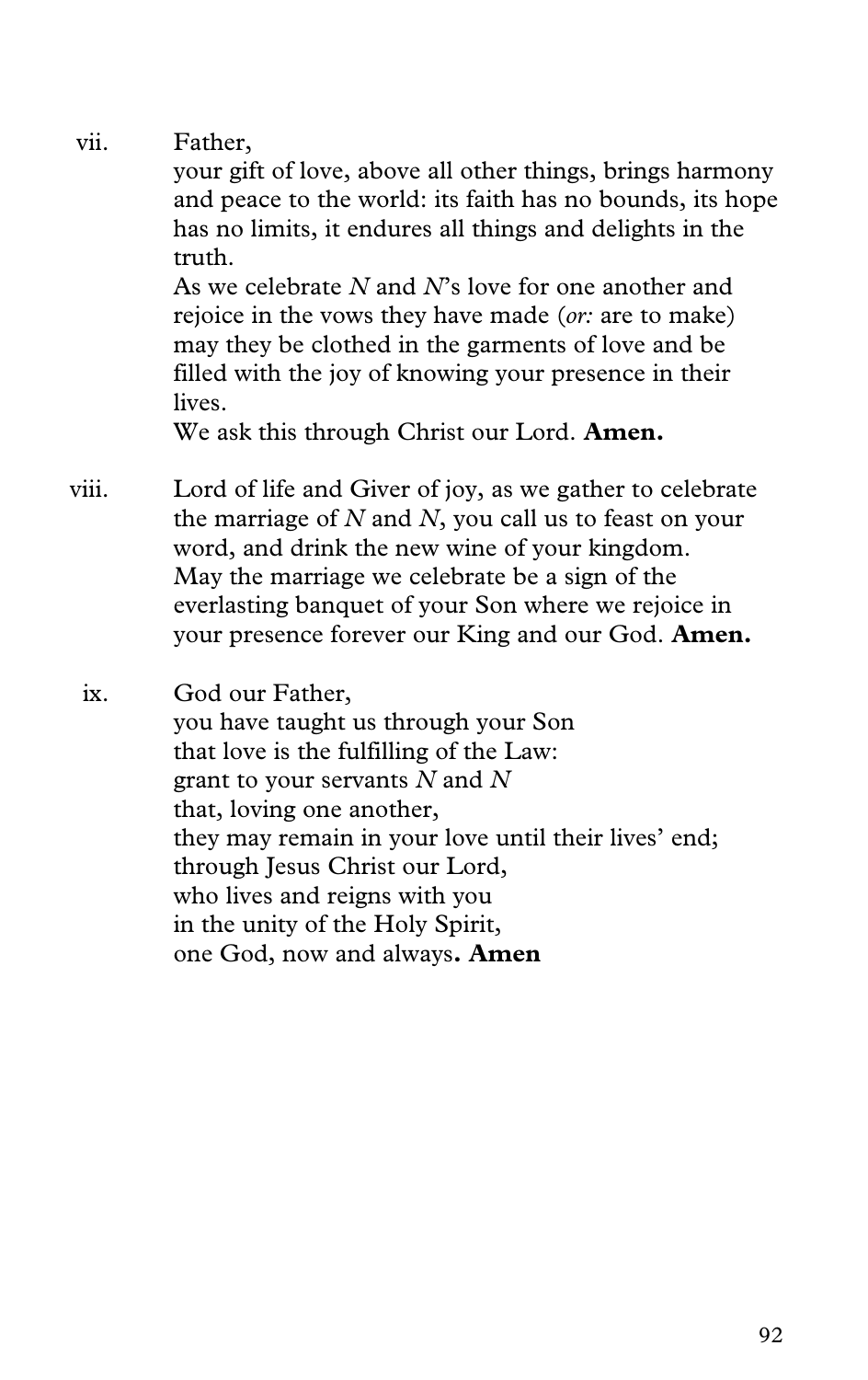# **Appendix 4a**

#### **THE PROCLAMATION OF THE WORD**

*Readings may be taken from one of the following sets of readings which are arranged by theme.* 

### i. **JOURNEY**

#### **Where you go, I will go** Ruth 1. 16-17

 But Ruth said, 'Do not press me to leave you or to turn back from following you! Where you go, I will go; where you lodge, I will lodge; your people shall be my people, and your God my God. Where you die, I will die; there will I be buried. May the Lord do thus and so to me, and more as well, if even death parts me from you!'

### **May we grow old together** Tobit 8. 5b-8

 Tobias began by saying, 'blessed are you, O God of our ancestors, and blessed is your name in all generations for ever. Let the heavens and the whole creation bless you for ever. You made Adam, and for him you made his wife Eve as a helper and support. From the two of them the human race has sprung. You said, "It is not good that the man should be alone; let us make a helper for him like himself." I now am taking this kinswoman of mine, not because of lust, but with sincerity. Grant that she and I may find mercy and that we may grow old together.' And they both said, 'Amen, Amen.'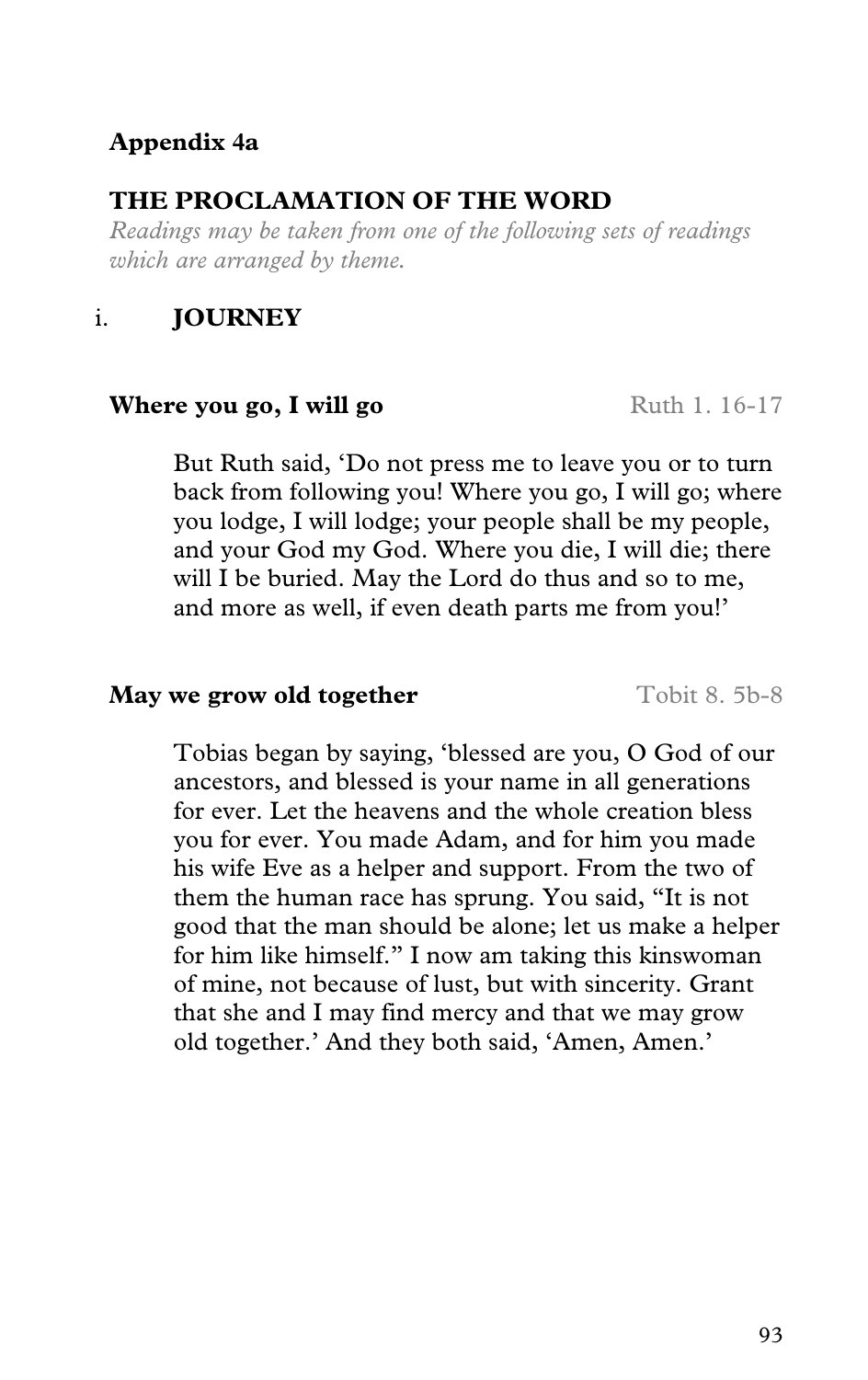#### **Do not worry about your life** Luke 12. 22-31

 Jesus said to his disciples, 'Therefore I tell you, do not worry about your life, what you will eat, or about your body, what you will wear. For life is more than food, and the body more than clothing. Consider the ravens: they neither sow nor reap, they have neither storehouse nor barn, and yet God feeds them. Of how much more value are you than the birds! And can any of you by worrying add a single hour to your span of life? If then you are not able to do so small a thing as that, why do you worry about the rest? Consider the lilies, how they grow: they neither toil nor spin; yet I tell you, even Solomon in all his glory was not clothed like one of these. But if God so clothes the grass of the field, which is alive today and tomorrow is thrown into the oven, how much more will he clothe you - you of little faith! And do not keep striving for what you are to eat and what you are to drink, and do not keep worrying. For it is the nations of the world that strive after all these things, and your Father knows that you need them. Instead, strive for hiskingdom, and these things will be given to you as well.

### **Simple treasure** Luke 12. 32-34

 Do not be afraid, little flock; for it is your Father's good pleasure to give you the kingdom. Sell your possessions, and give alms. Make purses for yourselves that do not wear out, an unfailing treasure in heaven, where no thief comes near and no moth destroys. For where your treasure is, there your heart will be also.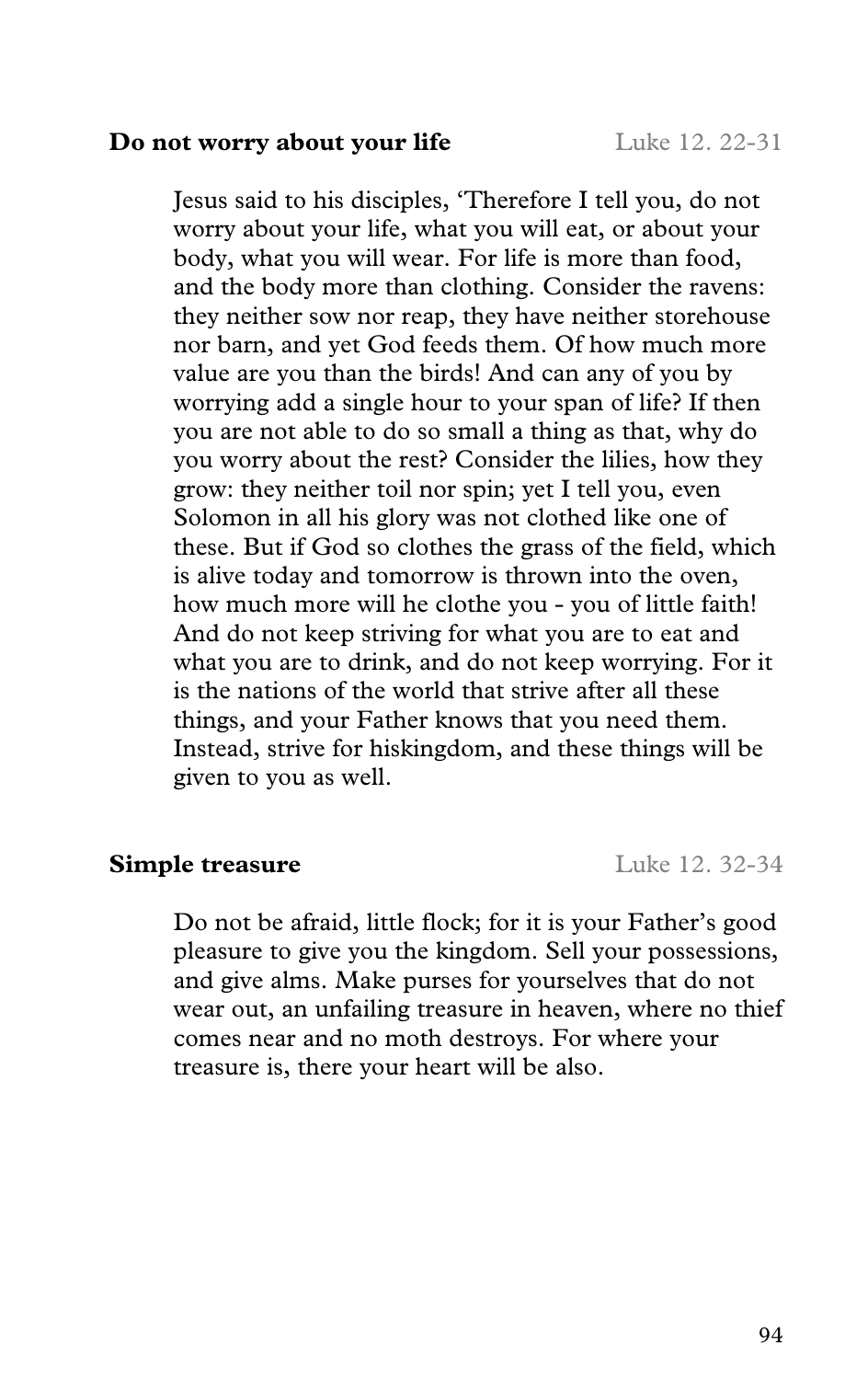#### **May Christ dwell in your hearts** Ephesians 3. 14-19

For this reason I bow my knees before the Father, from whom every family in heaven and on earth takes its name.I pray that, according to the riches of his glory, he may grant that you may be strengthened in your inner being with power through his Spirit, and that Christ may dwell in your hearts through faith, as you are being rooted and grounded in love.I pray that you may have the power to comprehend, with all the saints, what is the breadth and length and height and depth, and to know the love of Christ that surpasses knowledge, so that you may be filled with all the fullness of God.

#### ii. **LOVE**

**My love, my fair one** Song of Solomon 2. 8-14

 The voice of my beloved! Look, he comes, leaping upon the mountains, bounding over the hills. My beloved is like a gazelle or a young stag. Look, there he stands behind our wall, gazing in at the windows, looking through the lattice. My beloved speaks and says to me: 'Arise, my love, my fair one, and come away; for now the winter is past, the rain is over and gone. The flowers appear on the earth; the time of singing has come, and the voice of the turtle-dove is heard in our land. The fig tree puts forth its figs, and the vines are in blossom; they give forth fragrance. Arise, my love, my fair one, and come away. O my dove, in the clefts of the rock, in the covert of the cliff, let me see your face, let me hear your voice; for your voice is sweet, and your face is lovely.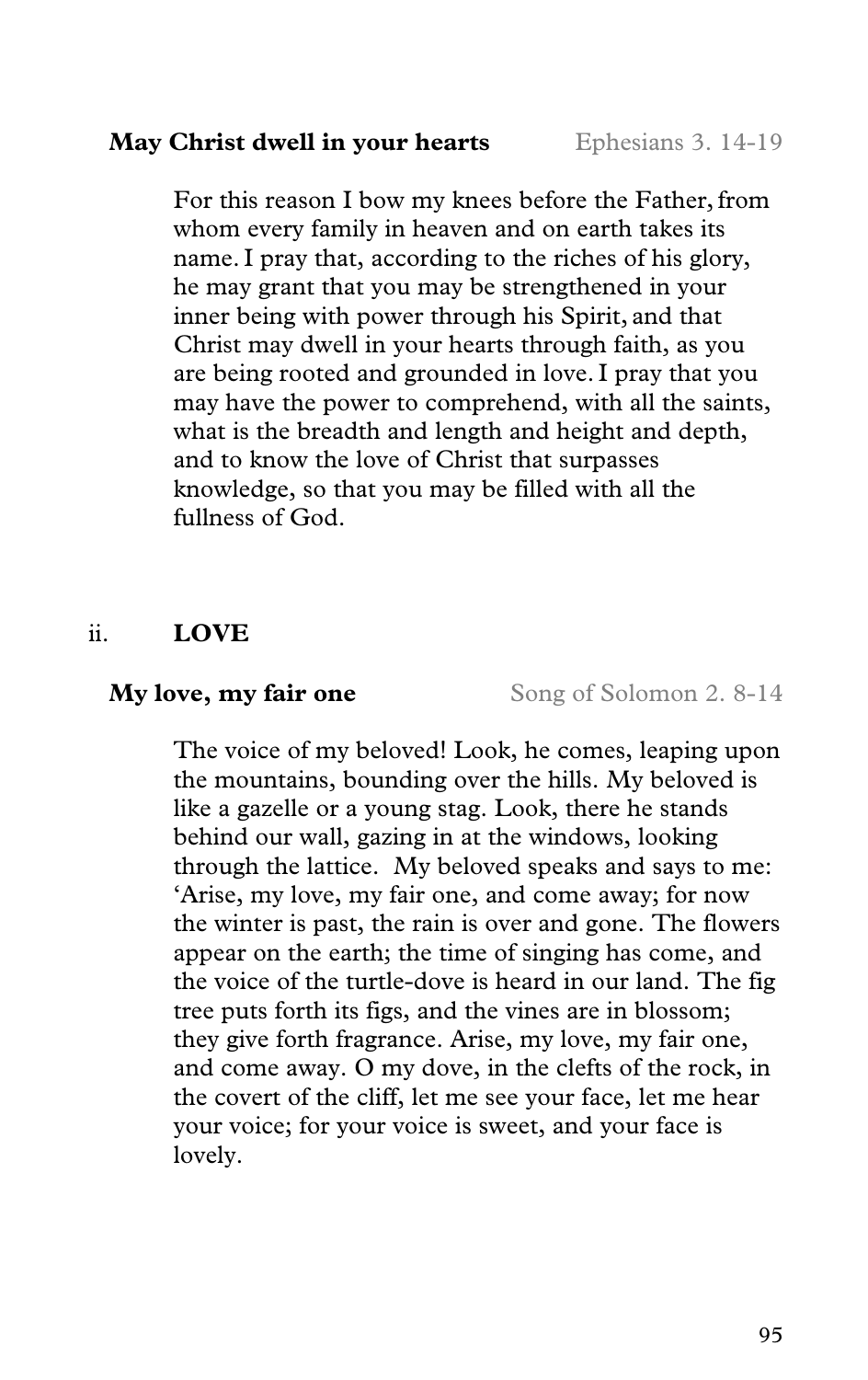But strive for the greater gifts. And I will show you a still more excellent way.

 If I speak in the tongues of mortals and of angels, but do not have love, I am a noisy gong or a clanging cymbal. And if I have prophetic powers, and understand all mysteries and all knowledge, and if I have all faith, so as to remove mountains, but do not have love, I am nothing. If I give away all my possessions, and if I hand over my body so that I may boast, but do not have love, I gain nothing.

 Love is patient; love is kind; love is not envious or boastful or arrogant or rude. It does not insist on its own way; it is not irritable or resentful; it does not rejoice in wrongdoing, but rejoices in the truth. It bears all things, believes all things, hopes all things, endures all things.

 Love never ends. But as for prophecies, they will come to an end; as for tongues, they will cease; as for knowledge, it will come to an end. For we know only in part, and we prophesy only in part; but when the complete comes, the partial will come to an end. When I was a child, I spoke like a child, I thought like a child, I reasoned like a child; when I became an adult, I put an end to childish ways. For now we see in a mirror, dimly, but then we will see face to face. Now I know only in part; then I will know fully, even asI have been fully known. And now faith, hope, and love abide, these three; and the greatest of these is love.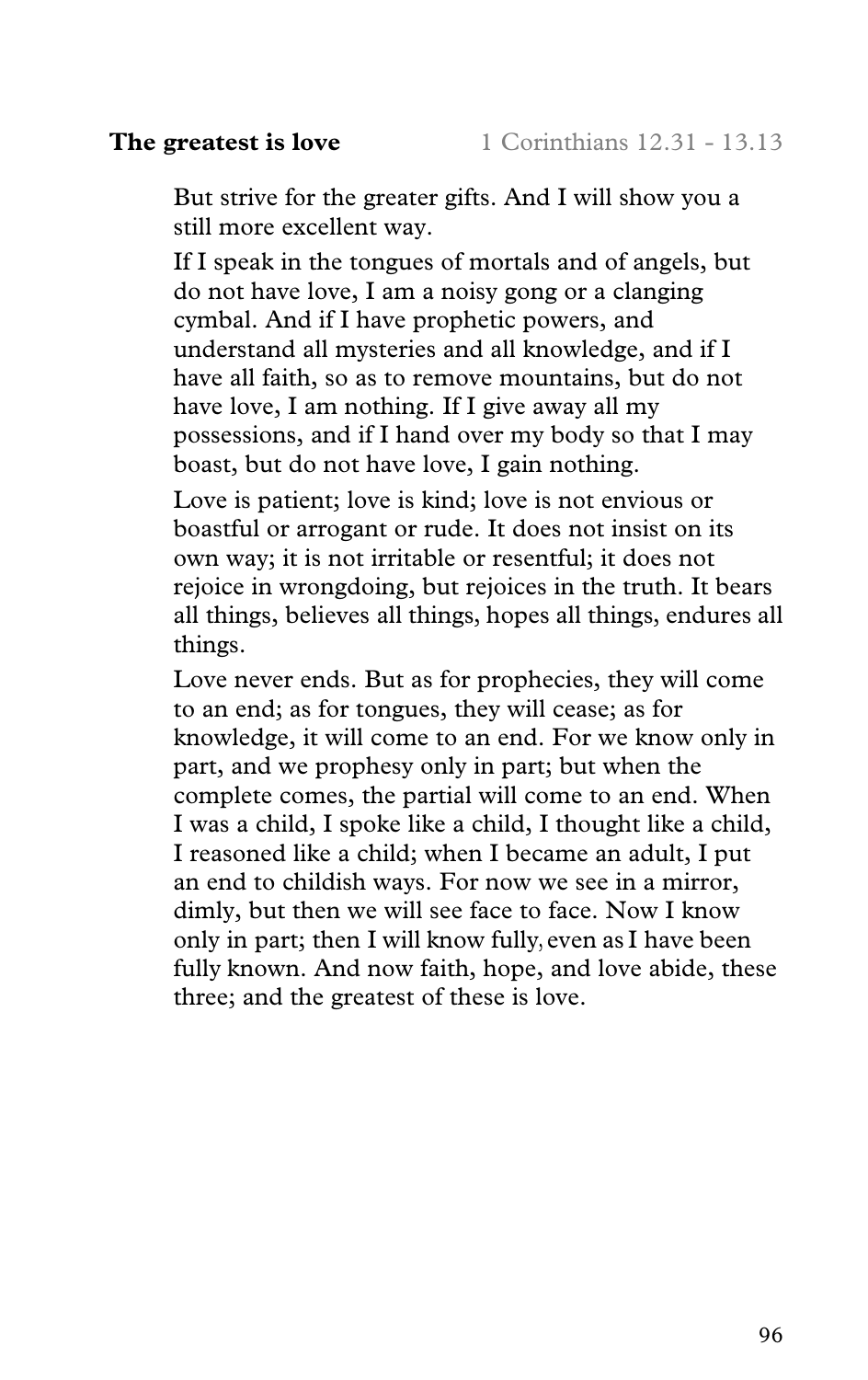### **The love which binds together** Colossians 3. 12-17

 As God's chosen ones, holy and beloved, clothe yourselves with compassion, kindness, humility, meekness, and patience. Bear with one another and, if anyone has a complaint against another, for give each other; just as the Lordhas forgiven you, so you also must forgive.

 Above all, clothe yourselves with love, which binds everything together in perfect harmony. And let the peace of Christ rule in your hearts, to which indeed you were called in the one body. And be thankful. Let the word of Christdwell in you richly; teach and admonish one another in all wisdom; and with gratitude in your hearts sing psalms, hymns, and spiritual songs to God. And whatever you do, in word or deed, do everything in the name of the Lord Jesus, giving thanks to God the Father through him.

# **Many waters cannot quench love** Song of Solomon 8. 6-7

 Set me as a seal upon your heart, as a seal upon your arm; for love is strong as death, passion fierce as the grave. Its flashes are flashes of fire, a raging flame. Many waters cannot quench love, neither can floods drown it. If one offered for love all the wealth of one's house, it would be utterly scorned.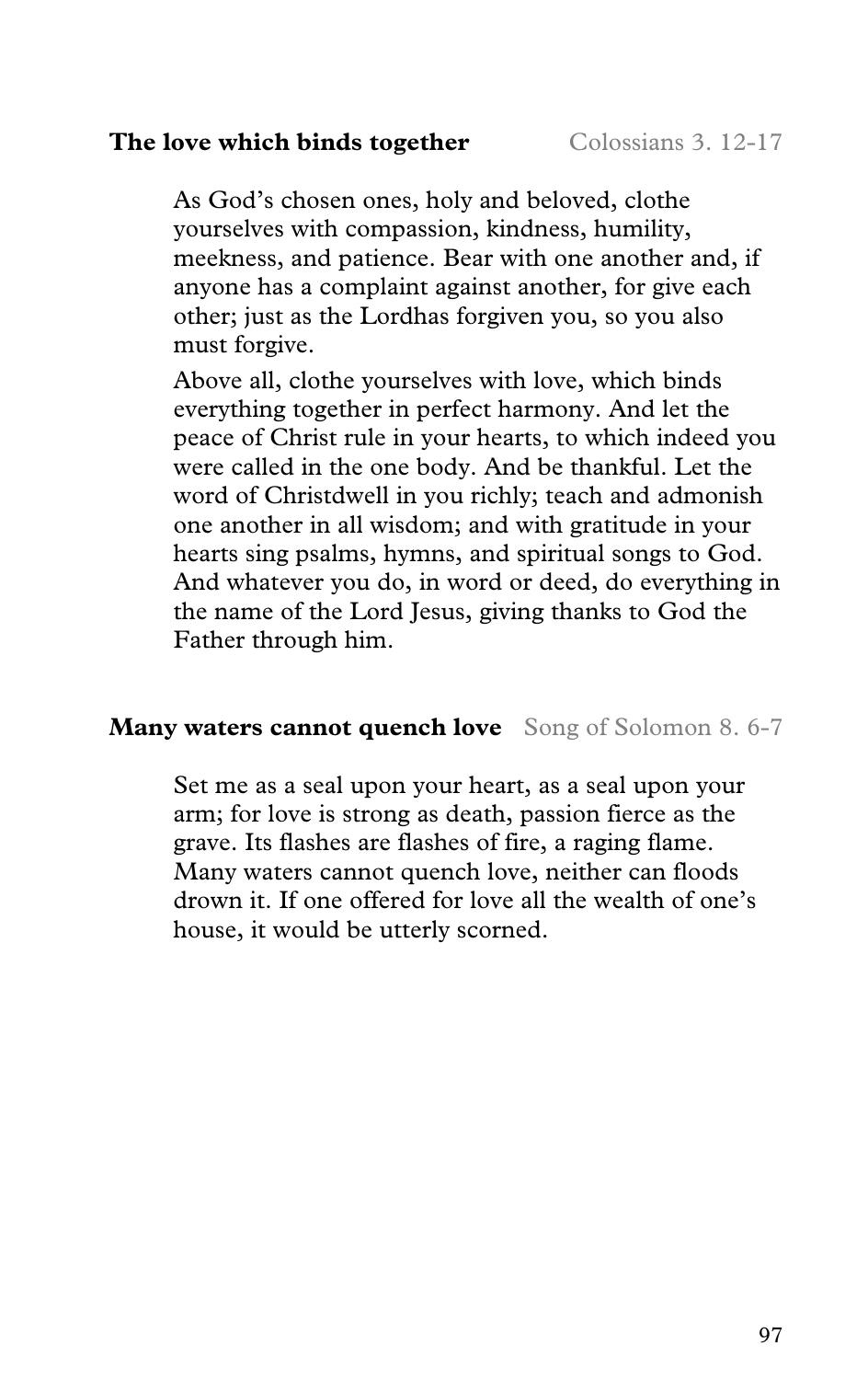Beloved, let us love one another, because love is from God; everyone who loves is born of God and knows God. Whoever does not love does not know God, for God is love. God's love was revealed among us in this way: God sent his only Son into the world so that we might live through him. In this is love, not that we loved God but that he loved us and sent his Son to be the atoning sacrifice for our sins. Beloved, since God loved us so much, we also ought to love one another. No one has ever seen God; if we love one another, God lives in us, and his love is perfected in us.

 By this we know that we abide in him and he in us, because he has given us of his Spirit. And we have seen and do testify that the Father has sent his Son as the Saviour of the world. God abides in those who confess that Jesus is the Son of God, and they abide in God. So we have known and believe the love that God has for us. God is love, and those who abide in love abide in God, and God abides in them.

# Love and gratitude Luke 7. 36-38

 One of the Pharisees asked Jesus to eat with him, and he went into the Pharisee's house and took his place at the table. And a woman in the city, who was a sinner, having learned that he was eating in the Pharisee's house, brought an alabaster jar of ointment. She stood behind him at his feet, weeping, and began to bathe his feet with her tears and to dry them with her hair. Then she continued kissing his feet and anointing them with the ointment.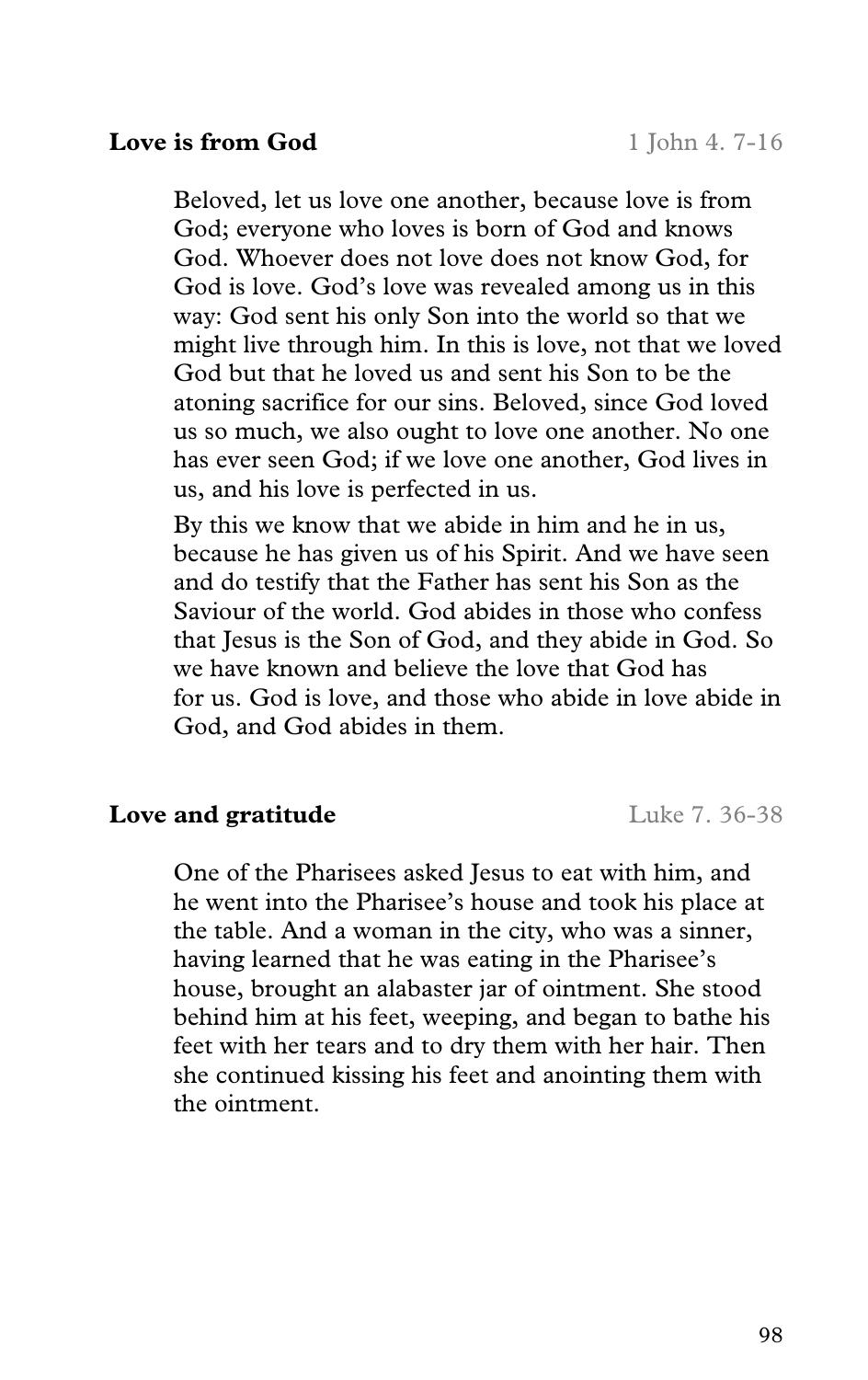### iii. **JOY**

**Joyful in God** Philippians 4. 4-9

Rejoice in the Lord always; again I will say, Rejoice. Let your gentleness be known to everyone. The Lord is near. Do not worry about anything, but in everything by prayer and supplication with thanksgiving let your requests be made known to God. And the peace of God, which surpasses all understanding, will guard your hearts and your minds in Christ Jesus.

 Finally, beloved, whatever is true, whatever is honourable, whatever is just, whatever is pure, whatever is pleasing, whatever is commendable, if there is any excellence and if there is anything worthy of praise, think about these things. Keep on doing the things that you have learned and received and heard and seen in me, and the God of peace will be with you.

# **A** wedding feast John 2. 1-11

On the third day there was a wedding in Cana of Galilee, and the mother of Jesus was there. Jesus and his disciples had also been invited to the wedding. When the wine gave out, the mother of Jesus said to him, 'They have no wine.' And Jesus said to her, 'Woman, what concern is that to you and to me? My hour has not yet come.' His mother said to the servants, 'Do whatever he tells you.' Now standing there were six stone water-jars for the Jewish rites of purification, each holding twenty or thirty gallons. Jesus said to them, 'Fill the jars with water.' And they filled them up to the brim. He said to them, 'Now draw some out, and take it to the chief steward.' So they took it. When the steward tasted the water that had become wine, and did not know where it came from (though the servants who had drawn the water knew), the steward called the bridegroom and said to him, 'Everyone serves the good wine first, and then the inferior wine after the guests have become drunk. But you have kept the good wine until now.'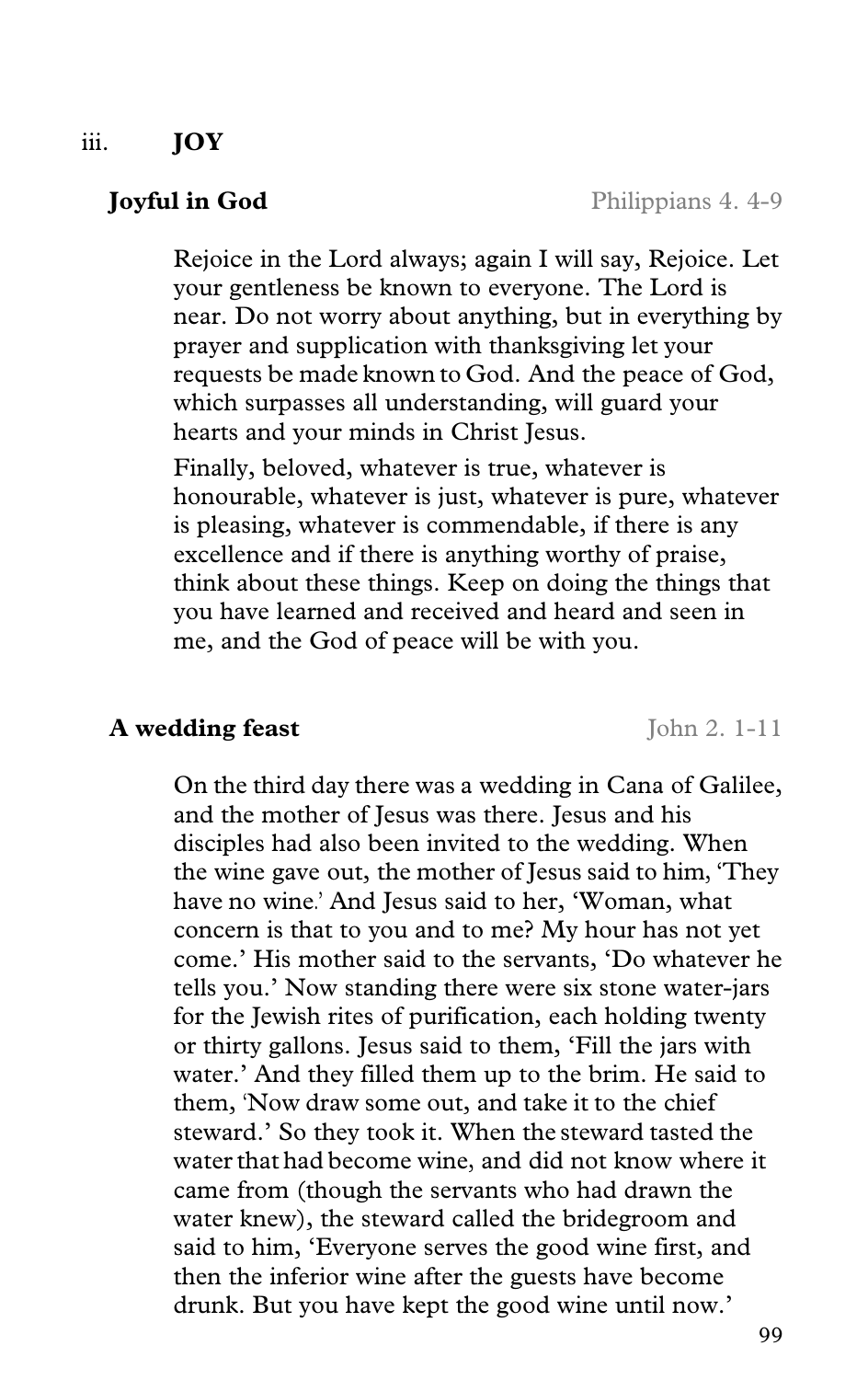Jesus did this, the first of his signs, in Cana of Galilee, and revealed his glory; and his disciples believed in him.

### iv. **COMPANIONSHIP**

#### **Sharing in love** Romans 12. 4-13

For as in one body we have many members, and not all the members have the same function, so we, who are many, are one body in Christ, and individually we are members one of another. We have gifts that differ according to the grace given to us: Prophecy, in proportion to faith; ministry, in ministering; the teacher, in teaching; the exhorter, in exhortation; the giver, in generosity; the leader, in diligence; the compassionate, in cheerfulness.

 Let love be genuine; hate what is evil, hold fast to what is good; love one another with mutual affection; outdo one another in showing honour. Do not lag in zeal, be ardent in spirit, serve the Lord. Rejoice in hope, be patient in suffering, persevere in prayer. Contribute to the needs of the saints; extend hospitality to strangers.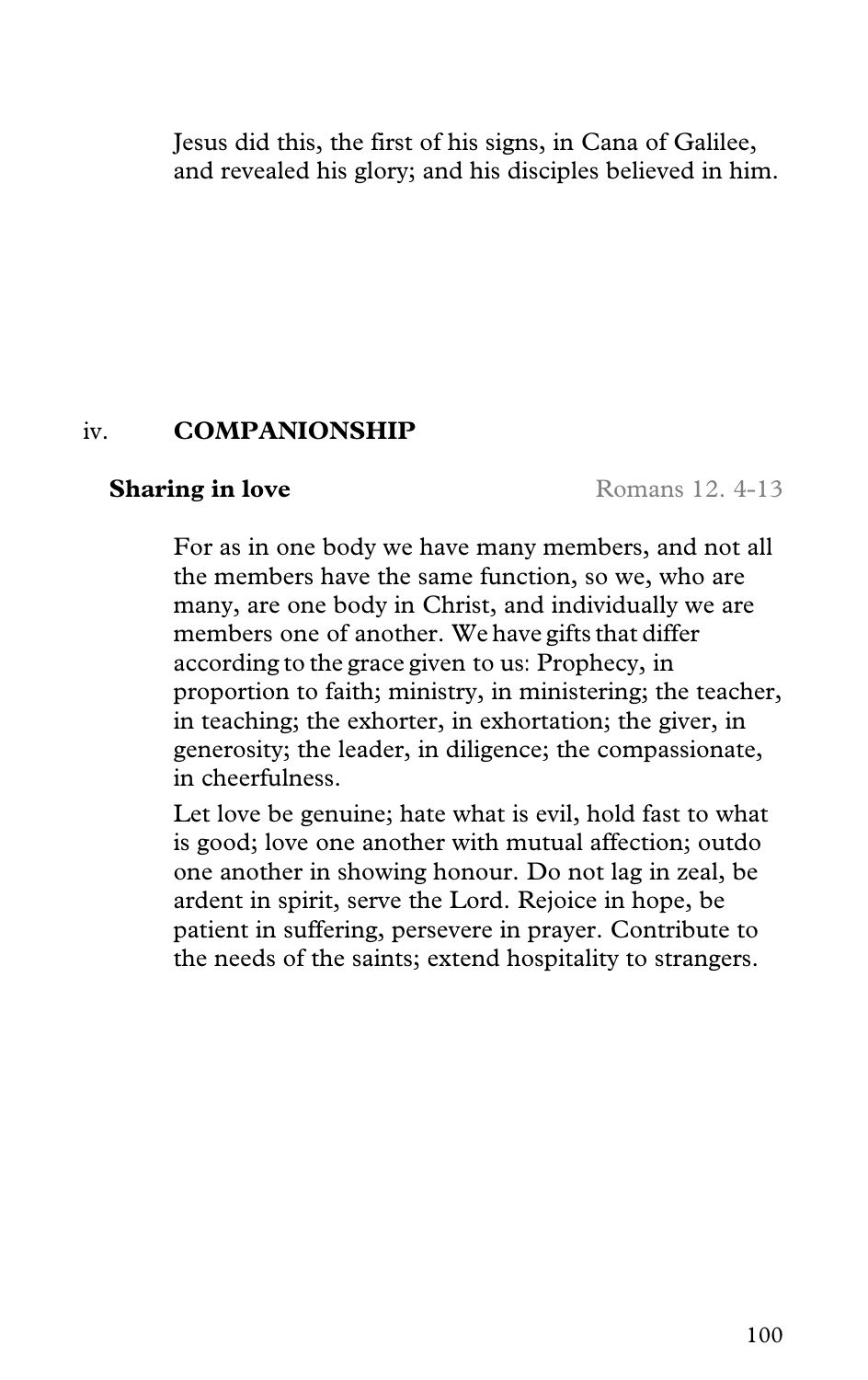I therefore, the prisoner in the Lord, beg you to lead a life worthy of the calling to which you have been called, with all humility and gentleness, with patience, bearing with one another in love, making every effort to maintain the unity of the Spirit in the bond of peace. There is one body and one Spirit, just as you were called to the one hope of your calling, one Lord, one faith, one baptism, one God and Father of all, who is above all and through all and in all.

 'But from the beginning of creation, "God made them male and female." "For this reason a man shall leave his father and mother and be joined to his wife, and the two shall become one flesh." So they are no longer two, but one flesh. Therefore what God has joined together, let no one separate.'

 People were bringing little children to him in order that he might touch them; and the disciples spoke sternly to them. But when Jesus saw this, he was indignant and said to them, 'Let the little children come to me; do not stop them; for it is to such as these that the kingdom of God belongs. Truly I tell you, whoever does not receive the kingdom of God as a little child will never enter it.' And he took them up in his arms, laid his hands on them, and blessed them.

### **Two have a good reward** Ecclesiastes 4. 9-12

 Two are better than one, because they have a good reward for their toil. For if they fall, one will lift up the other; but woe to one who is alone and falls and does not have another to help. Again, if two lie together, they keep warm; but how can one keep warm alone? And though one might prevail against another, two will withstand one. A threefold cord is not quickly broken.

**The new home** Mark 10. 6-9, 13-16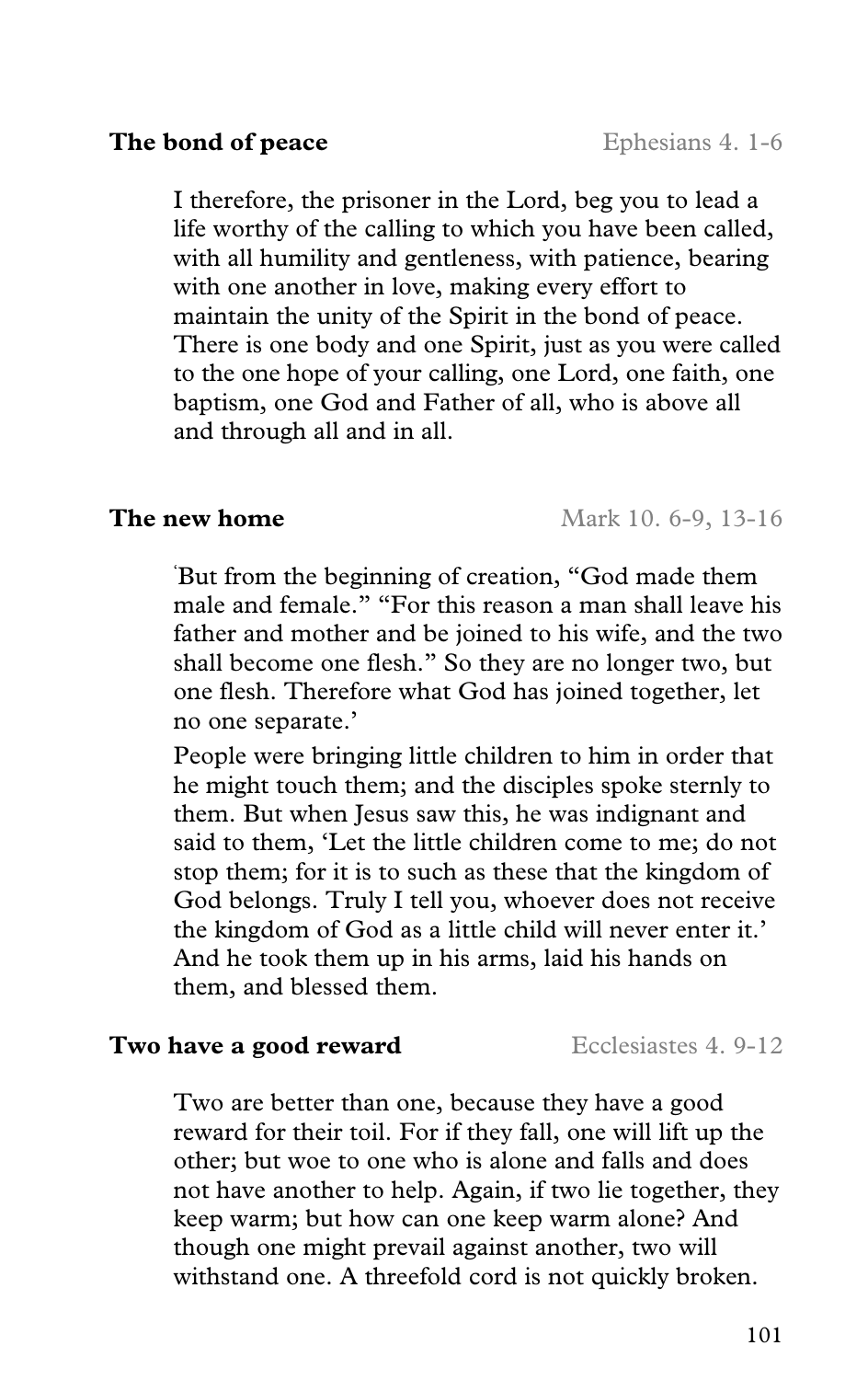### v. **GOD**

#### **Made in God's image** Genesis 1. 26-29, 31

 Then God said, 'Let us make humankind in our image, according to our likeness; and let them have dominion over the fish of the sea, and over the birds of the air, and over the cattle, and over all the wild animals of the earth, and over every creeping thing that creeps upon the earth.' So God created humankind in his image, in the image of God he created them; male and female he created them. God blessed them, and God said to them, 'Be fruitful and multiply, and fill the earth and subdue it; and have dominion over the fish of the sea and over the birds of the air and over every living thing that moves upon the earth.' God said, 'See, I have given you every plant yielding seed that is upon the face of all the earth, and every tree with seed in its fruit; you shall have them for food. God saw everything that he had made, and indeed, it was very good. And there was evening and there was morning, the sixth day.

#### **Love that overflows** Philippians 1. 9-11

 And this is my prayer, that your love may overflow more and more with knowledge and full insight to help you to determine what is best, so that on the day of Christ you may be pure and blameless, having produced the harvest of righteousness that comes through Jesus Christ for the glory and praise of God.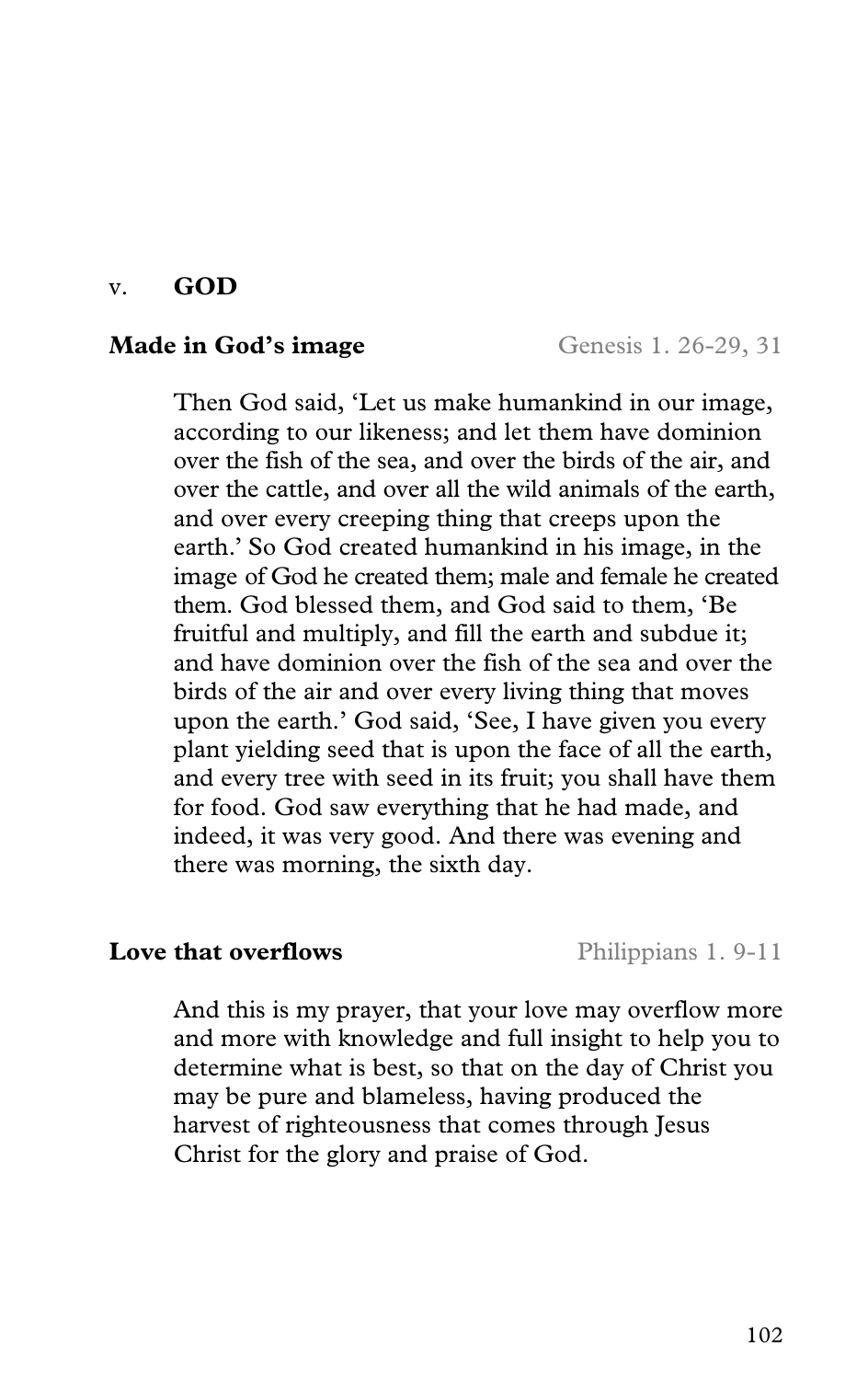# **I their God, they my people** Jeremiah 31. 31-34

The days are surely coming, says the Lord, when I will make a new covenant with the house of Israel and the house of Judah. It will not be like the covenant that I made with their ancestors when I took them by the hand to bring them out of the land of Egypt - a covenant that they broke, though I was their husband, says the Lord. But this is the covenant that I will make with the house of Israel after those days, says the Lord: I will put my law within them, and I will write it on their hearts; and I will be their God, and they shall be my people. No longer shall they teach one another, or say to each other, 'Know the Lord, for they shall all know me, from the least of them to the greatest, says the Lord; for I will forgive their iniquity, and remember their sin no more.

#### **Bearing fruit** John 15. 1-8

Jesus said 'I am the true vine, and my Father is the vine-grower. He removes every branch in me that bears no fruit. Every branch that bears fruit he prunes to make it bear more fruit. You have already been cleansed by the word that I have spoken to you. Abide in me as I abide in you. Just as the branch cannot bear fruit by itself unless it abides in the vine, neither can you unless you abide in me. I am the vine, you are the branches. Those who abide in me and I in them bear much fruit, because apart from me you can do nothing. Whoever does not abide in me is thrown away like a branch and withers; such branches are gathered, thrown into the fire, and burned. If you abide in me, and my words abide in you, ask for whatever you wish, and it will be done for you. My Father is glorified by this, that you bear much fruit and become my disciples.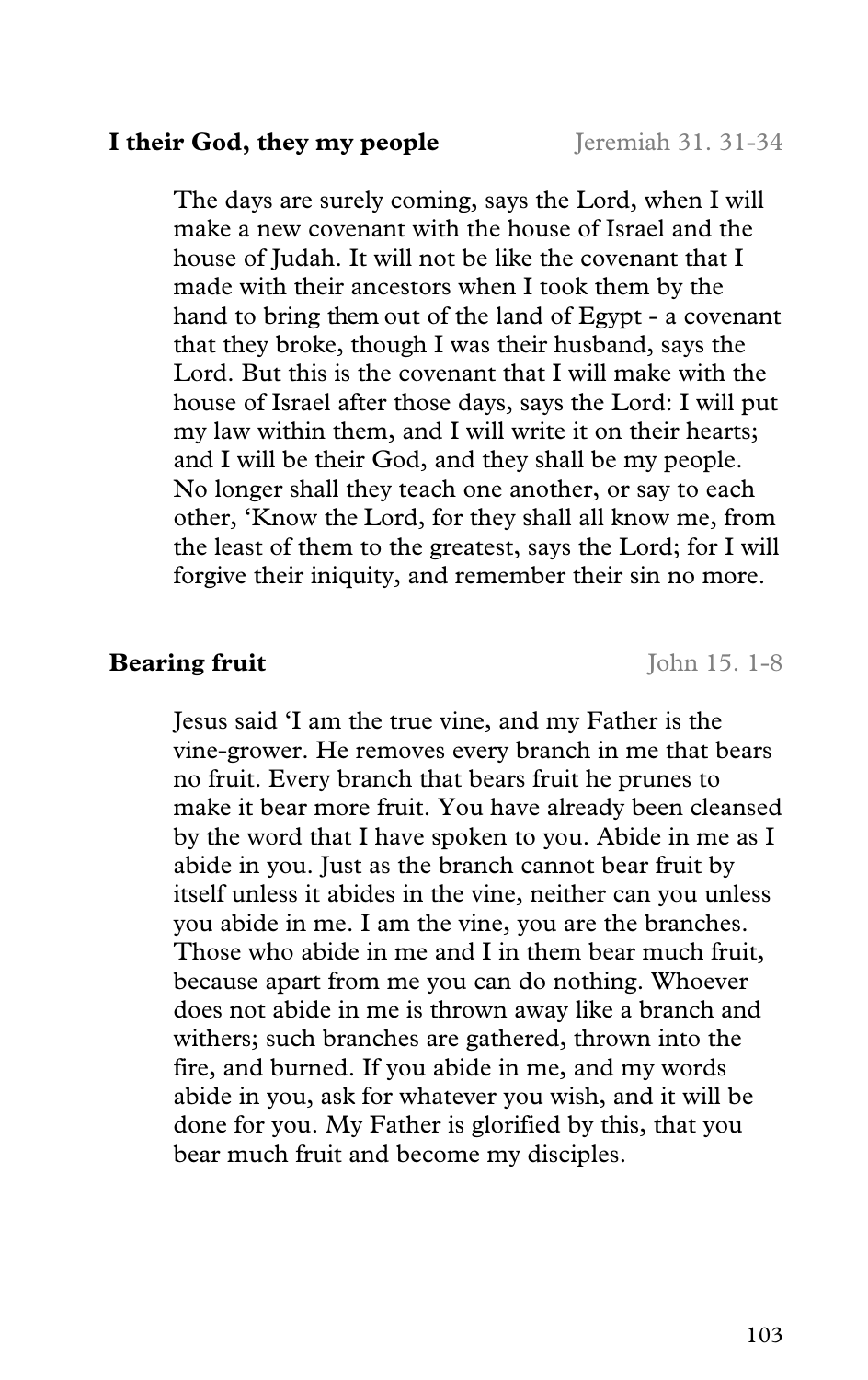#### vi. **FAITH**

#### **A time for everything** Ecclesiastes 3. 1-8

 For everything there is a season, and a time for every matter under heaven:

- a time to be born, and a time to die; a time to plant, and a time to pluck up what is planted;
- a time to kill, and a time to heal; a time to break down, and a time to build up;
- a time to weep, and a time to laugh; a time to mourn, and a time to dance;
- a time to throw away stones, and a time to gather stones together;
- a time to embrace, and a time to refrain from embracing;
- a time to seek, and a time to lose;
- a time to keep, and a time to throw away;
- 
- a time to tear, and a time to sew; a time to keep silence, and a time to speak;
- a time to love, and a time to hate;
- a time for war, and a time for peace.

#### **Love in truth and action** 1 John 3. 18-24

 Little children, let us love, not in word or speech, but in truth and action. And by this we will know that we are from the truth and will reassure our hearts before him whenever our hearts condemn us; for God is greater than our hearts, and he knows everything. Beloved, if our hearts do not condemn us, we have boldness before God; and we receive from him whatever we ask, because we obey his commandments and do what pleases him.

 And this is his commandment, that we should believe in the name of his Son Jesus Christ and love one another, just as he has commanded us. All who obey his commandments abide in him, and he abides in them. And by this we know that he abides in us, by the Spirit that he has given us.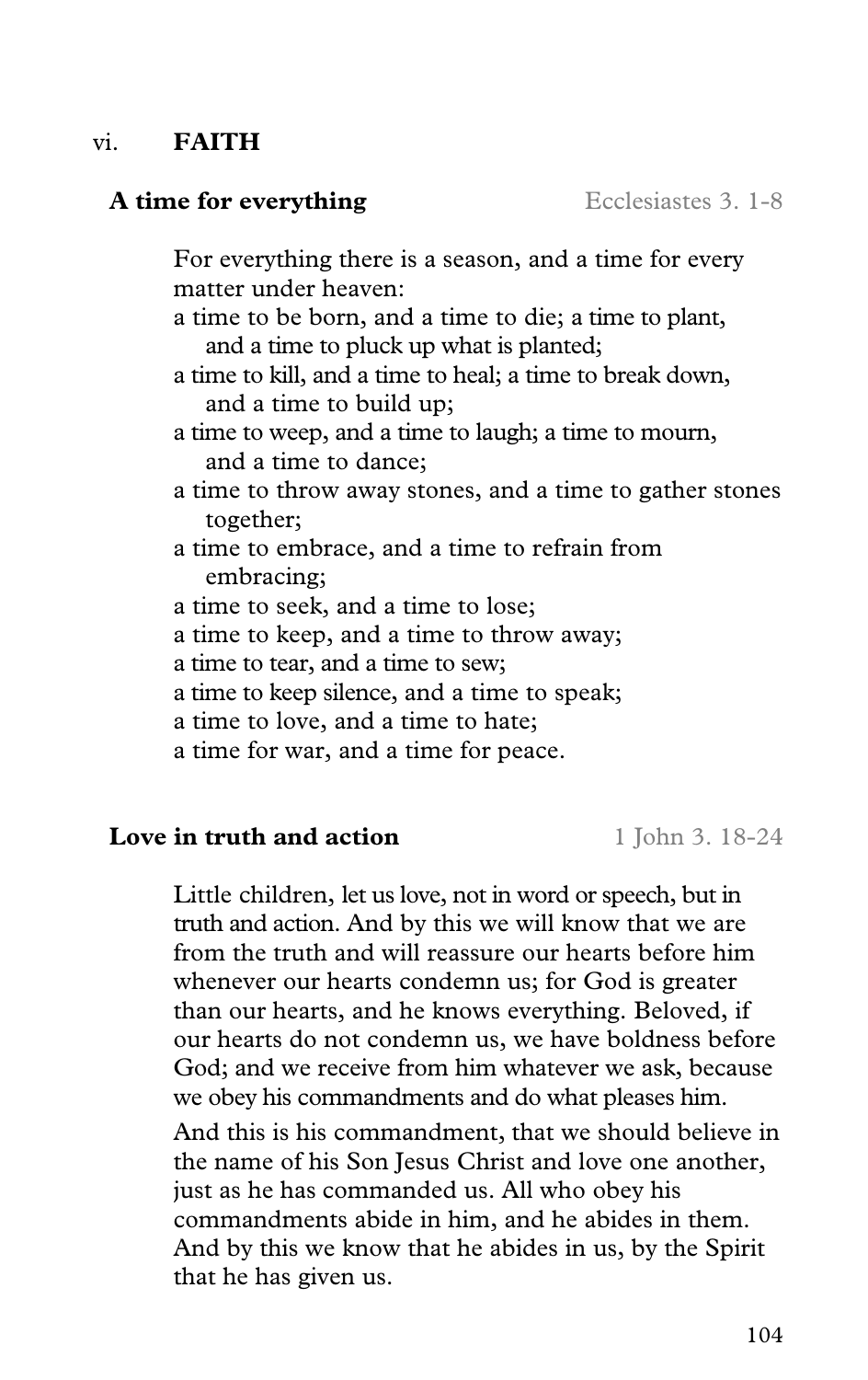## **The celebratory feast** Revelation 19. 6-19

 Then I heard what seemed to be the voice of a great multitude, like the sound of many waters and like the sound of mighty thunder-peals, crying out, 'Hallelujah! For the Lord our God the Almighty reigns. Let us rejoice and exult and give him the glory, for the marriage of the Lamb has come, and his bride has made herself ready; to her it has been granted to be clothed with fine linen, bright and pure'– for the fine linen is the righteous deeds of the saints. And the angel said to me, 'Write this: Blessed are those who are invited to the marriage supper of the Lamb.' And he said to me, 'These are true words of God.' Then I fell down at his feet to worship him, but he said to me, 'You must not do that! I am a fellow-servant with you and your comrades who hold the testimony of Jesus. Worship God! For the testimony of Jesus is the spirit of prophecy.' Then I saw heaven opened, and there was a white horse! Its rider is called Faithful and True, and in righteousness he judges and makes war. His eyes are like a flame of fire, and on his head are many diadems; and he has a name inscribed that no one knows but

himself. He is clothed in a robe dipped in blood, and his name is called The Word of God. And the armies of heaven, wearing fine linen, white and pure, were following him on white horses. From his mouth comes a sharp sword with which to strike down the nations, and he will rule them with a rod of iron; he will tread the wine press of the fury of the wrath of God the Almighty. On his robe and on his thigh he has a name inscribed,

'King of kings and Lord of lords'. Then I saw an angel standing in the sun, and with a loud voice he called to all the birds that fly in midheaven, 'Come, gather for the great supper of God, to eat the flesh of kings, the flesh of captains, the flesh of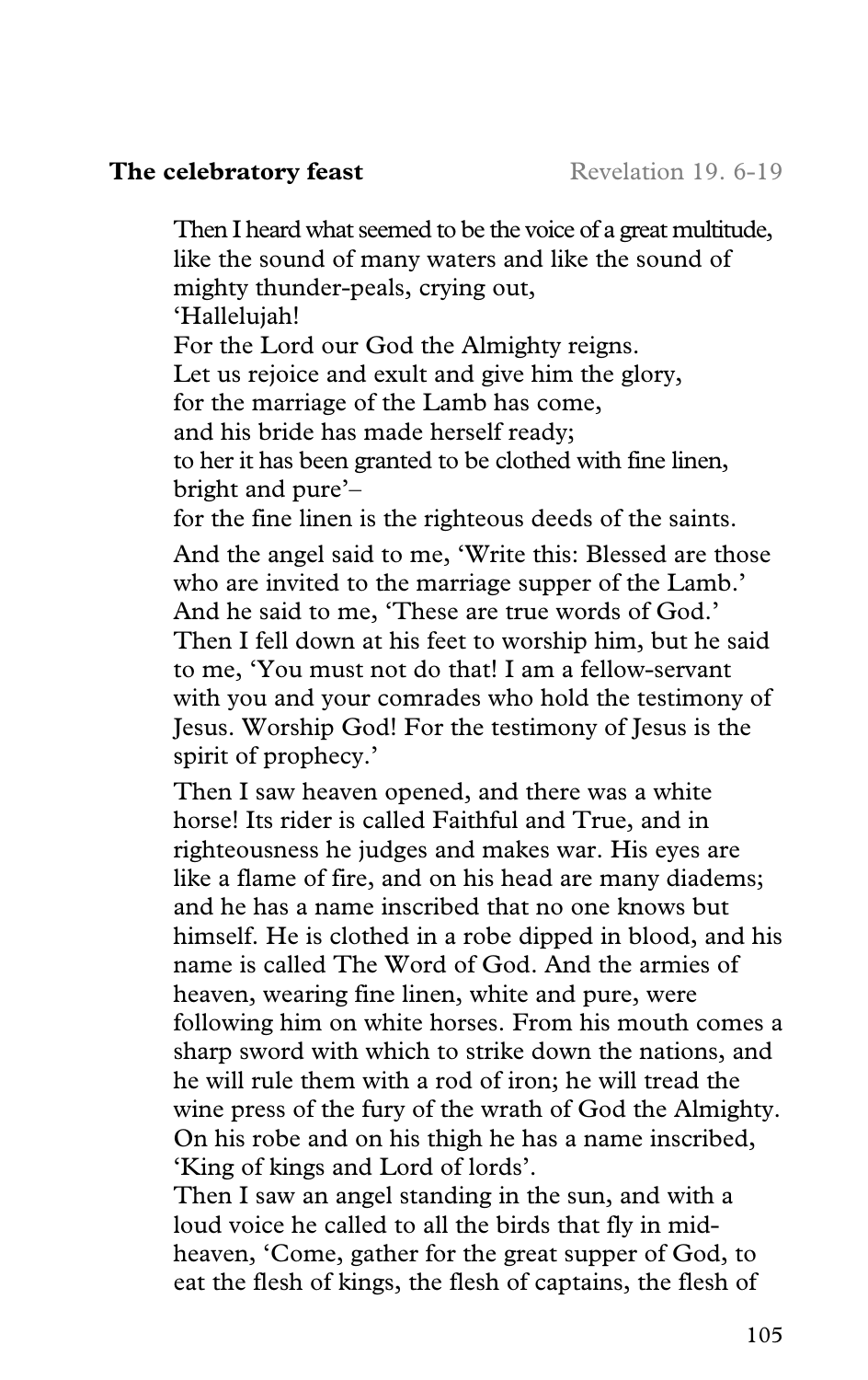the mighty, the flesh of horses and their riders - flesh of all, both free and slave, both small and great.' Then I saw the beast and the kings of the earth with their armies gathered to make war against the rider on the horse and against his army.

### **The true blessed** Matthew 5. 2-12a

 Then Jesus began to speak, and taught them, saying: 'Blessed are the poor in spirit, for theirs is the kingdom of heaven. 'Blessed are those who mourn, for they will be

comforted. 'Blessed are the meek, for they will inherit the earth. 'Blessed are those who hunger and thirst for righteousness,

for they will be filled. 'Blessed are the merciful, for they will receive mercy. 'Blessed are the pure in heart, for they will see God. 'Blessed are the peacemakers, for they will be called

children of God.

'Blessed are those who are persecuted for righteousness sake', for theirs is the kingdom of heaven.

'Blessed are you when people revile you and persecute you and utter all kinds of evil against you falsely on my account. Rejoice and be glad, for your reward is great in heaven.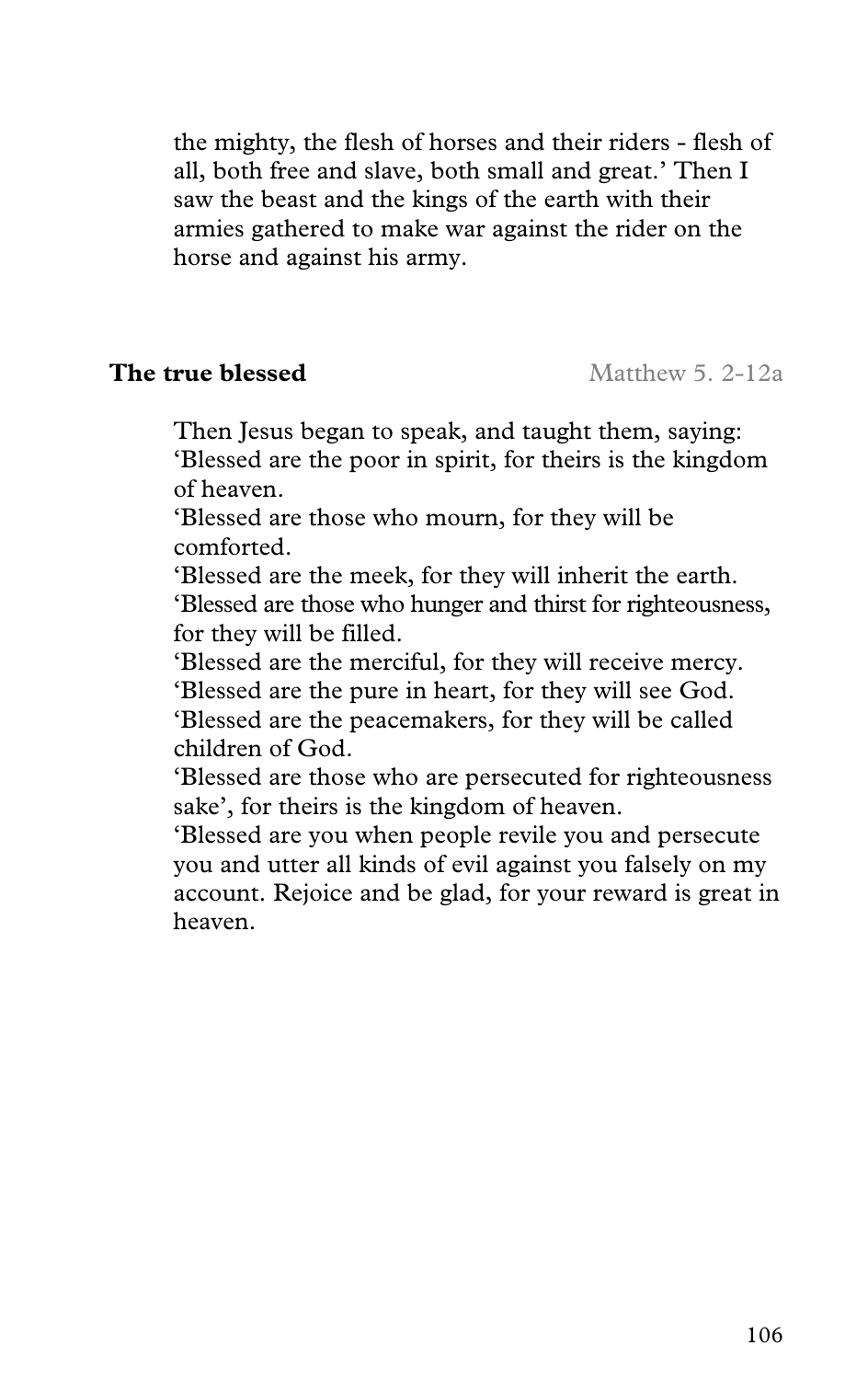'Not everyone who says to me, "Lord, Lord", will enter the kingdom of heaven, but only one who does the will of my Father in heaven.

 'Everyone then who hears these words of mine and acts on them will be like a wise man who built his house on rock. The rain fell, the floods came, and the winds blew and beat on that house, but it did not fall, because it had been founded on rock. And everyone who hears these words of mine and does

not act on them will be like a foolish man who built his house on sand. The rain fell, and the floods came, and the winds blew and beat against that house, and it fell and great was its fall!'

## vi. **FAMILY**

#### **Every family in Heaven and on earth**

Ephesians 3. 14-19

For this reason I bow my knees before the Father, from whom every family in heaven and on earth takes its name.I pray that, according to the riches of his glory, he may grant that you may be strengthened in your inner being with power through his Spirit, and that Christ may dwell in your hearts through faith, as you are being rooted and grounded in love.I pray that you may have the power to comprehend, with all the saints, what is the breadth and length and height and depth, and to know the love of Christ that surpasses knowledge, so that you may be filled with all the fullness of God.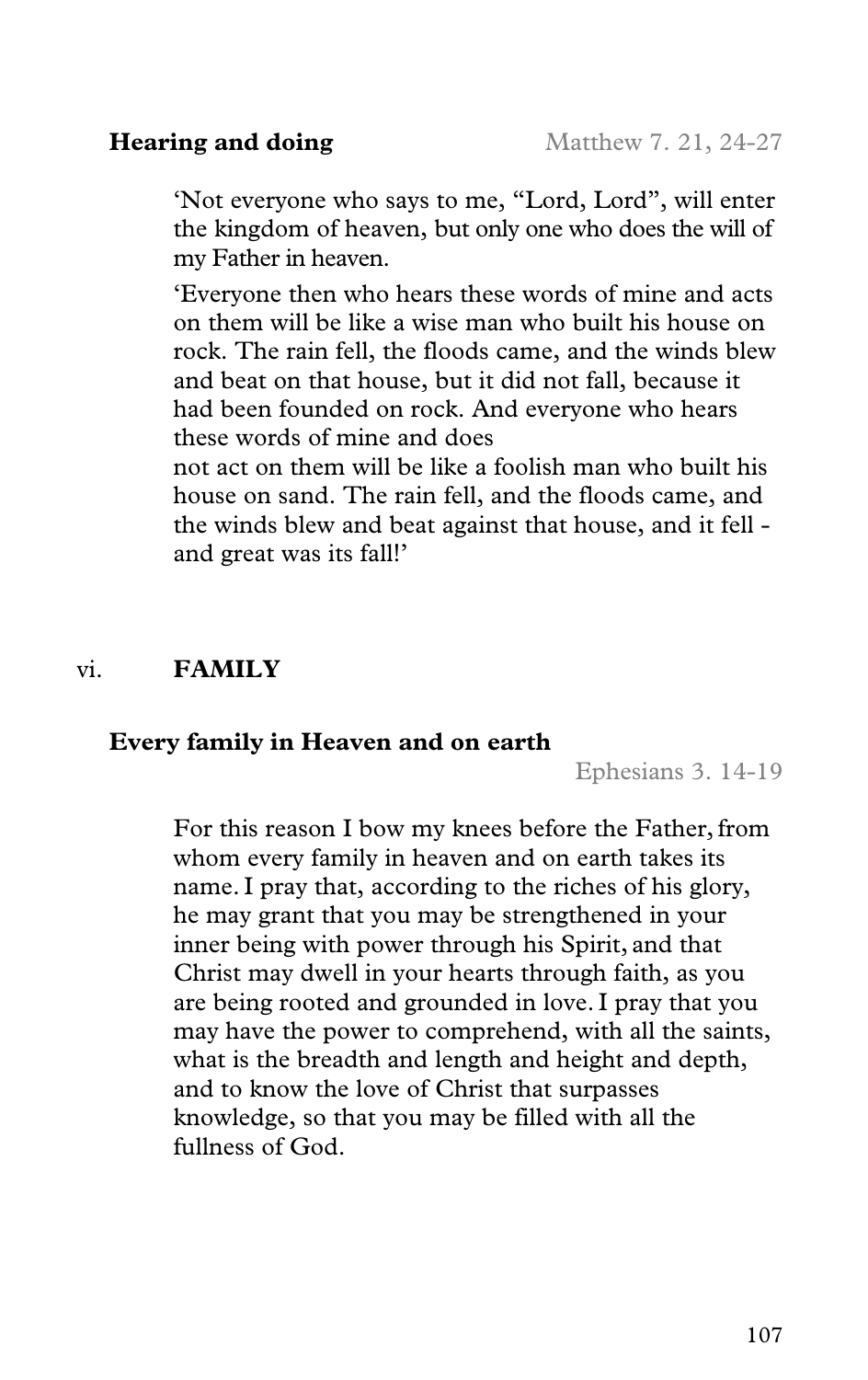### **What God has joined together**

Mark 10. 6-9 (10-12) 13-16

 But from the beginning of creation, "God made them male and female." "For this reason a man shall leave his father and mother and be joined to his wife, and the two shall become one flesh." So they are no longer two, but one flesh. Therefore what God has joined together, let no one separate.'

 (Then in the house the disciples asked him again about this matter. He said to them, 'Whoever divorces his wife and marries another commits adultery against her; and if she divorces her husband and marries another, she commits adultery.')

People were bringing little children to him in order that he might touch them; and the disciples spoke sternly to them. But when Jesus saw this, he was indignant and said to them, 'Let the little children come to me; do not stop them; for it is to such as these that the kingdom of God belongs. Truly I tell you, whoever does not receive the kingdom of God as a little child will never enter it.' And he took them up in his arms, laid his hands on them, and blessed them.

## **The families of the earth** Genesis 12, 1-3

Now the Lord said to Abram, 'Go from your country and your kindred and your father's house to the land that I will show you. I will make of you a great nation, and I will bless you, and make your name great, so that you will be a blessing. I will bless those who bless you, and the one who curses you I will curse; and in you all the families of the earth shall be blessed.'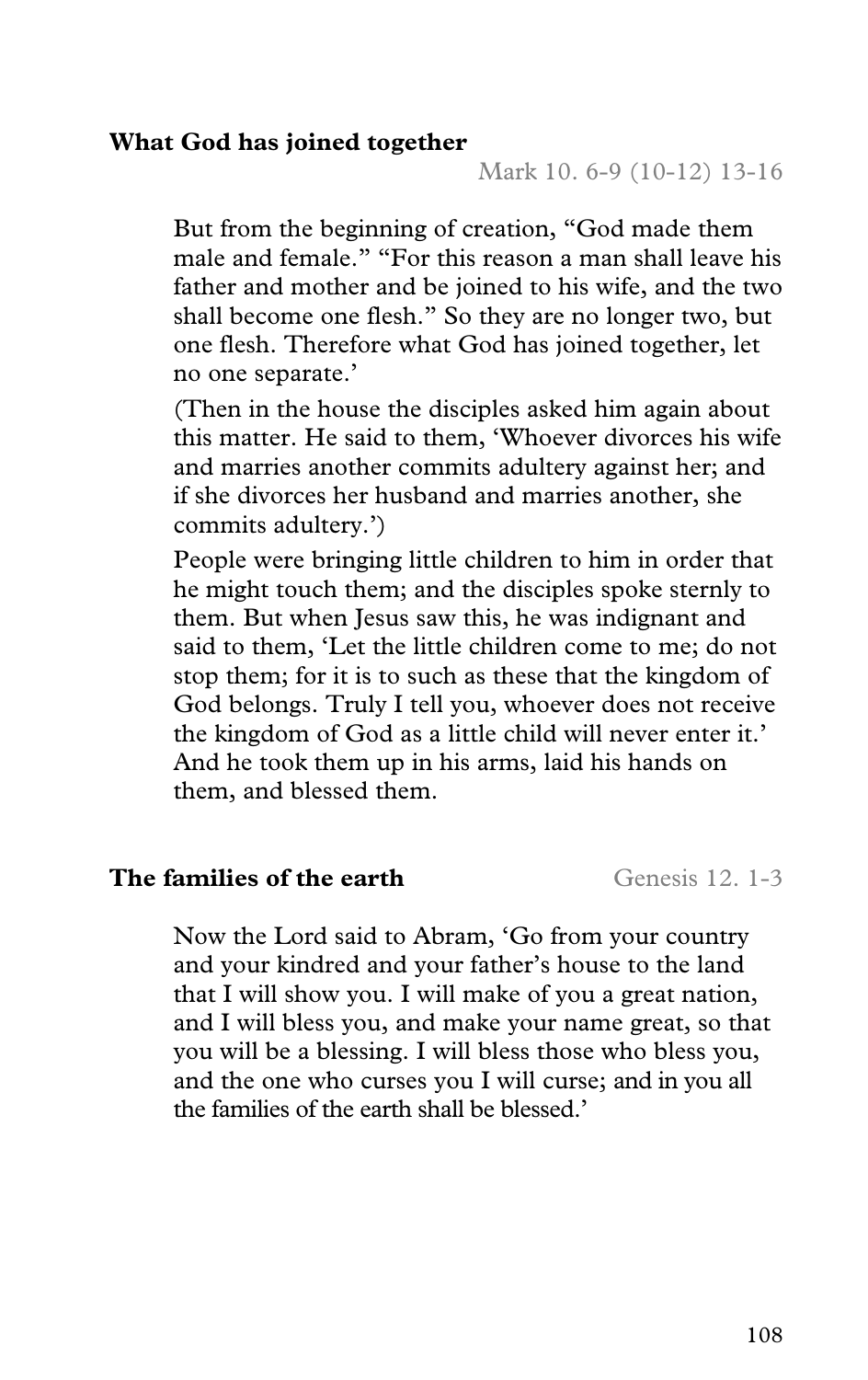## **Appendix 4b**

## **Psalms**

### Psalm 37. 3-5

Trust in the Lord and be / doing / good : dwell in the land / and be / nourished with / truth. Let your delight be / in the / Lord : and he will / give you your / heart's de/sire. Commit your way to the Lord and put your / trust in / him : and / he will / bring it to / pass.

## Psalm 67

God be gracious to / us and / bless us : and make his / face to / shine up/on us, That your way may be / known upon / earth : your saving / power a/mong all / nations. Let the peoples / praise you, O / God : let / all the / peoples / praise you. O let the nations re/joice and be / glad : for you will judge the peoples righteously and govern the / nations / upon / earth. Let the peoples / praise you, O / God : let / all the / peoples / praise you. Then shall the earth bring / forth her / increase : and God, our / own / God, will / bless us. God / will / bless us : and all the / ends of the / earth shall / fear him.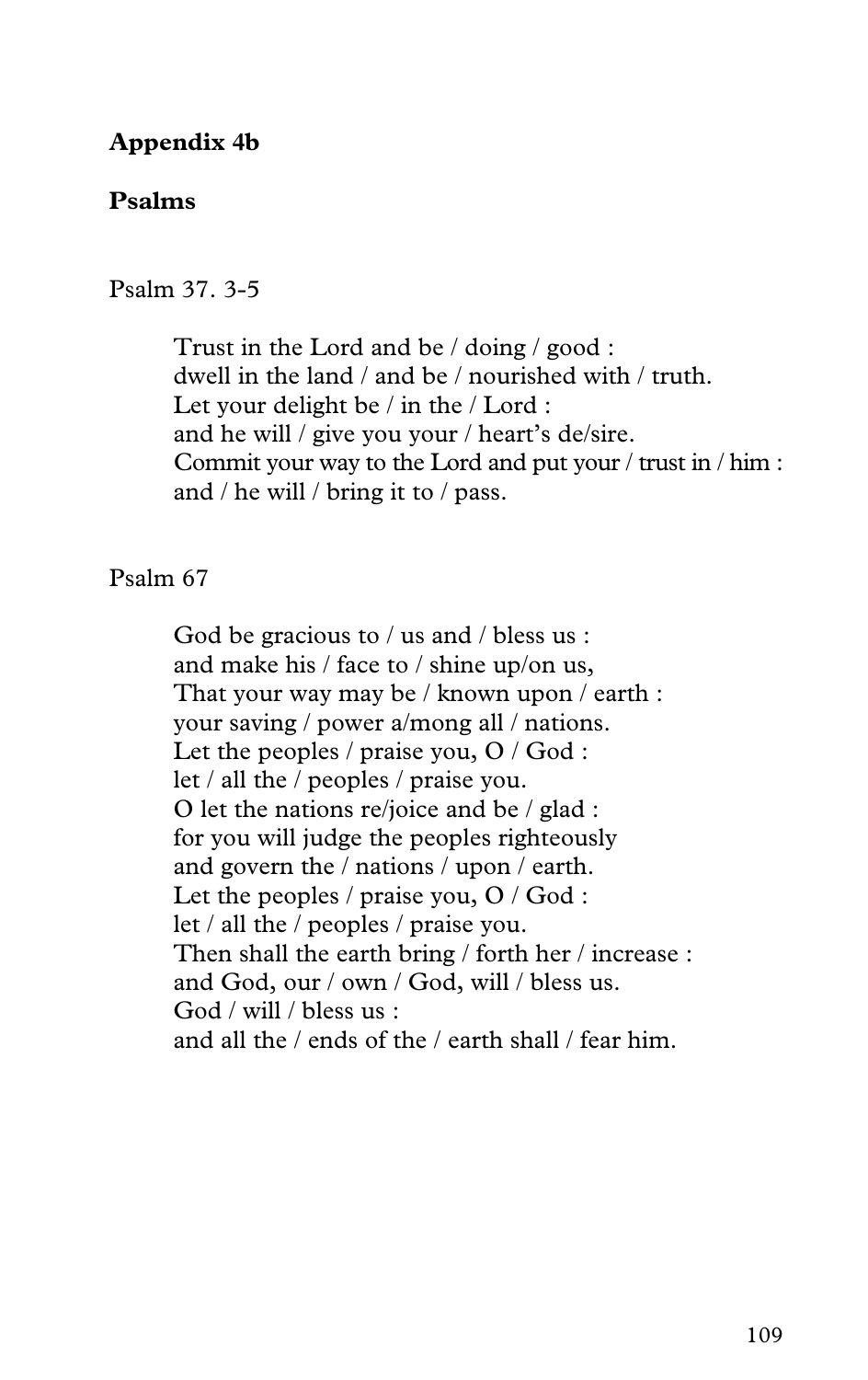#### Psalm 121

I lift up my eyes / to the / hills : from / where is my / help to / come? My help comes / from the / Lord : the / maker of / heaven and / earth. He will not suffer your / foot to / stumble : he who watches / over you / will not / sleep. Behold, he who keeps watch / over / Israel : shall / neither / slumber nor / sleep. The Lord himself / watches / over you : the Lord is your shade / at your / right / hand, So that the sun shall not / strike you by / day : nei/ther the / moon by / night. The Lord shall keep you / from all / evil : it is / he who shall / keep your / soul. The Lord shall keep watch over your going out and your / coming / in : from this time / forth for / ever/more.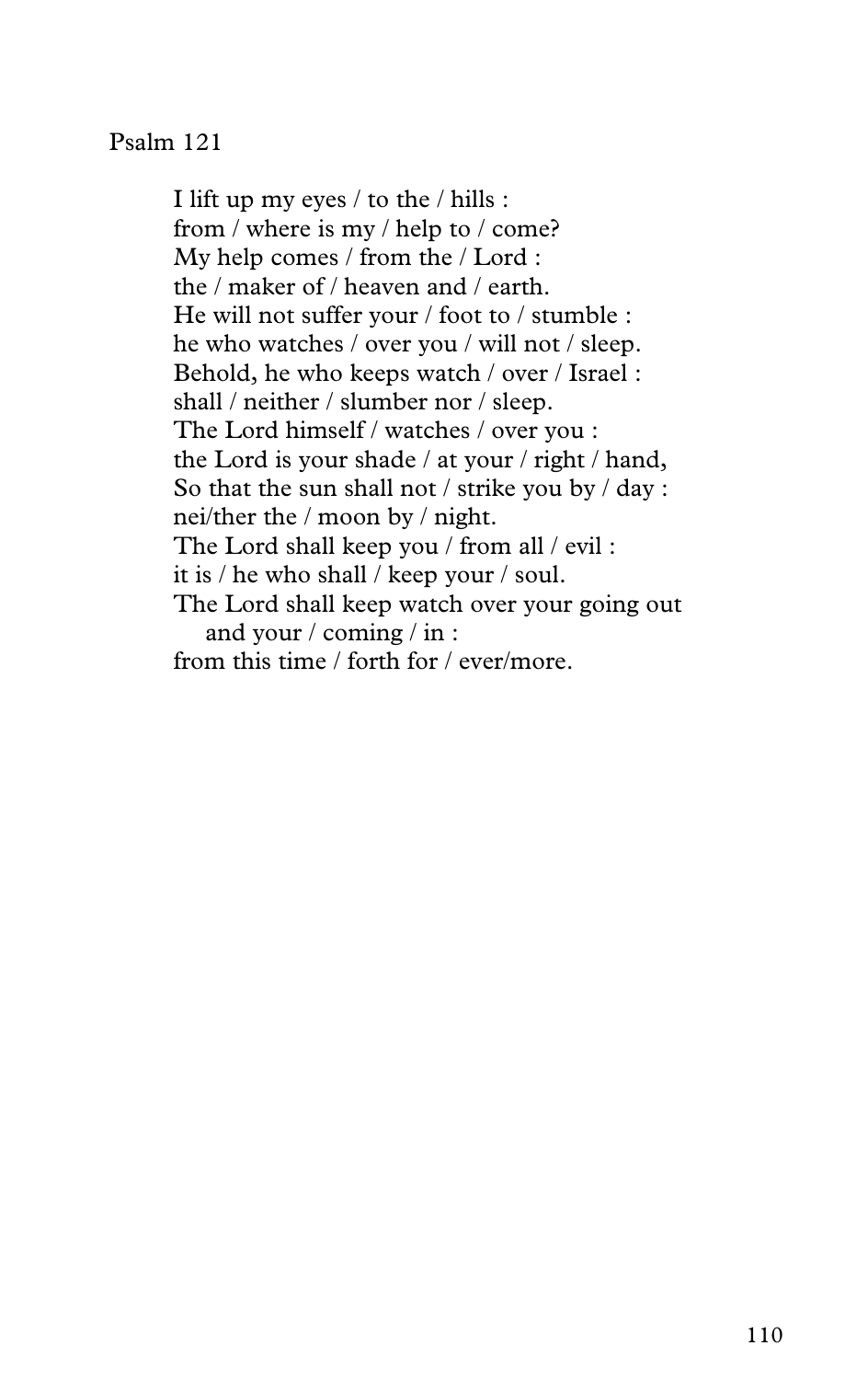# **ALTERNATIVE PRAYERS / DECLARATIONS OVER THE RINGS**

- i. May the rings you wear be a symbol of unending love and faithfulness, a sign of your shared lives and the honour you have for each other.
- ii. May these rings you have exchanged continue to be a sign of unending love, and remind you that you are one flesh, bound together in a holy covenant, where love has no end, and God's presence has no bounds.
- iii. When you were married, these rings (this ring) you now wear were (was) exchanged as a sign of your love and faithfulness to one another. May they (it) continue to be a sign of the promises you have made, and the marriage you have asked God to bless. **Amen.**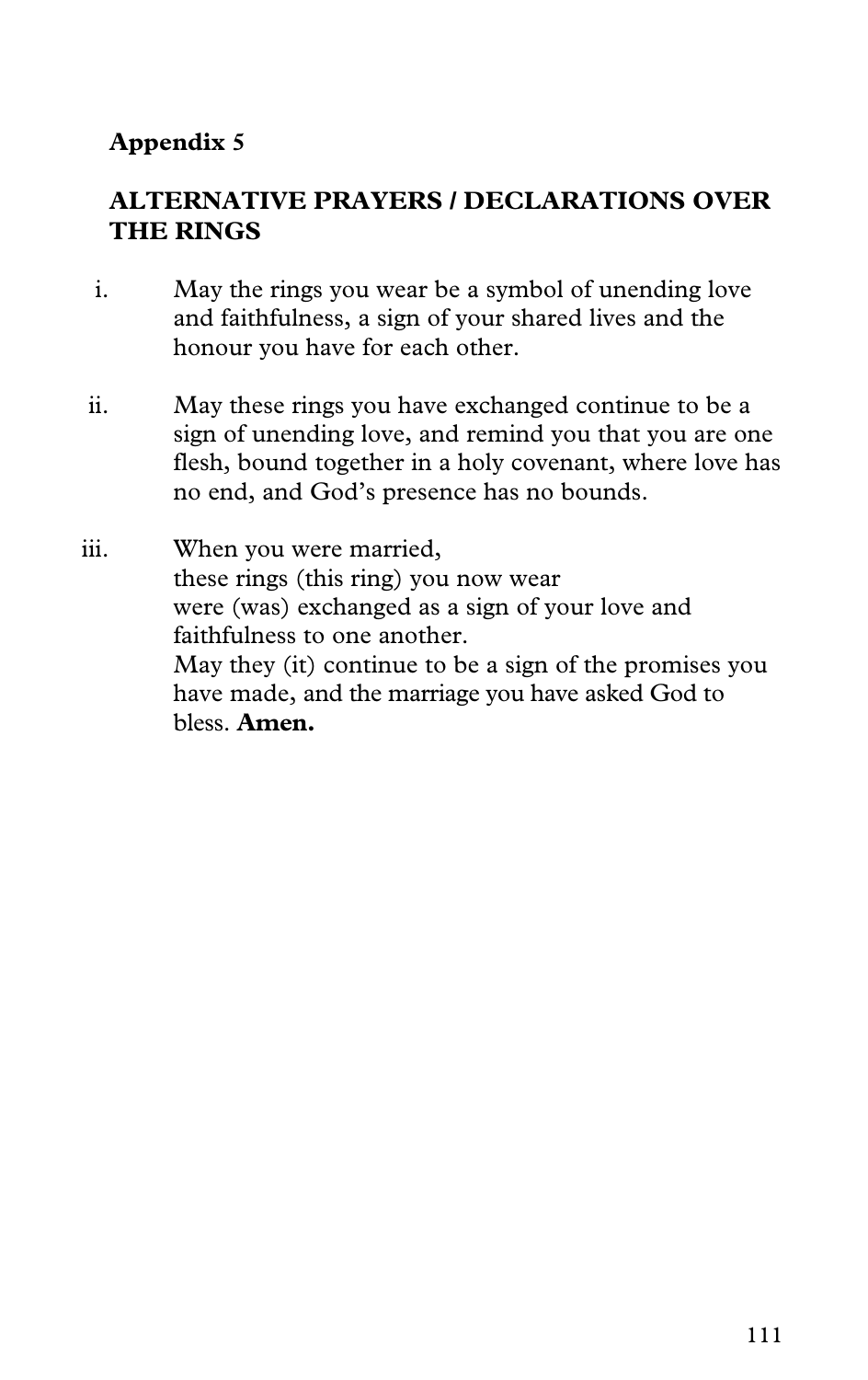# **PRAYERS OF BLESSINGS OVER THE COUPLE**

i. When you wake and when you sleep, when you work and when you rest, when you agree and when you fail to agree, when you are together and when you are apart, when your are at home and when you are far away, may Christ surround you and unite you in his love.

> And may God bless you and keep you, fill you with his grace, and bring you to the joy of everlasting life. **Amen.**

ii. May your home be lit with the love of God, so that when it is dark his love will glow and dispel the shadows of the night.

> May the doors of your hearts always be open, so that Christ is welcomed and given a home.

May your home be warmed by the gentle flame of the Spirit, so that your love for each other will always be alive and full of passion.

And may God bless you and keep you, fill you with his grace, and bring you to the joy of everlasting life. **Amen.**

iii. When your house is filled with laughter or when it is sad and low, may you always be aware of the Lord's presence who comes to make his home with you.

> And may God bless you and keep you, fill you with his grace, and bring you to the joy of everlasting life. **Amen.**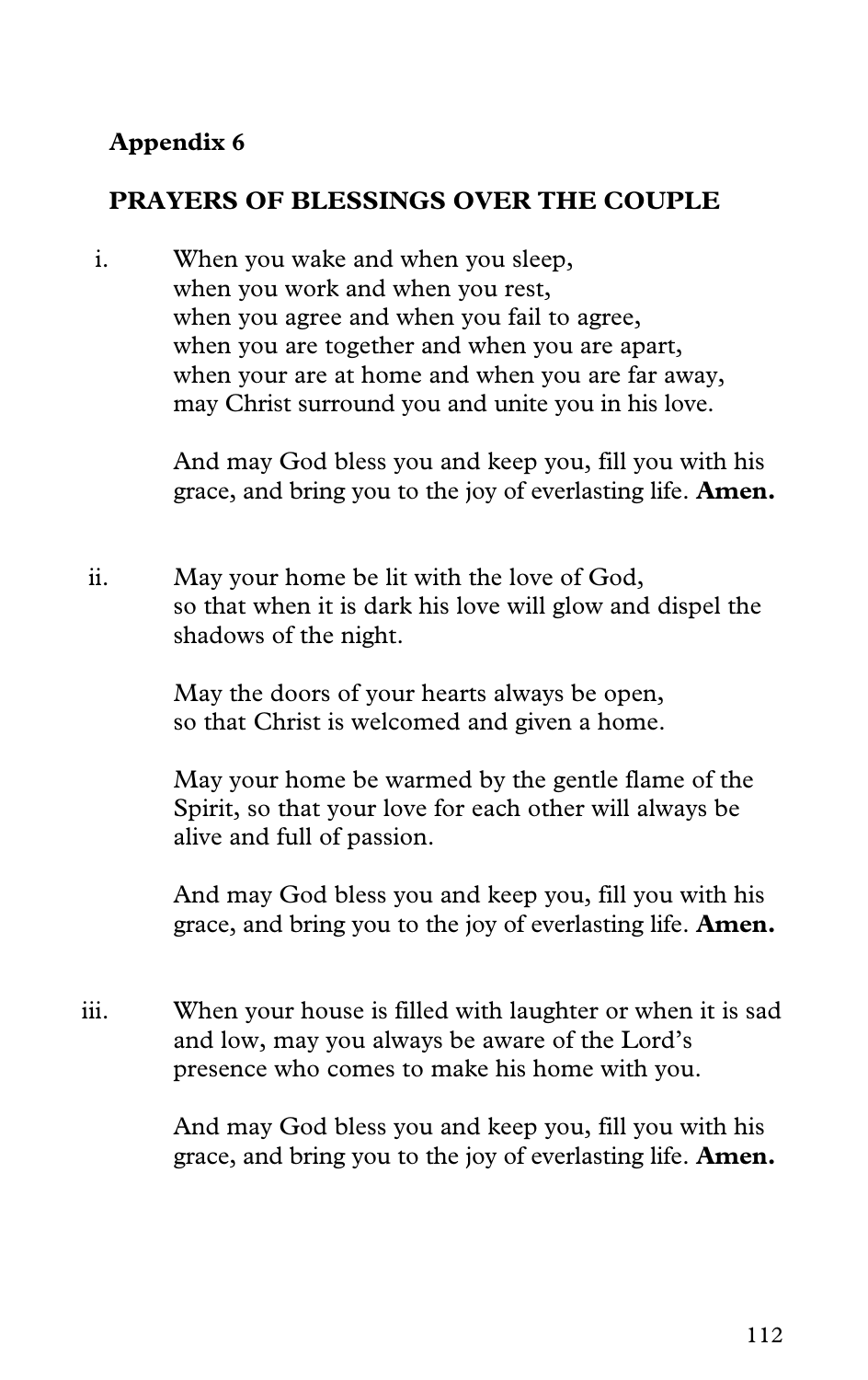iv. May all who pass through the doors of your home be touched by the love that you have for one another.

> May all whom you call family find a place where they discover how to love and have the freedom to live as God desires.

 May all who sit at your table be nourished by the love of Christ who welcomes all who are in need.

And may God bless you and keep you, fill you with his grace, and bring you to the joy of everlasting life. **Amen.**

v. May God the Father bring his blessing to your home.

May Christ fill your hearts with love that overflows.

 May the Spirit enfold you in his love and knit you together as one.

And may God bless you and keep you, fill you with his grace, and bring you to the joy of everlasting life. **Amen.**

vi. May your love for each other be exclusive; but never exclude those who are in need.

> May your love for each other be precious; but never fail to burn in the ordinary situations of life.

 May your love for each other grow and mature; but never forget the foundations of your life together.

And may God bless you and keep you, fill you with his grace, and bring you to the joy of everlasting life. **Amen.**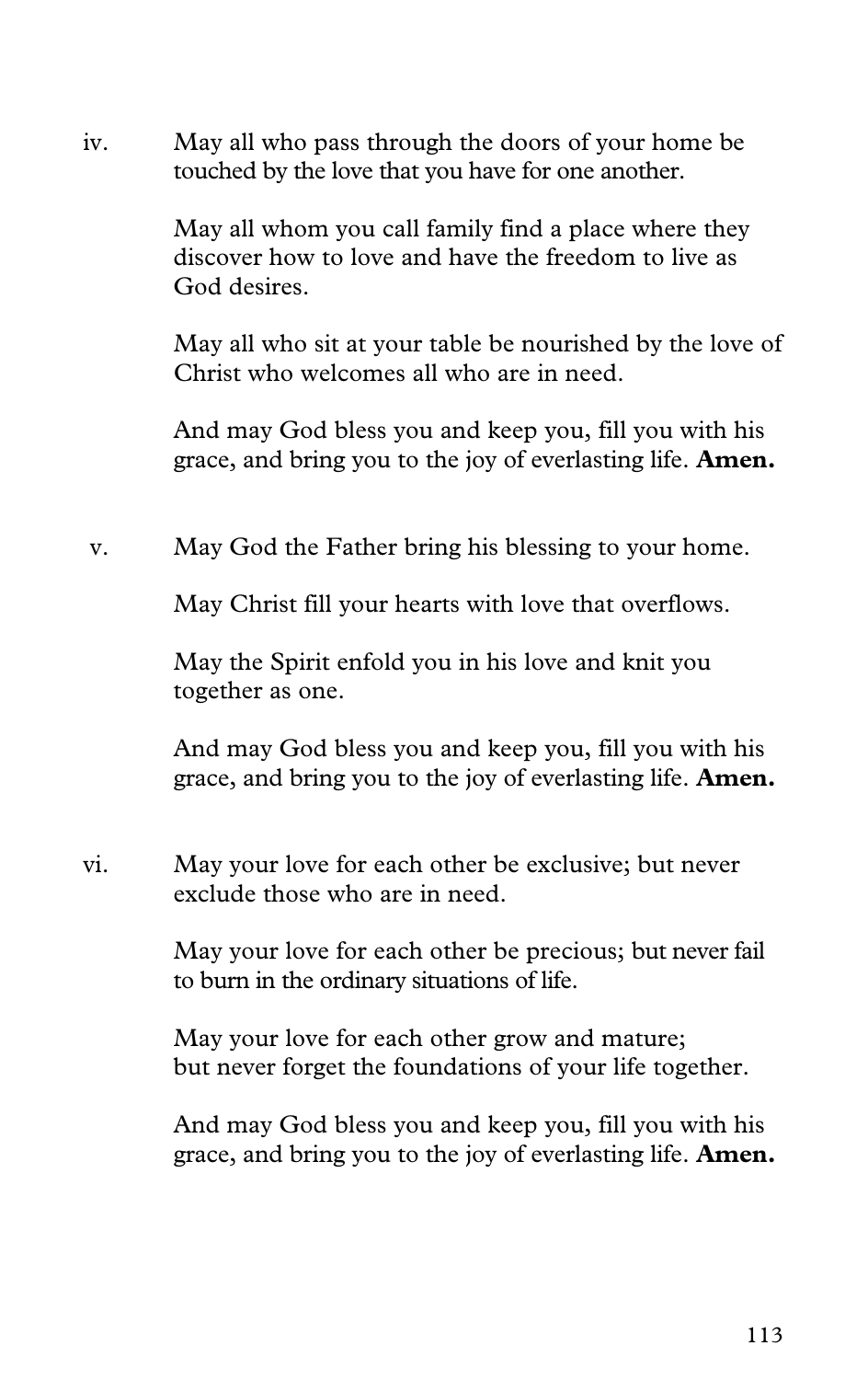# **PRAYERS OF INTERCESSIONS**

*The prayers usually include the following themes:* 

- *Thanksgiving*
- *Spiritual growth*
- *Faithfulness, joy, love, forgiveness and healing*
- *Children, other family members and friends.*

*Silence should be kept after each bidding. Appropriate responses may be used, for example:* 

> Lord, in your mercy, **hear our prayer.**

Lord, hear us. **Lord, graciously hear us.** 

We pray to you, O Lord. **Lord, have mercy.** 

*The prayer ends with a suitable collect said by the minister or the following,* 

*either:* 

Merciful Father, **accept these prayers for the sake of your Son, our Saviour Jesus Christ. Amen.** 

*or:* 

 In all their future together may they enjoy each other's lives and grow through the love they share. These things we ask through Christ our Lord. **Amen.**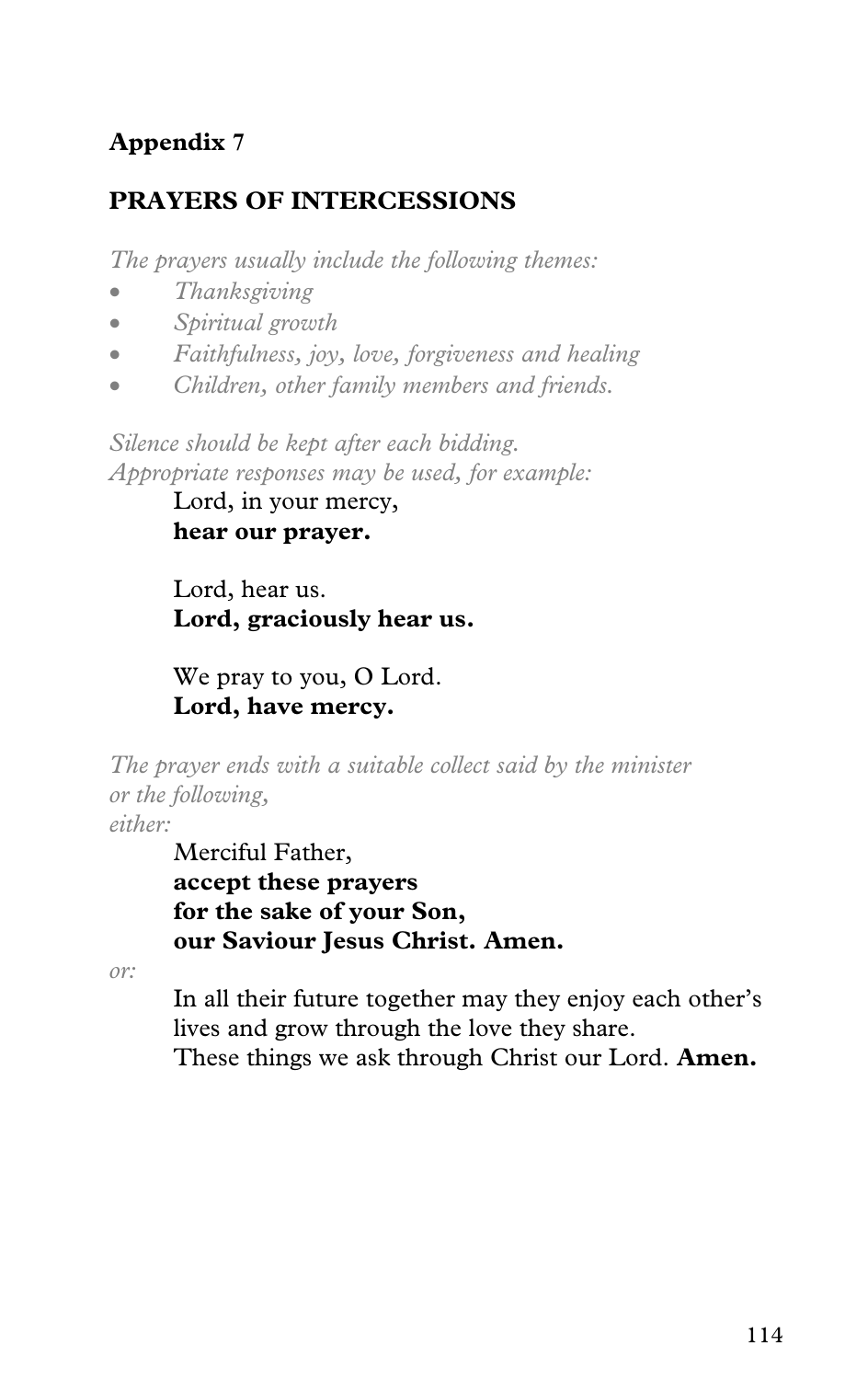i. Faithful God, holy and eternal, source of life and spring of love, we thank and praise you for bringing *N* and *N* to this day, and we pray for them. Lord of life and love:

### **hear our prayer.**

May their marriage be life-giving and life-long, enriched by your presence and strengthened by your grace; may they bring comfort and confidence to each other in faithfulness and trust. Lord of life and love:  **hear our prayer.**

 May the hospitality of their home bring refreshment and joy to all around them; may their love overflow to neighbours in need and embrace those in distress. Lord of life and love:  **hear our prayer.**

 May they discern in your word order and purpose for their lives; and may the power of your Holy Spirit lead them in truth and defend them in adversity. Lord of life and love:

# **hear our prayer.**

 May they nurture their family with devotion, see their children grow in body, mind and spirit and come at last to the end of their lives with hearts content and in joyful anticipation of heaven. Lord of life and love:  **hear our prayer.**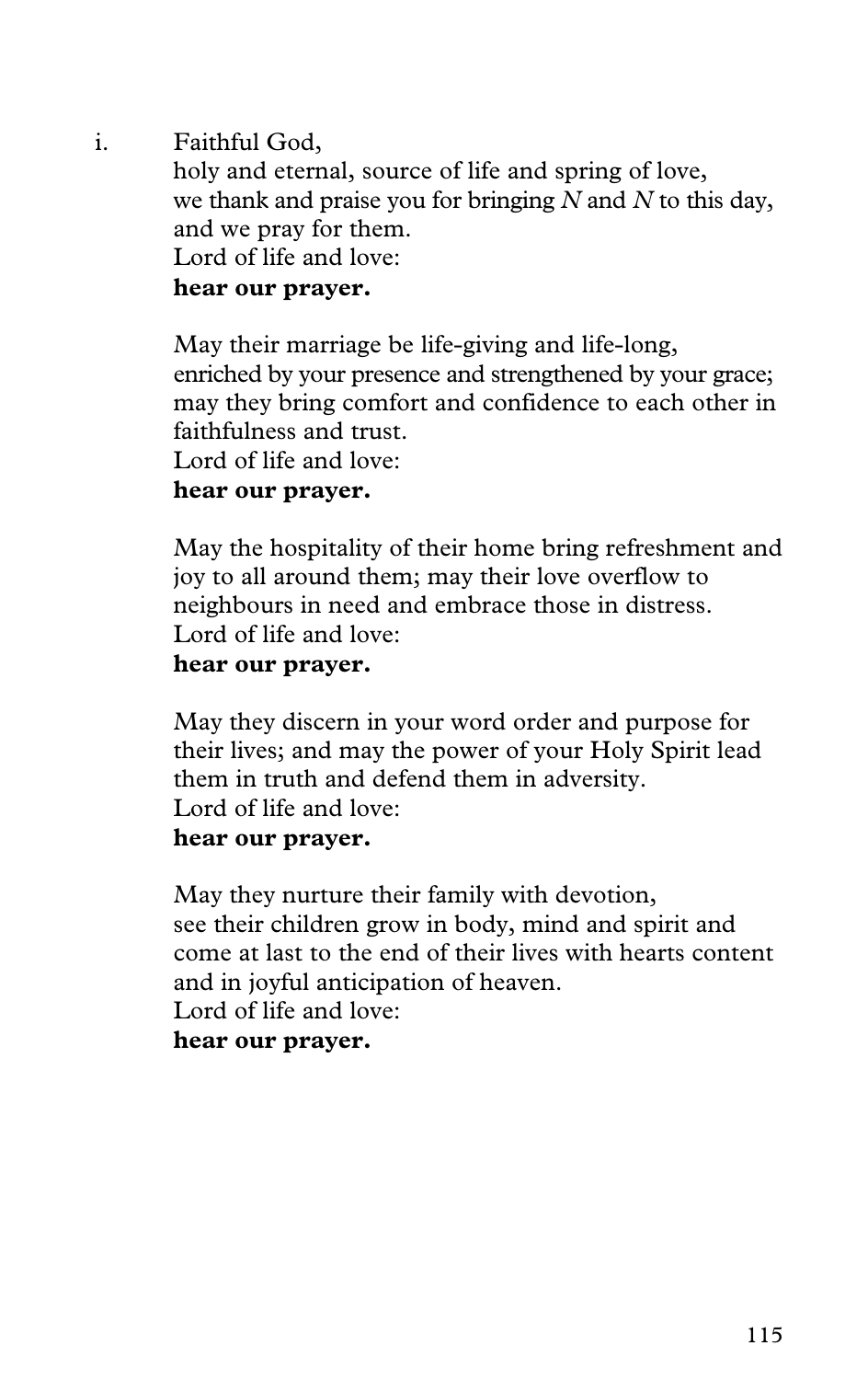ii. Filled with joy for *N* and *N*, let us pray for their life together.

> May their love for each other be their food and drink. May their respect for each other be the source of their joy.

 Lord of hearth and home. *or* Lord, in your mercy. Hear our prayer this day. **Hear our prayer.** 

May their understanding of each other be the foundation of forgiveness.

May their passion for each other be a flame that brings light in the darkness.

| Hear our prayer this day. | Hear our prayer.                   |
|---------------------------|------------------------------------|
| Lord of hearth and home.  | Lord, in your mercy.<br>$\Omega r$ |

 May their commitment to each other be their security. May their faith in Christ be the focal point of their house and home.

| Hear our prayer this day. | Hear our prayer.     |
|---------------------------|----------------------|
| Lord of hearth and home.  | Lord, in your mercy. |

 May their openness to each other be a source of peace. May their honesty bring harmony to the difficulties they encounter.

| Hear our prayer this day. | Hear our prayer.     |
|---------------------------|----------------------|
| Lord of hearth and home.  | Lord, in your mercy. |

May the Lord always have a place within their home. May he have a say in all they do.

| Hear our prayer this day. | Hear our prayer.     |
|---------------------------|----------------------|
| Lord of hearth and home.  | Lord, in your mercy. |

*If the service does not take place within the Liturgy of the Eucharist then the Intercessions may be concluded with the following:* 

Christ draws us closer to the Father, in an intimate communion of love, and so in his words we raise our voices in prayer: **Our Father …**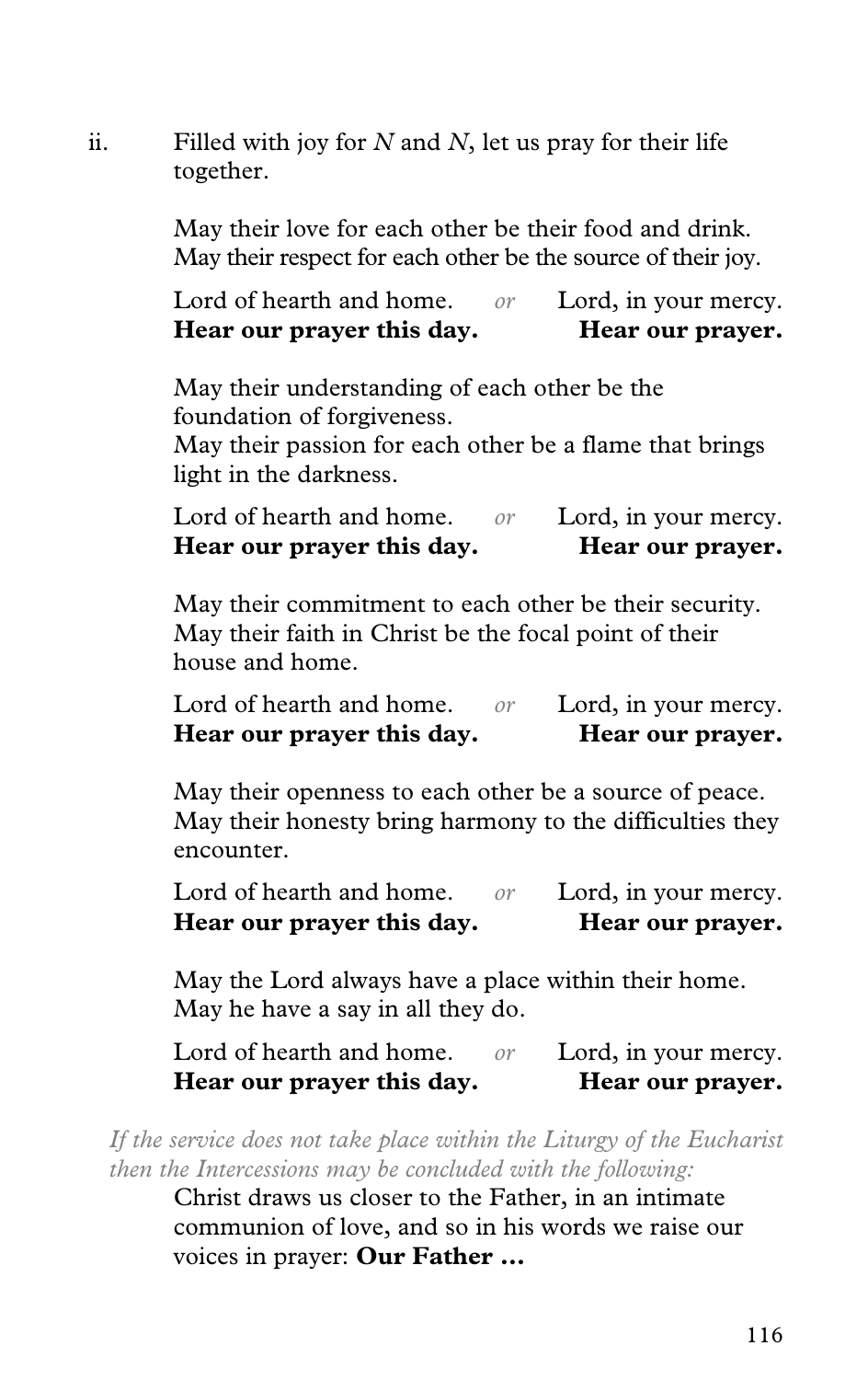iii. Let us pray for *N* and *N*, that throughout their married life together they may always keep the promises they have made.

> May the walls of their home offer them security and stability but never shut out the concerns of the world. Lord God, giver of all that is good.  **Hear our prayer.**

May the lights of their home glow with a love that invites and lights up the lives of all who pass by. Lord God, giver of all that is good.

## **Hear our prayer**

May the doors of their home be open to all who come in the name of the Lord, where they are welcomed with generous warmth and undying love. Lord God, giver of all that is good.  **Hear our prayer.** 

May their children be nurtured in love, so that their family life will inspire the whole community with an example of what it means to follow the Lord. Lord God, giver of all that is good.

## **Hear our prayer.**

*If the service does not take place within the Liturgy of the Eucharist then the Intercessions may be concluded with the following:* 

May their life together be a sign of the loving embrace of the Lord who has poured his spirit into our hearts crying, 'Abba, Father,' so that we can raise our voices with one heart and mind, and say together: **Our Father …**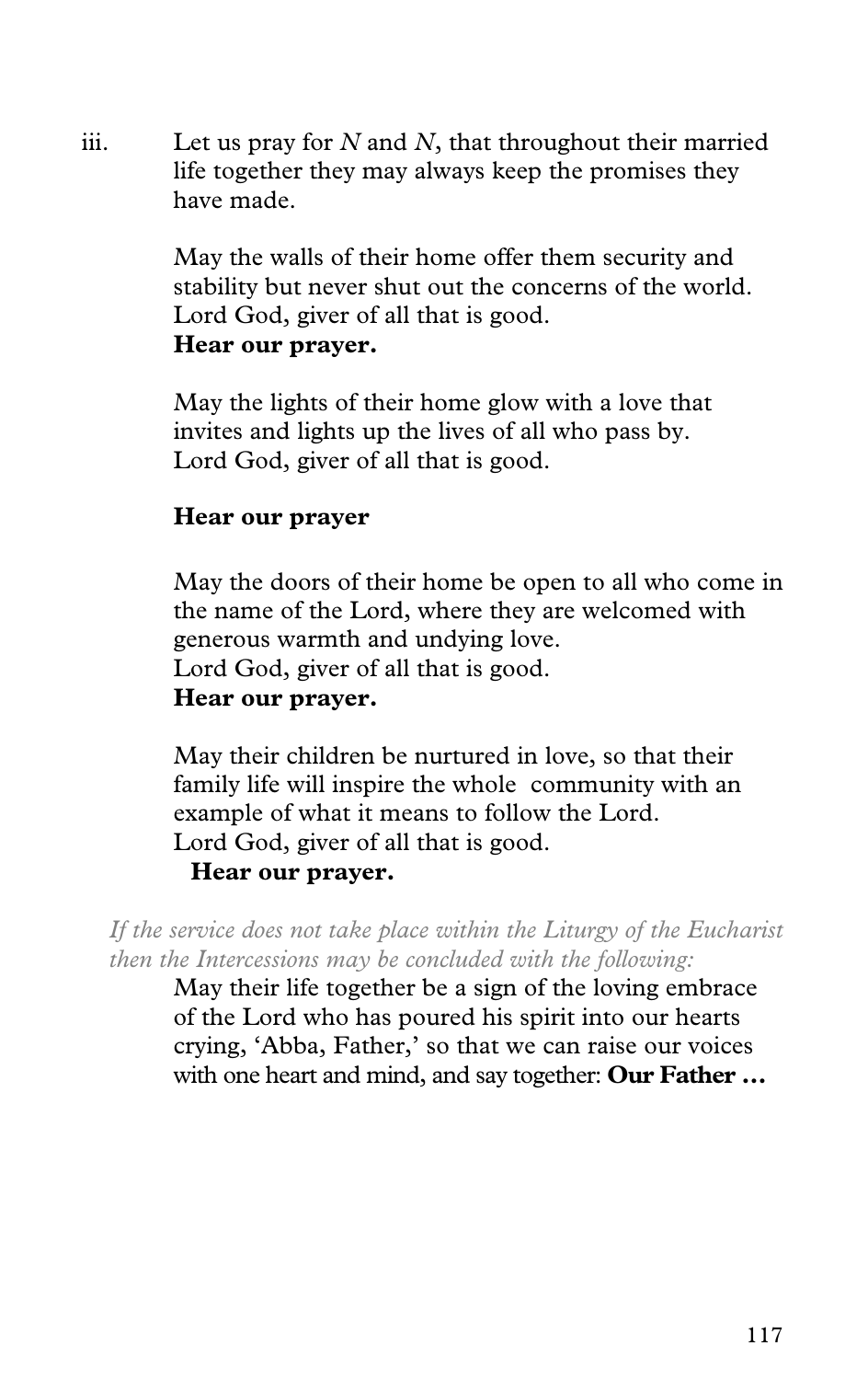## **FORM FOR ADDITIONAL CONSECRATION**

 Holy Father, hear the prayer and thanksgiving which we offer through Jesus Christ our Lord, who took *bread (and) the cup* and said: *This is my body (and this is my) blood.* We also take this *bread (and) wine* and pray that by your Word and Spirit it may be for us the sacrament of the *body (and) blood* of Christ. **Amen.**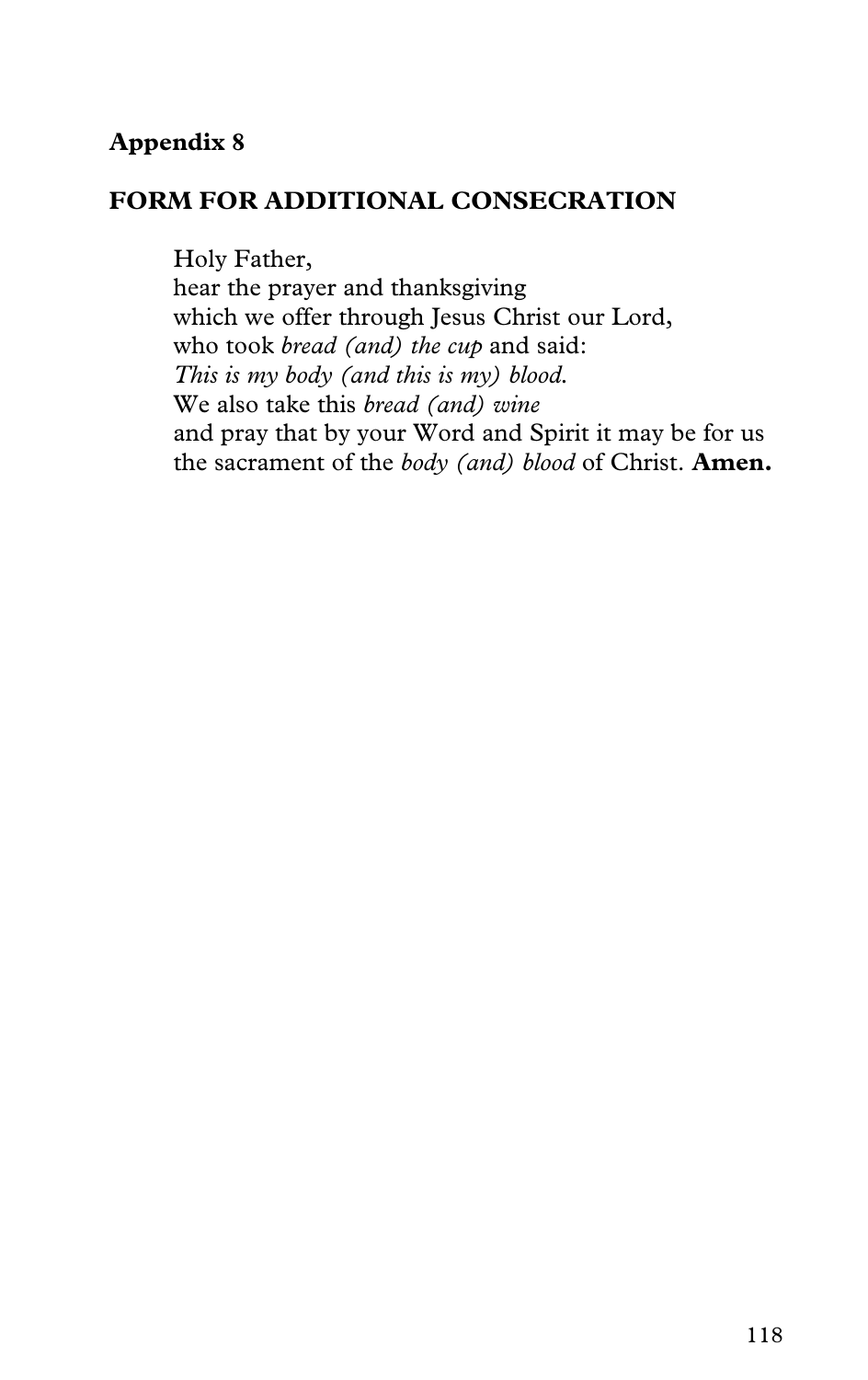# Acknowledgements

Marriage Services (for use in the Church in Wales, in addition to the services contained in the 1662 and 1984 Prayer Books) were compiled by the Standing Liturgical Advisory Commission of the Church in Wales.

The Commission referred to a wide range of material in the preparation of the Services, and acknowledges the assistance and benefit thereby obtained.

Substantial parts of the text of the Services, and the Services as a compilation are the original creations of the Commission. The Church in Wales has used its best endeavours to ascertain and notify the owners of copyright in all works reproduced in the Services, and to secure their authority to use such works. If, however, any work has been overlooked, and its copyright infringed by unauthorized use, the Church in Wales offers its apology, and following notification of such oversight will rectify the omission in future reprints of the **Services** 

Marriage Services for use in the Church in Wales in addition to the services contained in the 1662 and the 1984 Prayer Books authorized by the Governing Body of the Church in Wales

© Copyright Church in Wales Publications and the Representative Body of the Church in Wales 2010. All rights reserved. No part of this publication may be reproduced, stored in a retrieval system, or transmitted, in any form or by any means, electronic, mechanical, photocopying, recording or otherwise, without prior permission in writing from the Church in Wales, except as expressly permitted.

Substantial parts of copyright material owned by Church in Wales Publications may not be reproduced within the terms of any licence granted by the Copyright Licensing Agency Limited or the Publishers Licensing Society Limited.